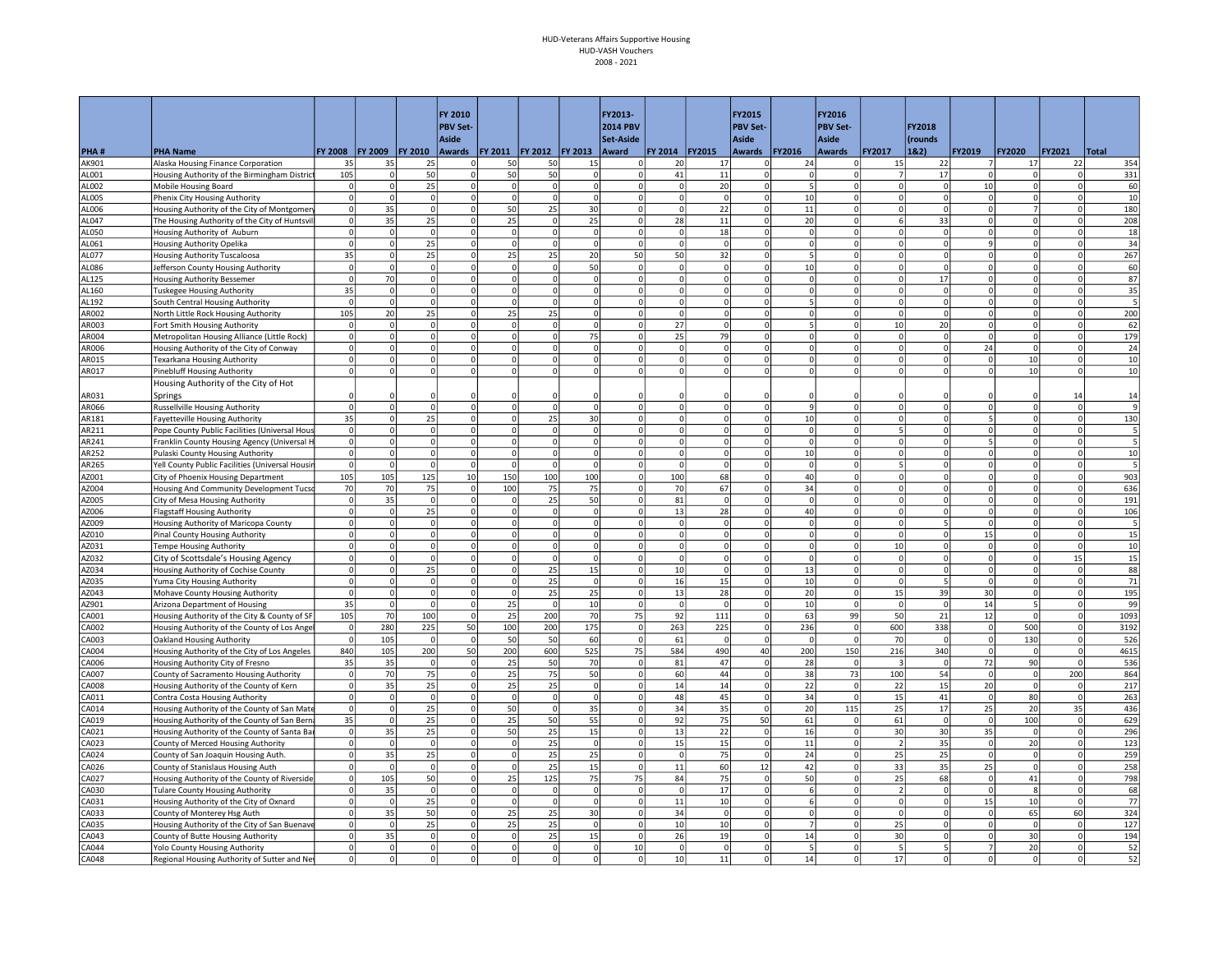| <b>PBV Set-</b><br><b>2014 PBV</b><br><b>PBV Set-</b><br>FY2018<br>Aside<br><b>Aside</b><br>Aside<br>Set-Aside<br><i><u><b>frounds</b></u></i><br><b>FY 2008</b><br><b>FY 2009</b><br><b>FY 2010</b><br><b>FY 2013</b><br>FY 2014 FY2015<br><b>FY2017</b><br>1&2)<br>PHA#<br><b>PHA Name</b><br>Awards   FY 2011   FY 2012<br>Award<br>Awards<br><b>FY2016</b><br>Awards<br>FY2019<br><b>FY2020</b><br><b>FY2021</b><br>Total<br>CA052<br>Housing Authority of County of Marin<br>35<br>$\mathbf 0$<br>$\circ$<br>10<br>72<br>$\Omega$<br>$\Omega$<br>οI<br>οI<br>$\Omega$<br>$^{\circ}$<br> 0 <br>5<br>$\Omega$<br>8<br>10<br>CA053<br>Kings County Housing Auth<br>$\mathbf 0$<br>$\overline{0}$<br>$\mathbf 0$<br>$\mathbf 0$<br>$\Omega$<br>$\Omega$<br>$\overline{0}$<br>10<br>0<br>$\Omega$<br>$\Omega$<br>$\Omega$<br>$\Omega$<br>$\Omega$<br>0<br>CA055<br>Housing Authority of the City of Vallejo<br>$\Omega$<br>25<br>$\Omega$<br>$\overline{0}$<br>$\Omega$<br>0<br>19<br>11<br>$\Omega$<br>11<br>$\Omega$<br>15<br>$\Omega$<br>$\Omega$<br>$\circ$<br>81<br>$\Omega$<br>$\Omega$<br>$\Omega$<br>$\overline{0}$<br>20<br>40<br>CA058<br>$\Omega$<br>$\Omega$<br>$\Omega$<br>$\Omega$<br>$\Omega$<br>$\mathbf 0$<br>5<br>15<br>$\circ$<br>$\mathbf 0$<br>$\Omega$<br>$\Omega$<br>$\Omega$<br>$\mathbf 0$<br>City of Berkeley Housing Authority<br>$\Omega$<br>$\Omega$<br>100<br>105<br>173<br>1505<br>CA059<br>Housing Authority of the County Santa Clara<br>70<br>140<br>125<br>$\mathbf 0$<br>100<br>100<br>113<br>$\circ$<br>79<br>$\Omega$<br>115<br>175<br>110<br>$\circ$<br>$\Omega$<br>35<br>25<br>50<br>185<br>CA060<br>50<br>$\mathbf 0$<br> 0 <br>$\mathbf 0$<br> 0 <br>10<br>10<br>$\Omega$<br>City of Pittsburg Hsg Auth<br>$\mathbf 0$<br>5<br>$\Omega$<br>$\Omega$<br>$\Omega$<br>$\Omega$<br>$\Omega$<br>CA061<br>CITY OF CRESCENT CITY HSG AUTH<br>$\circ$<br>$\Omega$<br>$\circ$<br> 0 <br>$\Omega$<br>ol<br>$\mathbf{0}$<br>18<br> 0 <br>$\mathbf{0}$<br>10<br>$\circ$<br>28<br>$\Omega$<br>$\Omega$<br>$\Omega$<br>$\Omega$<br>$\Omega$<br>$\Omega$<br>$\Omega$<br>$\Omega$<br>$\Omega$<br>$\Omega$<br><sub>0</sub><br>$\Omega$<br>$\Omega$<br>30<br>$\overline{\phantom{a}}$<br>$\overline{\phantom{a}}$<br>$\Omega$<br> 0 <br>40<br>CA062<br>City of Alameda Housing Authority<br>$\Omega$<br>$\Omega$<br>$\Omega$<br>$\Omega$<br>$\Omega$<br>105<br>75<br>185<br>222<br>75<br>50<br>105<br>75<br>75<br>77<br>17<br>50<br>118<br>1285<br>CA063<br>$\mathbf 0$<br>$\mathbf 0$<br>56<br>San Diego Housing Commission<br>CA064<br>Housing Authority of the City of San Luis Obis<br>25<br>$\Omega$<br>25<br>50<br>15<br>35<br>35<br>$\Omega$<br>16<br>25<br>$\mathsf 0$<br>$\Omega$<br>$\circ$<br>226<br>$\circ$<br>$\Omega$<br>$\Omega$<br>$\Omega$<br>$\Omega$<br>$\mathbf 0$<br>5<br>CA065<br>$\Omega$<br>$\overline{0}$<br>$\overline{0}$<br> 0 <br>$\mathbf 0$<br>$\Omega$<br>$\mathbf 0$<br>$\mathbf{O}$<br>$\Omega$<br><b>Fairfield Housing Authority</b><br>$\Omega$<br>0<br>$\Omega$<br>$^{\circ}$<br>$\mathbf 0$<br>$\Omega$<br>0<br>CA067<br>75<br>$\overline{0}$<br>25<br>10<br>25<br>15<br>42<br>25<br>28<br>45<br>35<br>70<br>395<br>Alameda County Hsg Auth<br>$\circ$<br>$\Omega$<br>$\Omega$<br>$\Omega$<br>$\Omega$<br>$\Omega$<br>70<br>100<br>50<br>110<br>131<br>$\overline{0}$<br>100<br>25<br>830<br>105<br>$\mathbf 0$<br>50<br>48<br>$\mathbf 0$<br>41<br>$\Omega$<br>$\mathbf{0}$<br>CA068<br>City of Long Beach Housing Authority<br>$\Omega$<br>$\Omega$<br>50<br> 0 <br>CA069<br>$\circ$<br>$\mathbf 0$<br>$\circ$<br>$\circ$<br> 0 <br>$\mathbf 0$<br>$\overline{0}$<br>$\mathsf{O}$<br>$\overline{4}$<br>0<br>$\overline{0}$<br> 0 <br>54<br>The Housing Authority of the City of Madera<br>$\Omega$<br>$\Omega$<br>$\Omega$<br>$\Omega$<br>$\circ$<br>$\circ$<br>$\Omega$<br>$\Omega$<br>$\Omega$<br>$\Omega$<br>$\Omega$<br>$\Omega$<br>$\Omega$<br>5<br>$\Omega$<br>$\overline{0}$<br>$\circ$<br>CA070<br>Plumas County Development Commission an<br>$\Omega$<br>$\Omega$<br>$\Omega$<br>$\Omega$<br>$\Omega$<br>383<br>CA072<br>$\overline{0}$<br>25<br>25<br>50<br>25<br>84<br>77<br>$\Omega$<br>17<br>$\Omega$<br>20<br>29<br>$\mathbf{0}$<br>16<br>15<br>Santa Cruz County Housing Authority<br>$\Omega$<br>$\Omega$<br>$\Omega$<br>17<br>27<br>CA073<br>Housing Authority of the City of Napa<br>$\Omega$<br>$\Omega$<br>$\Omega$<br>$\Omega$<br><sub>0</sub><br>0<br>0<br>$\Omega$<br>$\Omega$<br>$\circ$<br>5<br>5<br>$\Omega$<br>$\Omega$<br>$\circ$<br>$\Omega$<br>$\Omega$<br>$\overline{\mathbf{0}}$<br>$\Omega$<br>$\overline{5}$<br>19<br>$\Omega$<br>$\Omega$<br> 0 <br>$\Omega$<br>$\mathbf 0$<br> 0 <br>CA074<br>HSG AUTH OF THE CITY OF LIVERMORE<br>$\Omega$<br> 0 <br>$\Omega$<br>$\Omega$<br>$\Omega$<br>$\alpha$<br>$\Omega$<br>$\Omega$<br>$\overline{0}$<br>30<br>$\mathbf 0$<br>$\mathbf 0$<br>$\overline{0}$<br>25<br>$\mathbf{0}$<br>$\overline{0}$<br>CA076<br>City of Santa Barbara Housing Authority<br>$\Omega$<br>$\Omega$<br>$\mathbf 0$<br>$\Omega$<br>$\mathbf 0$<br>$\Omega$<br>$\mathbf 0$<br>5<br>$\Omega$<br>32<br>$\overline{0}$<br>25<br>CA079<br>$\mathbf 0$<br>$\mathbf 0$<br>$\overline{0}$<br>$\Omega$<br>$\mathbf 0$<br>$\Omega$<br>$\Omega$<br>$\mathbf 0$<br>$\Omega$<br>$\Omega$<br>Housing Authority of the City of Pasadena<br>$\Omega$<br>$\overline{7}$<br>0<br>$\Omega$<br>$\Omega$<br>50<br>CA082<br>$\circ$<br>$\circ$<br> 0 <br>$\Omega$<br>50<br>Housing Authority of the City of Inglewood<br>$\Omega$<br>$\Omega$<br>$\Omega$<br>$\Omega$<br>ΩI<br>$\Omega$<br>$\Omega$<br>$\Omega$<br>$\Omega$<br>0<br>$\Omega$<br>$\Omega$<br>$\overline{0}$<br>$\overline{7}$<br>$\overline{0}$<br>113<br>35<br>25<br>$\Omega$<br><sub>0</sub><br>25<br>0<br>$\Omega$<br>$\Omega$<br>$\overline{\phantom{a}}$<br>$\Omega$<br>$\circ$<br>CA084<br>10<br>Mendocino County<br>$\overline{0}$<br>$\overline{0}$<br>5<br>$\Omega$<br>$\mathbf 0$<br>$\mathbf 0$<br>$\mathbf 0$<br>$\mathbf 0$<br>5<br> 0 <br>15<br>A085<br>Sonoma County Housing Authority<br>$\mathbf 0$<br>$\Omega$<br>$\Omega$<br>25<br>25<br>29<br>$\Omega$<br>$\circ$<br>95<br>A086<br>County of Humboldt Hsg Auth<br>$\Omega$<br>$\Omega$<br>$\Omega$<br>$\Omega$<br>$\Omega$<br>$\Omega$<br>16<br>$\Omega$<br>$\Omega$<br>$\Omega$<br>$\Omega$<br>$\Omega$<br>75<br>25<br>50<br>50<br>61<br>10<br>5<br>419<br>CA088<br>$\Omega$<br>35<br>$\mathbf 0$<br>69<br>$\Omega$<br>24<br> 0 <br>15<br>$\Omega$<br>City of Santa Rosa<br>$\Omega$<br>$\Omega$<br>10<br>10 <sup>1</sup><br>20<br>CA092<br>Area Housing Authority of the County of Ven<br>$\Omega$<br>$\Omega$<br>$\Omega$<br>$\Omega$<br>$\circ$<br> 0 <br> 0 <br>$\Omega$<br>$\Omega$<br>$\Omega$<br>$\circ$<br>$\Omega$<br> 0 <br> 0 <br>$\Omega$<br>$\Omega$<br>75<br>$\overline{0}$<br>$\mathbf 0$<br> 0 <br>$\mathbf 0$<br>$\mathbf 0$<br>100<br>105<br>$\circ$<br> 0 <br>280<br>CA093<br>$\Omega$<br>$\mathbf 0$<br>$\mathbf 0$<br>$\Omega$<br>City of Santa Ana Housing Authority<br>$\Omega$<br>$\Omega$<br>$\Omega$<br>$\mathbf 0$<br>$\circ$<br>150<br>$\mathbf 0$<br>75<br>75<br>100<br>110<br>44<br>$\mathbf 0$<br>63<br>100<br>132<br>$\circ$<br>30<br>1019<br>CA094<br>Orange County Housing Authority<br>70<br>70<br>$\Omega$<br>CA096<br>10<br>36<br>20<br>$\Omega$<br>80<br>County of Shasta Housing Authority<br>$\Omega$<br>$\mathbf 0$<br>$\Omega$<br>$\Omega$<br> 0 <br>5<br> 0 <br>$\Omega$<br>$\Omega$<br>$\Omega$<br>-9<br>$\Omega$<br>40<br>20<br>CA103<br>Redondo Beach Housing Authority<br>$\overline{0}$<br>$\mathbf 0$<br>$\overline{0}$<br>$\mathbf 0$<br>$\mathbf 0$<br>$\mathbf 0$<br>$\Omega$<br>20<br>$\Omega$<br>$\Omega$<br>0<br>0<br>$\Omega$<br>$\Omega$<br>0<br>94<br>CA104<br>$\mathbf{0}$<br>$\Omega$<br>$\Omega$<br>$\overline{0}$<br>$\circ$<br>0<br>$\Omega$<br>$\overline{0}$<br>20<br>$\circ$<br>13<br>61<br>$\Omega$<br>$\circ$<br>Anaheim Housing Authority<br>$\Omega$<br>$\Omega$<br>$\Omega$<br>$\Omega$<br>15<br>$\overline{0}$<br>$\mathbf 0$<br> 0 <br>$\mathbf 0$<br>$\mathbf 0$<br>$\overline{0}$<br>5<br>10<br> 0 <br>$\overline{0}$<br>$\Omega$<br>$\Omega$<br>CA105<br>Housing Authority of the City of Burbank<br>$\mathbf 0$<br>$\Omega$<br>$\Omega$<br>$\Omega$<br>$\Omega$<br>$\Omega$<br>$\Omega$<br>$\Omega$<br>15<br>$\Omega$<br>10<br>40<br>65<br>CA106<br><b>Redding Housing Authority</b><br>$\Omega$<br>$\Omega$<br>$\overline{0}$<br>$\Omega$<br>$\Omega$<br>$\Omega$<br>$\Omega$<br>$\Omega$<br>$\circ$<br>$\Omega$<br>949<br>75<br>40<br>104<br>55<br>50<br>175<br>$\circ$<br>105<br>$\mathbf 0$<br>50<br>75<br>77<br>$\mathbf 0$<br> 0 <br>93<br>50<br>$\circ$<br>CA108<br>Housing Authority of the County of San Diego<br>$\Omega$<br> 0 <br> 0 <br>15<br>35<br>CA111<br>Housing Authority of the City of Santa Monic<br>$\Omega$<br>$\Omega$<br>$\Omega$<br>$\circ$<br> 0 <br> 0 <br>$\Omega$<br>$\Omega$<br>$\circ$<br>$\mathbf 0$<br>20<br>$\Omega$<br> 0 <br>$\Omega$<br>$\Omega$<br>15<br> 0 <br>$\Omega$<br> 0 <br>$\Omega$<br>15<br> 0 <br>$\Omega$<br>$\Omega$<br>$\Omega$<br>CA114<br>$\Omega$<br>$\Omega$<br>$\Omega$<br>$\Omega$<br>$\Omega$<br>$\Omega$<br>$\Omega$<br><b>Glendale Housing Authority</b><br>$\Omega$<br>$\Omega$<br>25<br>$\circ$<br>$\mathsf 0$<br>10<br>15<br>CA121<br>Housing Authority of the City of Torrance<br>$\mathbf 0$<br>$\mathbf 0$<br>$\mathbf 0$<br>$\mathbf 0$<br>$\mathbf 0$<br>$\mathbf 0$<br>$\mathbf 0$<br>$\overline{0}$<br>0<br>$\Omega$<br>60<br>CA123<br>$\overline{0}$<br>$\Omega$<br>$\Omega$<br>30<br>$\mathbf{0}$<br>30<br>$\mathbf{0}$<br>$\circ$<br>Pomona Housing Authority<br>$\Omega$<br>$\Omega$<br>$\Omega$<br>$\Omega$<br>$\Omega$<br>O<br>$\Omega$<br>41<br>11<br>10<br>CA125<br>Vacaville Housing Authority<br>$\Omega$<br>$\mathbf 0$<br>$\mathbf 0$<br>0<br>$\mathbf 0$<br>$\mathbf 0$<br> 0 <br>$\mathbf{O}$<br>15<br>$\Omega$<br>$\Omega$<br>0<br>$\Omega$<br>75<br>CA128<br>$\Omega$<br>$\Omega$<br>$\Omega$<br><sub>0</sub><br>$\circ$<br>0<br>10<br>$\mathbf{g}$<br>$\overline{0}$<br>$\circ$<br>$\overline{2}$<br>$\overline{7}$<br>5 <sup>1</sup><br>25<br>10<br>Roseville Housing Authority<br>$\Omega$<br>$\Omega$<br>$\mathbf{R}$<br>45<br>$\overline{0}$<br>$\circ$<br>$\mathbf 0$<br>$\circ$<br> 0 <br>15<br>25<br> 0 <br>$\Omega$<br> 0 <br>$\mathbf{0}$<br>CA131<br>Solano County Housing Authority<br>$\Omega$<br>$\mathbf 0$<br>$\Omega$<br>$\Omega$<br>$\Omega$<br>15<br>100<br>$\Omega$<br>$\mathbf 0$<br>$\circ$<br>$\circ$<br>0<br>$\mathbf 0$<br>40<br>$\mathsf{O}$<br>45<br>$\Omega$<br>$\circ$<br>$\mathbf{0}$<br> 0 <br>CA132<br>City of Oceanside Community Development<br>$\Omega$<br>$\Omega$<br>$\Omega$<br>15<br>CA144<br>$\Omega$<br>$\mathbf 0$<br><sub>0</sub><br>$\Omega$<br>$\Omega$<br>$\Omega$<br>$\Omega$<br>5<br>5<br>$\circ$<br>Lake County Housing Commission<br>$\Omega$<br>$\Omega$<br>$\Omega$<br>$\Omega$<br>$\Omega$<br>$\Omega$<br>$\Omega$<br>69<br>CA149<br>$\circ$<br>25<br>$\Omega$<br>$\circ$<br>10<br> 0 <br>24<br>10<br>$\Omega$<br> 0 <br>$\Omega$<br>$\Omega$<br>$\Omega$<br>Placer County Housing Authority<br>$\Omega$<br>$\Omega$<br>$\Omega$<br>$\Omega$<br>$\Omega$<br>30<br>$\circ$<br>$\Omega$<br><sub>0</sub><br> 0 <br>$\circ$<br> 0 <br>$\Omega$<br>25<br>$\circ$<br>CA151<br>County of El Dorado Housing Authority<br>$\Omega$<br>$\Omega$<br>$\Omega$<br>$\mathbf 0$<br>$\Omega$<br>$\overline{\phantom{a}}$<br>$\Omega$<br>$\Omega$<br>323<br>$\overline{0}$<br>140<br>50<br>35<br>40<br>41<br>$\overline{0}$<br>0001<br>Housing Authority of the City And County of<br>$\mathbf 0$<br>$\mathbf 0$<br>$\Omega$<br>$\mathbf 0$<br>10<br>$\overline{7}$<br>0<br>$\Omega$<br>70<br>0002<br>$\circ$<br>35<br>$\Omega$<br>25<br>0<br>0<br>$\Omega$<br>$\Omega$<br>10<br> 0 <br>$\Omega$<br>$\Omega$<br>$\Omega$<br>Housing Authority of the City of Pueblo<br>$\Omega$<br>$\Omega$<br>16<br>CO034<br>$\Omega$<br>$\mathbf 0$<br>$\overline{0}$<br>$\Omega$<br>$\Omega$<br>$\Omega$<br>10<br>$\Omega$<br>Loveland Housing Authority<br>$\Omega$<br>$\Omega$<br>$^{\circ}$<br>$\Omega$<br>$\Omega$<br>$\mathbf{1}$<br>$\mathbf 0$<br>$\Omega$<br>$\Omega$<br>CO040<br>$\circ$<br>0<br> 0 <br>$\overline{\phantom{a}}$<br><b>Delta Housing Authority</b><br>$\Omega$<br>$\Omega$<br>$\Omega$<br>$\Omega$<br>$\Omega$<br>$\Omega$<br>$\Omega$<br>$\Omega$<br>$\Omega$<br>$\Omega$<br>$\Omega$<br>$\Omega$<br>$\Omega$<br>$\circ$<br>$\Omega$<br>15<br>30<br> 0 <br>16<br>174<br>70<br>$\Omega$<br>$\Omega$<br>$\Omega$<br>10<br>$\overline{0}$<br>10<br>$\mathbf{1}$<br>$\Omega$<br>22<br>$\circ$<br>CO041<br>Fort Collins Housing Authority<br>$\Omega$<br>25<br>15<br>25<br>25<br>184<br>0051<br>$\Omega$<br>35<br>40<br>$\mathbf 0$<br>$\overline{0}$<br>$\mathbf 0$<br>$\Omega$<br>$\Omega$<br>$\Omega$<br>6<br> 0 <br><b>Grand Junction Housing Authority</b><br>50<br>25<br>10<br>$\Omega$<br>$\overline{0}$<br>10<br>$\mathbf{0}$<br>20<br>137<br>0052<br>$\Omega$<br>$\Omega$<br>$\Omega$<br>$\Omega$<br>15<br>$\overline{7}$<br>$\Omega$<br>Aurora Housing Authority<br>$\Omega$<br>$\Omega$<br>$\Omega$<br>CO058<br>$\circ$<br>$\Omega$<br>$\circ$<br>25<br>$\Omega$<br>$\Omega$<br>38<br>$\Omega$<br>$\overline{0}$<br>$\overline{7}$<br>$\circ$<br>$\Omega$<br>70<br><b>Adams County Housing Authority</b><br>$\Omega$<br>$\Omega$<br>$\Omega$<br>$\Omega$<br>$\Omega$<br>25<br>10 <sup>1</sup><br>25<br>74<br>CO061<br><b>Boulder County Housing Authority</b><br>$\circ$<br>$\Omega$<br>$\mathbf 0$<br>$\mathbf 0$<br>$\circ$<br>$\Omega$<br>$\Omega$<br>$\circ$<br>$\Omega$<br>$\Omega$<br>$\overline{7}$<br> 0 <br>$\circ$<br>$\mathbf 0$<br>7 <sup>1</sup><br>$\overline{0}$<br>$\overline{0}$<br>60<br>$\Omega$<br>0<br> 0 <br>$\overline{0}$<br>50<br>$\mathbf 0$<br>$\mathbf 0$<br>$\mathbf{0}$<br>10<br>$\overline{0}$<br>CO072<br>Jefferson County Housing Authority<br>$\mathbf 0$<br> 0 <br>$\Omega$<br>$\Omega$<br>$\Omega$<br>14<br>$\overline{0}$<br>$\circ$<br>$\mathbf 0$<br>14<br>$\overline{0}$<br>$\mathbf 0$<br>$\circ$<br>0087<br>Montrose County Housing Authority<br>$\Omega$<br>$\mathbf 0$<br> 0 <br>$\mathbf 0$<br>$\mathbf 0$<br>$\Omega$<br>$\Omega$<br>$\Omega$<br>5<br>10<br>$\circ$<br>$\mathbf 0$<br><sub>0</sub><br>$\mathbf 0$<br>$\Omega$<br>$\mathbf 0$<br> 0 <br>$\mathbf 0$<br>0095<br>Garfield County Housing Authority<br>$\Omega$<br>$\Omega$<br>$\Omega$<br>$\Omega$<br>$\Omega$<br>n<br>$\Omega$<br>$\Omega$<br>1201<br>210<br>150<br>16<br>50<br>105<br>65<br>85<br>32<br>$\Omega$<br>23<br>20<br>10<br>85<br>150<br>200<br>CO911<br>Colorado Division of Housing<br>$\Omega$<br>$\Omega$<br>$\circ$<br>15<br>$\mathbf{0}$<br> 0 <br>5<br>$\circ$<br>CT001<br>$\Omega$<br>$\Omega$<br>$\Omega$<br>$\mathbf{1}$<br>$\Omega$<br>21<br>Housing Authority of the City of Bridgeport<br>$\Omega$<br>$\Omega$<br>$\Omega$<br>$\Omega$<br>$\Omega$<br>$\Omega$<br> 0 <br>$\mathbf 0$<br>$\overline{0}$<br>$\mathbf{0}$<br>23<br>CT002<br>$\Omega$<br>$\Omega$<br>$\circ$<br>$\mathbf 0$<br>10<br>$\mathbf{1}$<br>12<br>$\circ$<br>Norwalk Housing Authority<br>$\Omega$<br>$\Omega$<br>$\Omega$<br>50<br>12<br>168<br>CT003<br>Housing Authority of the City of Hartford<br>$\Omega$<br>35<br>$\Omega$<br>$\Omega$<br>50<br>$\Omega$<br>$\Omega$<br>10<br>$\Omega$<br>$\Omega$<br>5<br>$\Omega$<br>$\Omega$<br>$\mathbf{1}$<br>35<br>50<br>15<br>100<br>Housing Authority of the City of New Haven<br>$\overline{0}$<br>$\mathbf 0$<br>$\Omega$<br>$\Omega$<br>$\Omega$<br>$\Omega$<br>$\overline{0}$<br>$\Omega$<br>$\Omega$<br>$\Omega$<br>$\Omega$<br>$\Omega$<br>$\Omega$ |       |  |  | <b>FY 2010</b> |  | FY2013- |  | FY2015          | FY2016 |  |  |  |
|----------------------------------------------------------------------------------------------------------------------------------------------------------------------------------------------------------------------------------------------------------------------------------------------------------------------------------------------------------------------------------------------------------------------------------------------------------------------------------------------------------------------------------------------------------------------------------------------------------------------------------------------------------------------------------------------------------------------------------------------------------------------------------------------------------------------------------------------------------------------------------------------------------------------------------------------------------------------------------------------------------------------------------------------------------------------------------------------------------------------------------------------------------------------------------------------------------------------------------------------------------------------------------------------------------------------------------------------------------------------------------------------------------------------------------------------------------------------------------------------------------------------------------------------------------------------------------------------------------------------------------------------------------------------------------------------------------------------------------------------------------------------------------------------------------------------------------------------------------------------------------------------------------------------------------------------------------------------------------------------------------------------------------------------------------------------------------------------------------------------------------------------------------------------------------------------------------------------------------------------------------------------------------------------------------------------------------------------------------------------------------------------------------------------------------------------------------------------------------------------------------------------------------------------------------------------------------------------------------------------------------------------------------------------------------------------------------------------------------------------------------------------------------------------------------------------------------------------------------------------------------------------------------------------------------------------------------------------------------------------------------------------------------------------------------------------------------------------------------------------------------------------------------------------------------------------------------------------------------------------------------------------------------------------------------------------------------------------------------------------------------------------------------------------------------------------------------------------------------------------------------------------------------------------------------------------------------------------------------------------------------------------------------------------------------------------------------------------------------------------------------------------------------------------------------------------------------------------------------------------------------------------------------------------------------------------------------------------------------------------------------------------------------------------------------------------------------------------------------------------------------------------------------------------------------------------------------------------------------------------------------------------------------------------------------------------------------------------------------------------------------------------------------------------------------------------------------------------------------------------------------------------------------------------------------------------------------------------------------------------------------------------------------------------------------------------------------------------------------------------------------------------------------------------------------------------------------------------------------------------------------------------------------------------------------------------------------------------------------------------------------------------------------------------------------------------------------------------------------------------------------------------------------------------------------------------------------------------------------------------------------------------------------------------------------------------------------------------------------------------------------------------------------------------------------------------------------------------------------------------------------------------------------------------------------------------------------------------------------------------------------------------------------------------------------------------------------------------------------------------------------------------------------------------------------------------------------------------------------------------------------------------------------------------------------------------------------------------------------------------------------------------------------------------------------------------------------------------------------------------------------------------------------------------------------------------------------------------------------------------------------------------------------------------------------------------------------------------------------------------------------------------------------------------------------------------------------------------------------------------------------------------------------------------------------------------------------------------------------------------------------------------------------------------------------------------------------------------------------------------------------------------------------------------------------------------------------------------------------------------------------------------------------------------------------------------------------------------------------------------------------------------------------------------------------------------------------------------------------------------------------------------------------------------------------------------------------------------------------------------------------------------------------------------------------------------------------------------------------------------------------------------------------------------------------------------------------------------------------------------------------------------------------------------------------------------------------------------------------------------------------------------------------------------------------------------------------------------------------------------------------------------------------------------------------------------------------------------------------------------------------------------------------------------------------------------------------------------------------------------------------------------------------------------------------------------------------------------------------------------------------------------------------------------------------------------------------------------------------------------------------------------------------------------------------------------------------------------------------------------------------------------------------------------------------------------------------------------------------------------------------------------------------------------------------------------------------------------------------------------------------------------------------------------------------------------------------------------------------------------------------------------------------------------------------------------------------------------------------------------------------------------------------------------------------------------------------------------------------------------------------------------------------------------------------------------------------------------------------------------------------------------------------------------------------------------------------------------------------------------------------------------------------------------------------------------------------------------------------------------------------------------------------------------------------------------------------------------------------------------------------------------------------------------------------------------------------------------------------------------------------------------------------------------------------------------------------------------------------------------------------------------------------------------------------------------------------------------------------------------------------------------------------------------------------------------------------------------------------------------------------------------------------------------------------------------------------------------------------------------------------------------------------------------------------------------------------------------------------------------------------------------------------------------------------------------------------------------------------------------------------------------------------------------------------------------------------------------------------------------------------------------------------------------------------------------------------------------------------------------------------------------------------------------------------------------------------------------------------------------------------------------------------------------------------------------------------------------------------------------------------------------------------------------------------------------------------------------------------------------------------------------------------------------------------------------------------------------------------------------------------------------------------------------------------------------------------------------------------------------------------------------------------------------------------------------------------------------------------------------------------------------------------------------------------------------------------------------------------------------------------------------------------------------------------------------------------------------------------------------------------------------------------------------------------------------------------------------------------------------------------------------------------------------------------------------------------------------------------------------------------------------------------------------------------------------------------------------------------------------------------------------------------------------------------------------------------------------------------------------------------------------------------------------------------------------------------------------------------------------------------------------------------------------------------------------------------------------------------------------------------------------------------------------------------------------------------------------------------------------------------------------------------------------------------------------------------------------------------------------------------------------------------------------------------------------------------------------------------------------------------------------------------------------------------------------------------------------------------------------------------------------------------------------------------------------------------------------------------------------------------------------------------------------------------------------------------------------------------------------------------------------------------------------------------------------------------------------------------------------------------------------------------------------------------------------------------------------------------------------------------------------------------------------------------------------------------------------------------------------------------------------------------------------------------------------------------------------------------------------------------------------------------------------------------------------------------------------------------------------------------------------------------------------------------------------------------------------------------------------------------------------------------------------------------------------------------------------------------------------------------------------------------------------------------------------------------------------------------------------------------------------------------------------------------------------------------------------------------------------------------------------------------------------------------------------------------------------------------------------------------------------------------------------------------------------------------------------------------------------------------------------------------------------------------------------------------------------------------------------------------------------------------------------------------------------------------------------------------------------------------------------------------------------------------------------------------------------------------------------------------------------------------------------------------------------------------------------------------------------------------------------------------------------------------------------------------------------------------------------------------------------------------------------------------------------------------------------------------------------------------------------------------------------------------------------------------------------------------------------------------------------------------------------------------------------------------------------------------------------------------------------------------------------------------------------------------------------------------------------------------------------------------------------------------|-------|--|--|----------------|--|---------|--|-----------------|--------|--|--|--|
|                                                                                                                                                                                                                                                                                                                                                                                                                                                                                                                                                                                                                                                                                                                                                                                                                                                                                                                                                                                                                                                                                                                                                                                                                                                                                                                                                                                                                                                                                                                                                                                                                                                                                                                                                                                                                                                                                                                                                                                                                                                                                                                                                                                                                                                                                                                                                                                                                                                                                                                                                                                                                                                                                                                                                                                                                                                                                                                                                                                                                                                                                                                                                                                                                                                                                                                                                                                                                                                                                                                                                                                                                                                                                                                                                                                                                                                                                                                                                                                                                                                                                                                                                                                                                                                                                                                                                                                                                                                                                                                                                                                                                                                                                                                                                                                                                                                                                                                                                                                                                                                                                                                                                                                                                                                                                                                                                                                                                                                                                                                                                                                                                                                                                                                                                                                                                                                                                                                                                                                                                                                                                                                                                                                                                                                                                                                                                                                                                                                                                                                                                                                                                                                                                                                                                                                                                                                                                                                                                                                                                                                                                                                                                                                                                                                                                                                                                                                                                                                                                                                                                                                                                                                                                                                                                                                                                                                                                                                                                                                                                                                                                                                                                                                                                                                                                                                                                                                                                                                                                                                                                                                                                                                                                                                                                                                                                                                                                                                                                                                                                                                                                                                                                                                                                                                                                                                                                                                                                                                                                                                                                                                                                                                                                                                                                                                                                                                                                                                                                                                                                                                                                                                                                                                                                                                                                                                                                                                                                                                                                                                                                                                                                                                                                                                                                                                                                                                                                                                                                                                                                                                                                                                                                                                                                                                                                                                                                                                                                                                                                                                                                                                                                                                                                                                                                                                                                                                                                                                                                                                                                                                                                                                                                                                                                                                                                                                                                                                                                                                                                                                                                                                                                                                                                                                                                                                                                                                                                                                                                                                                                                                                                                                                                                                                                                                                                                                                                                                                                                                                                                                                                                                                                                                                                                                                                                                                                                                                                                                                                                                                                                                                                                                                                                                                                                                                                                                                                                                                                                                                                                                                                                                                                                                                                                                                                                                                                                                                                                                                                                                                                                                                                                                                                                                                                                                                                                                                                                                                                                                                                                                                                                                                                                                                                  |       |  |  |                |  |         |  | <b>PBV Set-</b> |        |  |  |  |
|                                                                                                                                                                                                                                                                                                                                                                                                                                                                                                                                                                                                                                                                                                                                                                                                                                                                                                                                                                                                                                                                                                                                                                                                                                                                                                                                                                                                                                                                                                                                                                                                                                                                                                                                                                                                                                                                                                                                                                                                                                                                                                                                                                                                                                                                                                                                                                                                                                                                                                                                                                                                                                                                                                                                                                                                                                                                                                                                                                                                                                                                                                                                                                                                                                                                                                                                                                                                                                                                                                                                                                                                                                                                                                                                                                                                                                                                                                                                                                                                                                                                                                                                                                                                                                                                                                                                                                                                                                                                                                                                                                                                                                                                                                                                                                                                                                                                                                                                                                                                                                                                                                                                                                                                                                                                                                                                                                                                                                                                                                                                                                                                                                                                                                                                                                                                                                                                                                                                                                                                                                                                                                                                                                                                                                                                                                                                                                                                                                                                                                                                                                                                                                                                                                                                                                                                                                                                                                                                                                                                                                                                                                                                                                                                                                                                                                                                                                                                                                                                                                                                                                                                                                                                                                                                                                                                                                                                                                                                                                                                                                                                                                                                                                                                                                                                                                                                                                                                                                                                                                                                                                                                                                                                                                                                                                                                                                                                                                                                                                                                                                                                                                                                                                                                                                                                                                                                                                                                                                                                                                                                                                                                                                                                                                                                                                                                                                                                                                                                                                                                                                                                                                                                                                                                                                                                                                                                                                                                                                                                                                                                                                                                                                                                                                                                                                                                                                                                                                                                                                                                                                                                                                                                                                                                                                                                                                                                                                                                                                                                                                                                                                                                                                                                                                                                                                                                                                                                                                                                                                                                                                                                                                                                                                                                                                                                                                                                                                                                                                                                                                                                                                                                                                                                                                                                                                                                                                                                                                                                                                                                                                                                                                                                                                                                                                                                                                                                                                                                                                                                                                                                                                                                                                                                                                                                                                                                                                                                                                                                                                                                                                                                                                                                                                                                                                                                                                                                                                                                                                                                                                                                                                                                                                                                                                                                                                                                                                                                                                                                                                                                                                                                                                                                                                                                                                                                                                                                                                                                                                                                                                                                                                                                                                                                                  |       |  |  |                |  |         |  |                 |        |  |  |  |
|                                                                                                                                                                                                                                                                                                                                                                                                                                                                                                                                                                                                                                                                                                                                                                                                                                                                                                                                                                                                                                                                                                                                                                                                                                                                                                                                                                                                                                                                                                                                                                                                                                                                                                                                                                                                                                                                                                                                                                                                                                                                                                                                                                                                                                                                                                                                                                                                                                                                                                                                                                                                                                                                                                                                                                                                                                                                                                                                                                                                                                                                                                                                                                                                                                                                                                                                                                                                                                                                                                                                                                                                                                                                                                                                                                                                                                                                                                                                                                                                                                                                                                                                                                                                                                                                                                                                                                                                                                                                                                                                                                                                                                                                                                                                                                                                                                                                                                                                                                                                                                                                                                                                                                                                                                                                                                                                                                                                                                                                                                                                                                                                                                                                                                                                                                                                                                                                                                                                                                                                                                                                                                                                                                                                                                                                                                                                                                                                                                                                                                                                                                                                                                                                                                                                                                                                                                                                                                                                                                                                                                                                                                                                                                                                                                                                                                                                                                                                                                                                                                                                                                                                                                                                                                                                                                                                                                                                                                                                                                                                                                                                                                                                                                                                                                                                                                                                                                                                                                                                                                                                                                                                                                                                                                                                                                                                                                                                                                                                                                                                                                                                                                                                                                                                                                                                                                                                                                                                                                                                                                                                                                                                                                                                                                                                                                                                                                                                                                                                                                                                                                                                                                                                                                                                                                                                                                                                                                                                                                                                                                                                                                                                                                                                                                                                                                                                                                                                                                                                                                                                                                                                                                                                                                                                                                                                                                                                                                                                                                                                                                                                                                                                                                                                                                                                                                                                                                                                                                                                                                                                                                                                                                                                                                                                                                                                                                                                                                                                                                                                                                                                                                                                                                                                                                                                                                                                                                                                                                                                                                                                                                                                                                                                                                                                                                                                                                                                                                                                                                                                                                                                                                                                                                                                                                                                                                                                                                                                                                                                                                                                                                                                                                                                                                                                                                                                                                                                                                                                                                                                                                                                                                                                                                                                                                                                                                                                                                                                                                                                                                                                                                                                                                                                                                                                                                                                                                                                                                                                                                                                                                                                                                                                                                                                                  |       |  |  |                |  |         |  |                 |        |  |  |  |
|                                                                                                                                                                                                                                                                                                                                                                                                                                                                                                                                                                                                                                                                                                                                                                                                                                                                                                                                                                                                                                                                                                                                                                                                                                                                                                                                                                                                                                                                                                                                                                                                                                                                                                                                                                                                                                                                                                                                                                                                                                                                                                                                                                                                                                                                                                                                                                                                                                                                                                                                                                                                                                                                                                                                                                                                                                                                                                                                                                                                                                                                                                                                                                                                                                                                                                                                                                                                                                                                                                                                                                                                                                                                                                                                                                                                                                                                                                                                                                                                                                                                                                                                                                                                                                                                                                                                                                                                                                                                                                                                                                                                                                                                                                                                                                                                                                                                                                                                                                                                                                                                                                                                                                                                                                                                                                                                                                                                                                                                                                                                                                                                                                                                                                                                                                                                                                                                                                                                                                                                                                                                                                                                                                                                                                                                                                                                                                                                                                                                                                                                                                                                                                                                                                                                                                                                                                                                                                                                                                                                                                                                                                                                                                                                                                                                                                                                                                                                                                                                                                                                                                                                                                                                                                                                                                                                                                                                                                                                                                                                                                                                                                                                                                                                                                                                                                                                                                                                                                                                                                                                                                                                                                                                                                                                                                                                                                                                                                                                                                                                                                                                                                                                                                                                                                                                                                                                                                                                                                                                                                                                                                                                                                                                                                                                                                                                                                                                                                                                                                                                                                                                                                                                                                                                                                                                                                                                                                                                                                                                                                                                                                                                                                                                                                                                                                                                                                                                                                                                                                                                                                                                                                                                                                                                                                                                                                                                                                                                                                                                                                                                                                                                                                                                                                                                                                                                                                                                                                                                                                                                                                                                                                                                                                                                                                                                                                                                                                                                                                                                                                                                                                                                                                                                                                                                                                                                                                                                                                                                                                                                                                                                                                                                                                                                                                                                                                                                                                                                                                                                                                                                                                                                                                                                                                                                                                                                                                                                                                                                                                                                                                                                                                                                                                                                                                                                                                                                                                                                                                                                                                                                                                                                                                                                                                                                                                                                                                                                                                                                                                                                                                                                                                                                                                                                                                                                                                                                                                                                                                                                                                                                                                                                                                                                                  |       |  |  |                |  |         |  |                 |        |  |  |  |
|                                                                                                                                                                                                                                                                                                                                                                                                                                                                                                                                                                                                                                                                                                                                                                                                                                                                                                                                                                                                                                                                                                                                                                                                                                                                                                                                                                                                                                                                                                                                                                                                                                                                                                                                                                                                                                                                                                                                                                                                                                                                                                                                                                                                                                                                                                                                                                                                                                                                                                                                                                                                                                                                                                                                                                                                                                                                                                                                                                                                                                                                                                                                                                                                                                                                                                                                                                                                                                                                                                                                                                                                                                                                                                                                                                                                                                                                                                                                                                                                                                                                                                                                                                                                                                                                                                                                                                                                                                                                                                                                                                                                                                                                                                                                                                                                                                                                                                                                                                                                                                                                                                                                                                                                                                                                                                                                                                                                                                                                                                                                                                                                                                                                                                                                                                                                                                                                                                                                                                                                                                                                                                                                                                                                                                                                                                                                                                                                                                                                                                                                                                                                                                                                                                                                                                                                                                                                                                                                                                                                                                                                                                                                                                                                                                                                                                                                                                                                                                                                                                                                                                                                                                                                                                                                                                                                                                                                                                                                                                                                                                                                                                                                                                                                                                                                                                                                                                                                                                                                                                                                                                                                                                                                                                                                                                                                                                                                                                                                                                                                                                                                                                                                                                                                                                                                                                                                                                                                                                                                                                                                                                                                                                                                                                                                                                                                                                                                                                                                                                                                                                                                                                                                                                                                                                                                                                                                                                                                                                                                                                                                                                                                                                                                                                                                                                                                                                                                                                                                                                                                                                                                                                                                                                                                                                                                                                                                                                                                                                                                                                                                                                                                                                                                                                                                                                                                                                                                                                                                                                                                                                                                                                                                                                                                                                                                                                                                                                                                                                                                                                                                                                                                                                                                                                                                                                                                                                                                                                                                                                                                                                                                                                                                                                                                                                                                                                                                                                                                                                                                                                                                                                                                                                                                                                                                                                                                                                                                                                                                                                                                                                                                                                                                                                                                                                                                                                                                                                                                                                                                                                                                                                                                                                                                                                                                                                                                                                                                                                                                                                                                                                                                                                                                                                                                                                                                                                                                                                                                                                                                                                                                                                                                                                                                                  |       |  |  |                |  |         |  |                 |        |  |  |  |
|                                                                                                                                                                                                                                                                                                                                                                                                                                                                                                                                                                                                                                                                                                                                                                                                                                                                                                                                                                                                                                                                                                                                                                                                                                                                                                                                                                                                                                                                                                                                                                                                                                                                                                                                                                                                                                                                                                                                                                                                                                                                                                                                                                                                                                                                                                                                                                                                                                                                                                                                                                                                                                                                                                                                                                                                                                                                                                                                                                                                                                                                                                                                                                                                                                                                                                                                                                                                                                                                                                                                                                                                                                                                                                                                                                                                                                                                                                                                                                                                                                                                                                                                                                                                                                                                                                                                                                                                                                                                                                                                                                                                                                                                                                                                                                                                                                                                                                                                                                                                                                                                                                                                                                                                                                                                                                                                                                                                                                                                                                                                                                                                                                                                                                                                                                                                                                                                                                                                                                                                                                                                                                                                                                                                                                                                                                                                                                                                                                                                                                                                                                                                                                                                                                                                                                                                                                                                                                                                                                                                                                                                                                                                                                                                                                                                                                                                                                                                                                                                                                                                                                                                                                                                                                                                                                                                                                                                                                                                                                                                                                                                                                                                                                                                                                                                                                                                                                                                                                                                                                                                                                                                                                                                                                                                                                                                                                                                                                                                                                                                                                                                                                                                                                                                                                                                                                                                                                                                                                                                                                                                                                                                                                                                                                                                                                                                                                                                                                                                                                                                                                                                                                                                                                                                                                                                                                                                                                                                                                                                                                                                                                                                                                                                                                                                                                                                                                                                                                                                                                                                                                                                                                                                                                                                                                                                                                                                                                                                                                                                                                                                                                                                                                                                                                                                                                                                                                                                                                                                                                                                                                                                                                                                                                                                                                                                                                                                                                                                                                                                                                                                                                                                                                                                                                                                                                                                                                                                                                                                                                                                                                                                                                                                                                                                                                                                                                                                                                                                                                                                                                                                                                                                                                                                                                                                                                                                                                                                                                                                                                                                                                                                                                                                                                                                                                                                                                                                                                                                                                                                                                                                                                                                                                                                                                                                                                                                                                                                                                                                                                                                                                                                                                                                                                                                                                                                                                                                                                                                                                                                                                                                                                                                                                                                                  |       |  |  |                |  |         |  |                 |        |  |  |  |
|                                                                                                                                                                                                                                                                                                                                                                                                                                                                                                                                                                                                                                                                                                                                                                                                                                                                                                                                                                                                                                                                                                                                                                                                                                                                                                                                                                                                                                                                                                                                                                                                                                                                                                                                                                                                                                                                                                                                                                                                                                                                                                                                                                                                                                                                                                                                                                                                                                                                                                                                                                                                                                                                                                                                                                                                                                                                                                                                                                                                                                                                                                                                                                                                                                                                                                                                                                                                                                                                                                                                                                                                                                                                                                                                                                                                                                                                                                                                                                                                                                                                                                                                                                                                                                                                                                                                                                                                                                                                                                                                                                                                                                                                                                                                                                                                                                                                                                                                                                                                                                                                                                                                                                                                                                                                                                                                                                                                                                                                                                                                                                                                                                                                                                                                                                                                                                                                                                                                                                                                                                                                                                                                                                                                                                                                                                                                                                                                                                                                                                                                                                                                                                                                                                                                                                                                                                                                                                                                                                                                                                                                                                                                                                                                                                                                                                                                                                                                                                                                                                                                                                                                                                                                                                                                                                                                                                                                                                                                                                                                                                                                                                                                                                                                                                                                                                                                                                                                                                                                                                                                                                                                                                                                                                                                                                                                                                                                                                                                                                                                                                                                                                                                                                                                                                                                                                                                                                                                                                                                                                                                                                                                                                                                                                                                                                                                                                                                                                                                                                                                                                                                                                                                                                                                                                                                                                                                                                                                                                                                                                                                                                                                                                                                                                                                                                                                                                                                                                                                                                                                                                                                                                                                                                                                                                                                                                                                                                                                                                                                                                                                                                                                                                                                                                                                                                                                                                                                                                                                                                                                                                                                                                                                                                                                                                                                                                                                                                                                                                                                                                                                                                                                                                                                                                                                                                                                                                                                                                                                                                                                                                                                                                                                                                                                                                                                                                                                                                                                                                                                                                                                                                                                                                                                                                                                                                                                                                                                                                                                                                                                                                                                                                                                                                                                                                                                                                                                                                                                                                                                                                                                                                                                                                                                                                                                                                                                                                                                                                                                                                                                                                                                                                                                                                                                                                                                                                                                                                                                                                                                                                                                                                                                                                                                                  |       |  |  |                |  |         |  |                 |        |  |  |  |
|                                                                                                                                                                                                                                                                                                                                                                                                                                                                                                                                                                                                                                                                                                                                                                                                                                                                                                                                                                                                                                                                                                                                                                                                                                                                                                                                                                                                                                                                                                                                                                                                                                                                                                                                                                                                                                                                                                                                                                                                                                                                                                                                                                                                                                                                                                                                                                                                                                                                                                                                                                                                                                                                                                                                                                                                                                                                                                                                                                                                                                                                                                                                                                                                                                                                                                                                                                                                                                                                                                                                                                                                                                                                                                                                                                                                                                                                                                                                                                                                                                                                                                                                                                                                                                                                                                                                                                                                                                                                                                                                                                                                                                                                                                                                                                                                                                                                                                                                                                                                                                                                                                                                                                                                                                                                                                                                                                                                                                                                                                                                                                                                                                                                                                                                                                                                                                                                                                                                                                                                                                                                                                                                                                                                                                                                                                                                                                                                                                                                                                                                                                                                                                                                                                                                                                                                                                                                                                                                                                                                                                                                                                                                                                                                                                                                                                                                                                                                                                                                                                                                                                                                                                                                                                                                                                                                                                                                                                                                                                                                                                                                                                                                                                                                                                                                                                                                                                                                                                                                                                                                                                                                                                                                                                                                                                                                                                                                                                                                                                                                                                                                                                                                                                                                                                                                                                                                                                                                                                                                                                                                                                                                                                                                                                                                                                                                                                                                                                                                                                                                                                                                                                                                                                                                                                                                                                                                                                                                                                                                                                                                                                                                                                                                                                                                                                                                                                                                                                                                                                                                                                                                                                                                                                                                                                                                                                                                                                                                                                                                                                                                                                                                                                                                                                                                                                                                                                                                                                                                                                                                                                                                                                                                                                                                                                                                                                                                                                                                                                                                                                                                                                                                                                                                                                                                                                                                                                                                                                                                                                                                                                                                                                                                                                                                                                                                                                                                                                                                                                                                                                                                                                                                                                                                                                                                                                                                                                                                                                                                                                                                                                                                                                                                                                                                                                                                                                                                                                                                                                                                                                                                                                                                                                                                                                                                                                                                                                                                                                                                                                                                                                                                                                                                                                                                                                                                                                                                                                                                                                                                                                                                                                                                                                                                                  |       |  |  |                |  |         |  |                 |        |  |  |  |
|                                                                                                                                                                                                                                                                                                                                                                                                                                                                                                                                                                                                                                                                                                                                                                                                                                                                                                                                                                                                                                                                                                                                                                                                                                                                                                                                                                                                                                                                                                                                                                                                                                                                                                                                                                                                                                                                                                                                                                                                                                                                                                                                                                                                                                                                                                                                                                                                                                                                                                                                                                                                                                                                                                                                                                                                                                                                                                                                                                                                                                                                                                                                                                                                                                                                                                                                                                                                                                                                                                                                                                                                                                                                                                                                                                                                                                                                                                                                                                                                                                                                                                                                                                                                                                                                                                                                                                                                                                                                                                                                                                                                                                                                                                                                                                                                                                                                                                                                                                                                                                                                                                                                                                                                                                                                                                                                                                                                                                                                                                                                                                                                                                                                                                                                                                                                                                                                                                                                                                                                                                                                                                                                                                                                                                                                                                                                                                                                                                                                                                                                                                                                                                                                                                                                                                                                                                                                                                                                                                                                                                                                                                                                                                                                                                                                                                                                                                                                                                                                                                                                                                                                                                                                                                                                                                                                                                                                                                                                                                                                                                                                                                                                                                                                                                                                                                                                                                                                                                                                                                                                                                                                                                                                                                                                                                                                                                                                                                                                                                                                                                                                                                                                                                                                                                                                                                                                                                                                                                                                                                                                                                                                                                                                                                                                                                                                                                                                                                                                                                                                                                                                                                                                                                                                                                                                                                                                                                                                                                                                                                                                                                                                                                                                                                                                                                                                                                                                                                                                                                                                                                                                                                                                                                                                                                                                                                                                                                                                                                                                                                                                                                                                                                                                                                                                                                                                                                                                                                                                                                                                                                                                                                                                                                                                                                                                                                                                                                                                                                                                                                                                                                                                                                                                                                                                                                                                                                                                                                                                                                                                                                                                                                                                                                                                                                                                                                                                                                                                                                                                                                                                                                                                                                                                                                                                                                                                                                                                                                                                                                                                                                                                                                                                                                                                                                                                                                                                                                                                                                                                                                                                                                                                                                                                                                                                                                                                                                                                                                                                                                                                                                                                                                                                                                                                                                                                                                                                                                                                                                                                                                                                                                                                                                                                                  |       |  |  |                |  |         |  |                 |        |  |  |  |
|                                                                                                                                                                                                                                                                                                                                                                                                                                                                                                                                                                                                                                                                                                                                                                                                                                                                                                                                                                                                                                                                                                                                                                                                                                                                                                                                                                                                                                                                                                                                                                                                                                                                                                                                                                                                                                                                                                                                                                                                                                                                                                                                                                                                                                                                                                                                                                                                                                                                                                                                                                                                                                                                                                                                                                                                                                                                                                                                                                                                                                                                                                                                                                                                                                                                                                                                                                                                                                                                                                                                                                                                                                                                                                                                                                                                                                                                                                                                                                                                                                                                                                                                                                                                                                                                                                                                                                                                                                                                                                                                                                                                                                                                                                                                                                                                                                                                                                                                                                                                                                                                                                                                                                                                                                                                                                                                                                                                                                                                                                                                                                                                                                                                                                                                                                                                                                                                                                                                                                                                                                                                                                                                                                                                                                                                                                                                                                                                                                                                                                                                                                                                                                                                                                                                                                                                                                                                                                                                                                                                                                                                                                                                                                                                                                                                                                                                                                                                                                                                                                                                                                                                                                                                                                                                                                                                                                                                                                                                                                                                                                                                                                                                                                                                                                                                                                                                                                                                                                                                                                                                                                                                                                                                                                                                                                                                                                                                                                                                                                                                                                                                                                                                                                                                                                                                                                                                                                                                                                                                                                                                                                                                                                                                                                                                                                                                                                                                                                                                                                                                                                                                                                                                                                                                                                                                                                                                                                                                                                                                                                                                                                                                                                                                                                                                                                                                                                                                                                                                                                                                                                                                                                                                                                                                                                                                                                                                                                                                                                                                                                                                                                                                                                                                                                                                                                                                                                                                                                                                                                                                                                                                                                                                                                                                                                                                                                                                                                                                                                                                                                                                                                                                                                                                                                                                                                                                                                                                                                                                                                                                                                                                                                                                                                                                                                                                                                                                                                                                                                                                                                                                                                                                                                                                                                                                                                                                                                                                                                                                                                                                                                                                                                                                                                                                                                                                                                                                                                                                                                                                                                                                                                                                                                                                                                                                                                                                                                                                                                                                                                                                                                                                                                                                                                                                                                                                                                                                                                                                                                                                                                                                                                                                                                                                                  |       |  |  |                |  |         |  |                 |        |  |  |  |
|                                                                                                                                                                                                                                                                                                                                                                                                                                                                                                                                                                                                                                                                                                                                                                                                                                                                                                                                                                                                                                                                                                                                                                                                                                                                                                                                                                                                                                                                                                                                                                                                                                                                                                                                                                                                                                                                                                                                                                                                                                                                                                                                                                                                                                                                                                                                                                                                                                                                                                                                                                                                                                                                                                                                                                                                                                                                                                                                                                                                                                                                                                                                                                                                                                                                                                                                                                                                                                                                                                                                                                                                                                                                                                                                                                                                                                                                                                                                                                                                                                                                                                                                                                                                                                                                                                                                                                                                                                                                                                                                                                                                                                                                                                                                                                                                                                                                                                                                                                                                                                                                                                                                                                                                                                                                                                                                                                                                                                                                                                                                                                                                                                                                                                                                                                                                                                                                                                                                                                                                                                                                                                                                                                                                                                                                                                                                                                                                                                                                                                                                                                                                                                                                                                                                                                                                                                                                                                                                                                                                                                                                                                                                                                                                                                                                                                                                                                                                                                                                                                                                                                                                                                                                                                                                                                                                                                                                                                                                                                                                                                                                                                                                                                                                                                                                                                                                                                                                                                                                                                                                                                                                                                                                                                                                                                                                                                                                                                                                                                                                                                                                                                                                                                                                                                                                                                                                                                                                                                                                                                                                                                                                                                                                                                                                                                                                                                                                                                                                                                                                                                                                                                                                                                                                                                                                                                                                                                                                                                                                                                                                                                                                                                                                                                                                                                                                                                                                                                                                                                                                                                                                                                                                                                                                                                                                                                                                                                                                                                                                                                                                                                                                                                                                                                                                                                                                                                                                                                                                                                                                                                                                                                                                                                                                                                                                                                                                                                                                                                                                                                                                                                                                                                                                                                                                                                                                                                                                                                                                                                                                                                                                                                                                                                                                                                                                                                                                                                                                                                                                                                                                                                                                                                                                                                                                                                                                                                                                                                                                                                                                                                                                                                                                                                                                                                                                                                                                                                                                                                                                                                                                                                                                                                                                                                                                                                                                                                                                                                                                                                                                                                                                                                                                                                                                                                                                                                                                                                                                                                                                                                                                                                                                                                                                                  |       |  |  |                |  |         |  |                 |        |  |  |  |
|                                                                                                                                                                                                                                                                                                                                                                                                                                                                                                                                                                                                                                                                                                                                                                                                                                                                                                                                                                                                                                                                                                                                                                                                                                                                                                                                                                                                                                                                                                                                                                                                                                                                                                                                                                                                                                                                                                                                                                                                                                                                                                                                                                                                                                                                                                                                                                                                                                                                                                                                                                                                                                                                                                                                                                                                                                                                                                                                                                                                                                                                                                                                                                                                                                                                                                                                                                                                                                                                                                                                                                                                                                                                                                                                                                                                                                                                                                                                                                                                                                                                                                                                                                                                                                                                                                                                                                                                                                                                                                                                                                                                                                                                                                                                                                                                                                                                                                                                                                                                                                                                                                                                                                                                                                                                                                                                                                                                                                                                                                                                                                                                                                                                                                                                                                                                                                                                                                                                                                                                                                                                                                                                                                                                                                                                                                                                                                                                                                                                                                                                                                                                                                                                                                                                                                                                                                                                                                                                                                                                                                                                                                                                                                                                                                                                                                                                                                                                                                                                                                                                                                                                                                                                                                                                                                                                                                                                                                                                                                                                                                                                                                                                                                                                                                                                                                                                                                                                                                                                                                                                                                                                                                                                                                                                                                                                                                                                                                                                                                                                                                                                                                                                                                                                                                                                                                                                                                                                                                                                                                                                                                                                                                                                                                                                                                                                                                                                                                                                                                                                                                                                                                                                                                                                                                                                                                                                                                                                                                                                                                                                                                                                                                                                                                                                                                                                                                                                                                                                                                                                                                                                                                                                                                                                                                                                                                                                                                                                                                                                                                                                                                                                                                                                                                                                                                                                                                                                                                                                                                                                                                                                                                                                                                                                                                                                                                                                                                                                                                                                                                                                                                                                                                                                                                                                                                                                                                                                                                                                                                                                                                                                                                                                                                                                                                                                                                                                                                                                                                                                                                                                                                                                                                                                                                                                                                                                                                                                                                                                                                                                                                                                                                                                                                                                                                                                                                                                                                                                                                                                                                                                                                                                                                                                                                                                                                                                                                                                                                                                                                                                                                                                                                                                                                                                                                                                                                                                                                                                                                                                                                                                                                                                                                                                                  |       |  |  |                |  |         |  |                 |        |  |  |  |
|                                                                                                                                                                                                                                                                                                                                                                                                                                                                                                                                                                                                                                                                                                                                                                                                                                                                                                                                                                                                                                                                                                                                                                                                                                                                                                                                                                                                                                                                                                                                                                                                                                                                                                                                                                                                                                                                                                                                                                                                                                                                                                                                                                                                                                                                                                                                                                                                                                                                                                                                                                                                                                                                                                                                                                                                                                                                                                                                                                                                                                                                                                                                                                                                                                                                                                                                                                                                                                                                                                                                                                                                                                                                                                                                                                                                                                                                                                                                                                                                                                                                                                                                                                                                                                                                                                                                                                                                                                                                                                                                                                                                                                                                                                                                                                                                                                                                                                                                                                                                                                                                                                                                                                                                                                                                                                                                                                                                                                                                                                                                                                                                                                                                                                                                                                                                                                                                                                                                                                                                                                                                                                                                                                                                                                                                                                                                                                                                                                                                                                                                                                                                                                                                                                                                                                                                                                                                                                                                                                                                                                                                                                                                                                                                                                                                                                                                                                                                                                                                                                                                                                                                                                                                                                                                                                                                                                                                                                                                                                                                                                                                                                                                                                                                                                                                                                                                                                                                                                                                                                                                                                                                                                                                                                                                                                                                                                                                                                                                                                                                                                                                                                                                                                                                                                                                                                                                                                                                                                                                                                                                                                                                                                                                                                                                                                                                                                                                                                                                                                                                                                                                                                                                                                                                                                                                                                                                                                                                                                                                                                                                                                                                                                                                                                                                                                                                                                                                                                                                                                                                                                                                                                                                                                                                                                                                                                                                                                                                                                                                                                                                                                                                                                                                                                                                                                                                                                                                                                                                                                                                                                                                                                                                                                                                                                                                                                                                                                                                                                                                                                                                                                                                                                                                                                                                                                                                                                                                                                                                                                                                                                                                                                                                                                                                                                                                                                                                                                                                                                                                                                                                                                                                                                                                                                                                                                                                                                                                                                                                                                                                                                                                                                                                                                                                                                                                                                                                                                                                                                                                                                                                                                                                                                                                                                                                                                                                                                                                                                                                                                                                                                                                                                                                                                                                                                                                                                                                                                                                                                                                                                                                                                                                                                                                                  |       |  |  |                |  |         |  |                 |        |  |  |  |
|                                                                                                                                                                                                                                                                                                                                                                                                                                                                                                                                                                                                                                                                                                                                                                                                                                                                                                                                                                                                                                                                                                                                                                                                                                                                                                                                                                                                                                                                                                                                                                                                                                                                                                                                                                                                                                                                                                                                                                                                                                                                                                                                                                                                                                                                                                                                                                                                                                                                                                                                                                                                                                                                                                                                                                                                                                                                                                                                                                                                                                                                                                                                                                                                                                                                                                                                                                                                                                                                                                                                                                                                                                                                                                                                                                                                                                                                                                                                                                                                                                                                                                                                                                                                                                                                                                                                                                                                                                                                                                                                                                                                                                                                                                                                                                                                                                                                                                                                                                                                                                                                                                                                                                                                                                                                                                                                                                                                                                                                                                                                                                                                                                                                                                                                                                                                                                                                                                                                                                                                                                                                                                                                                                                                                                                                                                                                                                                                                                                                                                                                                                                                                                                                                                                                                                                                                                                                                                                                                                                                                                                                                                                                                                                                                                                                                                                                                                                                                                                                                                                                                                                                                                                                                                                                                                                                                                                                                                                                                                                                                                                                                                                                                                                                                                                                                                                                                                                                                                                                                                                                                                                                                                                                                                                                                                                                                                                                                                                                                                                                                                                                                                                                                                                                                                                                                                                                                                                                                                                                                                                                                                                                                                                                                                                                                                                                                                                                                                                                                                                                                                                                                                                                                                                                                                                                                                                                                                                                                                                                                                                                                                                                                                                                                                                                                                                                                                                                                                                                                                                                                                                                                                                                                                                                                                                                                                                                                                                                                                                                                                                                                                                                                                                                                                                                                                                                                                                                                                                                                                                                                                                                                                                                                                                                                                                                                                                                                                                                                                                                                                                                                                                                                                                                                                                                                                                                                                                                                                                                                                                                                                                                                                                                                                                                                                                                                                                                                                                                                                                                                                                                                                                                                                                                                                                                                                                                                                                                                                                                                                                                                                                                                                                                                                                                                                                                                                                                                                                                                                                                                                                                                                                                                                                                                                                                                                                                                                                                                                                                                                                                                                                                                                                                                                                                                                                                                                                                                                                                                                                                                                                                                                                                                                                                                  |       |  |  |                |  |         |  |                 |        |  |  |  |
|                                                                                                                                                                                                                                                                                                                                                                                                                                                                                                                                                                                                                                                                                                                                                                                                                                                                                                                                                                                                                                                                                                                                                                                                                                                                                                                                                                                                                                                                                                                                                                                                                                                                                                                                                                                                                                                                                                                                                                                                                                                                                                                                                                                                                                                                                                                                                                                                                                                                                                                                                                                                                                                                                                                                                                                                                                                                                                                                                                                                                                                                                                                                                                                                                                                                                                                                                                                                                                                                                                                                                                                                                                                                                                                                                                                                                                                                                                                                                                                                                                                                                                                                                                                                                                                                                                                                                                                                                                                                                                                                                                                                                                                                                                                                                                                                                                                                                                                                                                                                                                                                                                                                                                                                                                                                                                                                                                                                                                                                                                                                                                                                                                                                                                                                                                                                                                                                                                                                                                                                                                                                                                                                                                                                                                                                                                                                                                                                                                                                                                                                                                                                                                                                                                                                                                                                                                                                                                                                                                                                                                                                                                                                                                                                                                                                                                                                                                                                                                                                                                                                                                                                                                                                                                                                                                                                                                                                                                                                                                                                                                                                                                                                                                                                                                                                                                                                                                                                                                                                                                                                                                                                                                                                                                                                                                                                                                                                                                                                                                                                                                                                                                                                                                                                                                                                                                                                                                                                                                                                                                                                                                                                                                                                                                                                                                                                                                                                                                                                                                                                                                                                                                                                                                                                                                                                                                                                                                                                                                                                                                                                                                                                                                                                                                                                                                                                                                                                                                                                                                                                                                                                                                                                                                                                                                                                                                                                                                                                                                                                                                                                                                                                                                                                                                                                                                                                                                                                                                                                                                                                                                                                                                                                                                                                                                                                                                                                                                                                                                                                                                                                                                                                                                                                                                                                                                                                                                                                                                                                                                                                                                                                                                                                                                                                                                                                                                                                                                                                                                                                                                                                                                                                                                                                                                                                                                                                                                                                                                                                                                                                                                                                                                                                                                                                                                                                                                                                                                                                                                                                                                                                                                                                                                                                                                                                                                                                                                                                                                                                                                                                                                                                                                                                                                                                                                                                                                                                                                                                                                                                                                                                                                                                                                                                                  |       |  |  |                |  |         |  |                 |        |  |  |  |
|                                                                                                                                                                                                                                                                                                                                                                                                                                                                                                                                                                                                                                                                                                                                                                                                                                                                                                                                                                                                                                                                                                                                                                                                                                                                                                                                                                                                                                                                                                                                                                                                                                                                                                                                                                                                                                                                                                                                                                                                                                                                                                                                                                                                                                                                                                                                                                                                                                                                                                                                                                                                                                                                                                                                                                                                                                                                                                                                                                                                                                                                                                                                                                                                                                                                                                                                                                                                                                                                                                                                                                                                                                                                                                                                                                                                                                                                                                                                                                                                                                                                                                                                                                                                                                                                                                                                                                                                                                                                                                                                                                                                                                                                                                                                                                                                                                                                                                                                                                                                                                                                                                                                                                                                                                                                                                                                                                                                                                                                                                                                                                                                                                                                                                                                                                                                                                                                                                                                                                                                                                                                                                                                                                                                                                                                                                                                                                                                                                                                                                                                                                                                                                                                                                                                                                                                                                                                                                                                                                                                                                                                                                                                                                                                                                                                                                                                                                                                                                                                                                                                                                                                                                                                                                                                                                                                                                                                                                                                                                                                                                                                                                                                                                                                                                                                                                                                                                                                                                                                                                                                                                                                                                                                                                                                                                                                                                                                                                                                                                                                                                                                                                                                                                                                                                                                                                                                                                                                                                                                                                                                                                                                                                                                                                                                                                                                                                                                                                                                                                                                                                                                                                                                                                                                                                                                                                                                                                                                                                                                                                                                                                                                                                                                                                                                                                                                                                                                                                                                                                                                                                                                                                                                                                                                                                                                                                                                                                                                                                                                                                                                                                                                                                                                                                                                                                                                                                                                                                                                                                                                                                                                                                                                                                                                                                                                                                                                                                                                                                                                                                                                                                                                                                                                                                                                                                                                                                                                                                                                                                                                                                                                                                                                                                                                                                                                                                                                                                                                                                                                                                                                                                                                                                                                                                                                                                                                                                                                                                                                                                                                                                                                                                                                                                                                                                                                                                                                                                                                                                                                                                                                                                                                                                                                                                                                                                                                                                                                                                                                                                                                                                                                                                                                                                                                                                                                                                                                                                                                                                                                                                                                                                                                                                                                                  |       |  |  |                |  |         |  |                 |        |  |  |  |
|                                                                                                                                                                                                                                                                                                                                                                                                                                                                                                                                                                                                                                                                                                                                                                                                                                                                                                                                                                                                                                                                                                                                                                                                                                                                                                                                                                                                                                                                                                                                                                                                                                                                                                                                                                                                                                                                                                                                                                                                                                                                                                                                                                                                                                                                                                                                                                                                                                                                                                                                                                                                                                                                                                                                                                                                                                                                                                                                                                                                                                                                                                                                                                                                                                                                                                                                                                                                                                                                                                                                                                                                                                                                                                                                                                                                                                                                                                                                                                                                                                                                                                                                                                                                                                                                                                                                                                                                                                                                                                                                                                                                                                                                                                                                                                                                                                                                                                                                                                                                                                                                                                                                                                                                                                                                                                                                                                                                                                                                                                                                                                                                                                                                                                                                                                                                                                                                                                                                                                                                                                                                                                                                                                                                                                                                                                                                                                                                                                                                                                                                                                                                                                                                                                                                                                                                                                                                                                                                                                                                                                                                                                                                                                                                                                                                                                                                                                                                                                                                                                                                                                                                                                                                                                                                                                                                                                                                                                                                                                                                                                                                                                                                                                                                                                                                                                                                                                                                                                                                                                                                                                                                                                                                                                                                                                                                                                                                                                                                                                                                                                                                                                                                                                                                                                                                                                                                                                                                                                                                                                                                                                                                                                                                                                                                                                                                                                                                                                                                                                                                                                                                                                                                                                                                                                                                                                                                                                                                                                                                                                                                                                                                                                                                                                                                                                                                                                                                                                                                                                                                                                                                                                                                                                                                                                                                                                                                                                                                                                                                                                                                                                                                                                                                                                                                                                                                                                                                                                                                                                                                                                                                                                                                                                                                                                                                                                                                                                                                                                                                                                                                                                                                                                                                                                                                                                                                                                                                                                                                                                                                                                                                                                                                                                                                                                                                                                                                                                                                                                                                                                                                                                                                                                                                                                                                                                                                                                                                                                                                                                                                                                                                                                                                                                                                                                                                                                                                                                                                                                                                                                                                                                                                                                                                                                                                                                                                                                                                                                                                                                                                                                                                                                                                                                                                                                                                                                                                                                                                                                                                                                                                                                                                                                                                                  |       |  |  |                |  |         |  |                 |        |  |  |  |
|                                                                                                                                                                                                                                                                                                                                                                                                                                                                                                                                                                                                                                                                                                                                                                                                                                                                                                                                                                                                                                                                                                                                                                                                                                                                                                                                                                                                                                                                                                                                                                                                                                                                                                                                                                                                                                                                                                                                                                                                                                                                                                                                                                                                                                                                                                                                                                                                                                                                                                                                                                                                                                                                                                                                                                                                                                                                                                                                                                                                                                                                                                                                                                                                                                                                                                                                                                                                                                                                                                                                                                                                                                                                                                                                                                                                                                                                                                                                                                                                                                                                                                                                                                                                                                                                                                                                                                                                                                                                                                                                                                                                                                                                                                                                                                                                                                                                                                                                                                                                                                                                                                                                                                                                                                                                                                                                                                                                                                                                                                                                                                                                                                                                                                                                                                                                                                                                                                                                                                                                                                                                                                                                                                                                                                                                                                                                                                                                                                                                                                                                                                                                                                                                                                                                                                                                                                                                                                                                                                                                                                                                                                                                                                                                                                                                                                                                                                                                                                                                                                                                                                                                                                                                                                                                                                                                                                                                                                                                                                                                                                                                                                                                                                                                                                                                                                                                                                                                                                                                                                                                                                                                                                                                                                                                                                                                                                                                                                                                                                                                                                                                                                                                                                                                                                                                                                                                                                                                                                                                                                                                                                                                                                                                                                                                                                                                                                                                                                                                                                                                                                                                                                                                                                                                                                                                                                                                                                                                                                                                                                                                                                                                                                                                                                                                                                                                                                                                                                                                                                                                                                                                                                                                                                                                                                                                                                                                                                                                                                                                                                                                                                                                                                                                                                                                                                                                                                                                                                                                                                                                                                                                                                                                                                                                                                                                                                                                                                                                                                                                                                                                                                                                                                                                                                                                                                                                                                                                                                                                                                                                                                                                                                                                                                                                                                                                                                                                                                                                                                                                                                                                                                                                                                                                                                                                                                                                                                                                                                                                                                                                                                                                                                                                                                                                                                                                                                                                                                                                                                                                                                                                                                                                                                                                                                                                                                                                                                                                                                                                                                                                                                                                                                                                                                                                                                                                                                                                                                                                                                                                                                                                                                                                                                                                                  |       |  |  |                |  |         |  |                 |        |  |  |  |
|                                                                                                                                                                                                                                                                                                                                                                                                                                                                                                                                                                                                                                                                                                                                                                                                                                                                                                                                                                                                                                                                                                                                                                                                                                                                                                                                                                                                                                                                                                                                                                                                                                                                                                                                                                                                                                                                                                                                                                                                                                                                                                                                                                                                                                                                                                                                                                                                                                                                                                                                                                                                                                                                                                                                                                                                                                                                                                                                                                                                                                                                                                                                                                                                                                                                                                                                                                                                                                                                                                                                                                                                                                                                                                                                                                                                                                                                                                                                                                                                                                                                                                                                                                                                                                                                                                                                                                                                                                                                                                                                                                                                                                                                                                                                                                                                                                                                                                                                                                                                                                                                                                                                                                                                                                                                                                                                                                                                                                                                                                                                                                                                                                                                                                                                                                                                                                                                                                                                                                                                                                                                                                                                                                                                                                                                                                                                                                                                                                                                                                                                                                                                                                                                                                                                                                                                                                                                                                                                                                                                                                                                                                                                                                                                                                                                                                                                                                                                                                                                                                                                                                                                                                                                                                                                                                                                                                                                                                                                                                                                                                                                                                                                                                                                                                                                                                                                                                                                                                                                                                                                                                                                                                                                                                                                                                                                                                                                                                                                                                                                                                                                                                                                                                                                                                                                                                                                                                                                                                                                                                                                                                                                                                                                                                                                                                                                                                                                                                                                                                                                                                                                                                                                                                                                                                                                                                                                                                                                                                                                                                                                                                                                                                                                                                                                                                                                                                                                                                                                                                                                                                                                                                                                                                                                                                                                                                                                                                                                                                                                                                                                                                                                                                                                                                                                                                                                                                                                                                                                                                                                                                                                                                                                                                                                                                                                                                                                                                                                                                                                                                                                                                                                                                                                                                                                                                                                                                                                                                                                                                                                                                                                                                                                                                                                                                                                                                                                                                                                                                                                                                                                                                                                                                                                                                                                                                                                                                                                                                                                                                                                                                                                                                                                                                                                                                                                                                                                                                                                                                                                                                                                                                                                                                                                                                                                                                                                                                                                                                                                                                                                                                                                                                                                                                                                                                                                                                                                                                                                                                                                                                                                                                                                                                                                                  |       |  |  |                |  |         |  |                 |        |  |  |  |
|                                                                                                                                                                                                                                                                                                                                                                                                                                                                                                                                                                                                                                                                                                                                                                                                                                                                                                                                                                                                                                                                                                                                                                                                                                                                                                                                                                                                                                                                                                                                                                                                                                                                                                                                                                                                                                                                                                                                                                                                                                                                                                                                                                                                                                                                                                                                                                                                                                                                                                                                                                                                                                                                                                                                                                                                                                                                                                                                                                                                                                                                                                                                                                                                                                                                                                                                                                                                                                                                                                                                                                                                                                                                                                                                                                                                                                                                                                                                                                                                                                                                                                                                                                                                                                                                                                                                                                                                                                                                                                                                                                                                                                                                                                                                                                                                                                                                                                                                                                                                                                                                                                                                                                                                                                                                                                                                                                                                                                                                                                                                                                                                                                                                                                                                                                                                                                                                                                                                                                                                                                                                                                                                                                                                                                                                                                                                                                                                                                                                                                                                                                                                                                                                                                                                                                                                                                                                                                                                                                                                                                                                                                                                                                                                                                                                                                                                                                                                                                                                                                                                                                                                                                                                                                                                                                                                                                                                                                                                                                                                                                                                                                                                                                                                                                                                                                                                                                                                                                                                                                                                                                                                                                                                                                                                                                                                                                                                                                                                                                                                                                                                                                                                                                                                                                                                                                                                                                                                                                                                                                                                                                                                                                                                                                                                                                                                                                                                                                                                                                                                                                                                                                                                                                                                                                                                                                                                                                                                                                                                                                                                                                                                                                                                                                                                                                                                                                                                                                                                                                                                                                                                                                                                                                                                                                                                                                                                                                                                                                                                                                                                                                                                                                                                                                                                                                                                                                                                                                                                                                                                                                                                                                                                                                                                                                                                                                                                                                                                                                                                                                                                                                                                                                                                                                                                                                                                                                                                                                                                                                                                                                                                                                                                                                                                                                                                                                                                                                                                                                                                                                                                                                                                                                                                                                                                                                                                                                                                                                                                                                                                                                                                                                                                                                                                                                                                                                                                                                                                                                                                                                                                                                                                                                                                                                                                                                                                                                                                                                                                                                                                                                                                                                                                                                                                                                                                                                                                                                                                                                                                                                                                                                                                                                                                                  |       |  |  |                |  |         |  |                 |        |  |  |  |
|                                                                                                                                                                                                                                                                                                                                                                                                                                                                                                                                                                                                                                                                                                                                                                                                                                                                                                                                                                                                                                                                                                                                                                                                                                                                                                                                                                                                                                                                                                                                                                                                                                                                                                                                                                                                                                                                                                                                                                                                                                                                                                                                                                                                                                                                                                                                                                                                                                                                                                                                                                                                                                                                                                                                                                                                                                                                                                                                                                                                                                                                                                                                                                                                                                                                                                                                                                                                                                                                                                                                                                                                                                                                                                                                                                                                                                                                                                                                                                                                                                                                                                                                                                                                                                                                                                                                                                                                                                                                                                                                                                                                                                                                                                                                                                                                                                                                                                                                                                                                                                                                                                                                                                                                                                                                                                                                                                                                                                                                                                                                                                                                                                                                                                                                                                                                                                                                                                                                                                                                                                                                                                                                                                                                                                                                                                                                                                                                                                                                                                                                                                                                                                                                                                                                                                                                                                                                                                                                                                                                                                                                                                                                                                                                                                                                                                                                                                                                                                                                                                                                                                                                                                                                                                                                                                                                                                                                                                                                                                                                                                                                                                                                                                                                                                                                                                                                                                                                                                                                                                                                                                                                                                                                                                                                                                                                                                                                                                                                                                                                                                                                                                                                                                                                                                                                                                                                                                                                                                                                                                                                                                                                                                                                                                                                                                                                                                                                                                                                                                                                                                                                                                                                                                                                                                                                                                                                                                                                                                                                                                                                                                                                                                                                                                                                                                                                                                                                                                                                                                                                                                                                                                                                                                                                                                                                                                                                                                                                                                                                                                                                                                                                                                                                                                                                                                                                                                                                                                                                                                                                                                                                                                                                                                                                                                                                                                                                                                                                                                                                                                                                                                                                                                                                                                                                                                                                                                                                                                                                                                                                                                                                                                                                                                                                                                                                                                                                                                                                                                                                                                                                                                                                                                                                                                                                                                                                                                                                                                                                                                                                                                                                                                                                                                                                                                                                                                                                                                                                                                                                                                                                                                                                                                                                                                                                                                                                                                                                                                                                                                                                                                                                                                                                                                                                                                                                                                                                                                                                                                                                                                                                                                                                                                                                                  |       |  |  |                |  |         |  |                 |        |  |  |  |
|                                                                                                                                                                                                                                                                                                                                                                                                                                                                                                                                                                                                                                                                                                                                                                                                                                                                                                                                                                                                                                                                                                                                                                                                                                                                                                                                                                                                                                                                                                                                                                                                                                                                                                                                                                                                                                                                                                                                                                                                                                                                                                                                                                                                                                                                                                                                                                                                                                                                                                                                                                                                                                                                                                                                                                                                                                                                                                                                                                                                                                                                                                                                                                                                                                                                                                                                                                                                                                                                                                                                                                                                                                                                                                                                                                                                                                                                                                                                                                                                                                                                                                                                                                                                                                                                                                                                                                                                                                                                                                                                                                                                                                                                                                                                                                                                                                                                                                                                                                                                                                                                                                                                                                                                                                                                                                                                                                                                                                                                                                                                                                                                                                                                                                                                                                                                                                                                                                                                                                                                                                                                                                                                                                                                                                                                                                                                                                                                                                                                                                                                                                                                                                                                                                                                                                                                                                                                                                                                                                                                                                                                                                                                                                                                                                                                                                                                                                                                                                                                                                                                                                                                                                                                                                                                                                                                                                                                                                                                                                                                                                                                                                                                                                                                                                                                                                                                                                                                                                                                                                                                                                                                                                                                                                                                                                                                                                                                                                                                                                                                                                                                                                                                                                                                                                                                                                                                                                                                                                                                                                                                                                                                                                                                                                                                                                                                                                                                                                                                                                                                                                                                                                                                                                                                                                                                                                                                                                                                                                                                                                                                                                                                                                                                                                                                                                                                                                                                                                                                                                                                                                                                                                                                                                                                                                                                                                                                                                                                                                                                                                                                                                                                                                                                                                                                                                                                                                                                                                                                                                                                                                                                                                                                                                                                                                                                                                                                                                                                                                                                                                                                                                                                                                                                                                                                                                                                                                                                                                                                                                                                                                                                                                                                                                                                                                                                                                                                                                                                                                                                                                                                                                                                                                                                                                                                                                                                                                                                                                                                                                                                                                                                                                                                                                                                                                                                                                                                                                                                                                                                                                                                                                                                                                                                                                                                                                                                                                                                                                                                                                                                                                                                                                                                                                                                                                                                                                                                                                                                                                                                                                                                                                                                                                                                                  |       |  |  |                |  |         |  |                 |        |  |  |  |
|                                                                                                                                                                                                                                                                                                                                                                                                                                                                                                                                                                                                                                                                                                                                                                                                                                                                                                                                                                                                                                                                                                                                                                                                                                                                                                                                                                                                                                                                                                                                                                                                                                                                                                                                                                                                                                                                                                                                                                                                                                                                                                                                                                                                                                                                                                                                                                                                                                                                                                                                                                                                                                                                                                                                                                                                                                                                                                                                                                                                                                                                                                                                                                                                                                                                                                                                                                                                                                                                                                                                                                                                                                                                                                                                                                                                                                                                                                                                                                                                                                                                                                                                                                                                                                                                                                                                                                                                                                                                                                                                                                                                                                                                                                                                                                                                                                                                                                                                                                                                                                                                                                                                                                                                                                                                                                                                                                                                                                                                                                                                                                                                                                                                                                                                                                                                                                                                                                                                                                                                                                                                                                                                                                                                                                                                                                                                                                                                                                                                                                                                                                                                                                                                                                                                                                                                                                                                                                                                                                                                                                                                                                                                                                                                                                                                                                                                                                                                                                                                                                                                                                                                                                                                                                                                                                                                                                                                                                                                                                                                                                                                                                                                                                                                                                                                                                                                                                                                                                                                                                                                                                                                                                                                                                                                                                                                                                                                                                                                                                                                                                                                                                                                                                                                                                                                                                                                                                                                                                                                                                                                                                                                                                                                                                                                                                                                                                                                                                                                                                                                                                                                                                                                                                                                                                                                                                                                                                                                                                                                                                                                                                                                                                                                                                                                                                                                                                                                                                                                                                                                                                                                                                                                                                                                                                                                                                                                                                                                                                                                                                                                                                                                                                                                                                                                                                                                                                                                                                                                                                                                                                                                                                                                                                                                                                                                                                                                                                                                                                                                                                                                                                                                                                                                                                                                                                                                                                                                                                                                                                                                                                                                                                                                                                                                                                                                                                                                                                                                                                                                                                                                                                                                                                                                                                                                                                                                                                                                                                                                                                                                                                                                                                                                                                                                                                                                                                                                                                                                                                                                                                                                                                                                                                                                                                                                                                                                                                                                                                                                                                                                                                                                                                                                                                                                                                                                                                                                                                                                                                                                                                                                                                                                                                                                                  |       |  |  |                |  |         |  |                 |        |  |  |  |
|                                                                                                                                                                                                                                                                                                                                                                                                                                                                                                                                                                                                                                                                                                                                                                                                                                                                                                                                                                                                                                                                                                                                                                                                                                                                                                                                                                                                                                                                                                                                                                                                                                                                                                                                                                                                                                                                                                                                                                                                                                                                                                                                                                                                                                                                                                                                                                                                                                                                                                                                                                                                                                                                                                                                                                                                                                                                                                                                                                                                                                                                                                                                                                                                                                                                                                                                                                                                                                                                                                                                                                                                                                                                                                                                                                                                                                                                                                                                                                                                                                                                                                                                                                                                                                                                                                                                                                                                                                                                                                                                                                                                                                                                                                                                                                                                                                                                                                                                                                                                                                                                                                                                                                                                                                                                                                                                                                                                                                                                                                                                                                                                                                                                                                                                                                                                                                                                                                                                                                                                                                                                                                                                                                                                                                                                                                                                                                                                                                                                                                                                                                                                                                                                                                                                                                                                                                                                                                                                                                                                                                                                                                                                                                                                                                                                                                                                                                                                                                                                                                                                                                                                                                                                                                                                                                                                                                                                                                                                                                                                                                                                                                                                                                                                                                                                                                                                                                                                                                                                                                                                                                                                                                                                                                                                                                                                                                                                                                                                                                                                                                                                                                                                                                                                                                                                                                                                                                                                                                                                                                                                                                                                                                                                                                                                                                                                                                                                                                                                                                                                                                                                                                                                                                                                                                                                                                                                                                                                                                                                                                                                                                                                                                                                                                                                                                                                                                                                                                                                                                                                                                                                                                                                                                                                                                                                                                                                                                                                                                                                                                                                                                                                                                                                                                                                                                                                                                                                                                                                                                                                                                                                                                                                                                                                                                                                                                                                                                                                                                                                                                                                                                                                                                                                                                                                                                                                                                                                                                                                                                                                                                                                                                                                                                                                                                                                                                                                                                                                                                                                                                                                                                                                                                                                                                                                                                                                                                                                                                                                                                                                                                                                                                                                                                                                                                                                                                                                                                                                                                                                                                                                                                                                                                                                                                                                                                                                                                                                                                                                                                                                                                                                                                                                                                                                                                                                                                                                                                                                                                                                                                                                                                                                                                                                                  |       |  |  |                |  |         |  |                 |        |  |  |  |
|                                                                                                                                                                                                                                                                                                                                                                                                                                                                                                                                                                                                                                                                                                                                                                                                                                                                                                                                                                                                                                                                                                                                                                                                                                                                                                                                                                                                                                                                                                                                                                                                                                                                                                                                                                                                                                                                                                                                                                                                                                                                                                                                                                                                                                                                                                                                                                                                                                                                                                                                                                                                                                                                                                                                                                                                                                                                                                                                                                                                                                                                                                                                                                                                                                                                                                                                                                                                                                                                                                                                                                                                                                                                                                                                                                                                                                                                                                                                                                                                                                                                                                                                                                                                                                                                                                                                                                                                                                                                                                                                                                                                                                                                                                                                                                                                                                                                                                                                                                                                                                                                                                                                                                                                                                                                                                                                                                                                                                                                                                                                                                                                                                                                                                                                                                                                                                                                                                                                                                                                                                                                                                                                                                                                                                                                                                                                                                                                                                                                                                                                                                                                                                                                                                                                                                                                                                                                                                                                                                                                                                                                                                                                                                                                                                                                                                                                                                                                                                                                                                                                                                                                                                                                                                                                                                                                                                                                                                                                                                                                                                                                                                                                                                                                                                                                                                                                                                                                                                                                                                                                                                                                                                                                                                                                                                                                                                                                                                                                                                                                                                                                                                                                                                                                                                                                                                                                                                                                                                                                                                                                                                                                                                                                                                                                                                                                                                                                                                                                                                                                                                                                                                                                                                                                                                                                                                                                                                                                                                                                                                                                                                                                                                                                                                                                                                                                                                                                                                                                                                                                                                                                                                                                                                                                                                                                                                                                                                                                                                                                                                                                                                                                                                                                                                                                                                                                                                                                                                                                                                                                                                                                                                                                                                                                                                                                                                                                                                                                                                                                                                                                                                                                                                                                                                                                                                                                                                                                                                                                                                                                                                                                                                                                                                                                                                                                                                                                                                                                                                                                                                                                                                                                                                                                                                                                                                                                                                                                                                                                                                                                                                                                                                                                                                                                                                                                                                                                                                                                                                                                                                                                                                                                                                                                                                                                                                                                                                                                                                                                                                                                                                                                                                                                                                                                                                                                                                                                                                                                                                                                                                                                                                                                                                                                                  |       |  |  |                |  |         |  |                 |        |  |  |  |
|                                                                                                                                                                                                                                                                                                                                                                                                                                                                                                                                                                                                                                                                                                                                                                                                                                                                                                                                                                                                                                                                                                                                                                                                                                                                                                                                                                                                                                                                                                                                                                                                                                                                                                                                                                                                                                                                                                                                                                                                                                                                                                                                                                                                                                                                                                                                                                                                                                                                                                                                                                                                                                                                                                                                                                                                                                                                                                                                                                                                                                                                                                                                                                                                                                                                                                                                                                                                                                                                                                                                                                                                                                                                                                                                                                                                                                                                                                                                                                                                                                                                                                                                                                                                                                                                                                                                                                                                                                                                                                                                                                                                                                                                                                                                                                                                                                                                                                                                                                                                                                                                                                                                                                                                                                                                                                                                                                                                                                                                                                                                                                                                                                                                                                                                                                                                                                                                                                                                                                                                                                                                                                                                                                                                                                                                                                                                                                                                                                                                                                                                                                                                                                                                                                                                                                                                                                                                                                                                                                                                                                                                                                                                                                                                                                                                                                                                                                                                                                                                                                                                                                                                                                                                                                                                                                                                                                                                                                                                                                                                                                                                                                                                                                                                                                                                                                                                                                                                                                                                                                                                                                                                                                                                                                                                                                                                                                                                                                                                                                                                                                                                                                                                                                                                                                                                                                                                                                                                                                                                                                                                                                                                                                                                                                                                                                                                                                                                                                                                                                                                                                                                                                                                                                                                                                                                                                                                                                                                                                                                                                                                                                                                                                                                                                                                                                                                                                                                                                                                                                                                                                                                                                                                                                                                                                                                                                                                                                                                                                                                                                                                                                                                                                                                                                                                                                                                                                                                                                                                                                                                                                                                                                                                                                                                                                                                                                                                                                                                                                                                                                                                                                                                                                                                                                                                                                                                                                                                                                                                                                                                                                                                                                                                                                                                                                                                                                                                                                                                                                                                                                                                                                                                                                                                                                                                                                                                                                                                                                                                                                                                                                                                                                                                                                                                                                                                                                                                                                                                                                                                                                                                                                                                                                                                                                                                                                                                                                                                                                                                                                                                                                                                                                                                                                                                                                                                                                                                                                                                                                                                                                                                                                                                                                                                                  |       |  |  |                |  |         |  |                 |        |  |  |  |
|                                                                                                                                                                                                                                                                                                                                                                                                                                                                                                                                                                                                                                                                                                                                                                                                                                                                                                                                                                                                                                                                                                                                                                                                                                                                                                                                                                                                                                                                                                                                                                                                                                                                                                                                                                                                                                                                                                                                                                                                                                                                                                                                                                                                                                                                                                                                                                                                                                                                                                                                                                                                                                                                                                                                                                                                                                                                                                                                                                                                                                                                                                                                                                                                                                                                                                                                                                                                                                                                                                                                                                                                                                                                                                                                                                                                                                                                                                                                                                                                                                                                                                                                                                                                                                                                                                                                                                                                                                                                                                                                                                                                                                                                                                                                                                                                                                                                                                                                                                                                                                                                                                                                                                                                                                                                                                                                                                                                                                                                                                                                                                                                                                                                                                                                                                                                                                                                                                                                                                                                                                                                                                                                                                                                                                                                                                                                                                                                                                                                                                                                                                                                                                                                                                                                                                                                                                                                                                                                                                                                                                                                                                                                                                                                                                                                                                                                                                                                                                                                                                                                                                                                                                                                                                                                                                                                                                                                                                                                                                                                                                                                                                                                                                                                                                                                                                                                                                                                                                                                                                                                                                                                                                                                                                                                                                                                                                                                                                                                                                                                                                                                                                                                                                                                                                                                                                                                                                                                                                                                                                                                                                                                                                                                                                                                                                                                                                                                                                                                                                                                                                                                                                                                                                                                                                                                                                                                                                                                                                                                                                                                                                                                                                                                                                                                                                                                                                                                                                                                                                                                                                                                                                                                                                                                                                                                                                                                                                                                                                                                                                                                                                                                                                                                                                                                                                                                                                                                                                                                                                                                                                                                                                                                                                                                                                                                                                                                                                                                                                                                                                                                                                                                                                                                                                                                                                                                                                                                                                                                                                                                                                                                                                                                                                                                                                                                                                                                                                                                                                                                                                                                                                                                                                                                                                                                                                                                                                                                                                                                                                                                                                                                                                                                                                                                                                                                                                                                                                                                                                                                                                                                                                                                                                                                                                                                                                                                                                                                                                                                                                                                                                                                                                                                                                                                                                                                                                                                                                                                                                                                                                                                                                                                                                                                                  |       |  |  |                |  |         |  |                 |        |  |  |  |
|                                                                                                                                                                                                                                                                                                                                                                                                                                                                                                                                                                                                                                                                                                                                                                                                                                                                                                                                                                                                                                                                                                                                                                                                                                                                                                                                                                                                                                                                                                                                                                                                                                                                                                                                                                                                                                                                                                                                                                                                                                                                                                                                                                                                                                                                                                                                                                                                                                                                                                                                                                                                                                                                                                                                                                                                                                                                                                                                                                                                                                                                                                                                                                                                                                                                                                                                                                                                                                                                                                                                                                                                                                                                                                                                                                                                                                                                                                                                                                                                                                                                                                                                                                                                                                                                                                                                                                                                                                                                                                                                                                                                                                                                                                                                                                                                                                                                                                                                                                                                                                                                                                                                                                                                                                                                                                                                                                                                                                                                                                                                                                                                                                                                                                                                                                                                                                                                                                                                                                                                                                                                                                                                                                                                                                                                                                                                                                                                                                                                                                                                                                                                                                                                                                                                                                                                                                                                                                                                                                                                                                                                                                                                                                                                                                                                                                                                                                                                                                                                                                                                                                                                                                                                                                                                                                                                                                                                                                                                                                                                                                                                                                                                                                                                                                                                                                                                                                                                                                                                                                                                                                                                                                                                                                                                                                                                                                                                                                                                                                                                                                                                                                                                                                                                                                                                                                                                                                                                                                                                                                                                                                                                                                                                                                                                                                                                                                                                                                                                                                                                                                                                                                                                                                                                                                                                                                                                                                                                                                                                                                                                                                                                                                                                                                                                                                                                                                                                                                                                                                                                                                                                                                                                                                                                                                                                                                                                                                                                                                                                                                                                                                                                                                                                                                                                                                                                                                                                                                                                                                                                                                                                                                                                                                                                                                                                                                                                                                                                                                                                                                                                                                                                                                                                                                                                                                                                                                                                                                                                                                                                                                                                                                                                                                                                                                                                                                                                                                                                                                                                                                                                                                                                                                                                                                                                                                                                                                                                                                                                                                                                                                                                                                                                                                                                                                                                                                                                                                                                                                                                                                                                                                                                                                                                                                                                                                                                                                                                                                                                                                                                                                                                                                                                                                                                                                                                                                                                                                                                                                                                                                                                                                                                                                                                                  |       |  |  |                |  |         |  |                 |        |  |  |  |
|                                                                                                                                                                                                                                                                                                                                                                                                                                                                                                                                                                                                                                                                                                                                                                                                                                                                                                                                                                                                                                                                                                                                                                                                                                                                                                                                                                                                                                                                                                                                                                                                                                                                                                                                                                                                                                                                                                                                                                                                                                                                                                                                                                                                                                                                                                                                                                                                                                                                                                                                                                                                                                                                                                                                                                                                                                                                                                                                                                                                                                                                                                                                                                                                                                                                                                                                                                                                                                                                                                                                                                                                                                                                                                                                                                                                                                                                                                                                                                                                                                                                                                                                                                                                                                                                                                                                                                                                                                                                                                                                                                                                                                                                                                                                                                                                                                                                                                                                                                                                                                                                                                                                                                                                                                                                                                                                                                                                                                                                                                                                                                                                                                                                                                                                                                                                                                                                                                                                                                                                                                                                                                                                                                                                                                                                                                                                                                                                                                                                                                                                                                                                                                                                                                                                                                                                                                                                                                                                                                                                                                                                                                                                                                                                                                                                                                                                                                                                                                                                                                                                                                                                                                                                                                                                                                                                                                                                                                                                                                                                                                                                                                                                                                                                                                                                                                                                                                                                                                                                                                                                                                                                                                                                                                                                                                                                                                                                                                                                                                                                                                                                                                                                                                                                                                                                                                                                                                                                                                                                                                                                                                                                                                                                                                                                                                                                                                                                                                                                                                                                                                                                                                                                                                                                                                                                                                                                                                                                                                                                                                                                                                                                                                                                                                                                                                                                                                                                                                                                                                                                                                                                                                                                                                                                                                                                                                                                                                                                                                                                                                                                                                                                                                                                                                                                                                                                                                                                                                                                                                                                                                                                                                                                                                                                                                                                                                                                                                                                                                                                                                                                                                                                                                                                                                                                                                                                                                                                                                                                                                                                                                                                                                                                                                                                                                                                                                                                                                                                                                                                                                                                                                                                                                                                                                                                                                                                                                                                                                                                                                                                                                                                                                                                                                                                                                                                                                                                                                                                                                                                                                                                                                                                                                                                                                                                                                                                                                                                                                                                                                                                                                                                                                                                                                                                                                                                                                                                                                                                                                                                                                                                                                                                                                                                                  |       |  |  |                |  |         |  |                 |        |  |  |  |
|                                                                                                                                                                                                                                                                                                                                                                                                                                                                                                                                                                                                                                                                                                                                                                                                                                                                                                                                                                                                                                                                                                                                                                                                                                                                                                                                                                                                                                                                                                                                                                                                                                                                                                                                                                                                                                                                                                                                                                                                                                                                                                                                                                                                                                                                                                                                                                                                                                                                                                                                                                                                                                                                                                                                                                                                                                                                                                                                                                                                                                                                                                                                                                                                                                                                                                                                                                                                                                                                                                                                                                                                                                                                                                                                                                                                                                                                                                                                                                                                                                                                                                                                                                                                                                                                                                                                                                                                                                                                                                                                                                                                                                                                                                                                                                                                                                                                                                                                                                                                                                                                                                                                                                                                                                                                                                                                                                                                                                                                                                                                                                                                                                                                                                                                                                                                                                                                                                                                                                                                                                                                                                                                                                                                                                                                                                                                                                                                                                                                                                                                                                                                                                                                                                                                                                                                                                                                                                                                                                                                                                                                                                                                                                                                                                                                                                                                                                                                                                                                                                                                                                                                                                                                                                                                                                                                                                                                                                                                                                                                                                                                                                                                                                                                                                                                                                                                                                                                                                                                                                                                                                                                                                                                                                                                                                                                                                                                                                                                                                                                                                                                                                                                                                                                                                                                                                                                                                                                                                                                                                                                                                                                                                                                                                                                                                                                                                                                                                                                                                                                                                                                                                                                                                                                                                                                                                                                                                                                                                                                                                                                                                                                                                                                                                                                                                                                                                                                                                                                                                                                                                                                                                                                                                                                                                                                                                                                                                                                                                                                                                                                                                                                                                                                                                                                                                                                                                                                                                                                                                                                                                                                                                                                                                                                                                                                                                                                                                                                                                                                                                                                                                                                                                                                                                                                                                                                                                                                                                                                                                                                                                                                                                                                                                                                                                                                                                                                                                                                                                                                                                                                                                                                                                                                                                                                                                                                                                                                                                                                                                                                                                                                                                                                                                                                                                                                                                                                                                                                                                                                                                                                                                                                                                                                                                                                                                                                                                                                                                                                                                                                                                                                                                                                                                                                                                                                                                                                                                                                                                                                                                                                                                                                                                                                                  |       |  |  |                |  |         |  |                 |        |  |  |  |
|                                                                                                                                                                                                                                                                                                                                                                                                                                                                                                                                                                                                                                                                                                                                                                                                                                                                                                                                                                                                                                                                                                                                                                                                                                                                                                                                                                                                                                                                                                                                                                                                                                                                                                                                                                                                                                                                                                                                                                                                                                                                                                                                                                                                                                                                                                                                                                                                                                                                                                                                                                                                                                                                                                                                                                                                                                                                                                                                                                                                                                                                                                                                                                                                                                                                                                                                                                                                                                                                                                                                                                                                                                                                                                                                                                                                                                                                                                                                                                                                                                                                                                                                                                                                                                                                                                                                                                                                                                                                                                                                                                                                                                                                                                                                                                                                                                                                                                                                                                                                                                                                                                                                                                                                                                                                                                                                                                                                                                                                                                                                                                                                                                                                                                                                                                                                                                                                                                                                                                                                                                                                                                                                                                                                                                                                                                                                                                                                                                                                                                                                                                                                                                                                                                                                                                                                                                                                                                                                                                                                                                                                                                                                                                                                                                                                                                                                                                                                                                                                                                                                                                                                                                                                                                                                                                                                                                                                                                                                                                                                                                                                                                                                                                                                                                                                                                                                                                                                                                                                                                                                                                                                                                                                                                                                                                                                                                                                                                                                                                                                                                                                                                                                                                                                                                                                                                                                                                                                                                                                                                                                                                                                                                                                                                                                                                                                                                                                                                                                                                                                                                                                                                                                                                                                                                                                                                                                                                                                                                                                                                                                                                                                                                                                                                                                                                                                                                                                                                                                                                                                                                                                                                                                                                                                                                                                                                                                                                                                                                                                                                                                                                                                                                                                                                                                                                                                                                                                                                                                                                                                                                                                                                                                                                                                                                                                                                                                                                                                                                                                                                                                                                                                                                                                                                                                                                                                                                                                                                                                                                                                                                                                                                                                                                                                                                                                                                                                                                                                                                                                                                                                                                                                                                                                                                                                                                                                                                                                                                                                                                                                                                                                                                                                                                                                                                                                                                                                                                                                                                                                                                                                                                                                                                                                                                                                                                                                                                                                                                                                                                                                                                                                                                                                                                                                                                                                                                                                                                                                                                                                                                                                                                                                                                                                                  |       |  |  |                |  |         |  |                 |        |  |  |  |
|                                                                                                                                                                                                                                                                                                                                                                                                                                                                                                                                                                                                                                                                                                                                                                                                                                                                                                                                                                                                                                                                                                                                                                                                                                                                                                                                                                                                                                                                                                                                                                                                                                                                                                                                                                                                                                                                                                                                                                                                                                                                                                                                                                                                                                                                                                                                                                                                                                                                                                                                                                                                                                                                                                                                                                                                                                                                                                                                                                                                                                                                                                                                                                                                                                                                                                                                                                                                                                                                                                                                                                                                                                                                                                                                                                                                                                                                                                                                                                                                                                                                                                                                                                                                                                                                                                                                                                                                                                                                                                                                                                                                                                                                                                                                                                                                                                                                                                                                                                                                                                                                                                                                                                                                                                                                                                                                                                                                                                                                                                                                                                                                                                                                                                                                                                                                                                                                                                                                                                                                                                                                                                                                                                                                                                                                                                                                                                                                                                                                                                                                                                                                                                                                                                                                                                                                                                                                                                                                                                                                                                                                                                                                                                                                                                                                                                                                                                                                                                                                                                                                                                                                                                                                                                                                                                                                                                                                                                                                                                                                                                                                                                                                                                                                                                                                                                                                                                                                                                                                                                                                                                                                                                                                                                                                                                                                                                                                                                                                                                                                                                                                                                                                                                                                                                                                                                                                                                                                                                                                                                                                                                                                                                                                                                                                                                                                                                                                                                                                                                                                                                                                                                                                                                                                                                                                                                                                                                                                                                                                                                                                                                                                                                                                                                                                                                                                                                                                                                                                                                                                                                                                                                                                                                                                                                                                                                                                                                                                                                                                                                                                                                                                                                                                                                                                                                                                                                                                                                                                                                                                                                                                                                                                                                                                                                                                                                                                                                                                                                                                                                                                                                                                                                                                                                                                                                                                                                                                                                                                                                                                                                                                                                                                                                                                                                                                                                                                                                                                                                                                                                                                                                                                                                                                                                                                                                                                                                                                                                                                                                                                                                                                                                                                                                                                                                                                                                                                                                                                                                                                                                                                                                                                                                                                                                                                                                                                                                                                                                                                                                                                                                                                                                                                                                                                                                                                                                                                                                                                                                                                                                                                                                                                                                                                                  |       |  |  |                |  |         |  |                 |        |  |  |  |
|                                                                                                                                                                                                                                                                                                                                                                                                                                                                                                                                                                                                                                                                                                                                                                                                                                                                                                                                                                                                                                                                                                                                                                                                                                                                                                                                                                                                                                                                                                                                                                                                                                                                                                                                                                                                                                                                                                                                                                                                                                                                                                                                                                                                                                                                                                                                                                                                                                                                                                                                                                                                                                                                                                                                                                                                                                                                                                                                                                                                                                                                                                                                                                                                                                                                                                                                                                                                                                                                                                                                                                                                                                                                                                                                                                                                                                                                                                                                                                                                                                                                                                                                                                                                                                                                                                                                                                                                                                                                                                                                                                                                                                                                                                                                                                                                                                                                                                                                                                                                                                                                                                                                                                                                                                                                                                                                                                                                                                                                                                                                                                                                                                                                                                                                                                                                                                                                                                                                                                                                                                                                                                                                                                                                                                                                                                                                                                                                                                                                                                                                                                                                                                                                                                                                                                                                                                                                                                                                                                                                                                                                                                                                                                                                                                                                                                                                                                                                                                                                                                                                                                                                                                                                                                                                                                                                                                                                                                                                                                                                                                                                                                                                                                                                                                                                                                                                                                                                                                                                                                                                                                                                                                                                                                                                                                                                                                                                                                                                                                                                                                                                                                                                                                                                                                                                                                                                                                                                                                                                                                                                                                                                                                                                                                                                                                                                                                                                                                                                                                                                                                                                                                                                                                                                                                                                                                                                                                                                                                                                                                                                                                                                                                                                                                                                                                                                                                                                                                                                                                                                                                                                                                                                                                                                                                                                                                                                                                                                                                                                                                                                                                                                                                                                                                                                                                                                                                                                                                                                                                                                                                                                                                                                                                                                                                                                                                                                                                                                                                                                                                                                                                                                                                                                                                                                                                                                                                                                                                                                                                                                                                                                                                                                                                                                                                                                                                                                                                                                                                                                                                                                                                                                                                                                                                                                                                                                                                                                                                                                                                                                                                                                                                                                                                                                                                                                                                                                                                                                                                                                                                                                                                                                                                                                                                                                                                                                                                                                                                                                                                                                                                                                                                                                                                                                                                                                                                                                                                                                                                                                                                                                                                                                                                                                                  |       |  |  |                |  |         |  |                 |        |  |  |  |
|                                                                                                                                                                                                                                                                                                                                                                                                                                                                                                                                                                                                                                                                                                                                                                                                                                                                                                                                                                                                                                                                                                                                                                                                                                                                                                                                                                                                                                                                                                                                                                                                                                                                                                                                                                                                                                                                                                                                                                                                                                                                                                                                                                                                                                                                                                                                                                                                                                                                                                                                                                                                                                                                                                                                                                                                                                                                                                                                                                                                                                                                                                                                                                                                                                                                                                                                                                                                                                                                                                                                                                                                                                                                                                                                                                                                                                                                                                                                                                                                                                                                                                                                                                                                                                                                                                                                                                                                                                                                                                                                                                                                                                                                                                                                                                                                                                                                                                                                                                                                                                                                                                                                                                                                                                                                                                                                                                                                                                                                                                                                                                                                                                                                                                                                                                                                                                                                                                                                                                                                                                                                                                                                                                                                                                                                                                                                                                                                                                                                                                                                                                                                                                                                                                                                                                                                                                                                                                                                                                                                                                                                                                                                                                                                                                                                                                                                                                                                                                                                                                                                                                                                                                                                                                                                                                                                                                                                                                                                                                                                                                                                                                                                                                                                                                                                                                                                                                                                                                                                                                                                                                                                                                                                                                                                                                                                                                                                                                                                                                                                                                                                                                                                                                                                                                                                                                                                                                                                                                                                                                                                                                                                                                                                                                                                                                                                                                                                                                                                                                                                                                                                                                                                                                                                                                                                                                                                                                                                                                                                                                                                                                                                                                                                                                                                                                                                                                                                                                                                                                                                                                                                                                                                                                                                                                                                                                                                                                                                                                                                                                                                                                                                                                                                                                                                                                                                                                                                                                                                                                                                                                                                                                                                                                                                                                                                                                                                                                                                                                                                                                                                                                                                                                                                                                                                                                                                                                                                                                                                                                                                                                                                                                                                                                                                                                                                                                                                                                                                                                                                                                                                                                                                                                                                                                                                                                                                                                                                                                                                                                                                                                                                                                                                                                                                                                                                                                                                                                                                                                                                                                                                                                                                                                                                                                                                                                                                                                                                                                                                                                                                                                                                                                                                                                                                                                                                                                                                                                                                                                                                                                                                                                                                                                                                                  |       |  |  |                |  |         |  |                 |        |  |  |  |
|                                                                                                                                                                                                                                                                                                                                                                                                                                                                                                                                                                                                                                                                                                                                                                                                                                                                                                                                                                                                                                                                                                                                                                                                                                                                                                                                                                                                                                                                                                                                                                                                                                                                                                                                                                                                                                                                                                                                                                                                                                                                                                                                                                                                                                                                                                                                                                                                                                                                                                                                                                                                                                                                                                                                                                                                                                                                                                                                                                                                                                                                                                                                                                                                                                                                                                                                                                                                                                                                                                                                                                                                                                                                                                                                                                                                                                                                                                                                                                                                                                                                                                                                                                                                                                                                                                                                                                                                                                                                                                                                                                                                                                                                                                                                                                                                                                                                                                                                                                                                                                                                                                                                                                                                                                                                                                                                                                                                                                                                                                                                                                                                                                                                                                                                                                                                                                                                                                                                                                                                                                                                                                                                                                                                                                                                                                                                                                                                                                                                                                                                                                                                                                                                                                                                                                                                                                                                                                                                                                                                                                                                                                                                                                                                                                                                                                                                                                                                                                                                                                                                                                                                                                                                                                                                                                                                                                                                                                                                                                                                                                                                                                                                                                                                                                                                                                                                                                                                                                                                                                                                                                                                                                                                                                                                                                                                                                                                                                                                                                                                                                                                                                                                                                                                                                                                                                                                                                                                                                                                                                                                                                                                                                                                                                                                                                                                                                                                                                                                                                                                                                                                                                                                                                                                                                                                                                                                                                                                                                                                                                                                                                                                                                                                                                                                                                                                                                                                                                                                                                                                                                                                                                                                                                                                                                                                                                                                                                                                                                                                                                                                                                                                                                                                                                                                                                                                                                                                                                                                                                                                                                                                                                                                                                                                                                                                                                                                                                                                                                                                                                                                                                                                                                                                                                                                                                                                                                                                                                                                                                                                                                                                                                                                                                                                                                                                                                                                                                                                                                                                                                                                                                                                                                                                                                                                                                                                                                                                                                                                                                                                                                                                                                                                                                                                                                                                                                                                                                                                                                                                                                                                                                                                                                                                                                                                                                                                                                                                                                                                                                                                                                                                                                                                                                                                                                                                                                                                                                                                                                                                                                                                                                                                                                                                                  |       |  |  |                |  |         |  |                 |        |  |  |  |
|                                                                                                                                                                                                                                                                                                                                                                                                                                                                                                                                                                                                                                                                                                                                                                                                                                                                                                                                                                                                                                                                                                                                                                                                                                                                                                                                                                                                                                                                                                                                                                                                                                                                                                                                                                                                                                                                                                                                                                                                                                                                                                                                                                                                                                                                                                                                                                                                                                                                                                                                                                                                                                                                                                                                                                                                                                                                                                                                                                                                                                                                                                                                                                                                                                                                                                                                                                                                                                                                                                                                                                                                                                                                                                                                                                                                                                                                                                                                                                                                                                                                                                                                                                                                                                                                                                                                                                                                                                                                                                                                                                                                                                                                                                                                                                                                                                                                                                                                                                                                                                                                                                                                                                                                                                                                                                                                                                                                                                                                                                                                                                                                                                                                                                                                                                                                                                                                                                                                                                                                                                                                                                                                                                                                                                                                                                                                                                                                                                                                                                                                                                                                                                                                                                                                                                                                                                                                                                                                                                                                                                                                                                                                                                                                                                                                                                                                                                                                                                                                                                                                                                                                                                                                                                                                                                                                                                                                                                                                                                                                                                                                                                                                                                                                                                                                                                                                                                                                                                                                                                                                                                                                                                                                                                                                                                                                                                                                                                                                                                                                                                                                                                                                                                                                                                                                                                                                                                                                                                                                                                                                                                                                                                                                                                                                                                                                                                                                                                                                                                                                                                                                                                                                                                                                                                                                                                                                                                                                                                                                                                                                                                                                                                                                                                                                                                                                                                                                                                                                                                                                                                                                                                                                                                                                                                                                                                                                                                                                                                                                                                                                                                                                                                                                                                                                                                                                                                                                                                                                                                                                                                                                                                                                                                                                                                                                                                                                                                                                                                                                                                                                                                                                                                                                                                                                                                                                                                                                                                                                                                                                                                                                                                                                                                                                                                                                                                                                                                                                                                                                                                                                                                                                                                                                                                                                                                                                                                                                                                                                                                                                                                                                                                                                                                                                                                                                                                                                                                                                                                                                                                                                                                                                                                                                                                                                                                                                                                                                                                                                                                                                                                                                                                                                                                                                                                                                                                                                                                                                                                                                                                                                                                                                                                                                                  |       |  |  |                |  |         |  |                 |        |  |  |  |
|                                                                                                                                                                                                                                                                                                                                                                                                                                                                                                                                                                                                                                                                                                                                                                                                                                                                                                                                                                                                                                                                                                                                                                                                                                                                                                                                                                                                                                                                                                                                                                                                                                                                                                                                                                                                                                                                                                                                                                                                                                                                                                                                                                                                                                                                                                                                                                                                                                                                                                                                                                                                                                                                                                                                                                                                                                                                                                                                                                                                                                                                                                                                                                                                                                                                                                                                                                                                                                                                                                                                                                                                                                                                                                                                                                                                                                                                                                                                                                                                                                                                                                                                                                                                                                                                                                                                                                                                                                                                                                                                                                                                                                                                                                                                                                                                                                                                                                                                                                                                                                                                                                                                                                                                                                                                                                                                                                                                                                                                                                                                                                                                                                                                                                                                                                                                                                                                                                                                                                                                                                                                                                                                                                                                                                                                                                                                                                                                                                                                                                                                                                                                                                                                                                                                                                                                                                                                                                                                                                                                                                                                                                                                                                                                                                                                                                                                                                                                                                                                                                                                                                                                                                                                                                                                                                                                                                                                                                                                                                                                                                                                                                                                                                                                                                                                                                                                                                                                                                                                                                                                                                                                                                                                                                                                                                                                                                                                                                                                                                                                                                                                                                                                                                                                                                                                                                                                                                                                                                                                                                                                                                                                                                                                                                                                                                                                                                                                                                                                                                                                                                                                                                                                                                                                                                                                                                                                                                                                                                                                                                                                                                                                                                                                                                                                                                                                                                                                                                                                                                                                                                                                                                                                                                                                                                                                                                                                                                                                                                                                                                                                                                                                                                                                                                                                                                                                                                                                                                                                                                                                                                                                                                                                                                                                                                                                                                                                                                                                                                                                                                                                                                                                                                                                                                                                                                                                                                                                                                                                                                                                                                                                                                                                                                                                                                                                                                                                                                                                                                                                                                                                                                                                                                                                                                                                                                                                                                                                                                                                                                                                                                                                                                                                                                                                                                                                                                                                                                                                                                                                                                                                                                                                                                                                                                                                                                                                                                                                                                                                                                                                                                                                                                                                                                                                                                                                                                                                                                                                                                                                                                                                                                                                                                                                                  |       |  |  |                |  |         |  |                 |        |  |  |  |
|                                                                                                                                                                                                                                                                                                                                                                                                                                                                                                                                                                                                                                                                                                                                                                                                                                                                                                                                                                                                                                                                                                                                                                                                                                                                                                                                                                                                                                                                                                                                                                                                                                                                                                                                                                                                                                                                                                                                                                                                                                                                                                                                                                                                                                                                                                                                                                                                                                                                                                                                                                                                                                                                                                                                                                                                                                                                                                                                                                                                                                                                                                                                                                                                                                                                                                                                                                                                                                                                                                                                                                                                                                                                                                                                                                                                                                                                                                                                                                                                                                                                                                                                                                                                                                                                                                                                                                                                                                                                                                                                                                                                                                                                                                                                                                                                                                                                                                                                                                                                                                                                                                                                                                                                                                                                                                                                                                                                                                                                                                                                                                                                                                                                                                                                                                                                                                                                                                                                                                                                                                                                                                                                                                                                                                                                                                                                                                                                                                                                                                                                                                                                                                                                                                                                                                                                                                                                                                                                                                                                                                                                                                                                                                                                                                                                                                                                                                                                                                                                                                                                                                                                                                                                                                                                                                                                                                                                                                                                                                                                                                                                                                                                                                                                                                                                                                                                                                                                                                                                                                                                                                                                                                                                                                                                                                                                                                                                                                                                                                                                                                                                                                                                                                                                                                                                                                                                                                                                                                                                                                                                                                                                                                                                                                                                                                                                                                                                                                                                                                                                                                                                                                                                                                                                                                                                                                                                                                                                                                                                                                                                                                                                                                                                                                                                                                                                                                                                                                                                                                                                                                                                                                                                                                                                                                                                                                                                                                                                                                                                                                                                                                                                                                                                                                                                                                                                                                                                                                                                                                                                                                                                                                                                                                                                                                                                                                                                                                                                                                                                                                                                                                                                                                                                                                                                                                                                                                                                                                                                                                                                                                                                                                                                                                                                                                                                                                                                                                                                                                                                                                                                                                                                                                                                                                                                                                                                                                                                                                                                                                                                                                                                                                                                                                                                                                                                                                                                                                                                                                                                                                                                                                                                                                                                                                                                                                                                                                                                                                                                                                                                                                                                                                                                                                                                                                                                                                                                                                                                                                                                                                                                                                                                                                                                                  |       |  |  |                |  |         |  |                 |        |  |  |  |
|                                                                                                                                                                                                                                                                                                                                                                                                                                                                                                                                                                                                                                                                                                                                                                                                                                                                                                                                                                                                                                                                                                                                                                                                                                                                                                                                                                                                                                                                                                                                                                                                                                                                                                                                                                                                                                                                                                                                                                                                                                                                                                                                                                                                                                                                                                                                                                                                                                                                                                                                                                                                                                                                                                                                                                                                                                                                                                                                                                                                                                                                                                                                                                                                                                                                                                                                                                                                                                                                                                                                                                                                                                                                                                                                                                                                                                                                                                                                                                                                                                                                                                                                                                                                                                                                                                                                                                                                                                                                                                                                                                                                                                                                                                                                                                                                                                                                                                                                                                                                                                                                                                                                                                                                                                                                                                                                                                                                                                                                                                                                                                                                                                                                                                                                                                                                                                                                                                                                                                                                                                                                                                                                                                                                                                                                                                                                                                                                                                                                                                                                                                                                                                                                                                                                                                                                                                                                                                                                                                                                                                                                                                                                                                                                                                                                                                                                                                                                                                                                                                                                                                                                                                                                                                                                                                                                                                                                                                                                                                                                                                                                                                                                                                                                                                                                                                                                                                                                                                                                                                                                                                                                                                                                                                                                                                                                                                                                                                                                                                                                                                                                                                                                                                                                                                                                                                                                                                                                                                                                                                                                                                                                                                                                                                                                                                                                                                                                                                                                                                                                                                                                                                                                                                                                                                                                                                                                                                                                                                                                                                                                                                                                                                                                                                                                                                                                                                                                                                                                                                                                                                                                                                                                                                                                                                                                                                                                                                                                                                                                                                                                                                                                                                                                                                                                                                                                                                                                                                                                                                                                                                                                                                                                                                                                                                                                                                                                                                                                                                                                                                                                                                                                                                                                                                                                                                                                                                                                                                                                                                                                                                                                                                                                                                                                                                                                                                                                                                                                                                                                                                                                                                                                                                                                                                                                                                                                                                                                                                                                                                                                                                                                                                                                                                                                                                                                                                                                                                                                                                                                                                                                                                                                                                                                                                                                                                                                                                                                                                                                                                                                                                                                                                                                                                                                                                                                                                                                                                                                                                                                                                                                                                                                                                                                                  |       |  |  |                |  |         |  |                 |        |  |  |  |
|                                                                                                                                                                                                                                                                                                                                                                                                                                                                                                                                                                                                                                                                                                                                                                                                                                                                                                                                                                                                                                                                                                                                                                                                                                                                                                                                                                                                                                                                                                                                                                                                                                                                                                                                                                                                                                                                                                                                                                                                                                                                                                                                                                                                                                                                                                                                                                                                                                                                                                                                                                                                                                                                                                                                                                                                                                                                                                                                                                                                                                                                                                                                                                                                                                                                                                                                                                                                                                                                                                                                                                                                                                                                                                                                                                                                                                                                                                                                                                                                                                                                                                                                                                                                                                                                                                                                                                                                                                                                                                                                                                                                                                                                                                                                                                                                                                                                                                                                                                                                                                                                                                                                                                                                                                                                                                                                                                                                                                                                                                                                                                                                                                                                                                                                                                                                                                                                                                                                                                                                                                                                                                                                                                                                                                                                                                                                                                                                                                                                                                                                                                                                                                                                                                                                                                                                                                                                                                                                                                                                                                                                                                                                                                                                                                                                                                                                                                                                                                                                                                                                                                                                                                                                                                                                                                                                                                                                                                                                                                                                                                                                                                                                                                                                                                                                                                                                                                                                                                                                                                                                                                                                                                                                                                                                                                                                                                                                                                                                                                                                                                                                                                                                                                                                                                                                                                                                                                                                                                                                                                                                                                                                                                                                                                                                                                                                                                                                                                                                                                                                                                                                                                                                                                                                                                                                                                                                                                                                                                                                                                                                                                                                                                                                                                                                                                                                                                                                                                                                                                                                                                                                                                                                                                                                                                                                                                                                                                                                                                                                                                                                                                                                                                                                                                                                                                                                                                                                                                                                                                                                                                                                                                                                                                                                                                                                                                                                                                                                                                                                                                                                                                                                                                                                                                                                                                                                                                                                                                                                                                                                                                                                                                                                                                                                                                                                                                                                                                                                                                                                                                                                                                                                                                                                                                                                                                                                                                                                                                                                                                                                                                                                                                                                                                                                                                                                                                                                                                                                                                                                                                                                                                                                                                                                                                                                                                                                                                                                                                                                                                                                                                                                                                                                                                                                                                                                                                                                                                                                                                                                                                                                                                                                                                                                                  |       |  |  |                |  |         |  |                 |        |  |  |  |
|                                                                                                                                                                                                                                                                                                                                                                                                                                                                                                                                                                                                                                                                                                                                                                                                                                                                                                                                                                                                                                                                                                                                                                                                                                                                                                                                                                                                                                                                                                                                                                                                                                                                                                                                                                                                                                                                                                                                                                                                                                                                                                                                                                                                                                                                                                                                                                                                                                                                                                                                                                                                                                                                                                                                                                                                                                                                                                                                                                                                                                                                                                                                                                                                                                                                                                                                                                                                                                                                                                                                                                                                                                                                                                                                                                                                                                                                                                                                                                                                                                                                                                                                                                                                                                                                                                                                                                                                                                                                                                                                                                                                                                                                                                                                                                                                                                                                                                                                                                                                                                                                                                                                                                                                                                                                                                                                                                                                                                                                                                                                                                                                                                                                                                                                                                                                                                                                                                                                                                                                                                                                                                                                                                                                                                                                                                                                                                                                                                                                                                                                                                                                                                                                                                                                                                                                                                                                                                                                                                                                                                                                                                                                                                                                                                                                                                                                                                                                                                                                                                                                                                                                                                                                                                                                                                                                                                                                                                                                                                                                                                                                                                                                                                                                                                                                                                                                                                                                                                                                                                                                                                                                                                                                                                                                                                                                                                                                                                                                                                                                                                                                                                                                                                                                                                                                                                                                                                                                                                                                                                                                                                                                                                                                                                                                                                                                                                                                                                                                                                                                                                                                                                                                                                                                                                                                                                                                                                                                                                                                                                                                                                                                                                                                                                                                                                                                                                                                                                                                                                                                                                                                                                                                                                                                                                                                                                                                                                                                                                                                                                                                                                                                                                                                                                                                                                                                                                                                                                                                                                                                                                                                                                                                                                                                                                                                                                                                                                                                                                                                                                                                                                                                                                                                                                                                                                                                                                                                                                                                                                                                                                                                                                                                                                                                                                                                                                                                                                                                                                                                                                                                                                                                                                                                                                                                                                                                                                                                                                                                                                                                                                                                                                                                                                                                                                                                                                                                                                                                                                                                                                                                                                                                                                                                                                                                                                                                                                                                                                                                                                                                                                                                                                                                                                                                                                                                                                                                                                                                                                                                                                                                                                                                                                                                                  |       |  |  |                |  |         |  |                 |        |  |  |  |
|                                                                                                                                                                                                                                                                                                                                                                                                                                                                                                                                                                                                                                                                                                                                                                                                                                                                                                                                                                                                                                                                                                                                                                                                                                                                                                                                                                                                                                                                                                                                                                                                                                                                                                                                                                                                                                                                                                                                                                                                                                                                                                                                                                                                                                                                                                                                                                                                                                                                                                                                                                                                                                                                                                                                                                                                                                                                                                                                                                                                                                                                                                                                                                                                                                                                                                                                                                                                                                                                                                                                                                                                                                                                                                                                                                                                                                                                                                                                                                                                                                                                                                                                                                                                                                                                                                                                                                                                                                                                                                                                                                                                                                                                                                                                                                                                                                                                                                                                                                                                                                                                                                                                                                                                                                                                                                                                                                                                                                                                                                                                                                                                                                                                                                                                                                                                                                                                                                                                                                                                                                                                                                                                                                                                                                                                                                                                                                                                                                                                                                                                                                                                                                                                                                                                                                                                                                                                                                                                                                                                                                                                                                                                                                                                                                                                                                                                                                                                                                                                                                                                                                                                                                                                                                                                                                                                                                                                                                                                                                                                                                                                                                                                                                                                                                                                                                                                                                                                                                                                                                                                                                                                                                                                                                                                                                                                                                                                                                                                                                                                                                                                                                                                                                                                                                                                                                                                                                                                                                                                                                                                                                                                                                                                                                                                                                                                                                                                                                                                                                                                                                                                                                                                                                                                                                                                                                                                                                                                                                                                                                                                                                                                                                                                                                                                                                                                                                                                                                                                                                                                                                                                                                                                                                                                                                                                                                                                                                                                                                                                                                                                                                                                                                                                                                                                                                                                                                                                                                                                                                                                                                                                                                                                                                                                                                                                                                                                                                                                                                                                                                                                                                                                                                                                                                                                                                                                                                                                                                                                                                                                                                                                                                                                                                                                                                                                                                                                                                                                                                                                                                                                                                                                                                                                                                                                                                                                                                                                                                                                                                                                                                                                                                                                                                                                                                                                                                                                                                                                                                                                                                                                                                                                                                                                                                                                                                                                                                                                                                                                                                                                                                                                                                                                                                                                                                                                                                                                                                                                                                                                                                                                                                                                                                                                                  |       |  |  |                |  |         |  |                 |        |  |  |  |
|                                                                                                                                                                                                                                                                                                                                                                                                                                                                                                                                                                                                                                                                                                                                                                                                                                                                                                                                                                                                                                                                                                                                                                                                                                                                                                                                                                                                                                                                                                                                                                                                                                                                                                                                                                                                                                                                                                                                                                                                                                                                                                                                                                                                                                                                                                                                                                                                                                                                                                                                                                                                                                                                                                                                                                                                                                                                                                                                                                                                                                                                                                                                                                                                                                                                                                                                                                                                                                                                                                                                                                                                                                                                                                                                                                                                                                                                                                                                                                                                                                                                                                                                                                                                                                                                                                                                                                                                                                                                                                                                                                                                                                                                                                                                                                                                                                                                                                                                                                                                                                                                                                                                                                                                                                                                                                                                                                                                                                                                                                                                                                                                                                                                                                                                                                                                                                                                                                                                                                                                                                                                                                                                                                                                                                                                                                                                                                                                                                                                                                                                                                                                                                                                                                                                                                                                                                                                                                                                                                                                                                                                                                                                                                                                                                                                                                                                                                                                                                                                                                                                                                                                                                                                                                                                                                                                                                                                                                                                                                                                                                                                                                                                                                                                                                                                                                                                                                                                                                                                                                                                                                                                                                                                                                                                                                                                                                                                                                                                                                                                                                                                                                                                                                                                                                                                                                                                                                                                                                                                                                                                                                                                                                                                                                                                                                                                                                                                                                                                                                                                                                                                                                                                                                                                                                                                                                                                                                                                                                                                                                                                                                                                                                                                                                                                                                                                                                                                                                                                                                                                                                                                                                                                                                                                                                                                                                                                                                                                                                                                                                                                                                                                                                                                                                                                                                                                                                                                                                                                                                                                                                                                                                                                                                                                                                                                                                                                                                                                                                                                                                                                                                                                                                                                                                                                                                                                                                                                                                                                                                                                                                                                                                                                                                                                                                                                                                                                                                                                                                                                                                                                                                                                                                                                                                                                                                                                                                                                                                                                                                                                                                                                                                                                                                                                                                                                                                                                                                                                                                                                                                                                                                                                                                                                                                                                                                                                                                                                                                                                                                                                                                                                                                                                                                                                                                                                                                                                                                                                                                                                                                                                                                                                                                                                                  |       |  |  |                |  |         |  |                 |        |  |  |  |
|                                                                                                                                                                                                                                                                                                                                                                                                                                                                                                                                                                                                                                                                                                                                                                                                                                                                                                                                                                                                                                                                                                                                                                                                                                                                                                                                                                                                                                                                                                                                                                                                                                                                                                                                                                                                                                                                                                                                                                                                                                                                                                                                                                                                                                                                                                                                                                                                                                                                                                                                                                                                                                                                                                                                                                                                                                                                                                                                                                                                                                                                                                                                                                                                                                                                                                                                                                                                                                                                                                                                                                                                                                                                                                                                                                                                                                                                                                                                                                                                                                                                                                                                                                                                                                                                                                                                                                                                                                                                                                                                                                                                                                                                                                                                                                                                                                                                                                                                                                                                                                                                                                                                                                                                                                                                                                                                                                                                                                                                                                                                                                                                                                                                                                                                                                                                                                                                                                                                                                                                                                                                                                                                                                                                                                                                                                                                                                                                                                                                                                                                                                                                                                                                                                                                                                                                                                                                                                                                                                                                                                                                                                                                                                                                                                                                                                                                                                                                                                                                                                                                                                                                                                                                                                                                                                                                                                                                                                                                                                                                                                                                                                                                                                                                                                                                                                                                                                                                                                                                                                                                                                                                                                                                                                                                                                                                                                                                                                                                                                                                                                                                                                                                                                                                                                                                                                                                                                                                                                                                                                                                                                                                                                                                                                                                                                                                                                                                                                                                                                                                                                                                                                                                                                                                                                                                                                                                                                                                                                                                                                                                                                                                                                                                                                                                                                                                                                                                                                                                                                                                                                                                                                                                                                                                                                                                                                                                                                                                                                                                                                                                                                                                                                                                                                                                                                                                                                                                                                                                                                                                                                                                                                                                                                                                                                                                                                                                                                                                                                                                                                                                                                                                                                                                                                                                                                                                                                                                                                                                                                                                                                                                                                                                                                                                                                                                                                                                                                                                                                                                                                                                                                                                                                                                                                                                                                                                                                                                                                                                                                                                                                                                                                                                                                                                                                                                                                                                                                                                                                                                                                                                                                                                                                                                                                                                                                                                                                                                                                                                                                                                                                                                                                                                                                                                                                                                                                                                                                                                                                                                                                                                                                                                                                                                                  |       |  |  |                |  |         |  |                 |        |  |  |  |
|                                                                                                                                                                                                                                                                                                                                                                                                                                                                                                                                                                                                                                                                                                                                                                                                                                                                                                                                                                                                                                                                                                                                                                                                                                                                                                                                                                                                                                                                                                                                                                                                                                                                                                                                                                                                                                                                                                                                                                                                                                                                                                                                                                                                                                                                                                                                                                                                                                                                                                                                                                                                                                                                                                                                                                                                                                                                                                                                                                                                                                                                                                                                                                                                                                                                                                                                                                                                                                                                                                                                                                                                                                                                                                                                                                                                                                                                                                                                                                                                                                                                                                                                                                                                                                                                                                                                                                                                                                                                                                                                                                                                                                                                                                                                                                                                                                                                                                                                                                                                                                                                                                                                                                                                                                                                                                                                                                                                                                                                                                                                                                                                                                                                                                                                                                                                                                                                                                                                                                                                                                                                                                                                                                                                                                                                                                                                                                                                                                                                                                                                                                                                                                                                                                                                                                                                                                                                                                                                                                                                                                                                                                                                                                                                                                                                                                                                                                                                                                                                                                                                                                                                                                                                                                                                                                                                                                                                                                                                                                                                                                                                                                                                                                                                                                                                                                                                                                                                                                                                                                                                                                                                                                                                                                                                                                                                                                                                                                                                                                                                                                                                                                                                                                                                                                                                                                                                                                                                                                                                                                                                                                                                                                                                                                                                                                                                                                                                                                                                                                                                                                                                                                                                                                                                                                                                                                                                                                                                                                                                                                                                                                                                                                                                                                                                                                                                                                                                                                                                                                                                                                                                                                                                                                                                                                                                                                                                                                                                                                                                                                                                                                                                                                                                                                                                                                                                                                                                                                                                                                                                                                                                                                                                                                                                                                                                                                                                                                                                                                                                                                                                                                                                                                                                                                                                                                                                                                                                                                                                                                                                                                                                                                                                                                                                                                                                                                                                                                                                                                                                                                                                                                                                                                                                                                                                                                                                                                                                                                                                                                                                                                                                                                                                                                                                                                                                                                                                                                                                                                                                                                                                                                                                                                                                                                                                                                                                                                                                                                                                                                                                                                                                                                                                                                                                                                                                                                                                                                                                                                                                                                                                                                                                                                                                                  |       |  |  |                |  |         |  |                 |        |  |  |  |
|                                                                                                                                                                                                                                                                                                                                                                                                                                                                                                                                                                                                                                                                                                                                                                                                                                                                                                                                                                                                                                                                                                                                                                                                                                                                                                                                                                                                                                                                                                                                                                                                                                                                                                                                                                                                                                                                                                                                                                                                                                                                                                                                                                                                                                                                                                                                                                                                                                                                                                                                                                                                                                                                                                                                                                                                                                                                                                                                                                                                                                                                                                                                                                                                                                                                                                                                                                                                                                                                                                                                                                                                                                                                                                                                                                                                                                                                                                                                                                                                                                                                                                                                                                                                                                                                                                                                                                                                                                                                                                                                                                                                                                                                                                                                                                                                                                                                                                                                                                                                                                                                                                                                                                                                                                                                                                                                                                                                                                                                                                                                                                                                                                                                                                                                                                                                                                                                                                                                                                                                                                                                                                                                                                                                                                                                                                                                                                                                                                                                                                                                                                                                                                                                                                                                                                                                                                                                                                                                                                                                                                                                                                                                                                                                                                                                                                                                                                                                                                                                                                                                                                                                                                                                                                                                                                                                                                                                                                                                                                                                                                                                                                                                                                                                                                                                                                                                                                                                                                                                                                                                                                                                                                                                                                                                                                                                                                                                                                                                                                                                                                                                                                                                                                                                                                                                                                                                                                                                                                                                                                                                                                                                                                                                                                                                                                                                                                                                                                                                                                                                                                                                                                                                                                                                                                                                                                                                                                                                                                                                                                                                                                                                                                                                                                                                                                                                                                                                                                                                                                                                                                                                                                                                                                                                                                                                                                                                                                                                                                                                                                                                                                                                                                                                                                                                                                                                                                                                                                                                                                                                                                                                                                                                                                                                                                                                                                                                                                                                                                                                                                                                                                                                                                                                                                                                                                                                                                                                                                                                                                                                                                                                                                                                                                                                                                                                                                                                                                                                                                                                                                                                                                                                                                                                                                                                                                                                                                                                                                                                                                                                                                                                                                                                                                                                                                                                                                                                                                                                                                                                                                                                                                                                                                                                                                                                                                                                                                                                                                                                                                                                                                                                                                                                                                                                                                                                                                                                                                                                                                                                                                                                                                                                                                                                                  |       |  |  |                |  |         |  |                 |        |  |  |  |
|                                                                                                                                                                                                                                                                                                                                                                                                                                                                                                                                                                                                                                                                                                                                                                                                                                                                                                                                                                                                                                                                                                                                                                                                                                                                                                                                                                                                                                                                                                                                                                                                                                                                                                                                                                                                                                                                                                                                                                                                                                                                                                                                                                                                                                                                                                                                                                                                                                                                                                                                                                                                                                                                                                                                                                                                                                                                                                                                                                                                                                                                                                                                                                                                                                                                                                                                                                                                                                                                                                                                                                                                                                                                                                                                                                                                                                                                                                                                                                                                                                                                                                                                                                                                                                                                                                                                                                                                                                                                                                                                                                                                                                                                                                                                                                                                                                                                                                                                                                                                                                                                                                                                                                                                                                                                                                                                                                                                                                                                                                                                                                                                                                                                                                                                                                                                                                                                                                                                                                                                                                                                                                                                                                                                                                                                                                                                                                                                                                                                                                                                                                                                                                                                                                                                                                                                                                                                                                                                                                                                                                                                                                                                                                                                                                                                                                                                                                                                                                                                                                                                                                                                                                                                                                                                                                                                                                                                                                                                                                                                                                                                                                                                                                                                                                                                                                                                                                                                                                                                                                                                                                                                                                                                                                                                                                                                                                                                                                                                                                                                                                                                                                                                                                                                                                                                                                                                                                                                                                                                                                                                                                                                                                                                                                                                                                                                                                                                                                                                                                                                                                                                                                                                                                                                                                                                                                                                                                                                                                                                                                                                                                                                                                                                                                                                                                                                                                                                                                                                                                                                                                                                                                                                                                                                                                                                                                                                                                                                                                                                                                                                                                                                                                                                                                                                                                                                                                                                                                                                                                                                                                                                                                                                                                                                                                                                                                                                                                                                                                                                                                                                                                                                                                                                                                                                                                                                                                                                                                                                                                                                                                                                                                                                                                                                                                                                                                                                                                                                                                                                                                                                                                                                                                                                                                                                                                                                                                                                                                                                                                                                                                                                                                                                                                                                                                                                                                                                                                                                                                                                                                                                                                                                                                                                                                                                                                                                                                                                                                                                                                                                                                                                                                                                                                                                                                                                                                                                                                                                                                                                                                                                                                                                                                                                                  |       |  |  |                |  |         |  |                 |        |  |  |  |
|                                                                                                                                                                                                                                                                                                                                                                                                                                                                                                                                                                                                                                                                                                                                                                                                                                                                                                                                                                                                                                                                                                                                                                                                                                                                                                                                                                                                                                                                                                                                                                                                                                                                                                                                                                                                                                                                                                                                                                                                                                                                                                                                                                                                                                                                                                                                                                                                                                                                                                                                                                                                                                                                                                                                                                                                                                                                                                                                                                                                                                                                                                                                                                                                                                                                                                                                                                                                                                                                                                                                                                                                                                                                                                                                                                                                                                                                                                                                                                                                                                                                                                                                                                                                                                                                                                                                                                                                                                                                                                                                                                                                                                                                                                                                                                                                                                                                                                                                                                                                                                                                                                                                                                                                                                                                                                                                                                                                                                                                                                                                                                                                                                                                                                                                                                                                                                                                                                                                                                                                                                                                                                                                                                                                                                                                                                                                                                                                                                                                                                                                                                                                                                                                                                                                                                                                                                                                                                                                                                                                                                                                                                                                                                                                                                                                                                                                                                                                                                                                                                                                                                                                                                                                                                                                                                                                                                                                                                                                                                                                                                                                                                                                                                                                                                                                                                                                                                                                                                                                                                                                                                                                                                                                                                                                                                                                                                                                                                                                                                                                                                                                                                                                                                                                                                                                                                                                                                                                                                                                                                                                                                                                                                                                                                                                                                                                                                                                                                                                                                                                                                                                                                                                                                                                                                                                                                                                                                                                                                                                                                                                                                                                                                                                                                                                                                                                                                                                                                                                                                                                                                                                                                                                                                                                                                                                                                                                                                                                                                                                                                                                                                                                                                                                                                                                                                                                                                                                                                                                                                                                                                                                                                                                                                                                                                                                                                                                                                                                                                                                                                                                                                                                                                                                                                                                                                                                                                                                                                                                                                                                                                                                                                                                                                                                                                                                                                                                                                                                                                                                                                                                                                                                                                                                                                                                                                                                                                                                                                                                                                                                                                                                                                                                                                                                                                                                                                                                                                                                                                                                                                                                                                                                                                                                                                                                                                                                                                                                                                                                                                                                                                                                                                                                                                                                                                                                                                                                                                                                                                                                                                                                                                                                                                                                                  |       |  |  |                |  |         |  |                 |        |  |  |  |
|                                                                                                                                                                                                                                                                                                                                                                                                                                                                                                                                                                                                                                                                                                                                                                                                                                                                                                                                                                                                                                                                                                                                                                                                                                                                                                                                                                                                                                                                                                                                                                                                                                                                                                                                                                                                                                                                                                                                                                                                                                                                                                                                                                                                                                                                                                                                                                                                                                                                                                                                                                                                                                                                                                                                                                                                                                                                                                                                                                                                                                                                                                                                                                                                                                                                                                                                                                                                                                                                                                                                                                                                                                                                                                                                                                                                                                                                                                                                                                                                                                                                                                                                                                                                                                                                                                                                                                                                                                                                                                                                                                                                                                                                                                                                                                                                                                                                                                                                                                                                                                                                                                                                                                                                                                                                                                                                                                                                                                                                                                                                                                                                                                                                                                                                                                                                                                                                                                                                                                                                                                                                                                                                                                                                                                                                                                                                                                                                                                                                                                                                                                                                                                                                                                                                                                                                                                                                                                                                                                                                                                                                                                                                                                                                                                                                                                                                                                                                                                                                                                                                                                                                                                                                                                                                                                                                                                                                                                                                                                                                                                                                                                                                                                                                                                                                                                                                                                                                                                                                                                                                                                                                                                                                                                                                                                                                                                                                                                                                                                                                                                                                                                                                                                                                                                                                                                                                                                                                                                                                                                                                                                                                                                                                                                                                                                                                                                                                                                                                                                                                                                                                                                                                                                                                                                                                                                                                                                                                                                                                                                                                                                                                                                                                                                                                                                                                                                                                                                                                                                                                                                                                                                                                                                                                                                                                                                                                                                                                                                                                                                                                                                                                                                                                                                                                                                                                                                                                                                                                                                                                                                                                                                                                                                                                                                                                                                                                                                                                                                                                                                                                                                                                                                                                                                                                                                                                                                                                                                                                                                                                                                                                                                                                                                                                                                                                                                                                                                                                                                                                                                                                                                                                                                                                                                                                                                                                                                                                                                                                                                                                                                                                                                                                                                                                                                                                                                                                                                                                                                                                                                                                                                                                                                                                                                                                                                                                                                                                                                                                                                                                                                                                                                                                                                                                                                                                                                                                                                                                                                                                                                                                                                                                                                                                                  |       |  |  |                |  |         |  |                 |        |  |  |  |
|                                                                                                                                                                                                                                                                                                                                                                                                                                                                                                                                                                                                                                                                                                                                                                                                                                                                                                                                                                                                                                                                                                                                                                                                                                                                                                                                                                                                                                                                                                                                                                                                                                                                                                                                                                                                                                                                                                                                                                                                                                                                                                                                                                                                                                                                                                                                                                                                                                                                                                                                                                                                                                                                                                                                                                                                                                                                                                                                                                                                                                                                                                                                                                                                                                                                                                                                                                                                                                                                                                                                                                                                                                                                                                                                                                                                                                                                                                                                                                                                                                                                                                                                                                                                                                                                                                                                                                                                                                                                                                                                                                                                                                                                                                                                                                                                                                                                                                                                                                                                                                                                                                                                                                                                                                                                                                                                                                                                                                                                                                                                                                                                                                                                                                                                                                                                                                                                                                                                                                                                                                                                                                                                                                                                                                                                                                                                                                                                                                                                                                                                                                                                                                                                                                                                                                                                                                                                                                                                                                                                                                                                                                                                                                                                                                                                                                                                                                                                                                                                                                                                                                                                                                                                                                                                                                                                                                                                                                                                                                                                                                                                                                                                                                                                                                                                                                                                                                                                                                                                                                                                                                                                                                                                                                                                                                                                                                                                                                                                                                                                                                                                                                                                                                                                                                                                                                                                                                                                                                                                                                                                                                                                                                                                                                                                                                                                                                                                                                                                                                                                                                                                                                                                                                                                                                                                                                                                                                                                                                                                                                                                                                                                                                                                                                                                                                                                                                                                                                                                                                                                                                                                                                                                                                                                                                                                                                                                                                                                                                                                                                                                                                                                                                                                                                                                                                                                                                                                                                                                                                                                                                                                                                                                                                                                                                                                                                                                                                                                                                                                                                                                                                                                                                                                                                                                                                                                                                                                                                                                                                                                                                                                                                                                                                                                                                                                                                                                                                                                                                                                                                                                                                                                                                                                                                                                                                                                                                                                                                                                                                                                                                                                                                                                                                                                                                                                                                                                                                                                                                                                                                                                                                                                                                                                                                                                                                                                                                                                                                                                                                                                                                                                                                                                                                                                                                                                                                                                                                                                                                                                                                                                                                                                                                                                                  |       |  |  |                |  |         |  |                 |        |  |  |  |
|                                                                                                                                                                                                                                                                                                                                                                                                                                                                                                                                                                                                                                                                                                                                                                                                                                                                                                                                                                                                                                                                                                                                                                                                                                                                                                                                                                                                                                                                                                                                                                                                                                                                                                                                                                                                                                                                                                                                                                                                                                                                                                                                                                                                                                                                                                                                                                                                                                                                                                                                                                                                                                                                                                                                                                                                                                                                                                                                                                                                                                                                                                                                                                                                                                                                                                                                                                                                                                                                                                                                                                                                                                                                                                                                                                                                                                                                                                                                                                                                                                                                                                                                                                                                                                                                                                                                                                                                                                                                                                                                                                                                                                                                                                                                                                                                                                                                                                                                                                                                                                                                                                                                                                                                                                                                                                                                                                                                                                                                                                                                                                                                                                                                                                                                                                                                                                                                                                                                                                                                                                                                                                                                                                                                                                                                                                                                                                                                                                                                                                                                                                                                                                                                                                                                                                                                                                                                                                                                                                                                                                                                                                                                                                                                                                                                                                                                                                                                                                                                                                                                                                                                                                                                                                                                                                                                                                                                                                                                                                                                                                                                                                                                                                                                                                                                                                                                                                                                                                                                                                                                                                                                                                                                                                                                                                                                                                                                                                                                                                                                                                                                                                                                                                                                                                                                                                                                                                                                                                                                                                                                                                                                                                                                                                                                                                                                                                                                                                                                                                                                                                                                                                                                                                                                                                                                                                                                                                                                                                                                                                                                                                                                                                                                                                                                                                                                                                                                                                                                                                                                                                                                                                                                                                                                                                                                                                                                                                                                                                                                                                                                                                                                                                                                                                                                                                                                                                                                                                                                                                                                                                                                                                                                                                                                                                                                                                                                                                                                                                                                                                                                                                                                                                                                                                                                                                                                                                                                                                                                                                                                                                                                                                                                                                                                                                                                                                                                                                                                                                                                                                                                                                                                                                                                                                                                                                                                                                                                                                                                                                                                                                                                                                                                                                                                                                                                                                                                                                                                                                                                                                                                                                                                                                                                                                                                                                                                                                                                                                                                                                                                                                                                                                                                                                                                                                                                                                                                                                                                                                                                                                                                                                                                                                                                                  |       |  |  |                |  |         |  |                 |        |  |  |  |
|                                                                                                                                                                                                                                                                                                                                                                                                                                                                                                                                                                                                                                                                                                                                                                                                                                                                                                                                                                                                                                                                                                                                                                                                                                                                                                                                                                                                                                                                                                                                                                                                                                                                                                                                                                                                                                                                                                                                                                                                                                                                                                                                                                                                                                                                                                                                                                                                                                                                                                                                                                                                                                                                                                                                                                                                                                                                                                                                                                                                                                                                                                                                                                                                                                                                                                                                                                                                                                                                                                                                                                                                                                                                                                                                                                                                                                                                                                                                                                                                                                                                                                                                                                                                                                                                                                                                                                                                                                                                                                                                                                                                                                                                                                                                                                                                                                                                                                                                                                                                                                                                                                                                                                                                                                                                                                                                                                                                                                                                                                                                                                                                                                                                                                                                                                                                                                                                                                                                                                                                                                                                                                                                                                                                                                                                                                                                                                                                                                                                                                                                                                                                                                                                                                                                                                                                                                                                                                                                                                                                                                                                                                                                                                                                                                                                                                                                                                                                                                                                                                                                                                                                                                                                                                                                                                                                                                                                                                                                                                                                                                                                                                                                                                                                                                                                                                                                                                                                                                                                                                                                                                                                                                                                                                                                                                                                                                                                                                                                                                                                                                                                                                                                                                                                                                                                                                                                                                                                                                                                                                                                                                                                                                                                                                                                                                                                                                                                                                                                                                                                                                                                                                                                                                                                                                                                                                                                                                                                                                                                                                                                                                                                                                                                                                                                                                                                                                                                                                                                                                                                                                                                                                                                                                                                                                                                                                                                                                                                                                                                                                                                                                                                                                                                                                                                                                                                                                                                                                                                                                                                                                                                                                                                                                                                                                                                                                                                                                                                                                                                                                                                                                                                                                                                                                                                                                                                                                                                                                                                                                                                                                                                                                                                                                                                                                                                                                                                                                                                                                                                                                                                                                                                                                                                                                                                                                                                                                                                                                                                                                                                                                                                                                                                                                                                                                                                                                                                                                                                                                                                                                                                                                                                                                                                                                                                                                                                                                                                                                                                                                                                                                                                                                                                                                                                                                                                                                                                                                                                                                                                                                                                                                                                                                                                                  |       |  |  |                |  |         |  |                 |        |  |  |  |
|                                                                                                                                                                                                                                                                                                                                                                                                                                                                                                                                                                                                                                                                                                                                                                                                                                                                                                                                                                                                                                                                                                                                                                                                                                                                                                                                                                                                                                                                                                                                                                                                                                                                                                                                                                                                                                                                                                                                                                                                                                                                                                                                                                                                                                                                                                                                                                                                                                                                                                                                                                                                                                                                                                                                                                                                                                                                                                                                                                                                                                                                                                                                                                                                                                                                                                                                                                                                                                                                                                                                                                                                                                                                                                                                                                                                                                                                                                                                                                                                                                                                                                                                                                                                                                                                                                                                                                                                                                                                                                                                                                                                                                                                                                                                                                                                                                                                                                                                                                                                                                                                                                                                                                                                                                                                                                                                                                                                                                                                                                                                                                                                                                                                                                                                                                                                                                                                                                                                                                                                                                                                                                                                                                                                                                                                                                                                                                                                                                                                                                                                                                                                                                                                                                                                                                                                                                                                                                                                                                                                                                                                                                                                                                                                                                                                                                                                                                                                                                                                                                                                                                                                                                                                                                                                                                                                                                                                                                                                                                                                                                                                                                                                                                                                                                                                                                                                                                                                                                                                                                                                                                                                                                                                                                                                                                                                                                                                                                                                                                                                                                                                                                                                                                                                                                                                                                                                                                                                                                                                                                                                                                                                                                                                                                                                                                                                                                                                                                                                                                                                                                                                                                                                                                                                                                                                                                                                                                                                                                                                                                                                                                                                                                                                                                                                                                                                                                                                                                                                                                                                                                                                                                                                                                                                                                                                                                                                                                                                                                                                                                                                                                                                                                                                                                                                                                                                                                                                                                                                                                                                                                                                                                                                                                                                                                                                                                                                                                                                                                                                                                                                                                                                                                                                                                                                                                                                                                                                                                                                                                                                                                                                                                                                                                                                                                                                                                                                                                                                                                                                                                                                                                                                                                                                                                                                                                                                                                                                                                                                                                                                                                                                                                                                                                                                                                                                                                                                                                                                                                                                                                                                                                                                                                                                                                                                                                                                                                                                                                                                                                                                                                                                                                                                                                                                                                                                                                                                                                                                                                                                                                                                                                                                                                                                                  |       |  |  |                |  |         |  |                 |        |  |  |  |
|                                                                                                                                                                                                                                                                                                                                                                                                                                                                                                                                                                                                                                                                                                                                                                                                                                                                                                                                                                                                                                                                                                                                                                                                                                                                                                                                                                                                                                                                                                                                                                                                                                                                                                                                                                                                                                                                                                                                                                                                                                                                                                                                                                                                                                                                                                                                                                                                                                                                                                                                                                                                                                                                                                                                                                                                                                                                                                                                                                                                                                                                                                                                                                                                                                                                                                                                                                                                                                                                                                                                                                                                                                                                                                                                                                                                                                                                                                                                                                                                                                                                                                                                                                                                                                                                                                                                                                                                                                                                                                                                                                                                                                                                                                                                                                                                                                                                                                                                                                                                                                                                                                                                                                                                                                                                                                                                                                                                                                                                                                                                                                                                                                                                                                                                                                                                                                                                                                                                                                                                                                                                                                                                                                                                                                                                                                                                                                                                                                                                                                                                                                                                                                                                                                                                                                                                                                                                                                                                                                                                                                                                                                                                                                                                                                                                                                                                                                                                                                                                                                                                                                                                                                                                                                                                                                                                                                                                                                                                                                                                                                                                                                                                                                                                                                                                                                                                                                                                                                                                                                                                                                                                                                                                                                                                                                                                                                                                                                                                                                                                                                                                                                                                                                                                                                                                                                                                                                                                                                                                                                                                                                                                                                                                                                                                                                                                                                                                                                                                                                                                                                                                                                                                                                                                                                                                                                                                                                                                                                                                                                                                                                                                                                                                                                                                                                                                                                                                                                                                                                                                                                                                                                                                                                                                                                                                                                                                                                                                                                                                                                                                                                                                                                                                                                                                                                                                                                                                                                                                                                                                                                                                                                                                                                                                                                                                                                                                                                                                                                                                                                                                                                                                                                                                                                                                                                                                                                                                                                                                                                                                                                                                                                                                                                                                                                                                                                                                                                                                                                                                                                                                                                                                                                                                                                                                                                                                                                                                                                                                                                                                                                                                                                                                                                                                                                                                                                                                                                                                                                                                                                                                                                                                                                                                                                                                                                                                                                                                                                                                                                                                                                                                                                                                                                                                                                                                                                                                                                                                                                                                                                                                                                                                                                                                                  |       |  |  |                |  |         |  |                 |        |  |  |  |
|                                                                                                                                                                                                                                                                                                                                                                                                                                                                                                                                                                                                                                                                                                                                                                                                                                                                                                                                                                                                                                                                                                                                                                                                                                                                                                                                                                                                                                                                                                                                                                                                                                                                                                                                                                                                                                                                                                                                                                                                                                                                                                                                                                                                                                                                                                                                                                                                                                                                                                                                                                                                                                                                                                                                                                                                                                                                                                                                                                                                                                                                                                                                                                                                                                                                                                                                                                                                                                                                                                                                                                                                                                                                                                                                                                                                                                                                                                                                                                                                                                                                                                                                                                                                                                                                                                                                                                                                                                                                                                                                                                                                                                                                                                                                                                                                                                                                                                                                                                                                                                                                                                                                                                                                                                                                                                                                                                                                                                                                                                                                                                                                                                                                                                                                                                                                                                                                                                                                                                                                                                                                                                                                                                                                                                                                                                                                                                                                                                                                                                                                                                                                                                                                                                                                                                                                                                                                                                                                                                                                                                                                                                                                                                                                                                                                                                                                                                                                                                                                                                                                                                                                                                                                                                                                                                                                                                                                                                                                                                                                                                                                                                                                                                                                                                                                                                                                                                                                                                                                                                                                                                                                                                                                                                                                                                                                                                                                                                                                                                                                                                                                                                                                                                                                                                                                                                                                                                                                                                                                                                                                                                                                                                                                                                                                                                                                                                                                                                                                                                                                                                                                                                                                                                                                                                                                                                                                                                                                                                                                                                                                                                                                                                                                                                                                                                                                                                                                                                                                                                                                                                                                                                                                                                                                                                                                                                                                                                                                                                                                                                                                                                                                                                                                                                                                                                                                                                                                                                                                                                                                                                                                                                                                                                                                                                                                                                                                                                                                                                                                                                                                                                                                                                                                                                                                                                                                                                                                                                                                                                                                                                                                                                                                                                                                                                                                                                                                                                                                                                                                                                                                                                                                                                                                                                                                                                                                                                                                                                                                                                                                                                                                                                                                                                                                                                                                                                                                                                                                                                                                                                                                                                                                                                                                                                                                                                                                                                                                                                                                                                                                                                                                                                                                                                                                                                                                                                                                                                                                                                                                                                                                                                                                                                                                                  |       |  |  |                |  |         |  |                 |        |  |  |  |
|                                                                                                                                                                                                                                                                                                                                                                                                                                                                                                                                                                                                                                                                                                                                                                                                                                                                                                                                                                                                                                                                                                                                                                                                                                                                                                                                                                                                                                                                                                                                                                                                                                                                                                                                                                                                                                                                                                                                                                                                                                                                                                                                                                                                                                                                                                                                                                                                                                                                                                                                                                                                                                                                                                                                                                                                                                                                                                                                                                                                                                                                                                                                                                                                                                                                                                                                                                                                                                                                                                                                                                                                                                                                                                                                                                                                                                                                                                                                                                                                                                                                                                                                                                                                                                                                                                                                                                                                                                                                                                                                                                                                                                                                                                                                                                                                                                                                                                                                                                                                                                                                                                                                                                                                                                                                                                                                                                                                                                                                                                                                                                                                                                                                                                                                                                                                                                                                                                                                                                                                                                                                                                                                                                                                                                                                                                                                                                                                                                                                                                                                                                                                                                                                                                                                                                                                                                                                                                                                                                                                                                                                                                                                                                                                                                                                                                                                                                                                                                                                                                                                                                                                                                                                                                                                                                                                                                                                                                                                                                                                                                                                                                                                                                                                                                                                                                                                                                                                                                                                                                                                                                                                                                                                                                                                                                                                                                                                                                                                                                                                                                                                                                                                                                                                                                                                                                                                                                                                                                                                                                                                                                                                                                                                                                                                                                                                                                                                                                                                                                                                                                                                                                                                                                                                                                                                                                                                                                                                                                                                                                                                                                                                                                                                                                                                                                                                                                                                                                                                                                                                                                                                                                                                                                                                                                                                                                                                                                                                                                                                                                                                                                                                                                                                                                                                                                                                                                                                                                                                                                                                                                                                                                                                                                                                                                                                                                                                                                                                                                                                                                                                                                                                                                                                                                                                                                                                                                                                                                                                                                                                                                                                                                                                                                                                                                                                                                                                                                                                                                                                                                                                                                                                                                                                                                                                                                                                                                                                                                                                                                                                                                                                                                                                                                                                                                                                                                                                                                                                                                                                                                                                                                                                                                                                                                                                                                                                                                                                                                                                                                                                                                                                                                                                                                                                                                                                                                                                                                                                                                                                                                                                                                                                                                                                                  |       |  |  |                |  |         |  |                 |        |  |  |  |
|                                                                                                                                                                                                                                                                                                                                                                                                                                                                                                                                                                                                                                                                                                                                                                                                                                                                                                                                                                                                                                                                                                                                                                                                                                                                                                                                                                                                                                                                                                                                                                                                                                                                                                                                                                                                                                                                                                                                                                                                                                                                                                                                                                                                                                                                                                                                                                                                                                                                                                                                                                                                                                                                                                                                                                                                                                                                                                                                                                                                                                                                                                                                                                                                                                                                                                                                                                                                                                                                                                                                                                                                                                                                                                                                                                                                                                                                                                                                                                                                                                                                                                                                                                                                                                                                                                                                                                                                                                                                                                                                                                                                                                                                                                                                                                                                                                                                                                                                                                                                                                                                                                                                                                                                                                                                                                                                                                                                                                                                                                                                                                                                                                                                                                                                                                                                                                                                                                                                                                                                                                                                                                                                                                                                                                                                                                                                                                                                                                                                                                                                                                                                                                                                                                                                                                                                                                                                                                                                                                                                                                                                                                                                                                                                                                                                                                                                                                                                                                                                                                                                                                                                                                                                                                                                                                                                                                                                                                                                                                                                                                                                                                                                                                                                                                                                                                                                                                                                                                                                                                                                                                                                                                                                                                                                                                                                                                                                                                                                                                                                                                                                                                                                                                                                                                                                                                                                                                                                                                                                                                                                                                                                                                                                                                                                                                                                                                                                                                                                                                                                                                                                                                                                                                                                                                                                                                                                                                                                                                                                                                                                                                                                                                                                                                                                                                                                                                                                                                                                                                                                                                                                                                                                                                                                                                                                                                                                                                                                                                                                                                                                                                                                                                                                                                                                                                                                                                                                                                                                                                                                                                                                                                                                                                                                                                                                                                                                                                                                                                                                                                                                                                                                                                                                                                                                                                                                                                                                                                                                                                                                                                                                                                                                                                                                                                                                                                                                                                                                                                                                                                                                                                                                                                                                                                                                                                                                                                                                                                                                                                                                                                                                                                                                                                                                                                                                                                                                                                                                                                                                                                                                                                                                                                                                                                                                                                                                                                                                                                                                                                                                                                                                                                                                                                                                                                                                                                                                                                                                                                                                                                                                                                                                                                                                                  |       |  |  |                |  |         |  |                 |        |  |  |  |
|                                                                                                                                                                                                                                                                                                                                                                                                                                                                                                                                                                                                                                                                                                                                                                                                                                                                                                                                                                                                                                                                                                                                                                                                                                                                                                                                                                                                                                                                                                                                                                                                                                                                                                                                                                                                                                                                                                                                                                                                                                                                                                                                                                                                                                                                                                                                                                                                                                                                                                                                                                                                                                                                                                                                                                                                                                                                                                                                                                                                                                                                                                                                                                                                                                                                                                                                                                                                                                                                                                                                                                                                                                                                                                                                                                                                                                                                                                                                                                                                                                                                                                                                                                                                                                                                                                                                                                                                                                                                                                                                                                                                                                                                                                                                                                                                                                                                                                                                                                                                                                                                                                                                                                                                                                                                                                                                                                                                                                                                                                                                                                                                                                                                                                                                                                                                                                                                                                                                                                                                                                                                                                                                                                                                                                                                                                                                                                                                                                                                                                                                                                                                                                                                                                                                                                                                                                                                                                                                                                                                                                                                                                                                                                                                                                                                                                                                                                                                                                                                                                                                                                                                                                                                                                                                                                                                                                                                                                                                                                                                                                                                                                                                                                                                                                                                                                                                                                                                                                                                                                                                                                                                                                                                                                                                                                                                                                                                                                                                                                                                                                                                                                                                                                                                                                                                                                                                                                                                                                                                                                                                                                                                                                                                                                                                                                                                                                                                                                                                                                                                                                                                                                                                                                                                                                                                                                                                                                                                                                                                                                                                                                                                                                                                                                                                                                                                                                                                                                                                                                                                                                                                                                                                                                                                                                                                                                                                                                                                                                                                                                                                                                                                                                                                                                                                                                                                                                                                                                                                                                                                                                                                                                                                                                                                                                                                                                                                                                                                                                                                                                                                                                                                                                                                                                                                                                                                                                                                                                                                                                                                                                                                                                                                                                                                                                                                                                                                                                                                                                                                                                                                                                                                                                                                                                                                                                                                                                                                                                                                                                                                                                                                                                                                                                                                                                                                                                                                                                                                                                                                                                                                                                                                                                                                                                                                                                                                                                                                                                                                                                                                                                                                                                                                                                                                                                                                                                                                                                                                                                                                                                                                                                                                                                                                                  |       |  |  |                |  |         |  |                 |        |  |  |  |
|                                                                                                                                                                                                                                                                                                                                                                                                                                                                                                                                                                                                                                                                                                                                                                                                                                                                                                                                                                                                                                                                                                                                                                                                                                                                                                                                                                                                                                                                                                                                                                                                                                                                                                                                                                                                                                                                                                                                                                                                                                                                                                                                                                                                                                                                                                                                                                                                                                                                                                                                                                                                                                                                                                                                                                                                                                                                                                                                                                                                                                                                                                                                                                                                                                                                                                                                                                                                                                                                                                                                                                                                                                                                                                                                                                                                                                                                                                                                                                                                                                                                                                                                                                                                                                                                                                                                                                                                                                                                                                                                                                                                                                                                                                                                                                                                                                                                                                                                                                                                                                                                                                                                                                                                                                                                                                                                                                                                                                                                                                                                                                                                                                                                                                                                                                                                                                                                                                                                                                                                                                                                                                                                                                                                                                                                                                                                                                                                                                                                                                                                                                                                                                                                                                                                                                                                                                                                                                                                                                                                                                                                                                                                                                                                                                                                                                                                                                                                                                                                                                                                                                                                                                                                                                                                                                                                                                                                                                                                                                                                                                                                                                                                                                                                                                                                                                                                                                                                                                                                                                                                                                                                                                                                                                                                                                                                                                                                                                                                                                                                                                                                                                                                                                                                                                                                                                                                                                                                                                                                                                                                                                                                                                                                                                                                                                                                                                                                                                                                                                                                                                                                                                                                                                                                                                                                                                                                                                                                                                                                                                                                                                                                                                                                                                                                                                                                                                                                                                                                                                                                                                                                                                                                                                                                                                                                                                                                                                                                                                                                                                                                                                                                                                                                                                                                                                                                                                                                                                                                                                                                                                                                                                                                                                                                                                                                                                                                                                                                                                                                                                                                                                                                                                                                                                                                                                                                                                                                                                                                                                                                                                                                                                                                                                                                                                                                                                                                                                                                                                                                                                                                                                                                                                                                                                                                                                                                                                                                                                                                                                                                                                                                                                                                                                                                                                                                                                                                                                                                                                                                                                                                                                                                                                                                                                                                                                                                                                                                                                                                                                                                                                                                                                                                                                                                                                                                                                                                                                                                                                                                                                                                                                                                                                                                                  | CT004 |  |  |                |  |         |  |                 |        |  |  |  |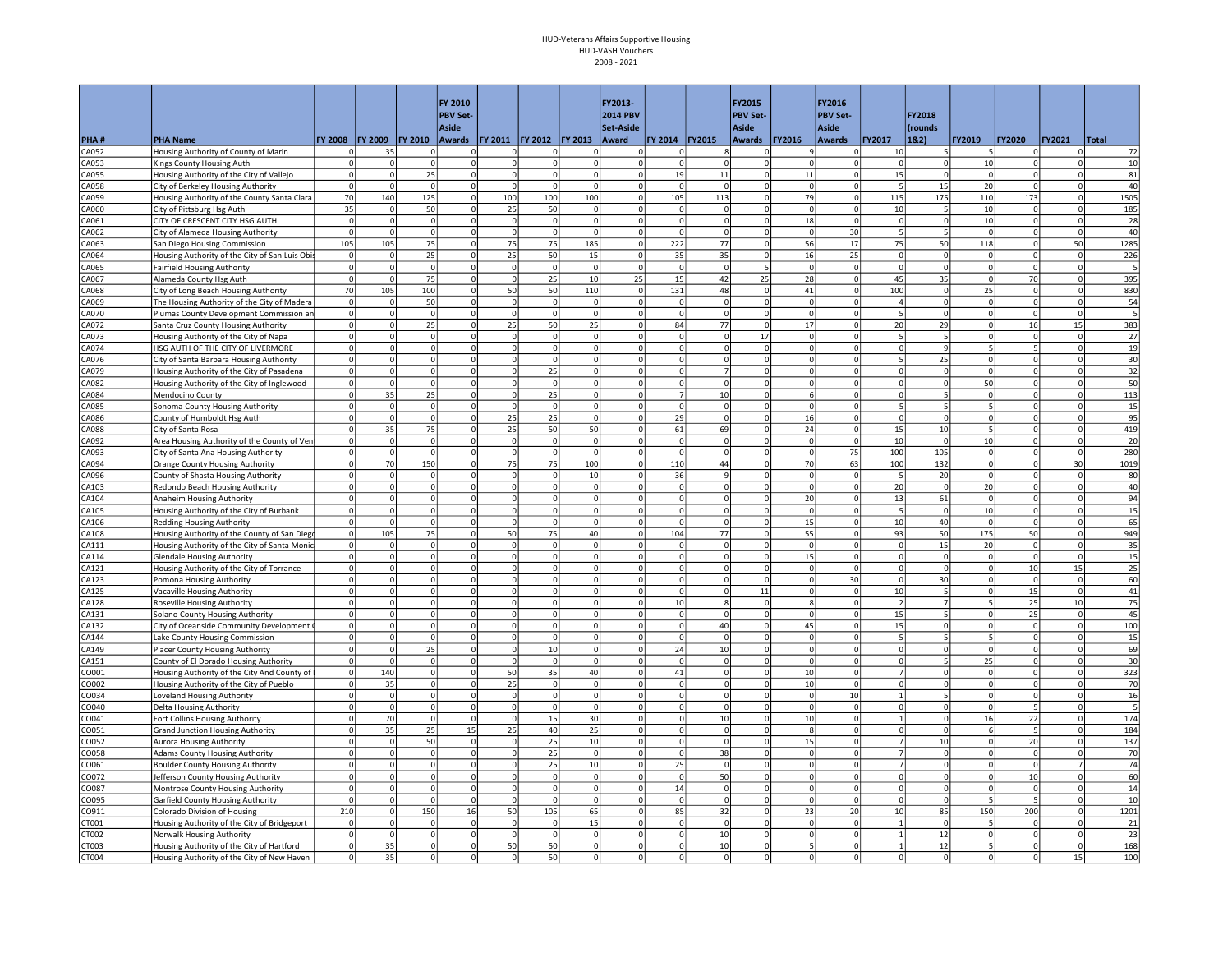|                       |                                                                               |                           |                |                      | FY 2010                 |                                  |                |                   | FY2013-                 |                          |                            | FY2015                        |                         | FY2016                     |                          |                                         |                                  |                   |                      |              |
|-----------------------|-------------------------------------------------------------------------------|---------------------------|----------------|----------------------|-------------------------|----------------------------------|----------------|-------------------|-------------------------|--------------------------|----------------------------|-------------------------------|-------------------------|----------------------------|--------------------------|-----------------------------------------|----------------------------------|-------------------|----------------------|--------------|
|                       |                                                                               |                           |                |                      | <b>PBV Set-</b>         |                                  |                |                   | <b>2014 PBV</b>         |                          |                            | <b>PBV Set-</b>               |                         | <b>PBV Set-</b>            |                          | FY2018                                  |                                  |                   |                      |              |
|                       |                                                                               |                           |                |                      | <b>Aside</b>            |                                  |                |                   | Set-Aside               |                          |                            | <b>Aside</b>                  |                         | <b>Aside</b>               |                          | (rounds                                 |                                  |                   |                      |              |
| PHA#                  | <b>PHA Name</b>                                                               | FY 2008                   | <b>FY 2009</b> | <b>FY 2010</b>       | Awards   FY 2011        |                                  | <b>FY 2012</b> | <b>FY 2013</b>    | Award                   | FY 2014                  | <b>FY2015</b>              | <b>Awards</b>                 | <b>FY2016</b>           | <b>Awards</b>              | FY2017                   | 18.2)                                   | FY2019                           | <b>FY2020</b>     | FY2021               | <b>Total</b> |
| CT006<br>CT008        | <b>Waterbury Housing Authority</b><br><b>Enfield Housing Authority</b>        | 0<br>$\Omega$             | 35             | 25<br>$\Omega$       | 0<br>$\Omega$           | 25<br><sub>0</sub>               | 40<br>$\Omega$ | 0<br>0            | $\Omega$<br>$\Omega$    | $\Omega$<br>$\Omega$     | οı<br>$\Omega$             | 0<br>$\Omega$                 | $\mathbf 0$<br>$\Omega$ | $\Omega$<br> 0             | 5                        | $\Omega$                                | 0<br>5                           |                   | $\Omega$<br>$\Omega$ | 126<br>15    |
| CT011                 | Meriden Housing Authority                                                     | $\Omega$                  |                | $\Omega$             | $\Omega$                | $\Omega$                         | $\Omega$       | <sup>o</sup>      | $\Omega$                | $\Omega$                 | $\Omega$                   | $\Omega$                      | $\Omega$                | $\mathsf{q}$               | $\overline{1}$           |                                         | $\Omega$                         |                   | $\circ$              | 10           |
| CT015                 | Ansonia Housing Authority                                                     | $\circ$                   |                | $\Omega$             | $\mathbf 0$             | 0                                | 0              | 0                 | $\Omega$                | $\mathbf 0$              | $\Omega$                   | $\mathbf 0$                   | $\Omega$                | $\Omega$                   | 5                        | $\Omega$                                | $\mathbf{0}$                     |                   | 0                    | 5            |
| CT017                 | Derby Housing Authority                                                       | $\Omega$                  |                | $\Omega$             | $\Omega$                | $\Omega$                         | $\circ$        | 0                 | $\Omega$                | $\Omega$                 | $\Omega$                   | $\Omega$                      | $\Omega$                | $\Omega$                   | 5                        | $\Omega$                                | $\Omega$                         |                   | $\Omega$             | 10           |
| CT019                 | <b>Greenwich Housing Authority</b>                                            | $\circ$                   | $\Omega$       | $\Omega$             | $\mathbf 0$             | $\circ$                          | $\Omega$       | $\Omega$          | $\Omega$                | $\Omega$                 | $\Omega$                   | $\Omega$                      | $\Omega$                | 0                          | $\mathbf 0$              | $\Omega$                                | 5 <sup>1</sup>                   | $\Omega$          | 0                    | 5            |
| CT029                 | West Haven Housing Authority                                                  | 70                        | $\Omega$       | 25                   | $\mathbf 0$             | $\circ$                          | 15             | 15                | $\Omega$                | 12                       | 13                         | $\circ$                       | $\mathbf{q}$            | 15                         | $\mathbf{1}$             | 12                                      | $\circ$                          | 12                | 15                   | 214          |
| CT039                 | West Hartford Housing Authority                                               | $\circ$                   | $\Omega$       | $\overline{0}$       | $\mathbf 0$             | $\circ$                          | $\Omega$       | 0                 | $\Omega$                | $\overline{0}$           | $\Omega$                   | $\mathbf 0$                   | $\Omega$                | 0                          | 5                        | $\Omega$                                | 5 <sup>1</sup>                   | $\mathbf 0$       | 0                    | 10           |
| CT051                 | City of Hartford                                                              | $\circ$                   | $\Omega$       | $\overline{0}$       | $\mathbf 0$             | $\mathbf 0$                      | $\Omega$       | $\mathbf 0$       |                         | $\mathbf{0}$             | $\Omega$                   | $\mathbf 0$                   |                         | $\Omega$                   | 5                        | 0                                       | 5                                |                   | 0                    | 15           |
| CT901                 | <b>Connecticut Department of Housing</b>                                      | $\overline{0}$            |                | 90                   | 15                      | $\Omega$                         | 10             | 25                | $\Omega$                | 42                       | 43                         | $\mathbf 0$                   | 29                      | $\overline{0}$             | 5                        | 14                                      | 5                                | 25                | 35                   | 338          |
| DC001                 | D.C Housing Authority                                                         | 140                       | 175            | 175                  | 29                      | 75                               | 150            | 65                | $\Omega$                | 121                      | 104                        | $\mathbf 0$                   | 45                      | $\Omega$                   | $\Omega$                 | 63                                      | 0                                | 87                | $\Omega$             | 1229         |
| <b>DE001</b>          | Wilmington Housing Authority                                                  | 35                        | $\Omega$       | 25<br>$\Omega$       | $\Omega$<br>$\mathbf 0$ | 15<br>$\mathbf 0$                | 25<br>$\circ$  | 20                | $\Omega$<br>$\Omega$    | 16                       | 10<br>$\overline{0}$       | 40<br>$\mathbf{0}$            | 13<br>$\Omega$          | $\Omega$<br>$\overline{0}$ | <sub>8</sub><br>$\Omega$ | $\Omega$                                | $\Omega$<br>5                    |                   | $\circ$<br>$\circ$   | 207          |
| <b>DE005</b><br>DE901 | New Castle County Housing Authority<br>Delaware State Housing Authority       | $\circ$<br>$\circ$        | $\Omega$       | $\Omega$             | $\Omega$                | $\circ$                          | $\Omega$       | 0 <br> 0          | $\Omega$                | $\mathsf{o}$<br>$\Omega$ | $\Omega$                   | $\mathbf 0$                   |                         | $\Omega$                   | $\mathsf 0$              | 12                                      | 5 <sup>1</sup>                   |                   | 0                    | 22<br>25     |
| LOO1                  | Jacksonville Housing Authority                                                | $\circ$                   | 210            | 100                  | $\mathbf 0$             | $\circ$                          | 100            | 50                | $\mathbf 0$             | 75                       | $^{\circ}$                 | $\mathbf 0$                   | 27                      | $\overline{0}$             | 5                        | $\mathbf 0$                             | 5                                | 0                 | 0                    | 572          |
| FL002                 | Housing Authority of the City of St. Petersbur                                | $\circ$                   | 70             | 125                  | $\mathbf 0$             | $\circ$                          | ol             | 35                | $\Omega$                | 45                       | $\Omega$                   | $\circ$                       | $\Omega$                | 0                          | $\Omega$                 | $\Omega$                                | $\circ$                          | 50                | 0                    | 325          |
| FL003                 | <b>Tampa Housing Authority</b>                                                | 105                       | 35             | 150                  | $\mathbf 0$             | 75                               | 75             | 205               | $\Omega$                | 34                       | 45                         | 20                            | 39                      | $\Omega$                   | $\Omega$                 | <sup>o</sup>                            | $\circ$                          | 31                | $\circ$              | 814          |
| <b>LOO4</b>           | <b>Orlando Housing Authority</b>                                              | 70                        | 105            | 125                  | $\mathbf 0$             | 50                               | 75             | 110               | $\Omega$                | 69                       | 15                         | $\mathbf 0$                   | $\Omega$                | $\Omega$                   | $\Omega$                 |                                         | $\mathbf 0$                      | $\mathbf 0$       | $\Omega$             | 619          |
| LOO5                  | Miami Dade Public Housing And Community                                       | $\circ$                   | $\Omega$       | $\Omega$             | $\Omega$                | 50                               | 75             | 45                |                         | 34                       | 45                         | $\Omega$                      | 22                      | $\Omega$                   | $\Omega$                 | $\Omega$                                | $\Omega$                         | 30                | $\Omega$             | 301          |
| <b>LOO7</b>           | Housing Authority of City of Daytona Beach                                    | $\overline{0}$            | 35             | 25                   | $\mathbf 0$             | 25                               | 50             | 20                | $\Omega$                | 50                       | 13                         | $\mathbf 0$                   | $\Omega$                | $\Omega$                   | $\Omega$                 |                                         | $\mathbf 0$                      | $\Omega$          | $\Omega$             | 218          |
| <b>FLOO8</b>          | Sarasota Housing Authority                                                    | $\overline{0}$            | 35             | 25                   | $\Omega$                | 25                               | $\circ$        | 25                | $\Omega$                | 23                       | 27                         | $\overline{0}$                | 16                      | $\Omega$                   | $\Omega$                 | $\mathbf{q}$                            | $\overline{0}$                   | $\Omega$          | $\circ$              | 185          |
| FL009                 | West Palm Beach Housing Authority                                             | 105                       | 35             | 50                   | $\Omega$                | 50                               | 60             | 35                | $\Omega$                | 30                       | 20                         | $\Omega$                      | 25                      | $\Omega$                   | $\mathbf{q}$             | 13                                      | $\circ$                          |                   | 11                   | 451          |
| <b>LO10</b>           | Housing Authority of the City of Fort Lauderd                                 | $\circ$                   | $\overline{0}$ | 50                   | $\mathbf 0$             | 25                               | 50             | 0                 | $\mathbf 0$             | 32                       | 40                         | $\circ$                       | 22                      | $\overline{0}$             | $\mathsf 0$              | 15                                      | 25                               | $\mathbf 0$       | 0                    | 259          |
| FL011                 | Housing Authority of the City of Lakeland                                     | $\circ$                   | 35             | 25                   | $\mathbf 0$             | $\mathbf 0$                      | 0              | $\mathbf 0$       | $\Omega$                | $\Omega$                 | 10                         | $\mathbf 0$                   |                         | $\overline{0}$             | $\overline{0}$           | $\Omega$                                | $\mathbf 0$                      | $\Omega$          | 10                   | 85           |
| FL015                 | Northwest Florida Regional Housing Authori                                    | $\circ$<br>105            | $\Omega$<br>70 | 25                   | $\mathbf 0$<br>$\Omega$ | $\overline{0}$<br>$\overline{0}$ | 0 <br>$\circ$  | 0<br>0            | $\mathbf 0$             | 15                       | $\mathbf 0$<br>$\Omega$    | $\mathbf 0$<br>$\overline{0}$ | 26<br>$\Omega$          | 0 <br>74                   | $\mathbf 0$<br>$\Omega$  | $\mathbf 0$<br>$\overline{\phantom{a}}$ | $\overline{0}$<br>9 <sup>1</sup> | $\mathbf 0$       | $\mathbf 0$<br>18    | 66           |
| FL017<br>FL018        | Housing Authority of the City of Miami Beach<br>Panama City Housing Authority | $\circ$                   | 35             | 50<br>$\overline{0}$ | $\mathbf 0$             | 0                                | 15             | $\mathbf 0$       | 20<br>$\Omega$          | 15<br>$\mathbf 0$        | $\overline{0}$             | $\mathbf 0$                   | 10                      | $\overline{0}$             | $\Omega$                 |                                         | $\Omega$                         | 10<br>$\mathbf 0$ | 0                    | 376<br>60    |
| FL021                 | Pahokee Housing Authority                                                     | $\mathbf{0}$              | $\Omega$       | $\Omega$             | $\Omega$                | $\overline{0}$                   | 0              | $\Omega$          | $\Omega$                | $\Omega$                 | 10                         | $\Omega$                      | $\Omega$                | $\Omega$                   | $\Omega$                 | $\Omega$                                | $\Omega$                         | $\Omega$          | $\circ$              | 10           |
| FL022                 | New Smyrna Beach Housing Authority                                            | $\Omega$                  | $\Omega$       | $\Omega$             | $\mathbf 0$             | $\overline{0}$                   | $\Omega$       | $\Omega$          | $\Omega$                | $\Omega$                 | 10                         | $\Omega$                      | $\Omega$                | $\Omega$                   | $\Omega$                 | $\Omega$                                | $\Omega$                         | $\Omega$          | $\Omega$             | 10           |
| FL024                 | Ormond Beach Housing Authority                                                | $\circ$                   | $\Omega$       | 25                   | $\Omega$                | $\circ$                          | $\Omega$       | 0                 | $\Omega$                | $\Omega$                 | $\Omega$                   | $\circ$                       | $\Omega$                | $\overline{0}$             | $\Omega$                 | $\Omega$                                | $\Omega$                         | $\Omega$          | $\Omega$             | 25           |
| FL025                 | Housing Authority of the City of Titusville                                   | $\overline{0}$            | 70             | 50                   | $\Omega$                | 25                               | 25             | 30                | $\Omega$                | 40                       | 34                         | $\mathbf 0$                   | 22                      | $\overline{0}$             | $\Omega$                 | $\Omega$                                | $\Omega$                         |                   | $\mathbf{0}$         | 296          |
| EL030                 | Flagler County Housing Authority                                              | $\overline{0}$            |                | 0                    | $\mathbf 0$             | 0                                | $\mathbf 0$    | $\mathbf 0$       | $\Omega$                | 17                       | $\mathbf 0$                | $\mathbf 0$                   |                         | $\overline{0}$             | $\overline{3}$           |                                         | $\mathbf{0}$                     |                   | 0                    | 20           |
| FL032                 | Ocala Housing Authority                                                       | $\Omega$                  | $\Omega$       | 25                   | $\Omega$                | $\overline{0}$                   | 25             | 15                | $\Omega$                | 27                       | $\Omega$                   | $\Omega$                      | 13                      | $\Omega$                   | $\overline{\mathbf{3}}$  | $\Omega$                                | 10 <sup>1</sup>                  | 20                | 20                   | 158          |
| FL033                 | Seminole County Housing Authority                                             | $\circ$                   | $\Omega$       | 0                    | $\mathbf 0$             | $\overline{0}$                   | $\mathbf 0$    | 15                | $\Omega$                | 10                       | 14                         | $\mathbf 0$                   | $\Omega$                | $\Omega$                   | $\mathbf 0$              | $\Omega$                                | $\overline{0}$                   | $\mathbf 0$       | 0                    | 39           |
| FL041                 | Housing Authority of the City of Fort Pierce                                  | $\Omega$                  | $\Omega$       | 25                   | $\Omega$                | $\mathbf{0}$                     | 0              | 0l                | $\Omega$                | 10                       | $\overline{0}$             | $\overline{0}$                | $\Omega$                | $\circ$                    | $\Omega$                 | 0                                       | $\mathbf{0}$                     | $\Omega$          | $\circ$              | 35           |
| <b>FL045</b>          | Housing Authority of the City of Stuart                                       | $\circ$                   | $\Omega$       | $\Omega$             | $\Omega$                | <sub>0</sub>                     | 0              | 15                | $\Omega$                | $10\,$                   | 10                         | $\Omega$                      | $\Omega$                | $\Omega$                   | $\Omega$                 | $\Omega$                                | $\Omega$                         | $\Omega$          | $\circ$              | 35           |
| FL046                 | <b>Crestview Housing Authority</b>                                            | $\circ$                   | $\Omega$       | $\Omega$             | $\Omega$<br>$\Omega$    | 0<br>$\Omega$                    | 15             | 0                 |                         | $\mathbf 0$              | 10                         | $\Omega$<br>$\Omega$          |                         | $\Omega$                   | $\Omega$<br>$\Omega$     | $\Omega$                                | $\Omega$<br>$\Omega$             |                   | $\Omega$<br>$\Omega$ | 25           |
| FL047<br>FL057        | Housing Authority of the City of Fort Myers                                   | $\circ$<br>$\circ$        | 70<br>0        | 90<br>0              | $\mathbf 0$             | $\circ$                          | 25<br>0        | 55<br>$\mathbf 0$ | $\Omega$<br>$\mathbf 0$ | 28<br>$\mathbf 0$        | 39<br>$^{\circ}$           | $\mathbf 0$                   | 15                      | $\overline{0}$<br>$\Omega$ | 5                        |                                         | 5                                | 12                | $\Omega$             | 322<br>22    |
| FL062                 | Palatka Housing Authority<br>Pinellas County Housing Authority                | 105                       | $\Omega$       | $\Omega$             | $\Omega$                | 75                               | 100            | 35                | 16                      | 53                       | 86                         | <sub>0</sub>                  | 63                      | 0                          | $\Omega$                 | $\Omega$                                | <sub>0</sub>                     | $\Omega$          | $\circ$              | 533          |
| L063 <sup>:</sup>     | <b>Gainesville Housing Authority</b>                                          | 70                        |                | $\Omega$             | $\mathbf 0$             | $\mathbf 0$                      | 100            | 0                 | $\Omega$                | $\mathbf 0$              | $\Omega$                   | $\mathbf{0}$                  | 30                      | $\overline{0}$             | $\overline{3}$           | 10                                      | $\circ$                          | 45                | 0                    | 258          |
| L066                  | Hialeah Housing Authority                                                     | $\circ$                   | $\Omega$       | $\Omega$             | $\mathbf 0$             | $\circ$                          | $\Omega$       | 0                 |                         | $\mathbf 0$              | $\Omega$                   | $\mathbf 0$                   | $\Omega$                | $\Omega$                   | $\mathbf 0$              | $\Omega$                                | 10                               | $\Omega$          | 50                   | 60           |
| <b>FLO68</b>          | HOUSING AUTHORITY OF THE CITY OF HOME                                         | $\circ$                   | $\Omega$       | $\overline{0}$       | $\mathbf 0$             | $\Omega$                         | $\Omega$       | $\circ$           | $\Omega$                | $\Omega$                 | $\Omega$                   | $\Omega$                      | $\Omega$                | $\overline{0}$             | $\mathbf 0$              | 6                                       | 54                               | $\mathbf 0$       | 0                    | 60           |
| FL069                 | Fort Walton Beach Housing Authority                                           | $\circ$                   | $\Omega$       | $\Omega$             | $\Omega$                | 50                               | $\Omega$       | 45                | $\Omega$                | 18                       | 24                         | $\Omega$                      | $\Omega$                | $\Omega$                   | $\Omega$                 | $\Omega$                                | $\overline{0}$                   | $\Omega$          | $\circ$              | 137          |
| FL070                 | Alachua County Housing Authority                                              | 70                        | $\Omega$       | 75                   | 25                      | 100                              | $\Omega$       | 65                | $\Omega$                | 82                       | 31                         | $\mathbf{0}$                  | 34                      | $\circ$                    | 6                        | 15                                      | 30                               | $\Omega$          | $\circ$              | 533          |
| FL072                 | <b>Deland Housing Authority</b>                                               | $\overline{0}$            | $\Omega$       | $\Omega$             | $\Omega$                | $\Omega$                         | $\Omega$       | 0                 |                         | $\mathbf 0$              | 10                         | $\Omega$                      |                         | $\overline{0}$             | $\Omega$                 | $\Omega$                                | $\Omega$                         | $\Omega$          | 0                    | 15           |
| FL073                 | Tallahassee Housing Authority                                                 | $\overline{0}$            | $\Omega$       | 25                   | 50<br>$\mathbf 0$       | <sub>0</sub>                     | $\Omega$       | 60                | $\Omega$                | 26                       | 25                         | $\mathbf 0$                   | 35                      | $\overline{0}$             | $\overline{3}$           | 10                                      | 18                               | $\Omega$          | 40                   | 292          |
| FL079                 | <b>Broward County Housing Authority</b>                                       | $\Omega$                  | 70             | $\mathbf 0$          |                         | $\circ$                          | $^{\circ}$     | 100               | $\Omega$                | 23                       | $^{\circ}$                 | $\mathbf 0$                   | 21                      | $\overline{0}$             | $\mathbf 0$              | 15                                      | 25                               | 30                | 33                   | 317          |
| <b>FL080</b><br>FL083 | Palm Beach County Housing Authority<br>Delray Beach Housing Authority         | $\overline{0}$<br>$\circ$ |                | $\Omega$<br>$\Omega$ | $\Omega$<br>$\mathbf 0$ | $\circ$<br><sub>0</sub>          | $\Omega$<br>0  | 0 <br> 0          | $\Omega$<br>$\Omega$    | $\Omega$<br>$\circ$      | $\Omega$<br>$\Omega$       | $\overline{0}$<br>$\circ$     | $\Omega$<br>$\Omega$    | 0 <br> 0                   | $\Omega$<br>$\mathbf{0}$ | $\Omega$<br>$\Omega$                    | $\Omega$<br>$\circ$              | 15                | 0 <br>30             | 15<br>35     |
| L092                  | City of Pensacola Housing Office                                              | 35                        |                | 75                   | $\mathbf 0$             | 0                                | 0              | 0                 |                         | 31                       | 16                         | $\mathbf 0$                   | 25                      | $\Omega$                   | $\overline{7}$           | 14                                      | $\mathbf{0}$                     |                   | 0                    | 203          |
| FL093                 | Orange County Housing Authority                                               | $\circ$                   | U              | $\Omega$             | $\Omega$                | $\Omega$                         | $\Omega$       | $\Omega$          | $\Omega$                | 20                       | 15                         | $\mathbf 0$                   | 30                      | $\Omega$                   | $\mathbf 0$              | $\Omega$                                | $\overline{0}$                   | $\Omega$          | $\circ$              | 65           |
| FL104                 | Pasco County Housing Authority                                                | $\mathbf{0}$              | $\Omega$       | 25                   | $\Omega$                | $\circ$                          | 25             | 0                 | $\Omega$                | 25                       | 20                         | $\Omega$                      | 14                      | 0                          | 35                       | 23                                      | $\mathbf{0}$                     | 30                | $\Omega$             | 197          |
| FL110                 | Walton County Housing Authority                                               | $\circ$                   | $\Omega$       | $\Omega$             | $\Omega$                | $\circ$                          | 10             | 0                 | $\Omega$                | $\Omega$                 | $\Omega$                   | $\circ$                       | $\Omega$                | 0                          | $\Omega$                 | 0                                       | $\circ$                          | $\Omega$          | 0                    | 10           |
| FL116                 | Dania Beach Housing Authority                                                 | $\circ$                   | $\Omega$       | $\Omega$             | $\mathbf 0$             | 0                                | 0              | 0                 | $\Omega$                | $\mathbf 0$              | $\Omega$                   | $\mathbf 0$                   | $\Omega$                | $\overline{0}$             | $\mathbf 0$              |                                         | $\mathbf{0}$                     | 10                | $\circ$              | 10           |
| FL119                 | Boca Raton Housing Authority                                                  | $\overline{0}$            |                | $\Omega$             | $\mathbf 0$             | 0                                | $\mathbf 0$    | $\mathbf 0$       |                         | 0                        | $\Omega$                   | $\mathbf 0$                   |                         | $\overline{0}$             | $\mathbf 0$              | $\Omega$                                | $\mathbf{O}$                     |                   | $\Omega$             | 5            |
| <b>L128</b>           | Housing Authority Lee County                                                  | $\circ$                   | 35             | $\Omega$             | $\mathbf 0$             | $\circ$                          | $^{\circ}$     | $\mathbf 0$       | $\Omega$                | $\Omega$                 | $\Omega$                   | $\mathbf 0$                   | $\Omega$                | $\overline{0}$             | $\mathbf 0$              | $\Omega$                                | $\circ$                          | $\Omega$          | $\Omega$             | 35           |
| FL132                 | Indian River County Housing Authority                                         | $\Omega$                  |                | $\Omega$             | $\Omega$                | $\circ$                          | $\Omega$       | ΩI                | $\Omega$                | 15                       | 14                         | $\Omega$                      |                         | 0                          | $\mathbf{3}$             | 5                                       | $\Omega$                         |                   | $\overline{7}$       | 58           |
| FL137                 | Hernando County Housing Authority                                             | $\circ$                   |                | $\Omega$             | $\Omega$                | <sub>0</sub>                     | $\Omega$       | 0                 | $\Omega$                | $\Omega$                 | 13                         | <sub>0</sub>                  | $\overline{7}$          | 0                          | 10                       | $\overline{\phantom{a}}$                | $\circ$                          |                   | $\circ$              | 35           |
| FL147                 | CITRUS COUNTY HOUSING SERVICES                                                | $\Omega$                  |                | $\Omega$<br>$\Omega$ | $\Omega$                | $\mathbf 0$                      | $\Omega$       | 0                 | $\Omega$                | $\Omega$                 | $\overline{0}$<br>$\Omega$ | $\mathbf 0$                   | 10                      | $\Omega$                   | $\overline{4}$           | 10                                      | 28                               | 10                | 10                   | 72           |
| FL201                 | OSCEOLA COUNTY HOUSING AGENCY                                                 | $\Omega$                  |                | $\Omega$             | $\Omega$                | $\mathbf{0}$                     | $\Omega$       | $\Omega$          | $\Omega$                | $\Omega$                 | $\Omega$                   | $\Omega$<br>$\Omega$          |                         | $\Omega$                   | $\Omega$<br>$\Omega$     | 28                                      | $\mathbf{0}$                     | $\Omega$          | $\Omega$<br>$\Omega$ | 28           |
| GA001                 | Housing Authority of the City of Augusta                                      | 35                        | 35             |                      | $\mathbf 0$             | 25                               | 25             | 15                |                         | 15                       |                            |                               |                         | $\overline{0}$             |                          |                                         | 0                                | $\mathbf 0$       |                      | 158          |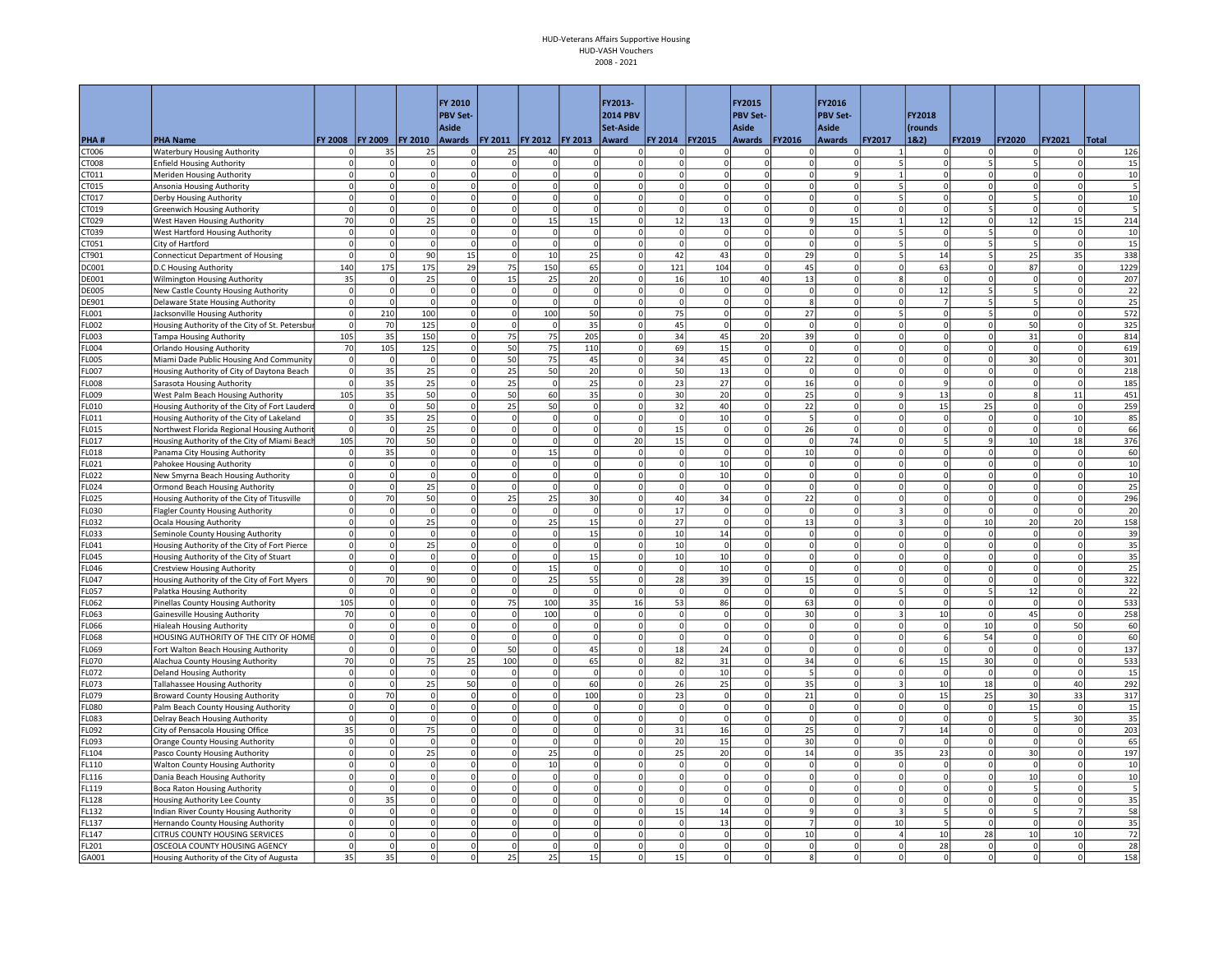|                  |                                                                                      |                           |                      |                      | <b>FY 2010</b><br><b>PBV Set-</b> |                                       |                |                            | FY2013-<br><b>2014 PBV</b> |                         |                      | FY2015<br><b>PBV Set-</b>   |                            | FY2016<br><b>PBV Set-</b>  |                              | FY2018               |                               |               |                           |              |
|------------------|--------------------------------------------------------------------------------------|---------------------------|----------------------|----------------------|-----------------------------------|---------------------------------------|----------------|----------------------------|----------------------------|-------------------------|----------------------|-----------------------------|----------------------------|----------------------------|------------------------------|----------------------|-------------------------------|---------------|---------------------------|--------------|
|                  |                                                                                      |                           |                      |                      | Aside                             |                                       |                |                            | Set-Aside                  |                         |                      | Aside                       |                            | <b>Aside</b>               |                              | (rounds              |                               |               |                           |              |
| PHA#<br>GA002    | <b>PHA Name</b><br>Housing Authority of Savannah                                     | FY 2008<br><sup>n</sup>   | <b>FY 2009</b>       | <b>FY 2010</b><br>50 | $\mathbf 0$                       | Awards   FY 2011   FY 2012<br>$\circ$ | 15             | <b>FY 2013</b><br>25       | Award                      | FY 2014<br>19           | <b>FY2015</b><br>15  | Awards<br>$\mathbf 0$       | <b>FY2016</b>              | <b>Awards</b><br> 0        | <b>FY2017</b><br>$\mathbf 0$ | 1&2)                 | FY2019<br>5                   | <b>FY2020</b> | <b>FY2021</b><br>$\Omega$ | Total<br>137 |
| GA004            | <b>Columbus Housing Authority</b>                                                    | 0                         |                      | $\Omega$             | $\Omega$                          | $\overline{0}$                        | 0              | $\mathbf 0$                | $\Omega$                   | 17                      | 12                   | $\mathbf 0$                 | 11                         | $\Omega$                   | $^{\circ}$                   |                      | $\Omega$                      | 20            | 0                         | 60           |
| GA006            | Housing Authority of the City of Atlanta Geor                                        | $\Omega$                  | $\Omega$             | $\Omega$             | $\Omega$                          | <sub>0</sub>                          | 25             | 185                        | $\Omega$                   | -ol                     | 30                   | $\Omega$                    | 30                         | $\Omega$                   | $\Omega$                     | $\Omega$             | $\Omega$                      | $\Omega$      | $\circ$                   | 270          |
| GA007            | Macon Housing Authority                                                              | $\Omega$                  | $\Omega$             | $\Omega$             | 0                                 | $\Omega$                              | $\Omega$       | $\mathbf 0$                | $\Omega$                   | $\overline{0}$          | $\Omega$             | $\overline{0}$              | $\Omega$                   | $\overline{0}$             | $\mathbf 0$                  |                      | $\mathbf{0}$                  | 18            | $\circ$                   | 18           |
| G009             | <b>Brunswick Housing Authority</b>                                                   | $\circ$                   | $\Omega$             | $\Omega$             | $\Omega$                          | $\circ$                               | $\circ$        | 0                          | $\Omega$                   | $\mathbf 0$             | ol                   | $\mathbf 0$                 | $\Omega$                   | $\Omega$                   | $\mathbf{0}$                 | $\circ$              | $\circ$                       | $\Omega$      | 5                         | 5            |
| GA010            | Housing Authority of the City of Marietta                                            | $\Omega$                  | $\Omega$             | 25                   | $\mathbf 0$                       | $\Omega$                              | 50             | 15                         | $\Omega$                   | 74                      | -5                   | $\mathbf 0$                 |                            | $\overline{0}$             | $\mathbf 0$                  | 0                    | $\circ$                       | $\Omega$      | $\Omega$                  | 174          |
| GA011            | Housing Authority of the City of Decatur                                             | $\circ$                   | $\Omega$             | $\Omega$             | $\Omega$                          | 150                                   | 25             | 75                         | $\Omega$                   | $\Omega$                | $\Omega$             | $\overline{0}$              | $\Omega$                   | 0                          | $\Omega$                     | $\Omega$             | $\overline{0}$                | $\Omega$      | $\Omega$                  | 250          |
| GA078            | East Point Housing Authority                                                         | $\circ$                   | $\Omega$             | $\Omega$             | $\Omega$                          | $\Omega$                              | $\Omega$       | 0                          | $\Omega$                   | 25                      | $\Omega$             | $\circ$                     | 25                         | 0                          | $\Omega$                     | $\Omega$             | $\Omega$                      |               | $\Omega$                  | 50           |
| GA116            | Carrolton Housing Authority                                                          | $\circ$                   |                      | $\mathbf 0$          |                                   | $\mathbf 0$                           | 0              | $\mathbf 0$                |                            | 30                      | $\Omega$             | $\mathbf 0$                 |                            | $\Omega$                   | $\mathbf 0$                  |                      | 0                             |               | $\mathbf 0$               | 30           |
| GA232            | Housing Authority of the City of College Park                                        | $\circ$                   |                      | 25                   | $\Omega$                          | 25                                    | 50             | $\Omega$                   | $\Omega$                   | 14                      | $\Omega$             | $\Omega$                    |                            | $\overline{0}$             | $\Omega$                     |                      | $\Omega$                      |               | $\Omega$                  | 114          |
| GA237            | Housing Authority of the County of Dekalb                                            | 350                       | 140                  | $\Omega$             | 0                                 | $\overline{0}$                        | 75             | 50                         | $\Omega$                   | 58                      | 23                   | $\mathbf 0$                 | 20                         | $\Omega$                   | $\Omega$                     |                      | $\mathbf{O}$                  | $\Omega$      | $\Omega$                  | 716          |
| GA285            | Northwest Georgia Housing Authority                                                  | $\overline{0}$            | $\Omega$             | $\Omega$             | $\Omega$<br>$\mathbf 0$           | $\Omega$<br><sub>0</sub>              | $\Omega$<br>0  | 0<br>25                    | 20<br>$\Omega$             | $\Omega$<br>105         | $\Omega$             | $\Omega$<br>$\mathbf 0$     | $\Omega$<br>$\overline{7}$ | $\Omega$<br>$\overline{0}$ | $\Omega$<br>$\mathbf 0$      | $\Omega$<br>0        | $\Omega$<br>$\Omega$          |               | $\Omega$<br>$\circ$       | 20           |
| GA901<br>3Q901   | Georgia Residential Finance<br>Guam Housing & Urban Renewal Authority                | 35<br>10 <sup>1</sup>     | 105<br>10            | 275<br>10            | $\mathbf 0$                       | $\mathbf 0$                           | 0              | $\mathbf 0$                | $\Omega$                   | 6                       | 107<br>-5            | $\mathbf 0$                 |                            | $\Omega$                   | 5                            | 6                    | 10 <sup>1</sup>               | $\Omega$      | 0                         | 659<br>66    |
| 11002            | County of Hawai'l (OFFICE OF HSG & COMM                                              | $\circ$                   | $\Omega$             | $\Omega$             | $\Omega$                          | $\Omega$                              | $\Omega$       | $\Omega$                   | $\Omega$                   | $\Omega$                | $\Omega$             | $\Omega$                    |                            | $\Omega$                   | 25                           | 25                   | 10                            | $\Omega$      | 10                        | 70           |
| HI003            | City and County of Honolulu                                                          | $\circ$                   | $\Omega$             | $\Omega$             | $\Omega$                          | <sub>0</sub>                          | $\Omega$       | 0                          | $\Omega$                   | $\Omega$                | 80                   | $\Omega$                    | 57                         | $\Omega$                   | 55                           | 35                   | 28                            | $\Omega$      | $\Omega$                  | 255          |
| HI004            | County of Maui Dept of Housing and Human                                             | $\circ$                   | $\Omega$             | $\Omega$             | $\Omega$                          | <sub>0</sub>                          | $\circ$        | 0                          | $\Omega$                   | $\Omega$                | $\mathbf{0}$         | $\overline{0}$              | $\Omega$                   | $\circ$                    | 15                           | 10                   | 10                            | $\Omega$      | 5 <sup>1</sup>            | 40           |
| HI005            | County of Kaua'i Housing Agency                                                      | $\overline{\mathbf{0}}$   | $\Omega$             | $\Omega$             | $\Omega$                          | $\Omega$                              | 0              | $\pmb{0}$                  | $\Omega$                   | $\Omega$                | $\Omega$             | $\Omega$                    | $\Omega$                   | $\overline{0}$             | 15                           | $\Omega$             | 6                             | $\Omega$      | $\Omega$                  | 21           |
| 11901            | Hawaii Public Housing Authority                                                      | 70                        | 35                   | 40                   | $\mathbf 0$                       | 50                                    | 75             | 65                         | 20                         | 98                      | 30                   | $\mathbf 0$                 | 77                         | $\overline{0}$             | $\overline{0}$               | 35                   | 28                            | $\Omega$      | $\Omega$                  | 623          |
| A018             | City of Sioux City Housing Authority                                                 | $\circ$                   | $\Omega$             | 25                   | $\mathbf 0$                       | $\Omega$                              | 0              | $\mathbf 0$                | $\Omega$                   | $\mathbf{0}$            | $\Omega$             | $\mathbf 0$                 |                            | $\Omega$                   | $\mathbf 0$                  | 0                    | $\Omega$                      | $\Omega$      | $\Omega$                  | 30           |
| <b>IA020</b>     | Des Moines Municipal Housing Agency                                                  | 35                        | 35                   | 25                   | $\Omega$                          | 25                                    | $\Omega$       | 15                         | $\Omega$                   | 15                      | 15                   | $\mathbf{0}$                |                            | 0                          | $\Omega$                     | $\Omega$             | $\Omega$                      | $\Omega$      | $\Omega$                  | 165          |
| <b>IA022</b>     | City of Iowa City Housing Authority                                                  | 35                        |                      | $\Omega$             | $\Omega$                          | $\Omega$                              | $\Omega$       | 15                         | $\Omega$                   | $\overline{7}$          | 20                   | $\Omega$                    |                            | $\overline{0}$             | $\mathbf{0}$                 | $\Omega$             | $\Omega$                      | 12            | $\circ$                   | 95           |
| IA023            | Municipal Housing Agency of Council Bluffs                                           | $\circ$                   |                      | 10                   | $\mathbf 0$                       | $\mathbf 0$                           | $\Omega$       | $\mathbf 0$                |                            | 10                      | $\Omega$             | $\mathbf 0$                 |                            | $\overline{0}$             | $\Omega$                     |                      | $\mathbf 0$                   |               | 0                         | 20           |
| A024             | City of Cedar Rapids                                                                 | $\Omega$                  | $\Omega$             | $\Omega$             | $\Omega$                          | <sub>0</sub>                          | $\Omega$       | $\Omega$                   | $\Omega$                   | $\Omega$                | $\Omega$             | $\Omega$                    |                            | $\Omega$                   | 12                           | $\Omega$             | $\Omega$                      |               | $6 \mid$                  | 24           |
| <b>IA045</b>     | Davenport Housing Commission                                                         | $\Omega$                  | $\Omega$             | $\Omega$             | $\mathbf 0$                       | 15                                    | 15             | 15                         | $\Omega$                   | 13                      | 10                   | $\Omega$                    | $\Omega$                   | $\Omega$                   | $\Omega$                     | $\Omega$             | $\mathbf 0$                   | $\Omega$      | $\Omega$                  | 68           |
| <b>IA050</b>     | <b>Waterloo Housing Authority</b>                                                    | $\Omega$                  | $\Omega$<br>$\Omega$ | $\Omega$             | $\Omega$                          | $\circ$                               | 0              | 0                          | $\Omega$                   | $\Omega$                | $\Omega$             | $\overline{0}$              | $\Omega$                   | 0                          | $\Omega$                     | 19                   | $\Omega$                      | $\Omega$      | $\Omega$                  | 19           |
| <b>IA087</b>     | City of Dubuque Public Housing Authority                                             | $\circ$<br>$\circ$        |                      | $\Omega$<br>$\Omega$ | $\mathbf 0$<br>$\mathbf 0$        | $\mathbf 0$<br>$\circ$                | 0 <br>$\Omega$ | $\mathbf 0$<br>$\mathbf 0$ |                            | $\mathbf 0$<br>$\Omega$ | $\Omega$<br>$\Omega$ | $\mathbf{0}$<br>$\mathbf 0$ |                            | $\overline{0}$<br> 0       | $\Omega$<br>$\mathbf 0$      | $\Omega$<br>$\Omega$ | $\mathbf{0}$<br>$\mathbf{0}$  |               | 6                         | 12           |
| A108<br>D005     | Mason City Housing Authority<br>Housing Authority of the City of Pocatello           | $\circ$                   | 35                   | $\Omega$             | $\mathbf 0$                       | $\Omega$                              | $\Omega$       | 15                         |                            | 6                       | $\overline{7}$       | $\Omega$                    |                            | $\Omega$                   | $\Omega$                     | $\Omega$             | 5                             |               | 0 <br>5                   | 35<br>43     |
| ID013            | <b>Boise City Housing Authority</b>                                                  | 20                        | 20                   | 25                   | $\mathbf 0$                       | 25                                    | 25             | 25                         |                            | 25                      | 11                   | $\mathbf 0$                 | 11                         | $\Omega$                   | 5                            | $\Omega$             | 0                             |               | 0                         | 192          |
| ID901            | Idaho Housing And Finance Association                                                | $\circ$                   | $\Omega$             | 25                   | $\Omega$                          | $\mathbf{0}$                          | 25             | 0                          | $\Omega$                   | $\Delta$                | 13                   | $\overline{0}$              | $\mathbf{R}$               | $\circ$                    | 20                           | 29                   | 61                            | $\Omega$      | $\circ$                   | 185          |
| L002             | Chicago Housing Authority                                                            | 105                       | 105                  | 100                  | $\mathbf 0$                       | 75                                    | 135            | 165                        | 36                         | 169                     | 199                  | $\circ$                     | 99                         | 75                         | 30                           | 10                   | 5                             |               | $\circ$                   | 1308         |
| L003             | Peoria Housing Authority                                                             | $\overline{0}$            | $\Omega$             | $\Omega$             | $\Omega$                          | 25                                    | $\circ$        | 0                          | $\Omega$                   | $\Omega$                | 6                    | $\Omega$                    |                            | $\circ$                    | $\mathbf{0}$                 | $\Omega$             | $\mathbf{0}$                  | $\Omega$      | $\circ$                   | 37           |
| L004             | Springfield Housing Authority                                                        | $\circ$                   | $\Omega$             | $\Omega$             | $\mathbf 0$                       | $\mathbf 0$                           | $\Omega$       | $\Omega$                   | $\Omega$                   | $\Omega$                | 10                   | $\Omega$                    |                            | 0                          | 15                           | 23                   | $\overline{0}$                | $\Omega$      | $\circ$                   | 55           |
| L006             | Housing Authority of Champaign County                                                | $\circ$                   | $\Omega$             | $\Omega$             | $\Omega$                          | $\circ$                               | 0              | 15                         | $\Omega$                   | $\Omega$                | $\overline{7}$       | $\circ$                     | $\Omega$                   | 0                          | $\mathbf 0$                  | 0                    | 10 <sup>1</sup>               | $\Omega$      | 0                         | 32           |
| <b>IL010</b>     | Grtr Metro. Area Hsng Auth of Rock Island Co                                         | $\circ$                   | $\Omega$             | $\Omega$             | $\Omega$                          | 10                                    | $\Omega$       | 0                          | $\Omega$                   | $\Omega$                | $\Omega$             | $\circ$                     |                            | $\Omega$                   | $\Omega$                     | $\Omega$             | $\Omega$                      | $\Omega$      | $\Omega$                  | 15           |
| L011             | The Housing Authority of the City of Danville                                        | $\circ$                   | 35                   | $\overline{0}$       | $\mathbf 0$                       | 25                                    |                | $\mathbf 0$                | 65                         | $\mathbf 0$             | $\mathbf 0$          | $\mathbf 0$                 |                            | $\Omega$                   | $\mathbf 0$                  | $\Omega$             | 0                             |               | 0                         | 125          |
| L012             | <b>Decatur Housing Authority</b>                                                     | $\circ$                   | $\Omega$             | $\Omega$             | $\Omega$                          | <sub>0</sub>                          | $\Omega$       | <sup>o</sup>               | $\Omega$                   | $\Omega$                | 10                   | $\Omega$                    |                            | $\overline{0}$             | $\Omega$                     | $\Omega$             | $\Omega$                      |               | $\Omega$                  | 10           |
| IL022            | Rockford Housing Authority                                                           | $\overline{0}$            | 35                   | O                    | $\mathbf 0$                       | 25                                    | 0              | $\mathbf 0$                | $\Omega$                   | $11\,$                  | 15                   | $\mathbf 0$                 |                            | $\Omega$                   | $\Omega$                     |                      | 5                             |               | $\mathbf 0$               | 96           |
| IL024            | Joliet Housing Authority                                                             | $\overline{0}$<br>70      | $\Omega$             | $\Omega$             | $\Omega$                          | <sub>0</sub><br>50                    | 0<br>100       | 0                          | $\Omega$<br>72             | 15                      | $\mathbf{0}$<br>32   | 17<br>40                    |                            | $\circ$<br>$\overline{0}$  | $\Omega$<br>$\Omega$         | 0                    | $\Omega$<br>$\circ$           |               | 25<br>$\circ$             | 62           |
| L025<br>L026     | Housing Authority of the County of Cook<br>Housing Authority of the City of Waukegan | $\circ$                   | 35<br>$\Omega$       | 25<br>25             | $\mathbf 0$<br>$\mathbf 0$        | $\circ$                               | $\Omega$       | 70<br>15                   | $\Omega$                   | 50<br>21                | 8                    | $\mathsf{O}$                | 18<br>10                   | $\Omega$                   | $\Omega$                     | 17<br>$\Omega$       | $\mathbf{0}$                  |               | $\circ$                   | 579<br>84    |
| L032             | Whiteside County Housing Authority                                                   | $\Omega$                  | $\Omega$             | $\Omega$             | $\mathbf 0$                       | $\Omega$                              | 0              | <sup>o</sup>               | $\Omega$                   | $\Omega$                | 10                   | $\Omega$                    | $\Omega$                   | $\Omega$                   | $\mathbf{0}$                 | $\Omega$             | $\mathbf{0}$                  |               | $\circ$                   | 10           |
| L051             | <b>Bloomington Housing Authority</b>                                                 | $\circ$                   | $\Omega$             | $\Omega$             | $\Omega$                          | $\circ$                               | $\Omega$       | 15                         | $\Omega$                   | $\Omega$                | $\Omega$             | $\Omega$                    | $\Omega$                   | 0                          | $\Omega$                     | $\Omega$             | $\Omega$                      |               | $\Omega$                  | 15           |
| <b>LO56</b>      | ake County Housing Authority                                                         | $\circ$                   | $\Omega$             | $\Omega$             | $\Omega$                          | <sub>0</sub>                          | $\Omega$       | 0                          | $\Omega$                   | $\Omega$                | $\Omega$             | $\mathbf{0}$                |                            | $\circ$                    | $\Omega$                     | $\Omega$             | $\mathbf{0}$                  |               | $\circ$                   | 6            |
| L083             | Winnebago County Housing Authority                                                   | $\mathbf{0}$              |                      | 0                    | $\mathbf 0$                       | 0                                     | $\Omega$       | $\mathbf 0$                |                            | O                       |                      | $\mathbf 0$                 |                            | $\overline{0}$             | $\overline{7}$               |                      | 5                             |               | $\Omega$                  | 20           |
| L089             | Housing Authority of the County of Dekalb                                            | $\circ$                   |                      | 25                   | $\Omega$                          | $\Omega$                              | $\Omega$       | 0                          |                            | $\Omega$                | $\Omega$             | $\Omega$                    |                            | $\Omega$                   | $\Omega$                     |                      | $\Omega$                      |               | $\Omega$                  | 25           |
| <b>LO90</b>      | Aurora Housing Authority                                                             | $\overline{0}$            | $\Omega$             | $\Omega$             | $\mathbf 0$                       | $\overline{0}$                        | $\Omega$       | $\Omega$                   | $\Omega$                   | $\Omega$                | 25                   | $\Omega$                    | $\Omega$                   | $\Omega$                   | $\mathbf 0$                  | $\Omega$             | $\Omega$                      | $\Omega$      | $\Omega$                  | 25           |
| L092             | Housing Authority of Elgin                                                           | $\circ$                   |                      | $\Omega$             | $\Omega$                          | $\circ$                               | $\Omega$       | ΩI                         |                            | $\Omega$                | $\Omega$             | $\Omega$                    |                            | $\Omega$                   | $\mathbf{0}$                 | 15                   | $\Omega$                      |               | $\Omega$                  | 15           |
| IL101            | DuPage County                                                                        | $\circ$                   | $\Omega$             | $\Omega$             | $\Omega$                          | <sub>0</sub>                          | $\Omega$       | 0                          | $\Omega$                   | $\Omega$                | $\Omega$             | $\overline{0}$              | $\Omega$                   | 0                          | 25                           | $\Omega$             | $\Omega$                      | $\Omega$      | 15                        | 40           |
| L <sub>107</sub> | Housing Authority of the City of North Chicag                                        | 35                        | 35                   | $\Omega$             | $\Omega$                          | $\Omega$                              | $\circ$        | $\mathbf 0$                |                            | $\mathbf 0$             | $\mathbf{0}$         | $\mathbf 0$                 |                            | 0                          | $\mathbf{0}$                 | $\Omega$             | $\mathbf{0}$                  |               | 0                         | 70           |
| L <sub>116</sub> | McHenry County Housing Authority                                                     | $\circ$                   | $\Omega$             | $\Omega$             | $\Omega$                          | <sub>0</sub>                          | 15             | 15                         | $\Omega$                   | $\Omega$                | 15                   | $\Omega$                    |                            | $\Omega$                   | $\Omega$                     | $\Omega$             | $\overline{0}$                | $\Omega$      | $\circ$                   | 45           |
| L122<br>IL126    | Boone County Housing Authority                                                       | $\circ$<br>$\overline{0}$ | $\Omega$<br>$\Omega$ | $\Omega$<br>$\Omega$ | $\Omega$<br>$\mathbf 0$           | $\circ$<br>$\circ$                    | $\Omega$<br> 0 | 0 <br> 0                   | $\Omega$<br>$\Omega$       | $\Omega$<br>32          | $\Omega$<br>$\Omega$ | $\Omega$<br>$\circ$         | $\Omega$<br>$\Omega$       | $\overline{0}$<br>$\Omega$ | 5<br>$\Omega$                | $\Omega$             | 5 <sup>1</sup><br>$\mathbf 0$ | $\Omega$      | $\Omega$<br> 0            | 15<br>32     |
| IN003            | Housing Authority of the City of Marion, IL                                          | 35                        | 35                   | $\Omega$             | $\mathbf 0$                       | 25                                    | 15             | 0                          | $\Omega$                   | $\mathbf 0$             | $\Omega$             | $\mathbf 0$                 | $\Omega$                   | $\overline{0}$             | $\mathbf 0$                  |                      | $\Omega$                      |               | $\circ$                   | 110          |
| <b>NO05</b>      | Fort Wayne Housing Authority<br>Housing Authority of the City of Muncie              | $\circ$                   |                      | $\Omega$             | $\mathbf 0$                       | $\circ$                               | 15             | $\mathbf 0$                |                            | O                       | $\Omega$             | $\mathbf 0$                 |                            | $\overline{0}$             | $\mathbf 0$                  | $\Omega$             | $\mathbf{O}$                  |               | $\Omega$                  | 15           |
| N007             | Kokomo Housing Authority                                                             | $\circ$                   | U                    | $\Omega$             | $\mathbf 0$                       | $\circ$                               | 15             | $\mathbf 0$                | $\Omega$                   | $\Omega$                | $\Omega$             | $\mathbf 0$                 | $\Omega$                   | $\overline{0}$             | $\mathbf 0$                  | $\Omega$             | $\Omega$                      | $\Omega$      | $\Omega$                  | 15           |
| <b>IN011</b>     | Housing Authority of the City of Gary                                                | $\circ$                   | $\Omega$             | $\Omega$             | $\Omega$                          | $\circ$                               | 15             | 0                          | $\Omega$                   | $\overline{7}$          | 5                    | $\Omega$                    |                            | 0                          | 6                            | 5                    | 16                            |               | $\Omega$                  | 59           |
| <b>IN016</b>     | Housing Authority of the City of Evansville                                          | $\circ$                   | $\Omega$             | $\Omega$             | $\Omega$                          | $\Omega$                              | 15             | <sup>o</sup>               | $\Omega$                   | 16                      | $\Omega$             | $\circ$                     |                            | $\circ$                    | $\Omega$                     | $\Omega$             | $\Omega$                      |               | $\circ$                   | 31           |
| N017             | <b>Indianapolis Housing Agency</b>                                                   | 70                        | 35                   | 75                   | 35                                | 25                                    | 50             | 50                         | $\Omega$                   | 37                      | 48                   | $\mathbf 0$                 | 15                         | $\overline{0}$             | $\Omega$                     |                      | 15                            |               | $\Omega$                  | 460          |
| N022             | Housing Authority of the City of Bloomingtor                                         | $\Omega$                  | 35                   | $\Omega$             | $\Omega$                          | <sub>0</sub>                          | 25             | $\Omega$                   | $\Omega$                   | 20                      | $\Omega$             | $\Omega$                    | $\Omega$                   | $\Omega$                   | $\Omega$                     |                      | $\Omega$                      | $\Omega$      | $\Omega$                  | 80           |
| IN023            | Housing Authority of the City of Jeffersonville                                      | $\Omega$                  | $\Omega$             | $\Omega$             | $\mathbf 0$                       | 0                                     | $\Omega$       | $\Omega$                   | $\Omega$                   | $\Omega$                | $\Omega$             | $\Omega$                    | $\Omega$                   | $\overline{0}$             | $\Omega$                     |                      | 10                            | $\Omega$      | $\Omega$                  | 10           |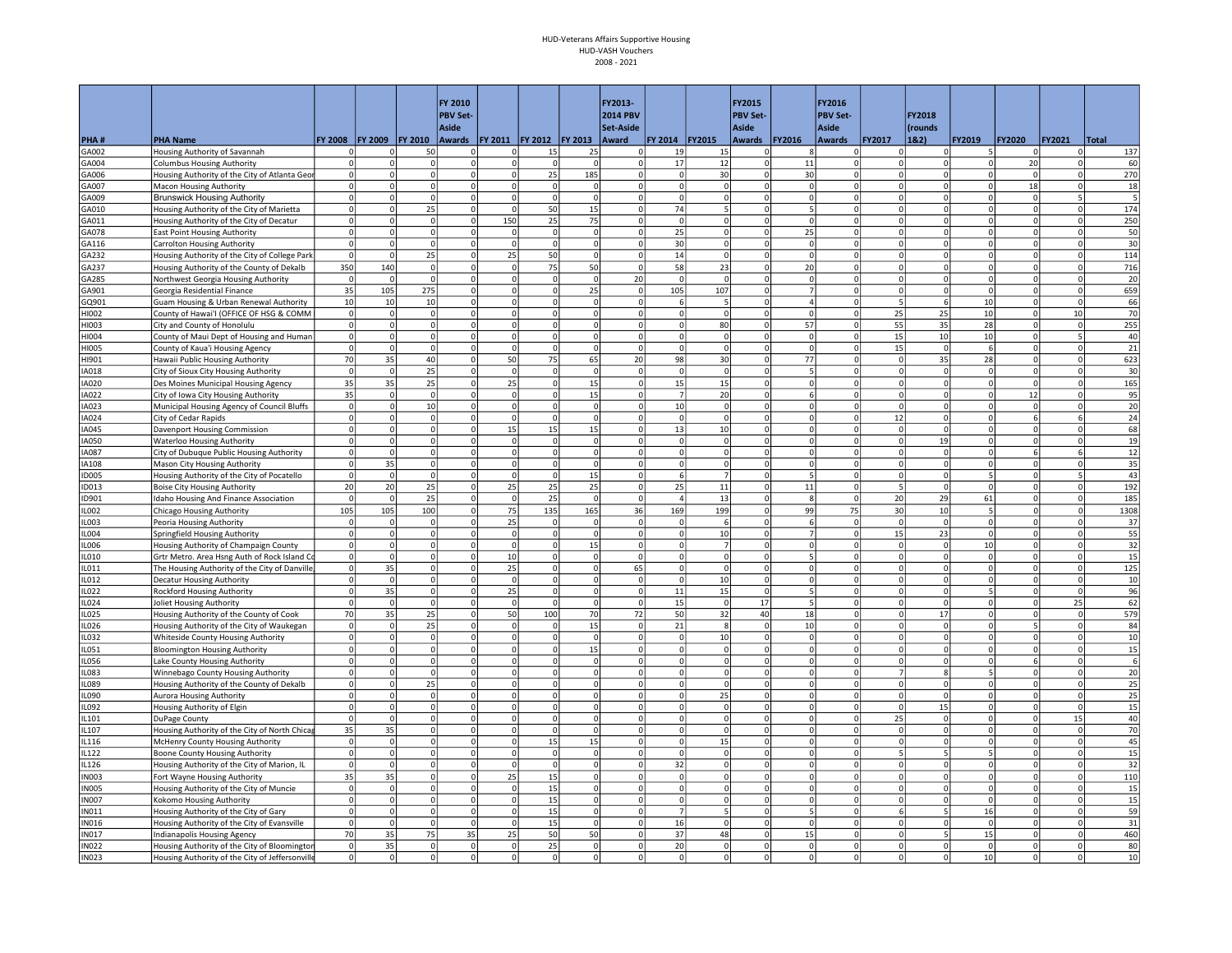|                             |                                                                        |                         |                |                      | FY 2010                    |                      |                                      |                            | FY2013-                 |                            |                      | FY2015                          |                | FY2016                         |                              |                 |                           |                      |                   |                 |
|-----------------------------|------------------------------------------------------------------------|-------------------------|----------------|----------------------|----------------------------|----------------------|--------------------------------------|----------------------------|-------------------------|----------------------------|----------------------|---------------------------------|----------------|--------------------------------|------------------------------|-----------------|---------------------------|----------------------|-------------------|-----------------|
|                             |                                                                        |                         |                |                      | <b>PBV Set-</b>            |                      |                                      |                            | <b>2014 PBV</b>         |                            |                      | <b>PBV Set-</b>                 |                | <b>PBV Set-</b>                |                              | FY2018          |                           |                      |                   |                 |
| PHA#                        | <b>PHA Name</b>                                                        | <b>FY 2008</b>          | <b>FY 2009</b> | FY 2010              | Aside                      |                      | Awards   FY 2011   FY 2012   FY 2013 |                            | Set-Aside<br>Award      | FY 2014 FY2015             |                      | <b>Aside</b><br>Awards   FY2016 |                | <b>Aside</b><br><b>Awards</b>  | <b>FY2017</b>                | (rounds<br>1&2) | FY2019                    | <b>FY2020</b>        | <b>FY2021</b>     | Total           |
| N041                        | Housing Authority of the City of Marion                                | O                       | 35             | 0                    | 0                          | $\mathbf 0$          | 15                                   | 0                          | 0                       | 0                          | $\mathbf 0$          | 0                               | 0              | 0                              | 0                            | $\Omega$        | 0l                        |                      | $\Omega$          | 50              |
| N071                        | Lafayette Housing Authority                                            | $\Omega$                |                | $\Omega$             | $\Omega$                   | 0                    | $\Omega$                             | 0                          | $\Omega$                | 13                         |                      | $\overline{0}$                  |                | 0                              | $\Omega$                     | 10              | 5 <sup>1</sup>            |                      | $\Omega$          | 43              |
| <b>IN901</b>                | Indiana Housing And Community Developme                                | $\Omega$                |                | 25                   | $\Omega$                   | 25                   | 15                                   | 75                         | $\Omega$                | 45                         | 101                  | $\circ$                         | 49             | 75                             | $\mathbf{0}$                 | 26              | ΩI                        |                      | $\circ$           | 436             |
| KS001                       | Kansas City, KS Housing Authority                                      | $\mathbf 0$             |                | 25                   | $\mathbf 0$                | $\mathbf 0$          | $\mathbf 0$                          | $\circ$                    | $\Omega$                | $\mathbf 0$                | 25                   | $\circ$                         | $\Omega$       | $\mathbf 0$                    | 0                            | $\Omega$        | $\circ$                   | $\Omega$             | 0                 | 50              |
| S002                        | Topeka Housing Authority                                               | 35                      | 35             | 25                   | $\mathbf 0$                | $\circ$              | 25                                   | <sup>o</sup>               | $\Omega$                | $\Omega$                   | 15                   | <sub>0</sub>                    | $\Omega$       | $\mathfrak{o}$                 | $\Omega$                     | $\Omega$        | $\overline{0}$            | $\Omega$             | $\circ$           | 135             |
| KS004                       | Wichita Housing Authority                                              | 35                      | 35             | 15                   | $\mathbf 0$                | 25                   | 25                                   | $\Omega$                   | $\Omega$                | 30                         | 33                   | $\circ$                         | 10             | 0                              | $\mathbf 0$                  | $\Omega$        | $\circ$                   | $\Omega$             | 0                 | 208             |
| KS038                       | Salina Housing Authority                                               | $\circ$                 | $\Omega$       | $\circ$              | $\mathbf 0$                | 0                    | 0                                    | 15                         | $\mathsf{O}$            | 15                         | $\Omega$             | $\circ$                         | $\Omega$       | 0                              | $\mathbf 0$                  | 0               | $\circ$                   | $\Omega$             | 0                 | 30              |
| <b><sos3< b=""></sos3<></b> | Lawrence/Douglas County Housing Authorit                               | $\circ$                 |                | $\mathbf 0$          | $\mathbf 0$                | 0                    | $\circ$                              | 20                         | $\mathbf 0$             | 10                         | 15                   | $\circ$                         | $\Omega$       | 0                              | $\mathbf 0$                  | $\Omega$        | $\circ$                   | $\Omega$             | 0                 | 45              |
| S063                        | Manhattan Housing Authority                                            | $\mathbf 0$             |                | $\Omega$             | $\mathbf 0$                | 25                   | 0                                    | $\mathbf 0$<br>$\mathbf 0$ | $\Omega$                | 5                          | 25                   | $\mathbf 0$                     | $\Omega$       | $\mathbf 0$                    | $\mathbf 0$                  | <sup>0</sup>    | ٥l                        | $\Omega$             | 0                 | 55              |
| S068<br>Y001                | Leavenworth Housing Authority<br>Louisville Metro Housing Authority    | 105<br>70               | 105            | $\Omega$<br>25       | $\mathbf 0$<br>$\mathbf 0$ | 25<br>25             | $\Omega$<br>50                       | 45                         | $\Omega$<br>0           | $\mathbf 0$<br>49          | $\Omega$<br>50       | $\mathbf 0$<br>$\overline{0}$   | $\Omega$<br>26 | 0 <br> 0                       | $\mathbf 0$<br>25            | $\Omega$<br>0   | $\circ$<br>$\overline{0}$ | $\Omega$<br>$\Omega$ | 0 <br>$\Omega$    | 130<br>470      |
| <b>Y004</b>                 | Housing Authority of Lexington                                         | 35                      | 35             | 25                   | $\Omega$                   | 25                   | 50                                   | 25                         | $\Omega$                | 52                         | 35                   | $\overline{0}$                  | 10             | 32                             | $\Omega$                     | <sup>0</sup>    | $\overline{0}$            | $\Omega$             | $\circ$           | 324             |
| <b>Y011</b>                 | Hopkinsville Housing Authority                                         | $\Omega$                |                | $\mathbf 0$          | $\Omega$                   | $\Omega$             | $\Omega$                             | $\mathbf 0$                | $\Omega$                | 16                         | $\mathsf{q}$         | $\circ$                         | $\overline{0}$ | 0                              | 0                            | $\Omega$        | 5                         | $\Omega$             | $\circ$           | 30              |
| Y015                        | Housing Authority of Newport                                           | $\Omega$                | 35             | $\Omega$             | $\Omega$                   | $\Omega$             | 0                                    | 0                          | $\Omega$                | $\mathbf 0$                | $\Omega$             | $\circ$                         | $\Omega$       | 0                              | $\mathsf 0$                  | $\Omega$        | $\circ$                   | $\Omega$             | 0                 | 35              |
| Y061                        | Georgetown Housing Authority                                           | $\circ$                 | $\Omega$       | $\mathbf 0$          | $\pmb{0}$                  | $\mathbf 0$          | $\mathbf 0$                          | $\mathbf 0$                | $\Omega$                | $\mathbf 0$                | $\Omega$             | $\circ$                         | 10             | 0                              | $\mathbf 0$                  | 0               | $\circ$                   | $\mathbf 0$          | 0                 | 10              |
| <b>Y107</b>                 | <b>Pikeville Housing Authority</b>                                     | $\overline{0}$          | $\Omega$       | $\overline{0}$       | 0                          | 0                    | 0                                    | 0                          | $\Omega$                | $\circ$                    | 25                   | $\circ$                         | $\Omega$       | 0                              | $\mathbf 0$                  | 0               | $\circ$                   | $\Omega$             | 0                 | 25              |
| <b>Y121</b>                 | Pike County Housing Authority                                          | $\circ$                 |                | $\Omega$             | $\mathbf 0$                | $\Omega$             | <sup>o</sup>                         | $\overline{0}$             | $\Omega$                | $\mathbf 0$                | $\Omega$             | $\circ$                         | 18             | $\circ$                        | $\Omega$                     | <sup>o</sup>    | $\circ$                   | $\Omega$             | $\circ$           | 18              |
| KY133                       | Covington CDA                                                          | 0                       |                | 25                   | $\mathbf 0$                | $\Omega$             | 25                                   | $\mathbf 0$                |                         | $\mathbf 0$                |                      | $\mathbf 0$                     | 12             | $\mathbf 0$                    | $\mathbf 0$                  |                 | $\circ$                   |                      | 0                 | 62              |
| Y135                        | <b>Boone County Fiscal Court</b>                                       | $\Omega$                |                | $\Omega$             | $\Omega$                   | $\Omega$             | 20                                   | $\Omega$                   |                         | $\Omega$                   |                      | $\Omega$                        | $\Omega$       | $\Omega$                       | $\Omega$                     |                 | ΩI                        |                      | $\Omega$          | 25              |
| <b>Y136</b>                 | Campbell County Housing Authority                                      | $\circ$                 |                | $\Omega$             | $\mathbf 0$                | $\Omega$             | $\mathbf 0$                          | $\Omega$                   | $\Omega$                | 15                         | 17                   | $\mathbf 0$                     | $\Omega$       | 0                              | 5                            |                 | ٥l                        | $\Omega$             | $\Omega$          | 37              |
| Y137                        | Paducah Housing Authority                                              | $\overline{0}$          |                | $\Omega$             | $\Omega$                   | 0                    | 0                                    | $\Omega$                   | $\Omega$                | <sup>0</sup>               | 17                   | $\overline{0}$                  | 10             | $\mathfrak{o}$                 | $\Omega$                     | <sup>0</sup>    | $\overline{0}$            | $\Omega$             | $\circ$           | 27              |
| <b>Y142</b>                 | Ashland Planning And CDA                                               | $\circ$                 |                | $\Omega$             | $\Omega$                   | $\Omega$             | $\Omega$                             | $\Omega$                   | $\Omega$                | $\Omega$                   | $\Omega$             | $\circ$                         | 10             | 0                              | 5                            | $\Omega$        | $\circ$                   |                      | 0                 | 15              |
| Y161                        | Appalachian Foothills Housing Authority                                | $\circ$                 |                | $\mathbf 0$          | $\mathbf 0$                | $\mathbf 0$          | 0                                    | $\Omega$                   | $\mathbf 0$             | $\mathbf 0$                | $\mathbf 0$          | $\circ$                         | $\mathbf 0$    | 0                              | 5                            | 0               | $\circ$                   |                      | 0                 | 5               |
| Y171                        | Bowling Green Housing Authority                                        | $\mathbf 0$             |                | $\Omega$             | $\mathbf 0$                | 0                    | $\Omega$                             | $\circ$                    | $\Omega$                | $\mathbf 0$                | $\Omega$             | $\mathbf 0$                     | $\Omega$       | 0                              | 5                            |                 | $\circ$                   | $\Omega$             | 25                | 35              |
| KY901                       | Kentucky Housing Corporation-State Agency                              | $\circ$                 | $\Omega$       | $\mathbf 0$          | $\mathbf 0$                | 25                   | 0                                    | 5                          | $\mathbf 0$             | $\mathbf 0$                | $\Omega$             | $\mathbf 0$                     | 8              | 0                              | 5<br>4                       | 0<br>5          | $\overline{0}$            | $\mathbf 0$          | $\mathbf 0$       | 43              |
| A001                        | Housing Authority of New Orleans                                       | $\mathbf{0}$<br>$\circ$ | $\Omega$       | $\Omega$<br>$\Omega$ | $\Omega$<br>$\Omega$       | 100<br>$\Omega$      | 50                                   | 90<br>$\mathbf 0$          | $\mathbf 0$<br>$\Omega$ | 25<br>24                   | 56                   | $\mathbf{0}$<br>$\circ$         | 22             | $\mathbf{0}$<br>$\overline{0}$ | 5                            |                 | 5 <sup>1</sup><br>5I      | 14                   | $\circ$           | 371             |
| A003<br>A005                | Housing Authority of East Baton Rouge                                  | $\circ$                 | 35             | $\Omega$             | $\Omega$                   | $\circ$              | 25<br>25                             | $\Omega$                   | $\Omega$                | 23                         | 10<br>30             | $\circ$                         | 11<br>$\Omega$ | $\circ$                        | 5                            | $\Omega$        | $\mathbf{0}$              | 14<br>$\Omega$       | 0 <br>$\Omega$    | 101<br>118      |
| A006                        | Housing Authority of the City of Lafayette<br>Monroe Housing Authority | $\Omega$                | $\Omega$       | $\Omega$             | $\mathbf 0$                | <sup>o</sup>         | 0                                    | <sup>o</sup>               | $\Omega$                | $\Omega$                   | 10                   | $\Omega$                        | $\Omega$       | 0                              | $\Omega$                     | $\Omega$        | 51                        | $\Omega$             | $\Omega$          | 15              |
| A012                        | Housing Authority of the City of Kenner                                | 140                     | 35             | 65                   | 0                          | 125                  | $\Omega$                             | 15                         | $\Omega$                | $\Omega$                   | $\Omega$             | $\circ$                         | $\Omega$       | 0                              | 4                            | $\Omega$        | $\circ$                   |                      | 0                 | 384             |
| A013                        | Housing Authority of Jefferson Parrish                                 | $\Omega$                |                | $\Omega$             | $\Omega$                   | $\Omega$             | <sup>o</sup>                         | $\mathbf 0$                | $\Omega$                | $\Omega$                   | $\Omega$             | $\circ$                         | $\Omega$       | 0                              | 5                            | $\Omega$        | $\circ$                   |                      | $\circ$           |                 |
| A023                        | Housing Authority of the City of Alexandria                            | 35                      |                | $\mathbf 0$          | $\mathbf 0$                | $\mathbf 0$          | $\Omega$                             | $\mathbf 0$                | $\Omega$                | $\mathbf 0$                |                      | $\circ$                         |                | 0                              | $\mathbf 0$                  | $\Omega$        | ٥l                        |                      | 0                 | 35              |
| A104                        | Housing AuthorityMMOND HOUSING AUTHO                                   | $\overline{0}$          |                | $\Omega$             | $\mathbf 0$                | $\Omega$             | $\Omega$                             | $\Omega$                   | $\Omega$                | $\Omega$                   | $\Omega$             | <sup>o</sup>                    |                | $\mathfrak{o}$                 | $\Omega$                     | $\Omega$        | $\overline{0}$            |                      | $\circ$           | 13              |
| A129                        | Housing Authority of Rapides Parish                                    | $\circ$                 | $\Omega$       | 25                   | $\mathbf 0$                | 50                   | $\mathbf 0$                          | 30                         | $\Omega$                | $\mathbf 0$                | 10                   | $\mathbf 0$                     | $\Omega$       | 0                              | $\mathbf 0$                  | $\Omega$        | $\circ$                   | $\Omega$             | 0                 | 115             |
| A169                        | Newellton Housing Authority                                            | $\overline{0}$          | $\Omega$       | $\Omega$             | $\Omega$                   | $\circ$              | 0                                    | 0                          | $\Omega$                | <sup>o</sup>               | $\Omega$             | $\overline{0}$                  | $\Omega$       | $\mathfrak{o}$                 | 5                            | <sup>0</sup>    | $\overline{0}$            | $\Omega$             | $\circ$           |                 |
| LA171                       | <b>Ouachita Parish Housing</b>                                         | $\circ$                 | $\Omega$       | $\Omega$             | $\mathbf 0$                | $\circ$              | $\circ$                              | <sup>o</sup>               | $\Omega$                | $\Omega$                   | $\Omega$             | $\overline{0}$                  | $\Omega$       | $\circ$                        | $\Omega$                     | <sup>0</sup>    | $\mathbf{0}$              | 10                   | $\circ$           | 10              |
| A190                        | Bossier Parish Section 8                                               | 35                      | 35             | 25                   | $\mathbf 0$                | 25                   | 25                                   | 40                         |                         | 23                         | 25                   | $\mathbf 0$                     | 13             | $\mathbf 0$                    | $\mathbf 0$                  | $\Omega$        | 5 <sup>1</sup>            | $\Omega$             | $\circ$           | 251             |
| A194                        | City of Thibodaux, Department of Housing ar                            | $\Omega$                |                | $\Omega$             | $\Omega$                   | 0                    | $\circ$                              | $\circ$                    |                         | $\Omega$                   | $\Omega$             | $\Omega$                        | $\Omega$       | 0                              | $\Omega$                     | $\Omega$        | $\circ$                   |                      | $\Omega$          |                 |
| A903                        | Louisiana Housing Authority                                            | $\mathbf 0$             |                | $\mathbf 0$          | $\mathbf 0$                | 0                    | 0                                    | $\mathbf 0$                |                         | $\mathbf 0$                |                      | $\mathbf 0$                     |                | 0                              | 10                           | 0               | $\circ$                   |                      | 0                 | 10              |
| MA001                       | Lowell Housing Authority                                               | $\circ$                 | $\Omega$       | $\Omega$             | $\Omega$                   | $\circ$              | <sup>o</sup>                         | 0                          | $\Omega$                | <sup>o</sup>               | $\Omega$             | $\circ$                         | $\Omega$       | 0 <br>$\overline{0}$           | 5                            | <sup>o</sup>    | <sub>0</sub>              | $\Omega$             | 0                 |                 |
| AA002<br>600AM              | <b>Boston Housing Authority</b><br>Cambridge Housing Authority         | 105<br>0                | 105<br>35      | 50<br>25             | $\overline{0}$<br>$\circ$  | 50<br>25             | 75<br>40                             | 50<br>15                   | 35<br>$\Omega$          | 50<br>$\mathbf 0$          | 45<br>15             | $\circ$<br>$\circ$              | 15             | 0                              | $\mathbf 0$<br> 0            | 25<br>10        | 26<br>$\circ$             | 20<br>$\Omega$       | 70<br>12          | 721<br>177      |
| 1A006                       | <b>Fall River Housing Authority</b>                                    | $\Omega$                | $\Omega$       | $\Omega$             | $\mathbf 0$                | <sub>0</sub>         | $\overline{0}$                       | $\circ$                    | $\Omega$                | $\Omega$                   | $\Omega$             | $\Omega$                        | $\Omega$       | 0                              | 5                            | $\mathbf 0$     | $\overline{0}$            | $\mathbf 0$          | $\circ$           |                 |
| <b>MA007</b>                | New Bedford Housing Authority                                          | $\overline{0}$          | 35             | 25                   | $\circ$                    | 0                    | 25                                   | 15                         | $\Omega$                | $\Omega$                   | 12                   | $\overline{0}$                  | $\Omega$       | 0                              | $\Omega$                     | $\Omega$        | 5 <sup>1</sup>            |                      | $\circ$           | 124             |
| MA012                       | <b>Worcester Housing Authority</b>                                     | $\Omega$                | 35             | 50                   | $\Omega$                   | 25                   | $\Omega$                             | $\mathbf 0$                | $\Omega$                | 15                         | 24                   | <sub>0</sub>                    | $\Omega$       | $\circ$                        | $\Omega$                     | $\Omega$        | <sub>0</sub>              |                      | $\Omega$          | 149             |
| MA014                       | <b>Revere Housing Authority</b>                                        | $\Omega$                |                | $\Omega$             | $\Omega$                   | $\Omega$             |                                      | $\Omega$                   |                         | $\Omega$                   |                      | $\Omega$                        |                | $\Omega$                       | 5                            |                 | ΩI                        |                      | $\Omega$          |                 |
| <b>MA016</b>                | Chelsea Housing Authority                                              | $\Omega$                |                | $\Omega$             | $\mathbf 0$                | $\mathbf 0$          | $\Omega$                             | $\mathbf 0$                |                         | $\mathbf 0$                |                      | $\mathbf 0$                     |                | 0                              | 5                            |                 | $\circ$                   | $\Omega$             | $\Omega$          |                 |
| <b>MA020</b>                | Quincy Housing Authority                                               | 0                       | $\Omega$       | $\mathbf 0$          | 0                          | 0                    | 0                                    | $\mathbf 0$                | $\Omega$                | $\mathbf 0$                | $\Omega$             | $\mathbf 0$                     | $\Omega$       | 0                              | $\mathbf 0$                  | 0               | 5 <sup>1</sup>            | 16                   | $\Omega$          | $\overline{21}$ |
| AA023                       | Lynn Housing Authority                                                 | $\Omega$                |                | $\Omega$             | $\mathbf 0$                | $\circ$              | 0                                    | 15                         | $\Omega$                | $\overline{0}$             |                      | $\circ$                         |                | 0                              | $\Omega$                     | $\Omega$        | $\overline{0}$            | $\Omega$             | $\Omega$          | 21              |
| <b>MA024</b>                | <b>Brockton Housing Authority</b>                                      | $\Omega$                |                | $\Omega$             | $\mathbf 0$                | $\Omega$             | 0                                    | $\mathbf 0$                | $14\,$                  | $\mathbf 0$                | $\Omega$             | $\circ$                         | $\Omega$       | 0                              | $\mathbf 0$                  | $\Omega$        | 5 <sup>1</sup>            | $\Omega$             | 0                 | 19              |
| AA026                       | Northampton Housing Authority                                          | 70                      | 35             | 50                   | $\mathbf 0$                | 25                   | 50                                   | 0                          | 36                      | 42                         | 13                   | $\circ$                         |                | 0                              | 25                           | <sup>0</sup>    | $\circ$                   |                      | 0                 | 346             |
| <b>MA028</b>                | Framingham Housing Authority                                           | $\Omega$                | $\Omega$       | $\Omega$             | $\mathbf 0$                | <sub>0</sub>         | $\Omega$                             | 0                          | $\Omega$                | $\mathbf 0$                | $\Omega$             | <sub>0</sub>                    | $\Omega$       | 0                              | 5                            | $\Omega$        | $\overline{0}$            | $\Omega$             | $\circ$           |                 |
| <b>MA033</b>                | <b>Brookline Housing Authority</b>                                     | $\Omega$                |                | $\Omega$             | $\Omega$                   | $\circ$              | $\Omega$                             | $\Omega$                   | $\Omega$                | $\Omega$                   | $\Omega$             | $\overline{0}$                  | $\Omega$       | 0                              | $\Omega$                     | $\Omega$        | $\overline{0}$            | $\Omega$             | 20                | 20              |
| MA039                       | Winchendon Housing Authority                                           | $\circ$                 | $\Omega$       | $\Omega$             | $\Omega$                   | $\Omega$<br>$\Omega$ | 0 <br>$\Omega$                       | 0                          | $\Omega$                | $\circ$                    | $\Omega$<br>$\Omega$ | $\circ$                         | $\Omega$       | 0                              | 6<br>$\overline{\mathbf{5}}$ | 0               | $\circ$                   | $\Omega$             | 0                 | 6               |
| MA046                       | <b>Barnstable Housing Authority</b>                                    | $\mathbf 0$             |                | $\mathbf 0$          | $\mathbf 0$<br>$\mathbf 0$ | 25                   |                                      | $\mathbf 0$<br>$\mathbf 0$ | $\Omega$                | $\mathbf 0$                |                      | $\circ$<br>$\mathbf 0$          | $\Omega$       | 0 <br> 0                       | $\mathbf 0$                  | $\Omega$        | $\circ$<br>٥l             |                      | 0                 | 15<br>90        |
| AA053<br>AA081              | <b>Braintree Housing Authority</b>                                     | 0<br>0                  | 35<br>$\Omega$ | 25<br>$\mathbf 0$    | $\mathbf 0$                | 0                    | $\mathbf 0$<br>$\mathbf 0$           | $\mathbf 0$                | $\Omega$                | $\mathbf 0$<br>$\mathbf 0$ | $\Omega$             | $\mathbf 0$                     | $\Omega$       | 0                              | 5                            | 0               | $\circ$                   | $\Omega$             | 0 <br>$\mathbf 0$ | 5               |
| AA108                       | Methuen Housing Authority<br>Chelmsford Housing Authority              | $\circ$                 | 35             | $\Omega$             | $\mathbf 0$                | 25                   | 50                                   | $\Omega$                   | $\Omega$                | $\mathbf{q}$               | 26                   | $\circ$                         | 10             | 0                              | $\Omega$                     | 5               | $\circ$                   |                      | $\Omega$          | 160             |
| <b>MA147</b>                | <b>Milton Housing Authority</b>                                        | $\circ$                 |                | $\Omega$             | $\Omega$                   | $\mathbf 0$          | $\Omega$                             | $\mathbf 0$                | $\Omega$                | $\Omega$                   | $\Omega$             | $\circ$                         | $\Omega$       | $\circ$                        | $\mathbf{0}$                 | 6               | 5 <sup>1</sup>            | 10                   | $\circ$           | 21              |
| AA901                       | Department of Housing & Community Devel                                | 70                      | 35             | 100                  | 32                         | 50                   | 105                                  | 80                         | 69                      | $\overline{7}$             | 81                   | $\circ$                         | 37             | $\mathbf 0$                    | $\mathbf{1}$                 | 10              | 10 <sup>1</sup>           |                      | 10                | 702             |
| MD001                       | Housing Authority of the City of Annapolis                             | $\mathbf{0}$            |                | $\Omega$             | $\Omega$                   | $\Omega$             | $\Omega$                             | $\Omega$                   | $\Omega$                | $\Omega$                   |                      | $\mathbf{0}$                    | $\Omega$       | $\Omega$                       | $\Omega$                     | $\Omega$        | $\overline{0}$            |                      | $\Omega$          |                 |
| MD002                       | Housing Authority of Baltimore City                                    | $\Omega$                | 0              | 75                   | $\mathbf 0$                | 75                   | 75                                   | 80                         | $\Omega$                | 55                         | 66                   | $\Omega$                        | 50             | $\overline{0}$                 | 50                           | $\mathbf 0$     | 35                        | 25                   | $\Omega$          | 586             |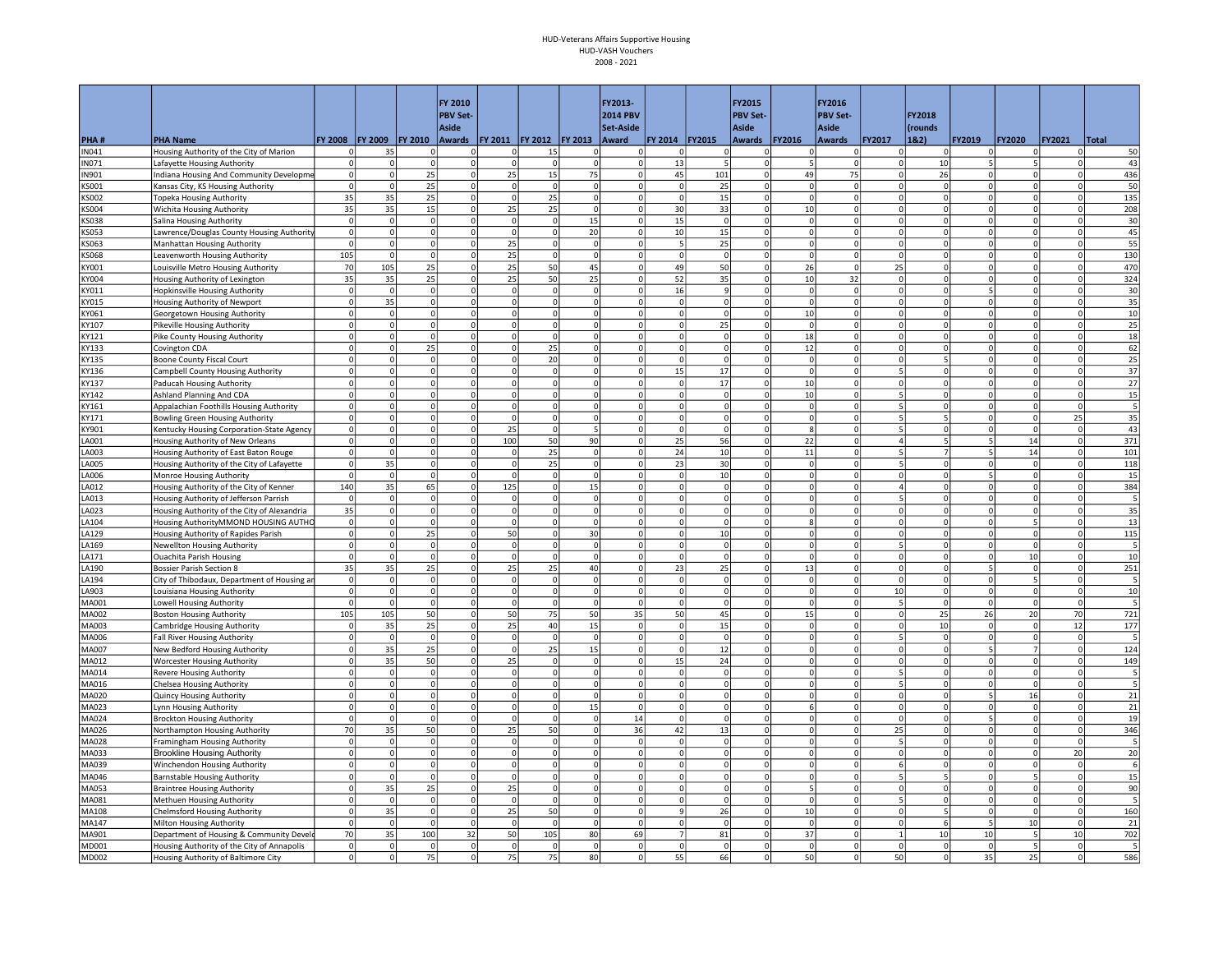|                |                                                                                       |                               |                                  |                                  | FY 2010                 |                         |                               |                         | FY2013-                 |                         |                      | FY2015                        |                              | FY2016                           |                             |                          |                             |                |                           |              |
|----------------|---------------------------------------------------------------------------------------|-------------------------------|----------------------------------|----------------------------------|-------------------------|-------------------------|-------------------------------|-------------------------|-------------------------|-------------------------|----------------------|-------------------------------|------------------------------|----------------------------------|-----------------------------|--------------------------|-----------------------------|----------------|---------------------------|--------------|
|                |                                                                                       |                               |                                  |                                  | <b>PBV Set-</b>         |                         |                               |                         | <b>2014 PBV</b>         |                         |                      | <b>PBV Set-</b>               |                              | <b>PBV Set-</b>                  |                             | FY2018                   |                             |                |                           |              |
|                |                                                                                       |                               |                                  |                                  | <b>Aside</b>            |                         |                               |                         | Set-Aside               |                         |                      | <b>Aside</b>                  |                              | Aside                            |                             | (rounds                  |                             |                |                           |              |
| PHA#<br>MD004  | <b>PHA Name</b><br>Housing Opprty Com of Montgomery Co                                | <b>FY 2008</b><br>$\mathbf 0$ | <b>FY 2009</b>                   | <b>FY 2010</b><br>25             | Awards<br>$\mathbf 0$   | <b>FY 2011</b><br>25    | <b>FY 2012</b><br>15          | <b>FY 2013</b><br>15    | Award<br><sup>n</sup>   | FY 2014   FY 2015<br>C  | 6                    | <b>Awards</b><br>$\Omega$     | <b>FY2016</b><br>7           | <b>Awards</b><br> 0              | <b>FY2017</b><br>5          | 18.2)<br>$\Omega$        | FY2019<br><sup>n</sup>      | <b>FY2020</b>  | <b>FY2021</b><br>$\Omega$ | Total<br>113 |
| MD006          | <b>Hagerstown Housing Authority</b>                                                   | 0                             |                                  | $\Omega$                         | $\Omega$                | $\mathbf 0$             | $\Omega$                      | $\mathbf 0$             | $\Omega$                | 30                      | 29                   | $\Omega$                      | $\Omega$                     | $\Omega$                         | $\Omega$                    |                          | 0                           | 15             | $\Omega$                  | 59           |
| MD007          | Rockville Housing Enterprises                                                         | $\mathbf 0$                   | $\overline{0}$                   | $\overline{0}$                   | $\Omega$                | <sub>0</sub>            | $\Omega$                      | $\overline{0}$          | $\Omega$                | <sub>0</sub>            | $\overline{0}$       | $\Omega$                      | $\Omega$                     | $\Omega$                         | $\Omega$                    | 5                        | $\overline{0}$              | $\Omega$       | 5 <sup>1</sup>            | 10           |
| MD015          | Housing Authority of Prince Georges County                                            | $\overline{0}$                | 35                               | 40                               | $\Omega$                | 25                      | 25                            | 25                      | $\Omega$                | $\overline{\mathbf{0}}$ | $\overline{0}$       | $\Omega$                      | $\Omega$                     | $\overline{0}$                   | 10                          | $\Omega$                 | 35                          | $\Omega$       | 10                        | 205          |
| MD018          | Anne Arundel Housing Commission                                                       | $\circ$                       | $\circ$                          | $\overline{0}$                   | $\Omega$                | $\mathbf 0$             | $\Omega$                      | $\overline{0}$          | $\Omega$                | $\circ$                 | 15                   | $\mathbf 0$                   | 5                            | $\overline{0}$                   | $\mathbf{8}$                | 0                        | $\circ$                     | 10             | $\circ$                   | 38           |
| MD021          | The Housing Authority of Saint Mary's Count                                           | $\circ$                       | 0                                | $\mathbf{0}$                     | $\Omega$                | $\circ$                 | $\Omega$                      | $\Omega$                | $\Omega$                | $\Omega$                | $\Omega$             | $\Omega$                      | $\Omega$                     | $\overline{0}$                   | 8                           | 0                        | $\overline{7}$              | $\Omega$       | $\Omega$                  | 15           |
| MD022          | Calvert County Housing Authority                                                      | $\circ$                       | $\mathbf{0}$                     | $\overline{0}$                   | $\Omega$                | $\Omega$                | $\Omega$                      | $\Omega$                | $\Omega$                | 21                      | 9                    | $\Omega$                      | 5                            | $\Omega$                         | $\Omega$                    | ΩI                       | $\mathbf{0}$                | $\Omega$       | $\Omega$                  | 35           |
| MD025          | Harford County Housing Agency                                                         | $\circ$                       | <sub>0</sub>                     | $\Omega$                         | $\Omega$                | $\Omega$                | $\Omega$                      | $\Omega$                | $\Omega$                | $14\,$                  | $\Omega$             | $\Omega$                      | $\Omega$                     | $\Omega$                         | $\overline{\mathbf{a}}$     | $\Omega$                 | $\Omega$                    |                | $\Omega$                  | 22           |
| MD028          | Washington County Housing Authority                                                   | $\mathbf 0$                   | $\overline{0}$                   | $\circ$                          |                         | $\mathbf 0$             |                               | $\mathbf 0$             |                         | $\mathbf 0$             | $\overline{0}$       | $\mathbf 0$                   |                              | $\overline{0}$                   |                             |                          | 0                           |                | $\mathbf 0$               | 10           |
| MD029          | Cecil County Housing Agency                                                           | 70                            | $\Omega$                         | $\Omega$                         | $\Omega$                | $\Omega$                | 25                            | $\Omega$                |                         | $\Omega$                | $\Omega$             | $\Omega$                      |                              | $\overline{0}$                   | $\Omega$                    | $\Omega$                 | $\Omega$                    |                | $\Omega$                  | 95           |
| MD032          | Carroll County Housing and Community Deve                                             | $\pmb{0}$                     | $\mathbf{0}$                     | $\overline{0}$                   | $\Omega$                | $\circ$                 | $^{\circ}$                    | $\mathbf 0$             | $\Omega$                | $\mathbf 0$             | $\overline{0}$       | $\mathbf 0$                   | $\Omega$                     | $\overline{0}$                   | $10\,$                      | $\Omega$                 | 5                           | $\Omega$       | $\Omega$                  | 15           |
| MD033          | <b>Baltimore County Housing Authority</b>                                             | 105                           | 70                               | $\Omega$                         | $\Omega$                | 25                      | 25                            | $\Omega$                | $\Omega$                | 32                      | 15                   | $\Omega$                      | 6                            | $\Omega$                         | 10                          | 10                       | 10 <sup>1</sup>             | 10             | $\Omega$                  | 318          |
| MD034          | The Housing Authority of Queen Anne's Cour                                            | $\pmb{0}$<br>$\circ$          | $\overline{0}$<br>$\overline{0}$ | $\overline{0}$<br>$\overline{0}$ | $\Omega$<br>$\Omega$    | $\Omega$<br>$\mathbf 0$ | $\Omega$                      | $\Omega$<br>$\mathbf 0$ | $\Omega$<br>$\mathbf 0$ | $\Omega$                | $\circ$              | $\mathbf 0$<br>75             | $\Omega$                     | $\overline{0}$<br>$\overline{0}$ | 8<br>6                      | $\circ$<br>25            | $\overline{0}$<br>$\circ$   | $\Omega$<br>45 | $\circ$<br> 0             | 235          |
| MD901<br>ME003 | MD Dept. of Housing And Community Develo                                              | $\mathbf 0$                   | 35                               | $\mathbf{0}$                     | $\Omega$                | $\Omega$                | 15<br>$\Omega$                | 20                      | $\Omega$                | $\mathbf 0$<br>20       | 42<br>8              | $\Omega$                      | 27                           | $\overline{0}$                   | $\Omega$                    | $\Omega$                 | $\Omega$                    | $\Omega$       | $\Omega$                  | 88           |
| ME009          | Portland Housing Authority<br><b>Bangor Housing Authority</b>                         | $\Omega$                      | $\overline{0}$                   | $\overline{0}$                   | $\Omega$                | $\Omega$                | $\Omega$                      | $\Omega$                | $\Omega$                | $\Omega$                | $\circ$              | $\Omega$                      | $\Omega$                     | $\Omega$                         |                             | $\Omega$                 | $\Omega$                    |                | $\Omega$                  |              |
| <b>ME015</b>   | <b>Westbrook Housing Authority</b>                                                    | $\overline{0}$                | 0                                | $\mathbf{0}$                     | $\Omega$                | 0                       | $\overline{0}$                | $\Omega$                | $\Omega$                | $\circ$                 | $\overline{0}$       | $\Omega$                      | $\Omega$                     | $\Omega$                         |                             | 0                        | $\Omega$                    | $\Omega$       | $\circ$                   |              |
| ME030          | Augusta Housing Authority                                                             | $\overline{0}$                | $\overline{0}$                   | $\circ$                          | $\Omega$                | $\Omega$                | $\Omega$                      | $\Omega$                | $\Omega$                | $\Omega$                | $\overline{0}$       | $\Omega$                      | $\Omega$                     | $\overline{0}$                   |                             |                          | $\Omega$                    | $\Omega$       | $\Omega$                  |              |
| ME901          | Maine State Housing Authority                                                         | 35                            | $\overline{0}$                   | 25                               | $\Omega$                | 15                      | 15                            | $\mathbf 0$             | $\Omega$                | $\mathbf 0$             | 23                   | $\mathbf 0$                   | 15                           | $\overline{0}$                   |                             | $\Omega$                 | 0                           |                | 0                         | 135          |
| MI006          | Saginaw Housing Commission                                                            | 35                            | $\circ$                          | 25                               | $\mathbf 0$             | $\mathbf 0$             | $\Omega$                      | $\mathbf 0$             | $\Omega$                | $\mathbf 0$             | $\mathsf{O}\xspace$  | $\mathbf 0$                   | $\Omega$                     | $\overline{0}$                   | $\overline{\phantom{a}}$    | $\Omega$                 | $\Omega$                    | $\Omega$       | $\Omega$                  | 62           |
| MI009          | <b>Flint Housing Commission</b>                                                       | $\circ$                       | $\overline{0}$                   | <sup>o</sup>                     | $\Omega$                | 0                       | 25                            | 30                      | $\Omega$                | $\Omega$                | 9                    | $\Omega$                      | 5                            | 0                                | $\Omega$                    | $\Omega$                 | $\Omega$                    | $\Omega$       | 0                         | 69           |
| MI035          | <b>Battle Creek Housing Commission</b>                                                | 35                            | 35                               | $\overline{0}$                   | $\Omega$                | 25                      | 25                            | 15                      | $\Omega$                | 25                      | 13                   | $\Omega$                      |                              | $\Omega$                         | $\Omega$                    | $\Omega$                 | $\Omega$                    |                | $\overline{0}$            | 173          |
| MI058          | Lansing Housing Commission                                                            | $\mathbf 0$                   | 35                               | 25                               | $\mathbf 0$             | $\mathbf 0$             | 25                            | 25                      | $\Omega$                | 28                      | 20                   | $\mathbf 0$                   |                              | $\overline{0}$                   | $\Omega$                    |                          | 0                           |                | 0                         | 163          |
| MI064          | Ann Arbor Housing Commission                                                          | 70                            | $\overline{0}$                   | 25                               |                         | 25                      | 25                            | 20                      | $\Omega$                | 22                      | 26                   | $\Omega$                      |                              | $\Omega$                         | $\Omega$                    | 0                        | 11                          | $\Omega$       | $\Omega$                  | 237          |
| MI066          | Muskegon Housing Commission                                                           | $\mathbf 0$                   | $\overline{0}$                   | $\mathbf{0}$                     | $\Omega$                | $\Omega$                | 15                            | 10                      | $\Omega$                | $\Omega$                | 14                   | $\Omega$                      | $\Omega$                     | 0                                | $\Omega$                    | $\Omega$                 | $\overline{0}$              | $\Omega$       | $\Omega$                  | 39           |
| MI073          | <b>Grand Rapids Housing Commission</b>                                                | $\circ$                       | $\overline{0}$                   | $\circ$                          | $\Omega$                | $\circ$                 | $\Omega$                      | $\Omega$                | $\Omega$                | 0                       | $\circ$              | $\Omega$                      | $\Omega$                     | 0                                | 22                          | 0                        | $\Omega$                    | $\Omega$       | 0                         | 22           |
| MI198          | Kent County Housing Commission                                                        | $\circ$                       | 35                               | $\circ$                          | $\mathbf 0$             | $\mathbf 0$             | 50                            | 25                      | $\Omega$                | 19                      | 24                   | $\mathbf{0}$                  | 21                           | $\overline{0}$                   | $\Omega$                    | 0                        | $\mathbf{0}$                | $\Omega$       | 0                         | 174          |
| MI901          | Michigan State Housing Development Author                                             | 105                           | 175                              | 90                               | $\Omega$                | 125                     | 75                            | 105                     | $\Omega$                | 131                     | 206                  | $\mathbf 0$                   | 83                           | 0                                | 10                          | 18                       | $\circ$                     | 17             | 0                         | 1140         |
| MN001          | Public Housing Agency of the City of St Paul                                          | $\circ$                       | 35                               | 25                               | $\Omega$                | 25                      | 40                            | 15                      | 0                       | $\Omega$                | 19                   | $\Omega$                      | 17                           | $\overline{0}$                   | 25                          | 30                       | 5                           |                | 15                        | 256          |
| MN002<br>MN003 | PHousing Authority In and for the City of Mir<br>HRA of Duluth                        | 70<br>$\mathbf 0$             | 35<br>$\overline{0}$             | 50<br>$\overline{0}$             | $\mathbf 0$<br>$\Omega$ | 50<br><sub>0</sub>      | $\mathbf 0$<br>$\overline{5}$ | $\mathbf 0$<br>$\Omega$ | $\mathbf 0$<br>$\Omega$ | 20<br>$\circ$           | 10<br>$\overline{0}$ | $\mathbf 0$<br>$\overline{0}$ | 26<br>-5                     | $\Omega$<br>$\overline{0}$       | 25<br>$\mathbf{0}$          | 31<br>$\Omega$           | 5<br>5.                     | $\Omega$       | 20<br>$\circ$             | 347<br>15    |
| MN009          | <b>HRA of Bemidji</b>                                                                 | $\mathbf 0$                   | $\circ$                          | $\overline{0}$                   | $\Omega$                | $\mathbf 0$             | $\Omega$                      | $\mathbf 0$             | $\Omega$                | $\mathbf 0$             | $\circ$              | $\mathbf 0$                   | $\Omega$                     | $\overline{0}$                   | $\Omega$                    | $\Omega$                 | $\Omega$                    | $\Omega$       | 5                         | 5            |
| MN038          | HRA of St. Cloud                                                                      | $\Omega$                      | 35 <sup>1</sup>                  | $\overline{0}$                   | $\Omega$                | 25                      | 15                            | $\Omega$                | $\Omega$                | $\Omega$                | $\Omega$             | $\Omega$                      | $\Omega$                     | $\Omega$                         | $\Omega$                    | 0                        | $\Omega$                    | $\Omega$       | $\circ$                   | 75           |
| MN063          | Mankato EDA                                                                           | $\circ$                       | $\circ$                          | $\overline{0}$                   | $\Omega$                | $\mathbf 0$             | 5                             | $\Omega$                | $\Omega$                | $\Omega$                | $\Omega$             | $\Omega$                      | $\Omega$                     | 0                                | $\Omega$                    | $\Omega$                 | $\overline{5}$              | $\Omega$       | $\circ$                   | 10           |
| MN144          | Housing Authority of St. Louis Park                                                   | $\circ$                       | 0                                | $\overline{0}$                   | $\Omega$                | $\Omega$                | $\Omega$                      | $\Omega$                | $\Omega$                | 0                       | $\circ$              | $\Omega$                      | $\Omega$                     | 0                                | $\Omega$                    | 0                        | $\circ$                     | $\Omega$       | 15                        | 15           |
| MN147          | Dakota County Community Development Au                                                | $\circ$                       | <sub>0</sub>                     | $\Omega$                         | $\Omega$                | $\Omega$                | $\Omega$                      | 25                      | $\Omega$                | $\Omega$                | $\Omega$             | $\Omega$                      | $\Omega$                     | $\Omega$                         | $\Omega$                    | $\Omega$                 | $\Omega$                    | $\Omega$       | 0                         | 25           |
| MN151          | <b>Olmsted County HRA</b>                                                             | $\overline{0}$                | $\circ$                          | $\overline{0}$                   | $\mathbf 0$             | $\mathbf 0$             | 10                            | $\mathbf 0$             | $\mathbf 0$             | $\mathbf 0$             | $\mathbf{0}$         | $\mathbf 0$                   |                              | $\overline{0}$                   | $\mathbf 0$                 |                          | 0                           |                | 5                         | 20           |
| MN152          | <b>Bloomington HRA</b>                                                                | $\circ$                       | $\Omega$                         | $\Omega$                         | $\Omega$                | $\Omega$                | $\Omega$                      | $\Omega$                | $\Omega$                | $\Omega$                | $\Omega$             | $\Omega$                      | $\Omega$                     | $\overline{0}$                   | $\mathbf{0}$                | $\Omega$                 | $\Omega$                    | $\Omega$       | 5                         |              |
| MN163          | Metropolitan Council                                                                  | $\mathbf 0$                   | $\mathbf{0}$                     | $\overline{0}$                   | $\Omega$                | $\mathbf 0$             | 50                            | 15                      | 20                      | 18                      | 19                   | $\mathbf 0$                   | 10                           | $\Omega$                         | 25                          |                          | 8                           |                | 10 <sup>1</sup>           | 180          |
| MN164          | Clay County Housing & Redevelopment Auth                                              | $\circ$                       | $\Omega$                         | $\overline{0}$                   | $\Omega$                | 0                       | $\Omega$                      | $\Omega$                | $\Omega$                | $\circ$                 | $\circ$              | $\Omega$                      | $\Omega$                     | 0                                | 15                          | $\circ$                  | $\overline{0}$              | 25             | $\circ$                   | 40           |
| MN170          | Plymouth Housing & Redevelopment Author                                               | $\circ$                       | $\overline{0}$                   | $\overline{0}$                   | $\Omega$                | $\mathbf 0$             | $\Omega$                      | $\mathbf 0$             | $\mathbf 0$             | 0                       | $\circ$              | $\mathbf 0$                   | $\overline{0}$               | $\overline{0}$                   | $\Omega$                    | $\circ$                  | 5                           |                | 5                         | 10           |
| MN212          | Washington County Housing & Redevelopme                                               | $\overline{0}$                | $\overline{0}$                   | $\overline{0}$                   | $\Omega$                | $\mathbf 0$             | $\Omega$                      | $\overline{0}$          | $\Omega$                | $\mathbf 0$             | $\circ$              | $\mathbf 0$                   | $\Omega$                     | $\overline{0}$                   | 10                          | 0                        | $\overline{0}$              |                | $\circ$                   | 15           |
| M0001          | St. Louis Housing Authority                                                           | 35                            | 35                               | 25                               | $\Omega$                | 25                      | 25                            | 30                      | $\Omega$                | 35                      | 46                   | $\Omega$                      | 14                           | $\overline{0}$                   | 10                          | $\Omega$                 | $\Omega$                    |                | 10                        | 295          |
| MO002          | Housing Authority of Kansas City, Missouri                                            | 70                            | 0 <br>0                          | 50<br>$\overline{0}$             | $\Omega$<br>$\Omega$    | 25<br>$\Omega$          | 50<br>$\Omega$                | 55                      | $\Omega$<br>$\Omega$    | 76                      | 15<br>$\circ$        | $\Omega$<br>$\Omega$          | 6<br>$\Omega$                | 0 <br>$\overline{0}$             | $\mathbf 0$<br>$\mathbf{0}$ | $\Omega$<br><sup>o</sup> | $\circ$<br>$\mathbf{0}$     |                | 0                         | 347          |
| MO003          | St. Joseph Housing Authority                                                          | $\circ$<br>$\mathbf 0$        | $\Omega$                         | $\mathbf{0}$                     | $\mathbf 0$             | $\mathbf 0$             | $\Omega$                      | 35<br>30                | $\mathbf 0$             | $\mathbf 0$<br>31       | 30                   | $\mathbf 0$                   |                              | $\overline{0}$                   | 10                          |                          | $\mathbf 0$                 |                | 0 <br>20                  | 35<br>135    |
| MO004<br>MO006 | Housing Authority of St. Louis County<br>Housing Authority of the City of St. Charles | $\circ$                       | $\Omega$                         | $\Omega$                         | $\Omega$                | $\Omega$                | $\Omega$                      | $\Omega$                | $\Omega$                | $\overline{0}$          | $\Omega$             | $\Omega$                      |                              | $\overline{0}$                   | $\mathbf{0}$                | $\Omega$                 | 5                           |                | $\circ$                   | 10           |
| M0007          | Housing Authority of the City of Columbia                                             | 35                            | 35                               | $\overline{0}$                   | $\mathbf 0$             | $\circ$                 | $\Omega$                      | 15                      | 25                      | 20                      | 5                    | $\Omega$                      | 8                            | 0                                | $\mathbf 0$                 |                          | $\Omega$                    |                | $\Omega$                  | 150          |
| M0058          | Springfield Housing Authority                                                         | $\circ$                       | $\Omega$                         | $\Omega$                         | $\Omega$                | $\mathbf 0$             | $\Omega$                      | $\Omega$                | $\Omega$                | 11                      | 8                    | $\Omega$                      |                              | $\Omega$                         | 10                          | 42                       | $\overline{0}$              |                | $\Omega$                  | 76           |
| MO188          | Housing Authority of the City of Joplin                                               | $\circ$                       | 35                               | $\mathbf{0}$                     | $\Omega$                | $\Omega$                | $\Omega$                      | $\Omega$                | $\Omega$                | 8                       | 10                   | $\mathbf 0$                   | $\overline{7}$               | 0                                | 25                          | $\Omega$                 | $\circ$                     |                | $\circ$                   | 90           |
| MO198          | <b>Boone County PHousing Authority</b>                                                | $\circ$                       | $\Omega$                         | $\mathbf{0}$                     | $\Omega$                | $\mathbf 0$             | $\Omega$                      | $\mathbf 0$             | $\mathbf 0$             | 10                      | $\circ$              | $\mathsf 0$                   | $\Omega$                     | $\overline{0}$                   | $\mathbf{0}$                | 0                        | $\Omega$                    |                | 10                        | 20           |
| MO199          | LINCOLN COUNTY PUBLIC HOUSING AGENCY                                                  | 0                             | $\overline{0}$                   | $\Omega$                         | $\Omega$                | $\Omega$                | $\Omega$                      | $\Omega$                | $\Omega$                | $\Omega$                | $\overline{0}$       | $\Omega$                      | $\Omega$                     | $\overline{0}$                   | $\Omega$                    | 24                       | <sub>0</sub>                |                | $\circ$                   | 29           |
| MO203          | St. Francois County Public Housing Agency                                             | $\circ$                       | $\overline{0}$                   | 25                               | $\Omega$                | $\Omega$                | 25                            | $10\,$                  | $\Omega$                | 20                      | $\overline{0}$       | $\Omega$                      | 15                           | $\overline{0}$                   | $\Omega$                    | $\Omega$                 | $\circ$                     |                | $\Omega$                  | 95           |
| MO205          | Franklin County Public Housing Agency                                                 | $\circ$                       | $\mathsf{O}$                     | $\circ$                          | $\mathbf 0$             | $\circ$                 | $\Omega$                      | $\mathbf 0$             | $\Omega$                | 0                       | $\overline{0}$       | $\mathbf 0$                   | $\Omega$                     | 0                                | $\mathbf 0$                 | 0                        | 5 <sup>1</sup>              |                | 0                         | 10           |
| MO212          | Ripley County Public Housing Agency                                                   | $\overline{0}$                | $\overline{0}$                   | $\overline{0}$                   | $\Omega$                | $\mathbf 0$             | $\Omega$                      | $\mathbf 0$             | $\Omega$                | 11                      | 15                   | $\mathbf 0$                   | $\mathbf{g}$                 | $\overline{0}$                   | 5                           | $\Omega$                 | $\overline{5}$              |                | $\Omega$                  | 50           |
| MO215          | Jasper County Public Housing Agency                                                   | $\overline{0}$                | $\overline{0}$                   | $\circ$                          | $\Omega$                | $\mathbf 0$             |                               | $\mathbf 0$             | $\Omega$                | $\mathbf 0$             | $\mathbf{0}$         | $\mathbf 0$                   | $\Omega$                     | $\overline{0}$                   | $\Omega$                    | $\Omega$                 | 0                           | 20             | $\overline{0}$            | 20           |
| MO217          | Howell County Public Housing Agency                                                   | $\pmb{0}$                     | $\mathbf{0}$                     | $\mathbf{0}$                     | $\Omega$                | $\mathbf 0$             | $\Omega$                      | $\mathbf 0$             | $\Omega$                | $\mathbf 0$             | $\overline{0}$       | $\Omega$                      | $\Omega$                     | $\overline{0}$                   | $\overline{0}$              | $\Omega$                 | 5                           | $\Omega$       | $\Omega$                  | 5            |
| MO227          | St. Charles County Housing Assistance Progra                                          | $\mathbf 0$                   | $\Omega$                         | $\Omega$                         | $\Omega$                | $\mathbf 0$             | $\Omega$                      | $\Omega$                | $\Omega$                | $\Omega$                | $\Omega$             | $\Omega$                      | $\Omega$                     | $\Omega$                         | 5                           | $\Omega$                 | 5                           |                | $\Omega$                  | 15           |
| MS004          | Meridian Housing Authority                                                            | $\circ$                       | $\Omega$                         | $\overline{0}$                   | $\Omega$                | <sup>o</sup>            | $\Omega$                      | $\Omega$                | $\Omega$                | $\circ$                 | $\overline{0}$       | $\Omega$                      | 10                           | 0                                | $\Omega$                    | $\Omega$                 | $\Omega$                    |                | $\circ$                   | 10           |
| MS005<br>MS040 | The Housing Authority of the City of Biloxi                                           | $\circ$<br>$\circ$            | 35<br>$\overline{0}$             | 25<br>25                         | $\Omega$<br>$\Omega$    | $\mathbf 0$<br>0        | 25<br>$\Omega$                | 55<br>15                | $\Omega$<br>$\Omega$    | $\Omega$<br>24          | $\Omega$<br>40       | $\Omega$<br>$\Omega$          | $\mathbf{g}$<br>$\mathbf{R}$ | $\overline{0}$<br>$\overline{0}$ | 10<br>10                    | 0<br>14                  | $\Omega$<br>10 <sup>1</sup> | $\Omega$       | $\Omega$<br>$\Omega$      | 158<br>146   |
| MS058          | Mississippi Regional Housing Authority No. \                                          | $\pmb{0}$                     | $\overline{0}$                   | $\Omega$                         | $\mathsf 0$             | $\Omega$                | $\Omega$                      | 10                      | $\Omega$                | $\Omega$                | $\Omega$             | $\Omega$                      | $\Omega$                     | $\overline{0}$                   | $\Omega$                    |                          | $\Omega$                    | $\mathbf 0$    | $\Omega$                  | 10           |
|                | Mississippi Regional Housing Authority No. V                                          |                               |                                  |                                  |                         |                         |                               |                         |                         |                         |                      |                               |                              |                                  |                             |                          |                             |                |                           |              |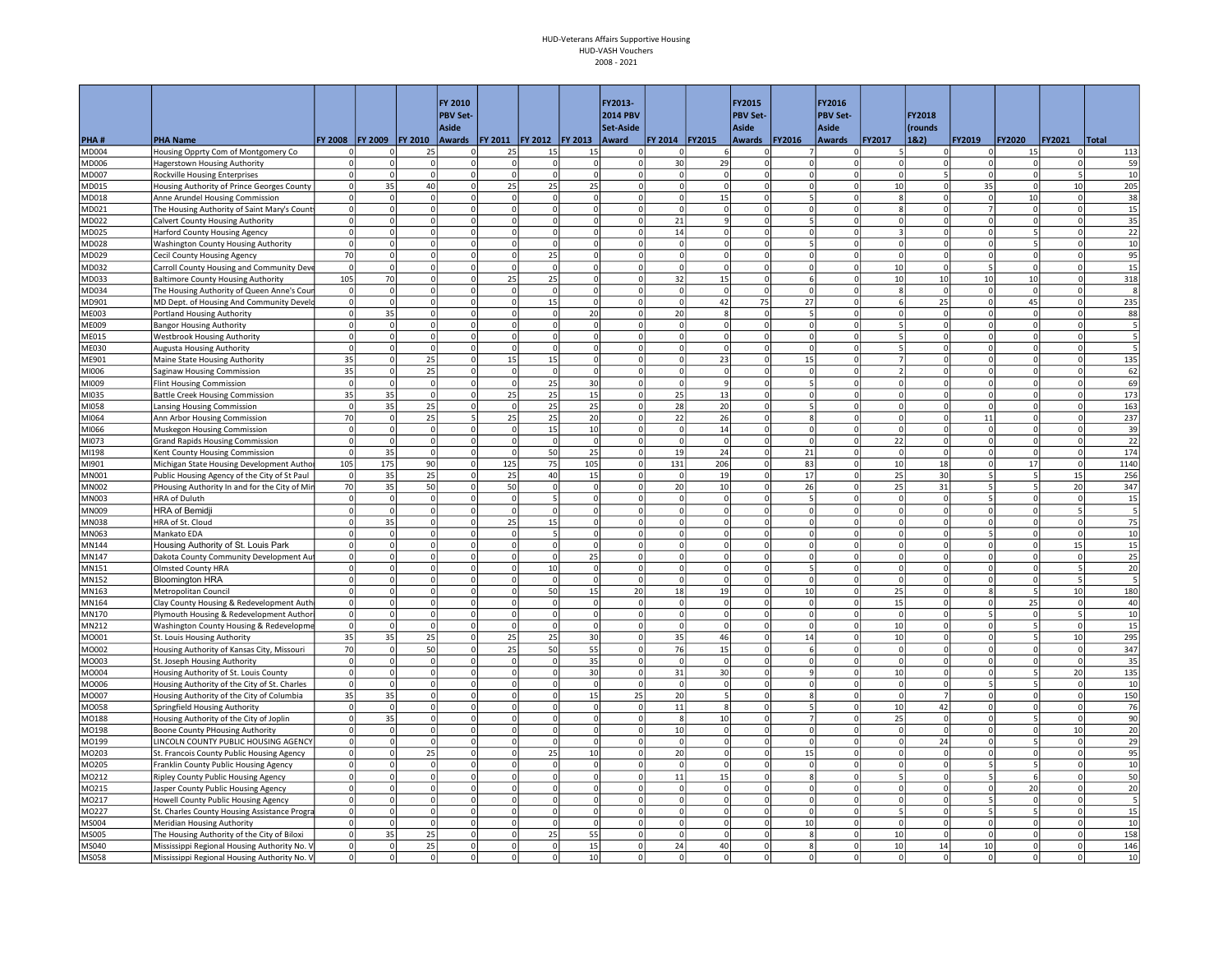|                              |                                                                                       |                            |                      |                     | <b>FY 2010</b><br><b>PBV Set-</b> |                            |                |                          | FY2013-<br><b>2014 PBV</b> |                      |                          | FY2015<br><b>PBV Set-</b>   |                | FY2016<br><b>PBV Set-</b>  |                         | FY2018               |                                  |                      |                      |                |
|------------------------------|---------------------------------------------------------------------------------------|----------------------------|----------------------|---------------------|-----------------------------------|----------------------------|----------------|--------------------------|----------------------------|----------------------|--------------------------|-----------------------------|----------------|----------------------------|-------------------------|----------------------|----------------------------------|----------------------|----------------------|----------------|
|                              |                                                                                       |                            |                      |                     | Aside                             |                            |                |                          | Set-Aside                  |                      |                          | Aside                       |                | <b>Aside</b>               |                         | (rounds              |                                  |                      |                      |                |
| PHA#                         | <b>PHA Name</b>                                                                       | FY 2008                    | <b>FY 2009</b>       | <b>FY 2010</b>      |                                   | Awards   FY 2011   FY 2012 |                | <b>FY 2013</b>           | Award                      | FY 2014 FY2015       |                          | <b>Awards</b>               | <b>FY2016</b>  | <b>Awards</b>              | <b>FY2017</b>           | 18.2)                | FY2019                           | <b>FY2020</b>        | <b>FY2021</b>        | Total          |
| MS095                        | Housing Authority SOUTH DELTA                                                         | 0                          |                      | $\Omega$            | $\mathbf 0$                       | $\circ$                    | 0              | $\mathbf 0$              |                            | $\Omega$             | <sup>n</sup>             | 0                           | 10             | 0                          | 3                       |                      | $\mathbf 0$                      |                      | $\Omega$             | 13             |
| MS103<br>MT001               | The Housing Authority of the City of Jackson                                          | 35<br>$\Omega$             | 35<br>35             | 25<br>$\Omega$      | $\mathbf 0$<br>$\Omega$           | 75<br>25                   | 50<br>0        | 30<br>15                 | 10<br>$\Omega$             | 35<br>$\overline{0}$ | 30<br>$\Omega$           | $\mathbf 0$<br>$\Omega$     | 20<br>10       | $\Omega$<br>$\Omega$       | 5                       | 0                    | 34<br>$\Omega$                   |                      | $\Omega$<br>$\circ$  | 382            |
| MT003                        | Housing Authority of Billings<br>Housing Authority of Butte                           | $\overline{0}$             | $\Omega$             | $\Omega$            | $\mathbf 0$                       | $\Omega$                   | 0              | 0                        | $\Omega$                   | $\overline{0}$       | $\circ$                  | $\mathbf 0$                 | $\Omega$       | $\overline{0}$             | 5                       | $\Omega$             | $\mathbf{0}$                     | $\Omega$             | $\circ$              | 90<br>5        |
| AT004                        | Helena Housing Authority                                                              | $\circ$                    | $\Omega$             | $\Omega$            | $\mathbf 0$                       | $\circ$                    | $\circ$        | 0                        | $\Omega$                   | $\mathbf 0$          | $\circ$                  | $\mathsf{O}$                | $\Omega$       | $\Omega$                   | 5                       | $\circ$              | $\circ$                          | $\Omega$             | $\circ$              | 5              |
| MT033                        | Missoula Housing Authority                                                            | $\circ$                    | $\Omega$             | $\Omega$            | $\mathbf 0$                       | <sub>0</sub>               | $\Omega$       | $\Omega$                 | $\Omega$                   | $\Omega$             | $\Omega$                 | $\Omega$                    | $\Omega$       | $\overline{0}$             | $\mathbf 0$             | 0                    | 32                               | $\Omega$             | $\Omega$             | 32             |
| MT901                        | Montana Department of Commerce                                                        | 35                         | $\Omega$             | 25                  | $\Omega$                          | 25                         | 50             | 55                       | $\Omega$                   | 60                   | 31                       | 42                          | 40             | 0                          | 11                      | 0l                   | $\circ$                          | $\Omega$             | $\Omega$             | 374            |
| NC001                        | Housing Authority of the City of Wilmington                                           | $\circ$                    | $\Omega$             | $\Omega$            | $\Omega$                          | $\Omega$                   | $\Omega$       | 15                       | $\Omega$                   | 40                   | 18                       | $\circ$                     | 10             | $\Omega$                   | $\mathsf 0$             | $\Omega$             | $\Omega$                         |                      | $\Omega$             | 83             |
| <b>NC003</b>                 | Housing Authority of the City of Charlotte                                            | $\circ$                    | 35                   | 50                  | $\mathbf 0$                       | 50                         | 50             | 40                       |                            | 58                   | 62                       | $\mathbf 0$                 | 20             | $\overline{0}$             | $\overline{0}$          |                      | 30                               | 50                   | $\overline{0}$       | 445            |
| <b>NC006</b>                 | Housing Authority of the City of High Point                                           | $\circ$                    | $\Omega$             | $\Omega$            | $\Omega$                          | <sub>0</sub>               | $\circ$        | <sup>o</sup>             |                            | $\Omega$             | 20                       | $\Omega$                    | $\Omega$       | $\overline{0}$             | 15                      | $\Omega$             | <sub>0</sub>                     | $\Omega$             | $\Omega$             | 35             |
| NC007                        | Housing Authority of the City of Asheville                                            | 35                         | 35                   | 25                  | $\mathbf 0$                       | 50                         | 25             | 50                       | $\mathbf 0$                | 31                   | 55                       | $\mathbf 0$                 |                | $\Omega$                   | $\mathbf 0$             | 28                   | $\mathbf{0}$                     | $\Omega$             | $\Omega$             | 341            |
| <b>NC008</b>                 | Housing Authority of the City of Concord                                              | $\circ$                    | $\Omega$             | $\Omega$            | $\Omega$                          | $\Omega$                   | $\Omega$       | 0                        | $\Omega$                   | $\Omega$             | $\Omega$                 | $\Omega$                    |                | $\Omega$                   | $\Omega$                | $\Omega$             | 12                               |                      | $\Omega$             | 12             |
| NC009                        | Fayetteville Metropolitan Housing Authority                                           | $\circ$                    | 20                   | 25                  | $\mathbf 0$                       | 25                         | 25             | 45                       | $\Omega$                   | 28                   | 40                       | $\mathbf 0$                 | 15             | $\overline{0}$             | $\Omega$                | 0                    | $\Omega$                         |                      | $\circ$              | 223            |
| <b>VCO11</b>                 | Housing Authority of the City of Greensboro                                           | $\circ$                    | 35                   | 25                  | 10                                | 25                         | 25             | 0                        | $\Omega$                   | $\mathbf 0$          | $\overline{0}$           | $\mathbf 0$                 |                | $\Omega$                   | $\Omega$                | 0                    | $\mathbf{0}$                     |                      | 0                    | 125            |
| NC012                        | Housing Authority of the City of Winston-Sale                                         | 0                          | 35                   | 25                  | $\Omega$                          | $\Omega$                   | 25             | 20                       | $\Omega$                   | 24                   | 10                       | $\Omega$                    |                | $\Omega$                   | $\Omega$                | $\Omega$             | $\overline{0}$                   | $\Omega$             | $\circ$              | 144            |
| NC013                        | The Housing Authority of the City of Durham                                           | $\overline{0}$<br>$\circ$  | $\Omega$<br>$\Omega$ | $\Omega$            | $\Omega$<br>$\Omega$              | 25                         | 25             | 10                       | $\Omega$                   | 14<br>$\Omega$       | 18<br>$\Omega$           | $\Omega$                    | 15<br>$\Omega$ | $\Omega$<br>$\Omega$       | 10<br>5                 | $\Omega$             | 5 <sup>1</sup><br>$\Omega$       | $\Omega$             | 10                   | 132            |
| <b>NC014</b>                 | Housing Authority of the City of Lumberton                                            | $\overline{0}$             | $\Omega$             | $\circ$<br>$\Omega$ | $\Omega$                          | <sub>0</sub><br>$\Omega$   | $\circ$<br> 0  | 0<br> 0                  | $\mathbf 0$<br>$\Omega$    | $\mathbf 0$          | $\Omega$                 | $\overline{0}$<br>$\pmb{0}$ | $\Omega$       | $\overline{0}$             | 5                       | 0<br>22              | $\Omega$                         | $\Omega$             | $\circ$<br> 0        | 5<br>27        |
| <b>NC015</b><br><b>VCO21</b> | Housing Authority of the City of Goldsboro<br>Housing Authority of the County of Wake | 35                         | 70                   | 25                  | $\mathbf 0$                       | 25                         | 25             | 35                       | 10                         | 66                   | 21                       | $\mathbf 0$                 | 11             | $\overline{0}$             | $\overline{0}$          | $\Omega$             | 5                                | $\Omega$             | 0                    | 328            |
| NC022                        | Housing Authority of the City of Greenville                                           | $\circ$                    | 35                   | $\Omega$            | $\mathbf 0$                       | $\Omega$                   | $\Omega$       | $\mathbf 0$              | $\Omega$                   | $\mathbf 0$          | $\Omega$                 | $\mathbf 0$                 |                | $\overline{0}$             | 5                       | 13                   | 5                                | 10                   | 21                   | 94             |
| <b>NC035</b>                 | Sanford Housing Authority                                                             | 0                          | $\Omega$             | $\Omega$            | $\Omega$                          | $\circ$                    | $\Omega$       | 0                        | $\Omega$                   | $\Omega$             | $\Omega$                 | $\overline{0}$              |                | 0                          | 5                       | $\Omega$             | 10 <sup>1</sup>                  | $\Omega$             | 0                    | 15             |
| <b>NC056</b>                 | The City of Hickory Public Housing Authority                                          | $\circ$                    |                      | $\Omega$            | $\Omega$                          | $\Omega$                   | $\Omega$       | 0                        | $\Omega$                   | $\Omega$             | $\Omega$                 | $\overline{0}$              |                | $\overline{0}$             | 24                      | $\Omega$             | $\Omega$                         |                      | $\circ$              | 24             |
| NC102                        | Rowan County Housing Authority                                                        | 35                         |                      | $\Omega$            | $\mathbf 0$                       | 0                          | $\Omega$       | 20                       | $\Omega$                   | 15                   | 15                       | $\mathbf 0$                 |                | $\overline{0}$             | $\Omega$                |                      | $\mathbf 0$                      | $\Omega$             | 0                    | 90             |
| <b>NC104</b>                 | Orange County Housing Authority (NC)                                                  | $\Omega$                   | $\Omega$             | $\Omega$            | $\Omega$                          | $\mathbf{0}$               | 0              | 0                        |                            | $\Omega$             | $\Omega$                 | $\Omega$                    |                | $\Omega$                   | 5                       | $\Omega$             | 5.                               | 10                   | 21                   | 41             |
| <b>NC120</b>                 | Chatham County Housing Authority                                                      | $\Omega$                   | $\Omega$             | $\Omega$            | $\mathbf 0$                       | $\circ$                    | $\Omega$       | $\Omega$                 | 10                         | $\Omega$             | $\Omega$                 | $\Omega$                    | $\Omega$       | $\Omega$                   | 5                       | $\Omega$             | $\Omega$                         | $\Omega$             | $\Omega$             | 15             |
| <b>NC140</b>                 | Western Carolina Community Action                                                     | $\Omega$                   | $\Omega$             | $\Omega$            | $\Omega$                          | $\circ$                    | $\Omega$       | 0                        | $\Omega$                   | $\Omega$             | $\Omega$                 | $\overline{0}$              | $\Omega$       | $\Omega$                   |                         | 0                    | $\Omega$                         | $\Omega$             | 0                    | 5              |
| <b>NC144</b>                 | Eastern Carolina Human Services Agency, Inc                                           | $\circ$                    | 15                   | 25                  | $\mathbf 0$                       | 0                          | $\Omega$       | $\mathbf 0$              | $\Omega$                   | $\mathbf 0$          | $\Omega$                 | $\mathbf{0}$                |                | $\overline{0}$             | 15                      | <sup>o</sup>         | $\mathbf{0}$                     | 24                   | 0                    | 79             |
| <b>NC147</b>                 | <b>Brunswick County Public Housing Agency</b>                                         | $\circ$                    | $\Omega$             | $\Omega$            | $\mathbf 0$                       | $\mathbf 0$                | $\Omega$       | $\mathbf 0$              |                            | $\Omega$             | $\Omega$                 | $\mathbf 0$                 |                | $\overline{0}$             | $\mathbf 0$             | <sup>o</sup>         | 9                                | $\Omega$             | 0                    | $\overline{9}$ |
| NC151                        | Twin Rivers Opportunities, Inc.                                                       | $\overline{0}$             |                      | $\Omega$            | $\mathbf 0$                       | $\Omega$                   | $\Omega$       | $\Omega$                 |                            | $\Omega$             | 0                        | $\Omega$                    |                | $\Omega$                   | $\mathbf 0$             | 10                   | $\Omega$                         |                      | $\Omega$             | 10             |
| <b>NC159</b>                 | Western Piedmont Council of Governments                                               | $\overline{0}$             | $\Omega$             | $\mathbf 0$         | $\mathbf 0$                       | 0                          | $\Omega$       | 0                        |                            | $\mathbf 0$          | 0                        | 0                           |                | $\Omega$                   | $\mathbf 0$             | 0                    | $\mathbf{O}$                     | 10                   | 5 <sup>1</sup>       | 15             |
| <b>NC161</b>                 | Isothermal Planning & Development Commis                                              | 0                          | $\Omega$             | $\Omega$            | $\Omega$                          | <sub>0</sub>               | 10             | 0                        | $\Omega$                   | <sup>0</sup>         | $\overline{\phantom{a}}$ | $\overline{0}$              | 10             | $\circ$                    | $\Omega$                | $\Omega$             | $\Omega$                         | $\Omega$             | $\circ$              | 25             |
| NC901                        | North Carolina Commission of Indian Affairs                                           | $\circ$                    |                      | $\Omega$            | $\mathbf 0$                       | $\circ$                    | 0              | 0                        | $\Omega$                   | $\mathbf 0$          | $\Omega$                 | $\mathbf 0$                 | $\Omega$       | $\overline{0}$             | 5                       |                      | $\mathbf{0}$                     | $\Omega$             | 0                    | 5              |
| ND002                        | Williston Housing Authority                                                           | $\Omega$<br>$\overline{0}$ | $\Omega$<br>$\Omega$ | $\Omega$            | $\Omega$<br>$\mathbf 0$           | <sub>0</sub><br>$\Omega$   | 0<br>$\Omega$  | <sup>o</sup><br>$\Omega$ | $\Omega$<br>$\Omega$       | $\Omega$<br>$\Omega$ | 15<br>$\Omega$           | $\Omega$<br>$\Omega$        | 10<br>$\Omega$ | $\overline{0}$<br>$\Omega$ | $\Omega$<br>$\mathbf 0$ | $\Omega$<br>$\Omega$ | $\Omega$<br>$\overline{0}$       | $\Omega$<br>$\Omega$ | $\circ$<br>$\circ$   | 25<br>25       |
| ND012<br>ND014               | <b>Grand Forks Housing Authority</b>                                                  | 35                         | 35                   | 25<br>$\mathbf 0$   | $\Omega$                          | 15                         | 0              | 15                       | $\Omega$                   | $\Omega$             | $\Omega$                 | $\overline{0}$              | $\Omega$       | 0                          | $\Omega$                | 0                    | $\Omega$                         | $\Omega$             | 0                    | 100            |
| ND017                        | Fargo Housing And Redevelopment Authority<br>Minot Housing Authority                  | $\circ$                    | $\Omega$             | $\Omega$            | $\Omega$                          | $\Omega$                   | $\Omega$       | 15                       | $\Omega$                   | $\Omega$             | $\Omega$                 | $\circ$                     | 10             | 0                          | $\Omega$                | $\Omega$             | $\Omega$                         |                      | $\Omega$             | 25             |
| ND021                        | <b>Burleigh County Housing Authority</b>                                              | $\overline{0}$             |                      | $\mathbf 0$         | $\mathbf 0$                       | 0                          | 15             | $\pmb{0}$                |                            | $\mathbf 0$          | $\mathbf 0$              | $\mathbf 0$                 | 10             | $\overline{0}$             | $\mathbf 0$             |                      | 0                                |                      | $\Omega$             | 25             |
| ND031                        | <b>Stark County Housing Authority</b>                                                 | $\circ$                    |                      | $\Omega$            | $\mathbf 0$                       | $\circ$                    | $\Omega$       | 0                        | $\Omega$                   | 10                   | 10                       | $\Omega$                    | $\Omega$       | $\overline{0}$             | $\Omega$                |                      | $\Omega$                         |                      | $\Omega$             | 20             |
| <b>NE001</b>                 | <b>Omaha Housing Authority</b>                                                        | 35                         | 35                   | 40                  | $\mathbf 0$                       | $\overline{0}$             | $\mathbf 0$    | $\mathbf 0$              | $\Omega$                   | 22                   | $^{\circ}$               | $\mathbf 0$                 |                | $\Omega$                   | 25                      |                      | $\mathbf{O}$                     |                      | $\Omega$             | 157            |
| <b>NE002</b>                 | <b>Lincoln Housing Authority</b>                                                      | 35                         | $\Omega$             | 25                  | $\Omega$                          | $\overline{0}$             | 10             | 10 <sup>1</sup>          | 45                         | 20                   | 17                       | $\overline{0}$              | $\Omega$       | $\circ$                    | $\Omega$                | 0                    | $\Omega$                         |                      | $\circ$              | 162            |
| <b>NE003</b>                 | Hall County Housing Authority                                                         | $\overline{0}$             | $\Omega$             | $\Omega$            | $\mathbf 0$                       | $\circ$                    | 0              | 0                        | 13                         | $\circ$              | 5                        | $\mathbf 0$                 | $\Omega$       | $\overline{0}$             | $\mathbf{0}$            |                      | $\mathbf 0$                      |                      | 0                    | 18             |
| <b>NE078</b>                 | Scotts Bluff County Housing Department                                                | $\circ$                    | $\Omega$             | $\Omega$            | $\mathbf 0$                       | $\overline{0}$             | 0              | 0                        | $\Omega$                   | $\circ$              | $\overline{0}$           | $\mathsf{O}$                | 20             | $\Omega$                   | $\Omega$                | 0                    | $\mathbf{0}$                     |                      | $\circ$              | 20             |
| <b>NE153</b>                 | Douglas County Housing Authority                                                      | $\circ$                    | $\Omega$             | $\Omega$            | $\mathbf 0$                       | 25                         | 40             | 50                       | $\Omega$                   | $\Omega$             | 29                       | $\mathbf 0$                 | 18             | $\Omega$                   | $\mathbf{0}$            | $\Omega$             | $\mathbf{0}$                     | $\Omega$             | $\circ$              | 162            |
| NH001                        | Manchester Housing & Redevelopment Auth                                               | 35                         | 35                   | 19                  | $\Omega$                          | 15                         | $\Omega$       | 20                       | $\Omega$                   | $\Omega$             | 14                       | $\Omega$                    | $\Omega$       | $\overline{0}$             | $\mathbf 0$             | 10                   | $\circ$                          | $\Omega$             | 0                    | 148            |
| NH901                        | New Hampshire Housing Finance Agency                                                  | $\circ$                    | $\Omega$             | 25                  | $21\,$                            | $\circ$                    | 15             | 0                        | $\Omega$                   | 31                   | 28                       | 25                          | 23             | 0                          | $\Omega$                | 17                   | $\circ$                          | $\Omega$             | 5 <sup>1</sup>       | 190            |
| <b>800LA</b>                 | Long Branch Housing Authority                                                         | $\mathbf{0}$               | 35                   | 0                   | $\mathbf 0$                       | $\mathbf 0$                | $\mathbf 0$    | $\mathbf 0$              |                            | $\mathbf 0$          | 15                       | $\mathbf 0$                 |                | $\overline{0}$             | $\Omega$                |                      | 10                               | 10                   | 15                   | 85             |
| NJ009                        | Housing Authority City of Jersey City                                                 | $\overline{0}$             | 70                   | $\Omega$            | $\mathbf 0$                       | $\mathbf{0}$               | 0              | 0                        |                            | $\Omega$             | $\Omega$                 | $\Omega$                    |                | $\Omega$                   | $\Omega$                |                      | 10                               | 10                   | $\circ$              | 90             |
| NJ010<br>NJ014               | Housing Authority of the City of Camden                                               | $\circ$<br>$\circ$         | 35<br>$\Omega$       | 25<br>$\Omega$      | $\mathbf 0$<br>$\Omega$           | 25<br>$\Omega$             | 50<br>$\Omega$ | $\Omega$<br>0            | $\Omega$                   | $\Omega$<br>$\Omega$ | 24<br>$\Omega$           | $\Omega$<br>$\Omega$        | $\Omega$       | $\Omega$<br>$\Omega$       | 5<br>$\Omega$           | $\Omega$<br>$\Omega$ | $\overline{0}$<br>8 <sup>1</sup> | $\Omega$             | $\Omega$<br>$\Omega$ | 164<br>13      |
| NJ021                        | Housing Authority And Urban Redevelopmer<br>Paterson Housing Authority                | $\circ$                    | 35                   | $\Omega$            | $\Omega$                          | $\circ$                    | $\Omega$       | 0                        | $\Omega$                   | $\Omega$             | $\Omega$                 | $\overline{0}$              | $\Omega$       | 0                          | $\Omega$                | $\Omega$             | $\overline{0}$                   |                      | $\circ$              | 35             |
| NJ022                        | New Brunswick Housing Authority                                                       | $\circ$                    | 35                   | $\Omega$            | $\mathbf 0$                       | 0                          | $\circ$        | 0                        |                            | $\mathbf 0$          | $\Omega$                 | $\mathbf 0$                 |                | $\Omega$                   | $\mathsf 0$             | 0                    | 10 <sup>1</sup>                  | 10                   | 0                    | 55             |
| NJ059                        | Pleasantville Housing Authority                                                       | $\circ$                    | $\Omega$             | $\Omega$            | $\Omega$                          | $\Omega$                   | $\Omega$       | $\Omega$                 | $\Omega$                   | $\Omega$             | $\Omega$                 | $\Omega$                    | $\Omega$       | $\overline{0}$             | $\mathbf{0}$            | $\Omega$             | $\overline{0}$                   |                      | $\circ$              |                |
| NJ204                        | Gloucester County Housing Authority                                                   | $\circ$                    | $\Omega$             | $\Omega$            | $\Omega$                          | $\Omega$                   | $\Omega$       | $\Omega$                 | $\Omega$                   | $\Omega$             | $\Omega$                 | $\Omega$                    | 19             | $\overline{0}$             | 5                       | $\Omega$             | $\circ$                          |                      | 0                    | 24             |
| NJ912                        | State of NJ Dept. of Comm. Affairs                                                    | 70                         | 70                   | 125                 | 50                                | 100                        | 200            | 90 <sup>1</sup>          | 49                         | 26                   | 79                       | $\circ$                     | 22             | $\circ$                    | 52                      | 38                   | 45                               | 124                  | 75                   | 1215           |
| NM001                        | City of Albuquerque Housing Authority                                                 | 35                         | 35                   | 50                  | $\mathbf 0$                       | $\mathbf 0$                | 0              | 35                       | $\Omega$                   | 24                   | 43                       | $\circ$                     | 26             | $\overline{0}$             | 20                      | 38                   | $\circ$                          |                      | 0                    | 306            |
| NM003                        | Housing Authority of the City of Las Cruces                                           | $\circ$                    | 35                   | $\overline{0}$      | $\mathbf 0$                       | $\circ$                    | 0              | 0                        | $\Omega$                   | $\overline{7}$       | 13                       | $\mathbf 0$                 | $\Omega$       | $\overline{0}$             | 10                      | 5                    | 5                                |                      | $\overline{0}$       | 80             |
| NM006                        | Housing Authority of the City of Gallup                                               | $\circ$                    | $\Omega$             | 25                  | $\mathbf 0$                       | $\circ$                    | $\Omega$       | $\mathbf 0$              | $\Omega$                   | $\mathbf 0$          | $\Omega$                 | $\mathbf 0$                 | $\Omega$       | $\overline{0}$             | $\mathbf 0$             | $\Omega$             | $\Omega$                         |                      | $\Omega$             | 25             |
| NM050                        | Housing Authority of the County of Santa Fe                                           | $\circ$                    | 35                   | $\Omega$            | $\Omega$                          | $\overline{0}$             | $\Omega$       | 0                        | $\Omega$                   | 9                    | $\Omega$                 | $\overline{0}$              | $\Omega$       | 0                          | $\mathbf{0}$            | $\Omega$             | $\Omega$                         |                      | $\Omega$             | 44             |
| NM057                        | <b>Bernalillo County Housing Department</b>                                           | $\circ$                    | $\Omega$             | $\Omega$            | $\Omega$                          | 25                         | 25             | 30                       | $\Omega$                   | 25                   | 10                       | <sub>0</sub>                | $\Omega$       | 0                          | 22                      | 43                   | $\Omega$                         |                      | $\circ$              | 180            |
| NM063                        | <b>Eastern Regional Housing Authority</b>                                             | $\overline{0}$             | $\Omega$             | $\Omega$            | $\Omega$                          | $\Omega$                   | $\circ$        | 0                        | $\Omega$                   | $\mathbf 0$          | $\Omega$                 | $\mathbf 0$                 | 15             | $\overline{0}$             | 15                      |                      | $\Omega$                         |                      | $\overline{5}$       | 35             |
| NM066                        | Housing Authority of the County of San Juan                                           | $\Omega$                   | $\Omega$             | $\Omega$            | $\Omega$                          | $\Omega$                   | $\Omega$       | 15                       | $\Omega$                   | 10                   | $\Omega$                 | $\Omega$                    |                | $\Omega$                   | $\Omega$                |                      | $\overline{7}$                   |                      | $\Omega$             | 37             |
| NM077                        | Housing Authority of the County of Socorro                                            | $\Omega$                   | $\Omega$             | $\Omega$            | $\Omega$                          | $\Omega$                   | $\Omega$       | 15                       | $\Omega$                   | $\Omega$             | $\Omega$                 | $\Omega$                    | $\Omega$       | $\overline{0}$             | $\Omega$                |                      | $\Omega$                         |                      |                      | 15             |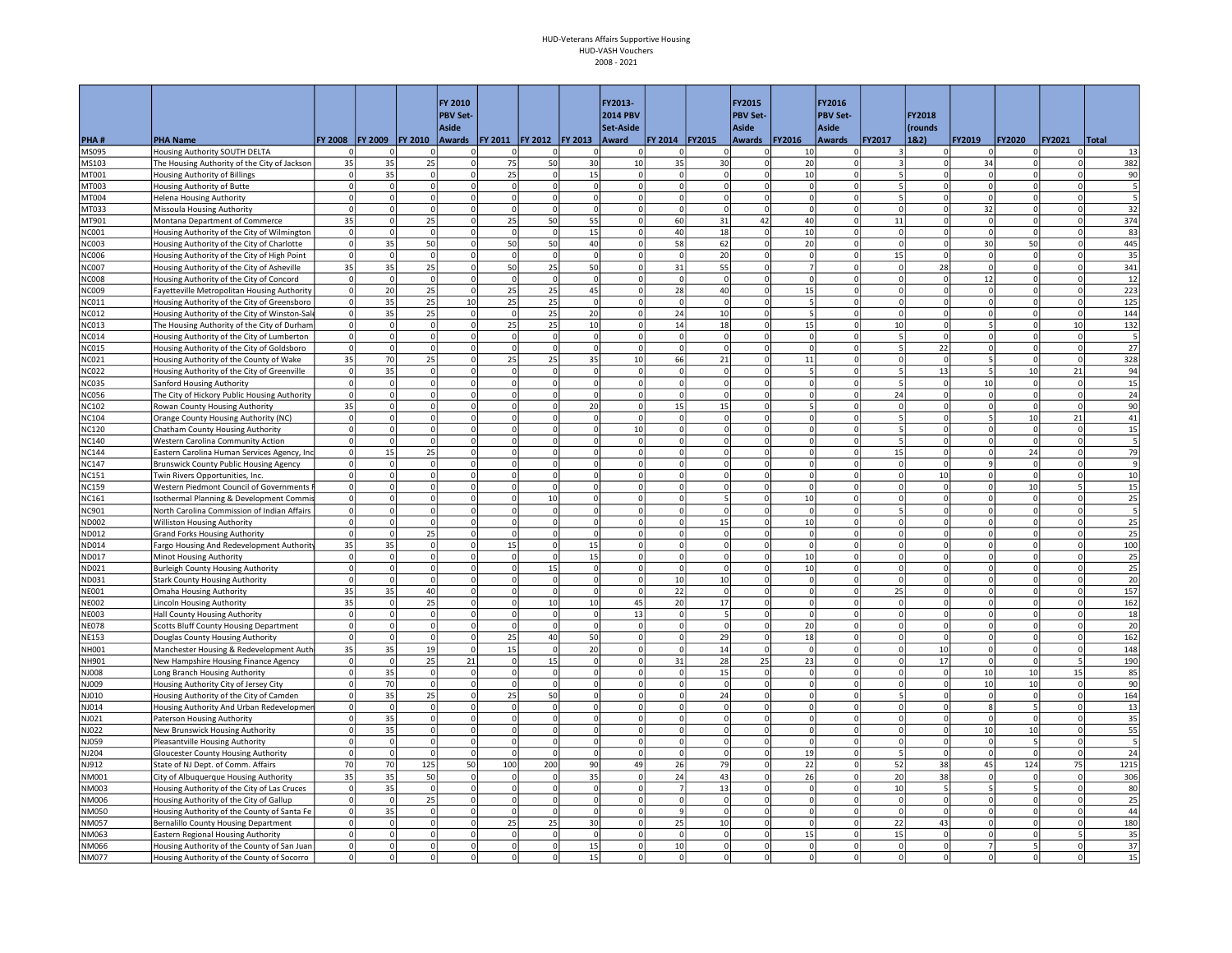|                       |                                                                                      |                      |                      |                      | FY 2010                 |                                  |                      |                            | FY2013-                 |                         |                      | FY2015                   |                      | FY2016                     |                          |                          |                            |                      |                      |             |
|-----------------------|--------------------------------------------------------------------------------------|----------------------|----------------------|----------------------|-------------------------|----------------------------------|----------------------|----------------------------|-------------------------|-------------------------|----------------------|--------------------------|----------------------|----------------------------|--------------------------|--------------------------|----------------------------|----------------------|----------------------|-------------|
|                       |                                                                                      |                      |                      |                      | <b>PBV Set-</b>         |                                  |                      |                            | <b>2014 PBV</b>         |                         |                      | <b>PBV Set-</b>          |                      | <b>PBV Set-</b>            |                          | FY2018                   |                            |                      |                      |             |
|                       |                                                                                      |                      |                      |                      | <b>Aside</b>            |                                  |                      |                            | <b>Set-Aside</b>        |                         |                      | <b>Aside</b>             |                      | <b>Aside</b>               |                          | (rounds                  |                            |                      |                      |             |
| PHA#<br><b>NM088</b>  | <b>PHA Name</b><br>Northern Regional Housing Authority                               | FY 2008<br>$\Omega$  | <b>FY 2009</b>       | <b>FY 2010</b><br>-0 | 0                       | Awards   FY 2011   FY 2012<br>0  | 0                    | <b>FY 2013</b><br>0        | Award<br>0              | FY 2014<br>-C           | <b>FY2015</b><br>0   | <b>Awards</b><br>0       | FY2016<br>15         | Awards<br>$\Omega$         | FY2017<br>$\mathbf 0$    | 18.2)                    | FY2019<br>$\Omega$         | <b>FY2020</b>        | FY2021<br>$\Omega$   | Total<br>15 |
| NV001                 | City of Reno Housing Authority                                                       | $\Omega$             | 35                   | 50                   | $\Omega$                | 25                               | 50                   | 45                         |                         | 23                      | 27                   | $\Omega$                 | 23                   | 0                          | 10                       | 15                       | 15                         | 98                   | $\Omega$             | 416         |
| NV018                 | Southern Nevada Regional Housing Authority                                           | 105                  | 175                  | 150                  | $\Omega$                | 100                              | 100                  | 250                        | $\Omega$                | 238                     | 261                  | $\Omega$                 | 40                   | $\Omega$                   | $\Omega$                 | $\Omega$                 | $\Omega$                   |                      | $\circ$              | 1419        |
| NV905                 | Nevada Rural Hsg Auth                                                                | 70                   | $\Omega$             | 0                    | $\mathbf 0$             | $\mathbf 0$                      | $\Omega$             | 0                          | $\Omega$                | $\mathbf 0$             | 11                   | 8                        | $\Omega$             | $\Omega$                   | $\overline{3}$           |                          | $\mathbf{0}$               | $\mathbf 0$          | 0                    | 97          |
| NY001                 | <b>Syracuse Housing Authority</b>                                                    | 35                   | 35                   | $\Omega$             | $\Omega$                | 25                               | 35                   | $\Omega$                   | $\Omega$                | $\Omega$                | $\Omega$             | $\Omega$                 |                      | $\Omega$                   | $\Omega$                 | $\Omega$                 | $\Omega$                   | $\Omega$             | $\circ$              | 130         |
| NY005                 | New York City Housing Authority                                                      | 1015                 | 280                  | 300                  | $\mathbf 0$             | 200                              | 400                  | 250                        | $\Omega$                | 171                     | 208                  | 56                       | 119                  | $\overline{0}$             | 114                      | $\Omega$                 | 77                         | 105                  | 90                   | 3385        |
| NY009                 | Albany Housing Authority                                                             | 35                   | 70                   | 25                   | $\mathbf 0$             | 25                               | 25                   | 30                         | $\Omega$                | 33                      | 53                   | $\circ$                  | 22                   | $\Omega$                   | <sub>8</sub>             | 10                       | 10 <sup>1</sup>            | $\Omega$             | $\Omega$             | 346         |
| NY012                 | Troy Housing Authority                                                               | $\circ$              |                      | $\Omega$             | $\mathbf 0$             | $\mathbf 0$                      | 0                    | 0                          | $\Omega$                | $\mathbf 0$             | $\Omega$             | $\mathbf 0$              | $\Omega$             | 0                          | $\overline{a}$           | $\overline{\phantom{a}}$ | $\overline{5}$             | 10                   | 0                    | 25          |
| VY016                 | <b>Binghamton Housing Authority</b>                                                  | $\circ$              |                      | $\Omega$             | $\mathbf 0$             | $\mathbf 0$                      | 10                   | $\mathbf 0$                |                         | $\Omega$                | $\Omega$             | $\mathbf 0$              | $\Omega$             | $\Omega$                   | $\Omega$                 | $\Omega$                 | $\mathbf{0}$               | $\Omega$             | 5                    | 15          |
| <b>VY018</b><br>NY020 | Plattsburgh Housing Authority<br>Saratoga Springs Housing Authority                  | $\Omega$<br>$\Omega$ | $\Omega$             | $\Omega$<br>$\Omega$ | $\Omega$<br>$\mathbf 0$ | $\overline{0}$<br>$\mathbf 0$    | $\Omega$<br>0        | $\mathbf 0$<br>$\mathbf 0$ | $\Omega$                | $\Omega$<br>$\mathbf 0$ | $\Omega$<br>$\Omega$ | $\Omega$<br>$\mathbf 0$  | $\Omega$             | $\Omega$<br>$\Omega$       | 5<br>$\Omega$            |                          | 5<br>0                     | 22                   | 5<br>$\Omega$        | 25<br>27    |
| NY028                 | Schenectady Municipal Housing Authority                                              | $\Omega$             | $\Omega$             | $\Omega$             | $\Omega$                | <sub>0</sub>                     | $\Omega$             | 0                          | $\Omega$                | $\Omega$                | $\Omega$             | $\overline{0}$           | $\Omega$             | $\Omega$                   | 5                        | $\overline{\phantom{a}}$ | 5                          |                      | $\overline{0}$       | 15          |
| NY034                 | Rome Housing Authority                                                               | $\overline{0}$       | 35                   | $\Omega$             | $\mathbf 0$             | $\Omega$                         | $\Omega$             | 0                          | $\Omega$                | $\mathbf 0$             | $\Omega$             | $\mathbf 0$              |                      | $\overline{0}$             | $\Omega$                 | $\Omega$                 | $\mathbf{0}$               |                      | $\circ$              | $41\,$      |
| VY041                 | Rochester Housing Authority                                                          | 35                   | 35                   | 25                   | 12                      | $\circ$                          | 0                    | 30                         | $\Omega$                | 13                      | $\mathbf{R}$         | $\Omega$                 | 12                   | $\Omega$                   | $\Omega$                 | $\Omega$                 | $\Omega$                   | $\Omega$             | 0                    | 170         |
| <b>VY060</b>          | Amsterdam Housing Authority                                                          | $\circ$              | $\Omega$             | $\mathbf 0$          | $\mathbf 0$             | $\circ$                          | 0                    | 0                          | $\Omega$                | $\mathbf 0$             | 0                    | $\mathbf 0$              | $\mathbf 0$          | $\overline{0}$             | $\mathbf 0$              | $\Omega$                 | 5                          |                      | 0                    | 10          |
| NY062                 | Poughkeepsie Housing Authority                                                       | $\circ$              | 35                   | $\Omega$             | $\mathbf 0$             | 25                               | 0                    | 0                          | $\Omega$                | $\mathbf 0$             | $\Omega$             | $\circ$                  | $\Omega$             | 0                          | $\Omega$                 | $\Omega$                 | $\mathbf{0}$               | $\Omega$             | 0                    | 60          |
| NY079                 | Glens Falls Housing Authority                                                        | $\circ$              | $\Omega$             | $\Omega$             | $\Omega$                | $\Omega$                         | $\circ$              | 0                          | $\Omega$                | 24                      | $\Omega$             | $\mathbf 0$              | $\mathbf{R}$         | $\circ$                    | 5                        | $\mathsf{S}$             | 5 <sup>1</sup>             | 10                   | $\circ$              | 57          |
| NY091                 | Town of Amherst                                                                      | 35                   | 70                   | 25                   | $\mathbf 0$             | 25                               | 15                   | 40                         |                         | 44                      | 44                   | $\mathbf 0$              | 25                   | 0                          | $\Omega$                 | 12                       | $\mathbf{0}$               |                      | 0                    | 335         |
| NY110                 | NYC Dept of Housing Preservation and Devel                                           | $\circ$              | $\Omega$             | $\Omega$             | $\Omega$                | <sub>0</sub>                     | $\Omega$             | 75                         |                         | 30                      | 37                   | 45                       | 20                   | 24                         | 10                       |                          | $\Omega$                   | $\Omega$             | $\Omega$             | 254         |
| NY527                 | Village of Manlius/Christopher Community                                             | $\circ$              | $\Omega$             | $\Omega$             | $\Omega$                | $\circ$                          | $\Omega$             | 15                         | $\Omega$                | 21                      | $\Omega$             | $\mathbf 0$              | $\Omega$             | $\Omega$                   | $\mathbf 0$              |                          | $\mathbf 0$                | $\Omega$             | $\Omega$             | 36          |
| NY904                 | NYS Housing Trust Fund Corporation                                                   | 140                  | 175                  | 100                  | $\Omega$                | 50 <sup>1</sup>                  | 100                  | 110                        | 30                      | 111                     | 79                   | $\mathbf{0}$<br>$\Omega$ | 105                  | $\Omega$<br>$\Omega$       | 30<br>6                  | 25                       | $\mathbf{0}$               |                      | $\mathbf{0}$         | 1055        |
| OH001<br>H002         | Columbus Metropolitan Housing Authority<br>Youngstown Metropolitan Housing Authority | 35<br>$\circ$        | 35<br>$\overline{0}$ | 25<br>$\mathbf 0$    | $\Omega$<br>$\mathbf 0$ | 25<br>$\mathbf 0$                | 50<br> 0             | 60<br>20                   | $\Omega$<br>$\mathbf 0$ | 59<br>$\mathbf 0$       | 55<br>10             | $\pmb{0}$                | 28<br>11             | $\overline{0}$             | $\mathsf 0$              | $\Omega$<br> 0           | 24<br>$\circ$              | 10<br>$\mathbf 0$    | $\circ$<br> 0        | 412<br>41   |
| DH003                 | Cuyahoga Metropolitan Housing Authority                                              | 105                  | 70                   | 75                   | $\mathbf 0$             | 25                               | 25                   | 75                         | 25                      | 50                      | 83                   | $\mathbf 0$              | 33                   | $\overline{0}$             | 20                       | $\Omega$                 | $\mathbf 0$                | 50                   | $\Omega$             | 636         |
| OH004                 | Cincinnati Metropolitan Housing Authority                                            | 70                   | 35                   | 25                   | $\mathbf 0$             | 25                               | 0                    | 40                         | $\mathbf 0$             | 53                      | 85                   | $\mathbf 0$              | 26                   | $\Omega$                   | 26                       | 0                        | 30 <sup>1</sup>            | 32                   | $\Omega$             | 447         |
| OH005                 | Dayton Metropolitan Housing Authority                                                | 35                   | $\Omega$             | 25                   | $\Omega$                | 25                               | 25                   | 20                         | $\Omega$                | $\overline{0}$          | 53                   | $\mathbf{0}$             | 15                   | $\circ$                    | $\Omega$                 | 0                        | $\overline{0}$             | $\Omega$             | $\circ$              | 198         |
| OH006                 | Lucas Metropolitan Housing Authority                                                 | $\circ$              | 35                   | 25                   | $\mathbf 0$             | 25                               | 25                   | 25                         | $\Omega$                | 18                      | 12                   | $\mathbf 0$              |                      | $\overline{0}$             | $\Omega$                 |                          | $\mathbf 0$                | $\Omega$             | 0                    | 170         |
| OH007                 | Akron Metropolitan Housing Authority                                                 | $\circ$              | 35                   | 25                   | $\Omega$                | $\mathbf{0}$                     | 0                    | 0                          | $\Omega$                | $\Omega$                | $\Omega$             | $\Omega$                 |                      | $\mathbf{g}$               | $\Omega$                 | $\Omega$                 | 14                         | 12                   | 20 <sup>1</sup>      | 120         |
| <b>OH008</b>          | Trumbull Metropolitan Housing Authority                                              | $\Omega$             | $\Omega$             | $\Omega$             | $\mathbf 0$             | $\overline{0}$                   | $\Omega$             | $\Omega$                   | $\Omega$                | $\Omega$                | $\Omega$             | $\Omega$                 | $\Omega$             | $\overline{0}$             | 15                       | 15                       | 5                          | $\Omega$             | $\circ$              | 35          |
| OH010                 | Portsmouth Metropolitan Housing Authority                                            | $\circ$              | $\Omega$             | $\Omega$             | $\Omega$                | $\circ$                          | $\Omega$             | 0                          | $\Omega$                | $\Omega$                | $\Omega$             | $\Omega$                 |                      | $\overline{0}$             | $\Omega$                 | 5                        | $\Omega$                   |                      | 0                    |             |
| OH012                 | Lorain Metropolitan Housing Authority                                                | $\overline{0}$       |                      | $\Omega$             | $\Omega$                | 25                               | 25                   | 25                         | $\Omega$                | 22                      | 20                   | $\Omega$                 |                      | $\overline{0}$             | $\Omega$                 | $\Omega$                 | $\Omega$                   |                      | $\circ$              | 117         |
| DH015                 | The Butler Metropolitan Housing Authority                                            | $\overline{0}$       |                      | $\Omega$             | $\mathbf 0$             | 0                                | $\Omega$<br>25       | $\mathbf 0$                |                         | $\mathbf{0}$<br>15      | $\Omega$             | $\mathbf 0$              |                      | $\overline{0}$             | 10                       | 15                       | $\mathbf 0$                |                      | 10                   | 35          |
| OH016<br>OH018        | Mansfield Metropolitan Housing Authority                                             | $\Omega$<br>$\circ$  | U<br>$\Omega$        | $\Omega$<br>$\Omega$ | $\Omega$<br>$\mathbf 0$ | $\overline{0}$<br>$\overline{0}$ | $^{\circ}$           | $\Omega$<br>25             | $\Omega$<br>$\Omega$    | 15                      | 30<br>10             | $\Omega$<br>$\mathbf 0$  |                      | $\Omega$<br>$\Omega$       | $\mathbf{0}$<br>$\Omega$ | $\Omega$<br>$\Omega$     | 5<br>$\mathbf 0$           | $\Omega$<br>$\Omega$ | $\circ$<br>$\Omega$  | 75<br>55    |
| OH021                 | <b>Stark County Housing Authority</b><br>Springfield Metropolitan Housing Authority  | $\circ$              | $\Omega$             | $\Omega$             | $\Omega$                | $\mathbf{0}$                     | 0                    | 0                          | $\Omega$                | $\Omega$                | $\Omega$             | $\overline{0}$           | $\Omega$             | $\circ$                    | $\Omega$                 | 0                        | 11                         | $\Omega$             | $\circ$              | 11          |
| OH024                 | Chillicothe Metropolitan Housing Authority                                           | 35                   | $\Omega$             | 25                   | $\Omega$                | <sub>0</sub>                     | 0                    | 15                         | 31                      | $\Omega$                | $\Omega$             | $\Omega$                 | $\Omega$             | $\Omega$                   | $\Omega$                 | $\Omega$                 | $\mathbf{0}$               | $\Omega$             | $\circ$              | 106         |
| OH025                 | Lake Metropolitan Housing Authority                                                  | $\circ$              |                      | $\Omega$             | $\Omega$                | $\Omega$                         | $\Omega$             | $\mathbf 0$                |                         | $\Omega$                | $\Omega$             | $\Omega$                 |                      | $\Omega$                   | 10                       | $\Omega$                 | 8                          |                      | 8                    | 26          |
| OH026                 | COLUMBIANA METROPOLITAN HOUSING AUT                                                  | $\circ$              |                      | $\Omega$             | $\Omega$                | $\Omega$                         | $\Omega$             | $\Omega$                   |                         | $\Omega$                | $\Omega$             | $\Omega$                 |                      | $\Omega$                   | $\mathbf 0$              |                          | $\Omega$                   |                      | $\Omega$             |             |
| OH028                 | ERIE METROPOLITAN HOUSING AUTHORITY                                                  | $\Omega$             |                      | 0                    | 0                       | $\circ$                          | 0                    | $\mathbf 0$                |                         | O                       | 0                    | $\mathbf 0$              |                      | $\Omega$                   | $\mathbf 0$              | 15                       | $\mathbf 0$                |                      | $\Omega$             | 15          |
| OH029                 | Ashtabula Metropolitan Housing Authority                                             | 0                    |                      | $\Omega$             | $\Omega$                | <sub>0</sub>                     | $\circ$              | 15                         | $\Omega$                | $\Omega$                | $\Omega$             | $\mathbf{0}$             | $\Omega$             | 0                          | $\Omega$                 | $\Omega$                 | $\Omega$                   |                      | $\circ$              | 15          |
| OH031                 | Portage Metropolitan Housing Authority                                               | $\overline{0}$       |                      | $\Omega$             | $\mathbf 0$             | 25                               | 0                    | $\mathbf 0$                | $\Omega$                | 15                      | $\Omega$             | $\mathbf{0}$             |                      | $\overline{0}$             | $\Omega$                 |                          | $\mathbf{0}$               |                      | 0                    | 40          |
| OH038                 | Clermont Metropolitan Housing Authority                                              | $\Omega$             |                      | $\Omega$             | $\mathbf 0$             | $\circ$                          | 15                   | 10                         |                         | $\mathbf 0$             | 10                   | $\mathbf 0$              |                      | $\Omega$                   | $\Omega$                 | $\Omega$                 | $\mathbf 0$                |                      | $\circ$              | 40          |
| OH041                 | Athens Metropolitan Housing Authority                                                | $\circ$<br>$\Omega$  | 35<br>$\Omega$       | $\Omega$<br>$\Omega$ | $\mathbf 0$<br>$\Omega$ | <sub>0</sub><br><sub>0</sub>     | $\Omega$<br>$\Omega$ | 0<br>$\Omega$              | $\Omega$<br>$\Omega$    | $\Omega$<br>$\Omega$    | $\Omega$<br>$\Omega$ | $\Omega$<br>$\Omega$     | $\Omega$<br>$\Omega$ | $\overline{0}$<br>$\Omega$ | $\mathbf 0$<br>5         | $\Omega$<br>$\Omega$     | $\overline{0}$<br>$\Omega$ | $\Omega$<br>$\Omega$ | $\Omega$<br>$\Omega$ | 35<br>5     |
| OH043<br>OH045        | Licking Metropolitan Housing Authority<br>Darke County Metropolitan Housing Authori  | $\circ$              | $\Omega$             | $\Omega$             | $\Omega$                | $\Omega$                         | $\Omega$             | 15                         | $\Omega$                | $\Omega$                | $\Omega$             | $\Omega$                 |                      | $\circ$                    | $\Omega$                 | $\Omega$                 | $\Omega$                   |                      | $\Omega$             | 15          |
| OH046                 | Adams Metropolitan Housing Authority                                                 | $\mathbf{0}$         |                      | $\Omega$             | $\Omega$                | $\Omega$                         | $\Omega$             | $\Omega$                   |                         | $\Omega$                |                      | $\Omega$                 |                      | $\overline{0}$             | 5                        |                          | $\Omega$                   |                      | $\Omega$             |             |
| OH053                 | Clinton Metropolitan Housing Authority                                               | $\overline{0}$       |                      | $\Omega$             | $\mathbf 0$             | $\Omega$                         | $\Omega$             | $\mathbf 0$                |                         | $\Omega$                | $\Omega$             | $\Omega$                 |                      | $\overline{0}$             | 5                        |                          | $\Omega$                   |                      | $\Omega$             |             |
| OH059                 | Pickaway Metropolitan Housing Authority                                              | $\circ$              | $\Omega$             | $\Omega$             | $\mathbf 0$             | $\circ$                          | $^{\circ}$           | $\mathbf 0$                | $\Omega$                | 21                      | $\Omega$             | $\Omega$                 |                      | $\overline{0}$             | $\mathbf 0$              |                          | $\mathbf{0}$               | $\Omega$             | $\Omega$             | 26          |
| OH060                 | Pike Metropolitan Housing Authority                                                  | $\circ$              |                      | $\Omega$             | $\Omega$                | 0                                | $\Omega$             | 0                          | $\Omega$                | $\Omega$                | $\Omega$             | $\Omega$                 |                      | $\Omega$                   | 5                        | $\Omega$                 | $\Omega$                   |                      | $\Omega$             | 5           |
| OH061                 | <b>Shelby Housing Authority</b>                                                      | $\circ$              | $\Omega$             | $\Omega$             | $\Omega$                | <sub>0</sub>                     | $\circ$              | 0                          | $\Omega$                | 12                      | $\Omega$             | $\overline{0}$           | $\Omega$             | 0                          | $\Omega$                 | $\Omega$                 | $\Omega$                   |                      | $\circ$              | 12          |
| OH070                 | Fairfield Metropolitan Housing Authority                                             | $\overline{0}$       |                      | $\Omega$             | $\Omega$                | $\mathbf 0$                      | 15                   | 15                         |                         | $\circ$                 | 25                   | $\mathbf 0$              |                      | $\Omega$                   | $\Omega$                 | $\Omega$                 | $\mathbf{0}$               |                      | 0                    | 61          |
| OH077                 | City of Marietta Housing Authority                                                   | $\circ$              | $\Omega$             | $\Omega$             | $\Omega$                | $\Omega$                         | $\Omega$             | 0                          | $\Omega$                | $\Omega$                | $\Omega$             | $\Omega$                 |                      | $\Omega$                   | 5                        | $\Omega$                 | $\overline{0}$             | $\Omega$             | $\circ$              |             |
| OK002                 | Housing Authority of the City of Oklahoma Ci                                         | 35                   | 35<br>$\Omega$       | 25                   | $\Omega$                | 50                               | 40                   | 25                         | $\Omega$<br>$\Omega$    | 43                      | 15                   | $\Omega$                 | $\Omega$             | $\Omega$                   | 8                        | $\Omega$                 | 5 <sup>1</sup>             | $\Omega$<br>$\Omega$ | 30                   | 311         |
| OK005                 | Housing Authority of the City of Lawton                                              | 0 <br>$\overline{0}$ | $\Omega$             | $\Omega$<br>$\Omega$ | $\Omega$<br>$\mathbf 0$ | $\circ$<br>$\mathbf 0$           | 0 <br> 0             | 0 <br> 0                   | $\Omega$                | $\Omega$<br>21          | $\Omega$<br>30       | $\circ$<br>$\mathbf 0$   | $\Omega$<br>$\Omega$ | $\Omega$<br>$\overline{0}$ | 8<br>$\mathbf{q}$        | 5<br>10                  | $\circ$<br>$\overline{5}$  | 35                   | 0 <br> 0             | 13<br>110   |
| OK073<br>ОК099        | <b>Tulsa Housing Authority</b><br>Housing Authority of the City of Muskogee          | 35                   |                      | $\Omega$             | $\mathbf 0$             | $\circ$                          | 25                   | 25                         |                         | $\mathbf 0$             | 5                    | $\mathbf 0$              |                      | $\overline{0}$             | $\overline{4}$           | $\Omega$                 | $\mathbf{0}$               |                      | $\Omega$             | 94          |
| OK139                 | Norman Housing Authority                                                             | $\circ$              | $\Omega$             | $\Omega$             | $\mathbf 0$             | $\mathbf 0$                      | 0                    | 0                          | $\Omega$                | $\mathbf{0}$            | $\Omega$             | $\mathbf 0$              | $\Omega$             | $\overline{0}$             | 8                        | -5                       | 5                          |                      | $\Omega$             | 26          |
| ОК901                 | Oklahoma Housing Finance Agency                                                      | $\circ$              | $\Omega$             | 25                   | $\Omega$                | 50                               | 25                   | 15                         | $\Omega$                | 13                      | 22                   | $\Omega$                 | 49                   | 0                          | 15                       | 15                       | 25                         | 51                   | $\Omega$             | 305         |
| OR001                 | Housing Authority of Clackamas County                                                | $\circ$              | $\Omega$             | $\Omega$             | $\Omega$                | $\Omega$                         | 25                   | 0                          | $\Omega$                | 15                      | 6                    | $\Omega$                 |                      | 0                          | 25                       | 45                       | $\Omega$                   | 25                   | $\circ$              | 146         |
| OR002                 | Housing Authority of Portland                                                        | 70                   | 35                   | 90                   | $\Omega$                | 50                               | 60                   | 55                         | $\Omega$                | 86                      | 79                   | $\mathbf 0$              | 60                   | $\overline{4}$             | 75                       | 191                      | 115                        | 75                   | $\circ$              | 1045        |
| OR003                 | Housing Authority of Douglas County                                                  | 35                   |                      | 25                   | $\Omega$                | 25                               | 0                    | 20                         | $\Omega$                | $\Omega$                | 6                    | $\Omega$                 |                      | $\Omega$                   | $\Omega$                 |                          | $\Omega$                   | $\Omega$             | $\Omega$             | 111         |
| OR005                 | Lincoln County Housing Authority                                                     | $\Omega$             | $\Omega$             | $\Omega$             | $\Omega$                | $\Omega$                         | $\Omega$             | $\Omega$                   | $\Omega$                | $\Omega$                | $\Omega$             | $\Omega$                 | 10                   | $\overline{0}$             | $\Omega$                 |                          | $\Omega$                   | $\Omega$             | $\Omega$             | 10          |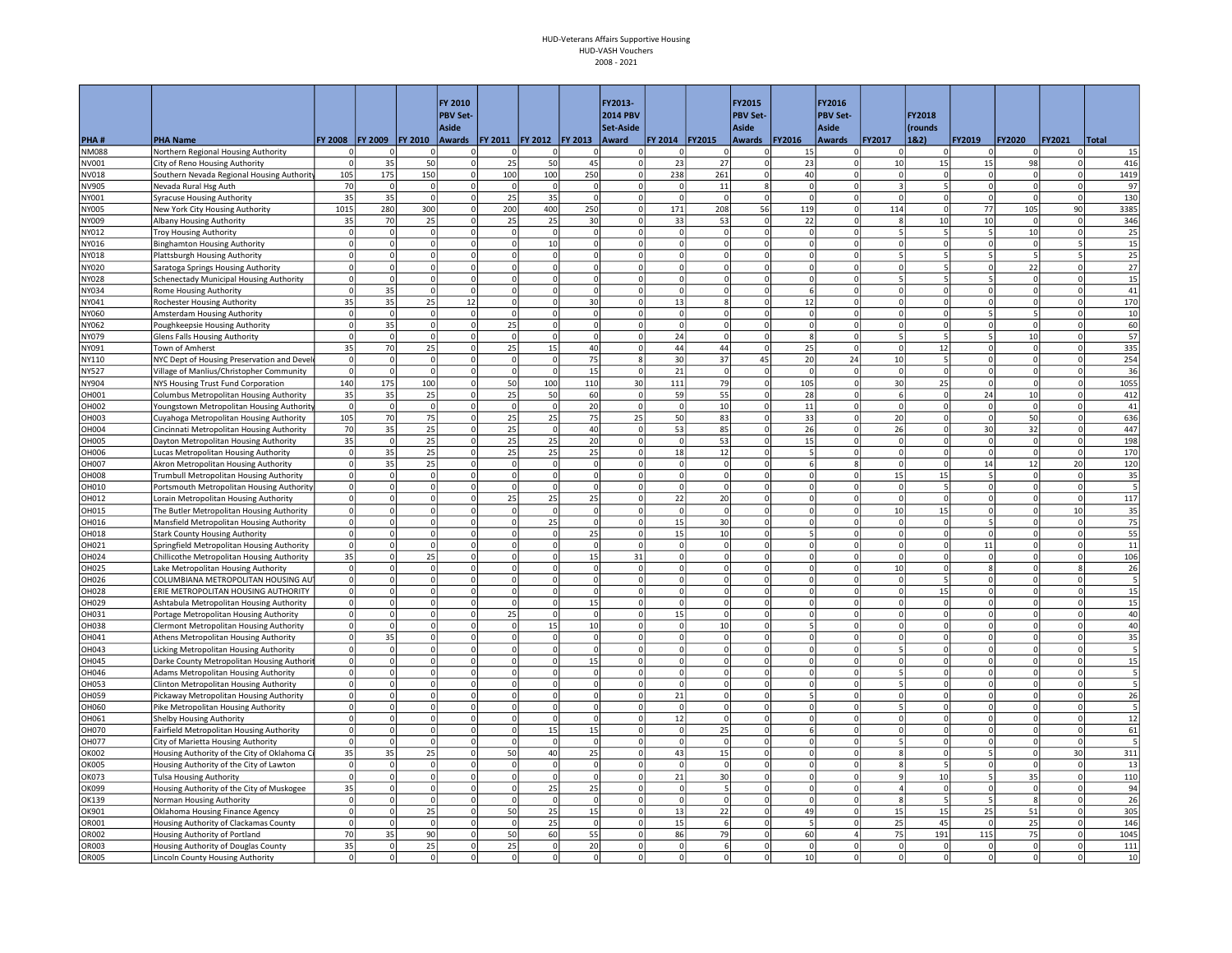|                       |                                                                                            |                      |                      |                     | FY 2010                    |                                |                 |                         | FY2013-              |                         |                       | FY2015                        |                | FY2016                     |                            |                          |                                           |                      |                            |              |
|-----------------------|--------------------------------------------------------------------------------------------|----------------------|----------------------|---------------------|----------------------------|--------------------------------|-----------------|-------------------------|----------------------|-------------------------|-----------------------|-------------------------------|----------------|----------------------------|----------------------------|--------------------------|-------------------------------------------|----------------------|----------------------------|--------------|
|                       |                                                                                            |                      |                      |                     | <b>PBV Set-</b>            |                                |                 |                         | <b>2014 PBV</b>      |                         |                       | <b>PBV Set-</b>               |                | <b>PBV Set-</b>            |                            | FY2018                   |                                           |                      |                            |              |
|                       |                                                                                            |                      |                      |                     | <b>Aside</b>               |                                |                 |                         | Set-Aside            |                         |                       | <b>Aside</b>                  |                | <b>Aside</b>               |                            | (rounds                  |                                           |                      |                            |              |
| PHA#                  | <b>PHA Name</b>                                                                            | FY 2008              | <b>FY 2009</b><br>35 | <b>FY 2010</b>      | Awards   FY 2011           |                                | FY 2012 FY 2013 |                         | Award                | FY 2014                 | <b>FY2015</b>         | <b>Awards</b><br>0            | <b>FY2016</b>  | Awards                     | FY2017                     | 18.2)                    | FY2019                                    | <b>FY2020</b>        | <b>FY2021</b><br>$\Omega$  | <b>Total</b> |
| OR006<br>OR007        | Housing Authority & Comm Svcs of Lane Co<br>Umatilla County Housing Authority              | 0<br>$\Omega$        |                      | 25<br>$\Omega$      | 0<br>$\Omega$              | 25<br>$\overline{0}$           | 50<br>$\Omega$  | 25<br> 0                | 0<br>$\Omega$        | 51<br>$\Omega$          | οı<br>10 <sup>1</sup> | $\Omega$                      | 25             | $\Omega$<br>$\Omega$       | 0<br>$\Omega$              | $\Omega$                 | 33<br>$\Omega$                            |                      | $\Omega$                   | 269<br>16    |
| OR008                 | Housing And Urban Renewal Agency of Polk                                                   | $\overline{0}$       |                      | $\Omega$            | $\Omega$                   | $\Omega$                       | $\Omega$        | 0                       | $\Omega$             | $\mathbf{0}$            | $\Omega$              | $\Omega$                      | $\Omega$       | $\Omega$                   | $\Omega$                   | $\Omega$                 | 20                                        | $\Omega$             | $\circ$                    | 20           |
| OR011                 | Housing Authority of the City of Salem                                                     | $\circ$              | $\Omega$             | 34                  | $\overline{4}$             | $\mathbf 0$                    | $\Omega$        | 0                       | $\Omega$             | 25                      | $\Omega$              | $\mathbf 0$                   |                | $\Omega$                   | $\mathbf 0$                | $\Omega$                 | $\overline{0}$                            | 20                   | 0                          | 88           |
| OR014                 | Marion County Housing Authority                                                            | $\Omega$             | $\Omega$             | $\Omega$            | $\Omega$                   | $\overline{0}$                 | $\Omega$        | 0                       | $\Omega$             | $\Omega$                | $\Omega$              | $\Omega$                      |                | $\Omega$                   | $\Omega$                   | 30 <sup>1</sup>          | $\overline{0}$                            | $\Omega$             | $\Omega$                   | 30           |
| OR015                 | Housing Authority of Jackson County                                                        | 35                   | 70                   | $\Omega$            | $\mathbf 0$                | 25                             | 40              | 45                      | $\Omega$             | 48                      | 50                    | $\Omega$                      | $\Omega$       | 0                          | $\Omega$                   | $\Omega$                 | $\circ$                                   | $\Omega$             | $\Omega$                   | 313          |
| OR016                 | Yamhill County Housing Authority                                                           | $\circ$              | $\Omega$             | $\mathbf 0$         | $\mathbf 0$                | $\circ$                        | 0               | 0                       | $\Omega$             | $\mathbf 0$             | $\Omega$              | $\circ$                       | 15             | 0                          | 25                         | 0                        | 11                                        | $\mathbf 0$          | $\Omega$                   | 51           |
| OR017                 | Klamath Housing Authority                                                                  | $\circ$              | $\Omega$             | 25                  | $\mathbf 0$                | $\circ$                        | 0               | 15                      | $\Omega$             | $\overline{7}$          | 10                    | $\mathbf 0$                   | $\Omega$       | 0                          | 10                         | $\Omega$                 | $\overline{5}$                            | 31                   | $\overline{7}$             | 110          |
| OR019                 | Linn-Benton Housing Authority                                                              | $\circ$              | 35                   | $\overline{0}$      | $\mathbf 0$                | 0                              | $\Omega$        | 15                      | $\Omega$             | 12                      | 17                    | $\mathbf 0$                   |                | $\Omega$                   | $\mathbf 0$                | 0                        | 10                                        | $\Omega$             | 0                          | 89           |
| OR020                 | Coos-Curry Housing Authority                                                               | $\Omega$             | $\Omega$             | 25                  | $\mathbf 0$                | $\Omega$                       | $\Omega$        | 0                       | $\Omega$             | 19                      | 10                    | $\mathbf 0$                   |                | $\overline{0}$             | $\mathbf 0$                | $\Omega$                 | 10                                        | $\Omega$             | 0                          | 69           |
| OR022<br>OR028        | Housing Authority of Washington County                                                     | $\Omega$<br>$\Omega$ |                      | 25<br>$\Omega$      | $\mathbf 0$<br>$\Omega$    | $\overline{0}$<br><sub>0</sub> | 0<br>$\Omega$   | 35<br>0                 | $\Omega$<br>$\Omega$ | 14<br>31                | 13<br>10              | $\mathbf 0$<br>$\overline{0}$ | 10<br>13       | $\Omega$<br>$\Omega$       | 25<br>15                   | 45<br>$\Omega$           | 0<br>$\Omega$                             | 30<br>$\Omega$       | 50<br>$\circ$              | 247<br>69    |
| OR031                 | Northwest Oregon Housing Authority<br>Josephine Housing Community Development              | $\circ$              | $\Omega$             | $\Omega$            | $\Omega$                   | $\circ$                        | $\circ$         | 15                      | $\mathbf 0$          | $\mathsf{o}$            | $\mathbf{0}$          | $\circ$                       | $\Omega$       | $\overline{0}$             | $\mathbf{0}$               | $\Omega$                 | $\mathbf{0}$                              | $\Omega$             | 0                          | 15           |
| OR032                 | Northeast Oregon Housing Authority                                                         | $\Omega$             |                      | $\Omega$            | $\Omega$                   | $\circ$                        | $\Omega$        | 0                       | $\Omega$             | 25                      | $\Omega$              | $\Omega$                      |                | 0                          | $\Omega$                   | $\Omega$                 | $\circ$                                   | $\Omega$             | 0                          | 30           |
| OR034                 | Central Oregon Regional Housing Authority                                                  | $\circ$              | $\Omega$             | 25                  | $\mathbf 0$                | 25                             | $10\,$          | 15                      | $\mathbf 0$          | $\mathbf 0$             | 6                     | $\mathbf 0$                   |                | 0                          | $\mathsf 0$                | 0                        | $\circ$                                   | $\mathbf 0$          | 0                          | 89           |
| PA001                 | <b>Pittsburgh Housing Authority</b>                                                        | $\circ$              | $\Omega$             | $\overline{0}$      | $\mathbf 0$                | $\overline{0}$                 | 0               | 0                       | $\Omega$             | 25                      | 43                    | $\circ$                       | 17             | 0                          | $\overline{3}$             | 0                        | $\circ$                                   | $\Omega$             | 0                          | 88           |
| PA002                 | Philadelphia Housing Authority                                                             | 105                  | 105                  | 75                  | $\mathbf 0$                | 50                             | 75              | 50                      | $\Omega$             | 123                     | 78                    | $\circ$                       | 42             | 14                         | 25                         | 34                       | 25                                        | 23                   | 20                         | 844          |
| PA003                 | <b>Scranton Housing Authority</b>                                                          | $\mathbf 0$          |                      | 25                  | $\mathbf 0$                | $\mathbf 0$                    | $\mathbf 0$     | 0                       | $\Omega$             | 14                      | $\Omega$              | $\mathbf 0$                   |                | $\Omega$                   | $\mathbf 0$                |                          | 0                                         | $\Omega$             | 0                          | 39           |
| A004                  | Allentown Housing Authority                                                                | $\overline{0}$       | $\Omega$             | $\Omega$            | $\Omega$                   | <sub>0</sub>                   | 15              | $\Omega$                | $\Omega$             | 10                      | 12                    | $\Omega$                      |                | $\Omega$                   | 6                          | $\Omega$                 | $\Omega$                                  | $\Omega$             | 19                         | 62           |
| A006                  | Allegheny County Housing Authority                                                         | 70                   | 35                   | 50                  | $\mathbf 0$                | 25                             | 50              | 50                      | $\Omega$             | 35                      | 16                    | $\mathbf 0$                   |                | $\Omega$                   |                            |                          | $\mathbf{0}$                              | $\Omega$             | $\Omega$                   | 345          |
| PA008                 | Harrisburg Housing Authority                                                               | $\overline{0}$       | 35                   | $\Omega$            | $\Omega$                   | 25                             | 25              | 0                       | $\Omega$             | 37                      | $\Omega$              | $\overline{0}$                | 17             | $\Omega$                   | 6                          | 12                       | 5 <sup>1</sup>                            | $\Omega$             | $\circ$                    | 162          |
| PA010                 | Housing Authority of the County of Butler                                                  | 35                   | 15                   | $\Omega$            | $\Omega$                   | 10                             | 15              | 15                      | $\Omega$             | $\Omega$                | $\Omega$              | $\Omega$                      | 10             | $\Omega$                   | $\Omega$                   | $\Omega$                 | $\circ$                                   |                      | 0                          | 100          |
| PA012                 | Housing Authority of the County of Montgon                                                 | $\circ$              | $\overline{0}$       | $\mathbf 0$         | $\mathbf 0$<br>$\mathbf 0$ | $\mathbf 0$                    | 0               | 0 <br>$\mathbf 0$       | $\mathbf 0$          | $\mathbf 0$<br>$\Omega$ | 10                    | $\mathbf 0$<br>$\mathbf 0$    | $\mathbf 0$    | $\overline{0}$             | $\mathsf 0$<br>$\mathbf 0$ | 0 <br>$\Omega$           | 10<br>$\Omega$                            |                      | 0 <br>$\Omega$             | 20           |
| A013                  | Housing Authority of the City of Erie                                                      | 35<br>$\overline{0}$ | $\Omega$             | 25<br>0             | $\mathbf 0$                | 15<br>$\overline{0}$           | 15<br>0         | $\mathbf 0$             | $\Omega$<br>$\Omega$ | $\mathbf 0$             | $\Omega$<br>0         | $\mathbf 0$                   | $\Omega$       | $\overline{0}$<br>$\Omega$ | 6                          | 0                        | $\overline{0}$                            | $\Omega$             | $\Omega$                   | 90<br>6      |
| PA017<br>PA020        | Washington County Housing Authority<br>Mercer County Housing Authority                     | $\overline{0}$       | $\Omega$             | $\Omega$            | $\Omega$                   | <sub>0</sub>                   | $\circ$         | 0                       | $\Omega$             | $\Omega$                | $\Omega$              | $\overline{0}$                | $\Omega$       | $\circ$                    | $\Omega$                   | 0                        | 5.                                        | $\Omega$             | $\circ$                    | 5            |
| PA022                 | York Housing Authority                                                                     | $\circ$              | $\Omega$             | $\Omega$            | $\Omega$                   | $\Omega$                       | $\Omega$        | $\mathbf 0$             |                      | $\mathbf 0$             | $\Omega$              | $^{\circ}$                    |                | $\overline{0}$             | 6                          | 12                       | 5                                         |                      | $\Omega$                   | 29           |
| PA023                 | Housing Authority County of Delaware                                                       | $\Omega$             | 35                   | 25                  | $\Omega$                   | $\Omega$                       | $\Omega$        | $\Omega$                |                      | $\Omega$                | 20                    | $\Omega$                      |                | $\Omega$                   | $\Omega$                   | $\Omega$                 | $\Omega$                                  | $\Omega$             | $\Omega$                   | 80           |
| PA026                 | Housing Auth Co of Lawrence                                                                | $\Omega$             | $\Omega$             | 25                  | $\mathbf 0$                | $\overline{0}$                 | $\Omega$        | $\Omega$                | $\Omega$             | $\Omega$                | $\Omega$              | $\Omega$                      | $\Omega$       | $\Omega$                   | $\Omega$                   | $\Omega$                 | $\Omega$                                  | $\Omega$             | $\Omega$                   | 25           |
| PA033                 | Housing Authority of the City of Meadville                                                 | $\circ$              | $\Omega$             | $\Omega$            | $\Omega$                   | $\circ$                        | $\Omega$        | 0                       | $\Omega$             | 16                      | $\Omega$              | $\Omega$                      |                | $\overline{0}$             | $\Omega$                   | 9                        | $\Omega$                                  |                      | $\Omega$                   | 25           |
| PA034                 | Franklin Housing Authority                                                                 | $\circ$              | $\Omega$             | $\Omega$            | $\Omega$                   | <sub>0</sub>                   | $\Omega$        | 0                       | $\Omega$             | $\Omega$                | $\Omega$              | $\Omega$                      | $\Omega$       | $\overline{0}$             | 5                          |                          | $\Omega$                                  |                      | $\circ$                    |              |
| PA039                 | Housing Authority of the County of Armstror                                                | $\circ$              | $\Omega$             | $\mathbf 0$         | $\mathbf 0$                | $\mathbf 0$                    | $\Omega$        | $\mathbf 0$             |                      | $\mathbf 0$             | $\Omega$              | $\mathbf 0$                   |                | $\overline{0}$             | $\overline{0}$             |                          | $\mathbf{0}$                              |                      | 0                          |              |
| PA046                 | Housing Authority of the County of Chester                                                 | 105                  | 35                   | $\Omega$            | $\Omega$                   | 25                             | 50              | 35                      | $\Omega$             | 59                      | 45                    | 35                            |                | $\Omega$                   | $\Omega$                   |                          | $\mathbf{0}$                              | 68                   | $\Omega$                   | 462          |
| PA047                 | <b>Wilkes Barre Housing Authority</b>                                                      | 35                   | 35                   | $\mathbf 0$         | $\mathbf 0$                | 25                             | $\Omega$        | 25                      | $\Omega$             | $\mathbf 0$             | 8                     | $\mathbf 0$                   | 15             | $\Omega$                   | 6                          |                          | $\mathbf{0}$                              | 19                   | 5                          | 178          |
| PA048                 | Housing Authority of Indiana County                                                        | $\circ$              | $\Omega$             | $\circ$<br>$\Omega$ | $\Omega$                   | <sub>0</sub>                   | 25              | 0                       | $\Omega$             | $\Omega$                | $\Omega$              | $\overline{0}$                | $\Omega$       | $\circ$<br>$\Omega$        | 5                          | 0<br>$\Omega$            | $\overline{0}$<br>$\overline{\mathbf{5}}$ | $\Omega$             | 10 <sup>1</sup>            | 39           |
| PA051<br>PA052        | <b>Bucks County Housing Authority</b>                                                      | $\circ$<br>70        | $\Omega$<br>20       | 25                  | $\Omega$<br>$\Omega$       | <sup>o</sup><br>$\Omega$       | 10<br>$\Omega$  | 0<br>$\mathbf 0$        | $\Omega$             | $\Omega$<br>15          | 6<br>20               | $\Omega$<br>$\Omega$          | $\Omega$       | $\Omega$                   | $\Omega$                   |                          | $\Omega$                                  | $\Omega$<br>$\Omega$ | 5 <sup>1</sup><br>$\Omega$ | 31<br>150    |
| PA061                 | Housing Authority of the County of Lebanon<br>Housing Authority of the County of Jefferson | $\circ$              | $\Omega$             | $\Omega$            | $\Omega$                   | $\Omega$                       | $\Omega$        | $\Omega$                |                      | $\Omega$                | $\Omega$              | $\Omega$                      |                | $\Omega$                   | $\Omega$                   | $\Omega$                 | $\Omega$                                  | 10                   | $\Omega$                   | 10           |
| PA069                 | Housing Authority of the County of Blair                                                   | $\circ$              | 35                   | 0                   | $\mathbf 0$                | $\circ$                        | 15              | 0                       |                      | $\mathbf 0$             | 0                     | $\mathbf 0$                   |                | $\Omega$                   | 0                          |                          | $\mathbf{0}$                              |                      | $\Omega$                   | 58           |
| PA075                 | <b>Cumberland County Housing Authority</b>                                                 | 0                    | $\Omega$             | $\Omega$            | $\Omega$                   | <sup>o</sup>                   | $\Omega$        | 0                       | $\Omega$             | <sup>o</sup>            | $\Omega$              | $\mathbf{0}$                  | $\Omega$       | $\circ$                    | $\Omega$                   | $\Omega$                 | $\mathbf{0}$                              | $\Omega$             | 5 <sup>1</sup>             |              |
| PA086                 | <b>Clarion County Housing Authority</b>                                                    | $\overline{0}$       |                      | $\Omega$            | $\mathbf 0$                | $\mathbf 0$                    | 0               | 0                       | $\Omega$             | $\mathbf 0$             | $\Omega$              | $\mathbf{0}$                  |                | $\overline{0}$             | 5                          |                          | $\mathbf{0}$                              |                      | 0                          |              |
| A091                  | <b>Adams County Housing Authority</b>                                                      | $\Omega$             |                      | $\Omega$            | $\mathbf 0$                | $\mathbf{0}$                   | $\Omega$        | $\Omega$                |                      | $\Omega$                | $\Omega$              | $\Omega$                      |                | $\Omega$                   | 5                          | $\Omega$                 | 5 <sup>1</sup>                            |                      | 5                          | 15           |
| RI001                 | <b>Housing Authority Providence</b>                                                        | 35                   | 35                   | 25                  | 20                         | 15                             | 25              | 15                      | $\Omega$             | 18                      | $\Omega$              | $\Omega$                      | 21             | $\overline{0}$             | $\overline{\phantom{a}}$   | 8                        | $\Omega$                                  | $\Omega$             | $\Omega$                   | 219          |
| RI002                 | <b>Pawtucket Housing Authority</b>                                                         | $\Omega$             | $\Omega$             | $\Omega$            | $\Omega$                   | <sub>0</sub>                   | $\Omega$        | 0                       | $\Omega$             | $\Omega$                | $\Omega$              | $\Omega$                      | $\Omega$       | 0                          | 5                          | $\Omega$                 | $\Omega$                                  | $\Omega$             | $\Omega$                   | 5            |
| RI015                 | West Warick Housing Authority                                                              | $\circ$              | $\Omega$             | $\Omega$            | $\Omega$                   | $\Omega$                       | $\Omega$        | <sup>o</sup>            | $\Omega$             | $\Omega$                | $\Omega$              | $\Omega$                      | $\Omega$       | $\circ$                    | 5                          | $\Omega$                 | <sub>0</sub>                              | 10                   | $\circ$                    | 15           |
| RI017                 | North Providence Housing Authority                                                         | $\overline{0}$       |                      | $\Omega$            | $\Omega$                   | $\Omega$                       | $\Omega$        | $\Omega$                |                      | $\Omega$                | 23                    | $\Omega$                      |                | $\overline{0}$             |                            |                          | $\Omega$                                  | 10                   | 0                          | 44           |
| RI019                 | Town of Bristol Housing Authority                                                          | $\circ$<br>$\circ$   | n<br>$\Omega$        | $\Omega$            | $\mathbf 0$<br>$\mathbf 0$ | <sub>0</sub>                   | $\Omega$        | $\mathbf 0$<br>$\Omega$ |                      | $\Omega$<br>$\mathbf 0$ | $\Omega$              | $\Omega$<br>$\mathbf 0$       |                | $\overline{0}$             | 5<br>5                     |                          | $\overline{7}$<br>$\mathbf{0}$            | 10                   | $\Omega$                   | 22<br>5      |
| RI027<br>RQ005        | <b>Tiverton Housing Authority</b><br>Puerto Rico Public Housing Administation              | 20 <sub>2</sub>      | 35                   | $\Omega$<br>25      | $\Omega$                   | $\circ$<br>$\circ$             | $\Omega$<br>15  | 25                      | $\Omega$<br>$\Omega$ | 19                      | $\Omega$<br>13        | $\overline{0}$                | $\Omega$<br>23 | $\overline{0}$<br>$\Omega$ |                            | $\Omega$                 | 5 <sup>1</sup>                            | 0<br>$\Omega$        | $\Omega$<br>$\overline{0}$ | 183          |
| SC001                 | Housing Authority of the City of Charleston                                                | 70                   | $\Omega$             | 25                  | $\mathbf 0$                | 25                             | 60              | 35                      | $\Omega$             | $10\,$                  | 45                    | $\circ$                       | 20             | 0                          | 8                          |                          | $\mathbf{0}$                              | 25                   | 30                         | 360          |
| GC002                 | Housing Authority of the City of Columbia                                                  | 70                   | 35                   | $\Omega$            | $\mathbf 0$                | 50                             | 100             | 50                      |                      | 35                      | 35                    | $\circ$                       | 39             | $\Omega$                   | $\Omega$                   | 0                        | $\circ$                                   |                      | 0                          | 414          |
| SC003                 | Housing Authority of Spartanburg                                                           | $\circ$              | $\Omega$             | $\Omega$            | $\Omega$                   | $\Omega$                       | $\Omega$        | <sup>o</sup>            | $\Omega$             | $\mathbf{0}$            | $\Omega$              | $\Omega$                      | $\Omega$       | $\Omega$                   | $\Omega$                   | $\Omega$                 | 5                                         | $\Omega$             | $\circ$                    |              |
| SC004                 | Housing Authority of Greenville                                                            | $\Omega$             | 35                   | 25                  | $\Omega$                   | $\overline{0}$                 | 25              | 0                       | $\Omega$             | 38                      | $\Omega$              | $\Omega$                      | 12             | 0                          | 4                          | $\Omega$                 | 5 <sup>1</sup>                            | 26                   | 12                         | 182          |
| <b>SC007</b>          | Aiken Housing Authority                                                                    | $\circ$              | $\Omega$             | $\Omega$            | $\Omega$                   | $\circ$                        | 0               | 0                       | $\Omega$             | $\Omega$                | $\Omega$              | $\circ$                       | $\Omega$       | 0                          | 14                         | 0                        | $\circ$                                   | $\Omega$             | 0                          | 14           |
| SC016                 | <b>Greer Housing Authority</b>                                                             | $\overline{0}$       |                      | $\Omega$            | $\mathbf 0$                | 0                              | 0               | 0                       | $\Omega$             | $\mathbf 0$             | $\Omega$              | $\mathbf 0$                   | $\Omega$       | $\overline{0}$             | 6                          | $\Omega$                 | $\mathbf{0}$                              | $\mathbf 0$          | 0                          | 6            |
| SC022                 | Housing Authority of Rock Hill                                                             | $\overline{0}$       |                      | $\Omega$            | $\mathbf 0$                | 0                              | $\mathbf 0$     | $\mathbf 0$             |                      | O                       | $\Omega$              | $\mathbf 0$                   |                | $\overline{0}$             | $\mathbf 0$                | $\Omega$                 | 24                                        | $\Omega$             | 0                          | 24           |
| SC023                 | HOUSING AUTHORITY OF SUMTER                                                                | $\overline{0}$       | n                    | $\Omega$            | $\mathbf 0$                | $\circ$                        | 0               | $\mathbf 0$             | $\Omega$             | $\Omega$                | $\Omega$              | $\Omega$                      | $\Omega$       | $\overline{0}$             | $\mathbf 0$                | 10                       | $\Omega$                                  | $\Omega$             | $\Omega$                   | 10           |
| SC026                 | HOUSING AUTHORITY OF BEAUFORT                                                              | $\Omega$             |                      | $\Omega$            | $\Omega$                   | $\circ$                        | $\Omega$        | 0                       |                      | $\Omega$                | $\Omega$              | $\Omega$                      |                | 0                          | $\Omega$                   | 8                        | 6                                         |                      | 14                         | 28           |
| SC027                 | Housing Authority of Florence                                                              | $\circ$              | $\Omega$             | $\Omega$            | $\Omega$                   | <sub>0</sub>                   | $\Omega$        | 0                       | $\Omega$             | $\Omega$                | $\Omega$              | $\circ$                       |                | $\circ$                    | 5                          | 16                       | $\overline{\mathbf{5}}$                   |                      | $\circ$                    | 32           |
| SC034<br><b>SC056</b> | Housing Authority of Myrtle Beach                                                          | $\circ$<br>$\Omega$  | 35<br>$\Omega$       | 25<br>$\Omega$      | $\Omega$<br>$\Omega$       | $\Omega$<br>$\Omega$           | 15<br>$\Omega$  | 15<br>$\Omega$          | $\Omega$<br>$\Omega$ | 27<br>$\Omega$          | 50<br>$\Omega$        | $\mathbf 0$<br>$\Omega$       |                | $\Omega$<br>$\Omega$       | $\Omega$<br>10             | $\mathbf{q}$<br>$\Omega$ | $\mathbf{0}$<br>$\Omega$                  | $\Omega$             | $\circ$<br>10 <sup>1</sup> | 185<br>20    |
| SD016                 | Charleston County Housing Redevelopment<br>Sioux Falls Housing And Redevelopment Com       | 35                   | $\Omega$             | 30                  | $\mathbf 0$                | 0                              | 25              | 10                      | $\Omega$             | $\Omega$                | 14                    | $\Omega$                      |                | $\overline{0}$             | $\Omega$                   |                          | $\Omega$                                  | $\mathbf 0$          | $\Omega$                   | 128          |
|                       |                                                                                            |                      |                      |                     |                            |                                |                 |                         |                      |                         |                       |                               |                |                            |                            |                          |                                           |                      |                            |              |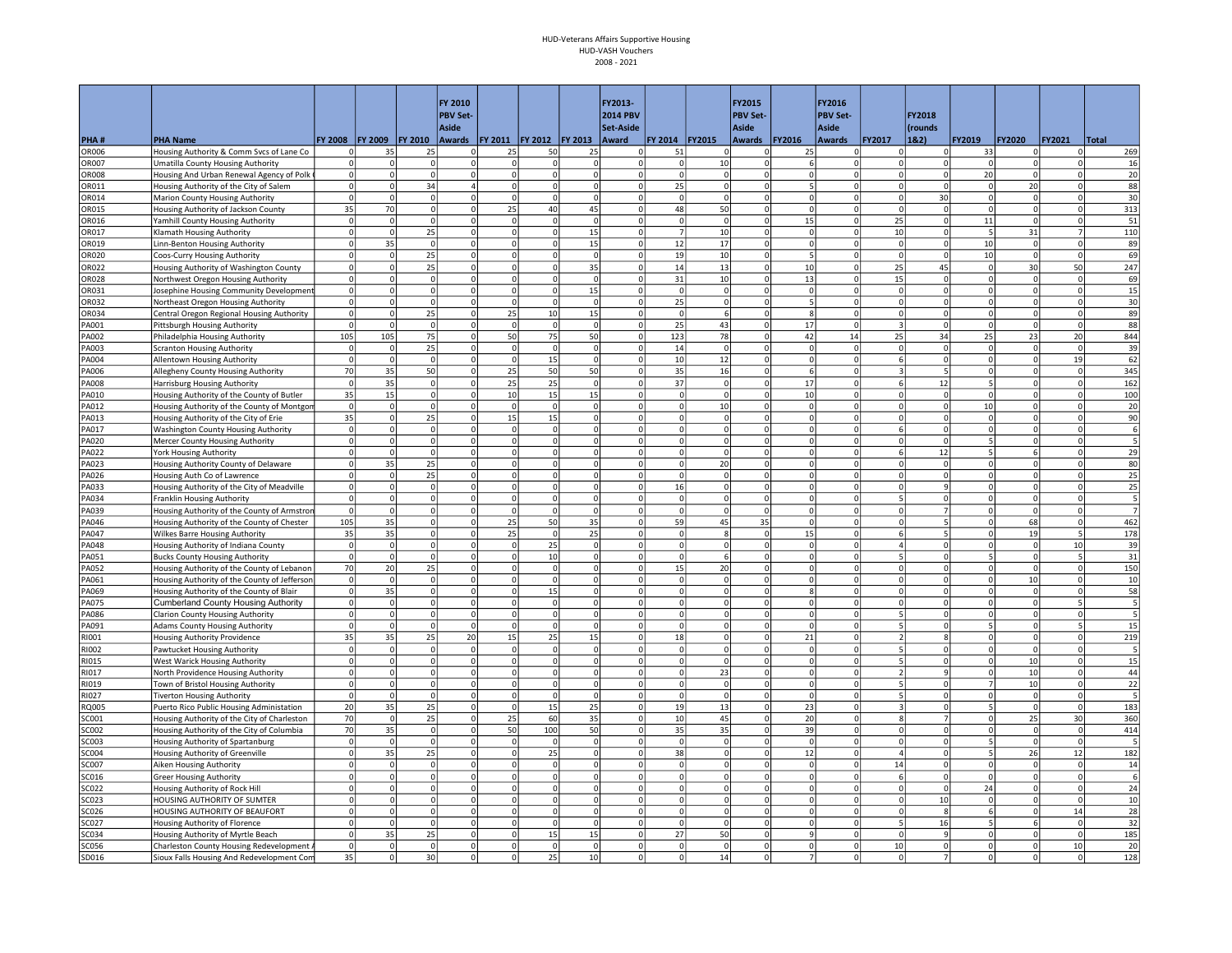|                             |                                                                          |                                |                      |                      | FY 2010                 |                                      |                      |                    | FY2013-              |                      |                      | FY2015                        |                      | FY2016                    |                            |                            |                              |                |                           |                          |
|-----------------------------|--------------------------------------------------------------------------|--------------------------------|----------------------|----------------------|-------------------------|--------------------------------------|----------------------|--------------------|----------------------|----------------------|----------------------|-------------------------------|----------------------|---------------------------|----------------------------|----------------------------|------------------------------|----------------|---------------------------|--------------------------|
|                             |                                                                          |                                |                      |                      | <b>PBV Set-</b>         |                                      |                      |                    | <b>2014 PBV</b>      |                      |                      | <b>PBV Set-</b>               |                      | <b>PBV Set-</b>           |                            | FY2018                     |                              |                |                           |                          |
|                             |                                                                          | <b>FY 2008</b>                 | FY 2009              | FY 2010              | <b>Aside</b>            | Awards   FY 2011   FY 2012   FY 2013 |                      |                    | Set-Aside<br>Award   | FY 2014              | <b>FY2015</b>        | <b>Aside</b>                  | <b>FY2016</b>        | <b>Aside</b>              | FY2017                     | (rounds<br>1&2)            | FY2019                       | <b>FY2020</b>  | <b>FY2021</b>             | <b>Total</b>             |
| PHA#<br>SD045               | <b>PHA Name</b><br>Pennington County Housing And Redevelopn              | 35                             | 35                   | $\mathbf 0$          | 0                       | 25                                   | $^{\circ}$           | 0                  | 0                    | 15                   | $\overline{0}$       | <b>Awards</b><br>0            | 15                   | Awards<br>$\Omega$        | 24                         |                            | 0                            |                | $\Omega$                  | 149                      |
| SD047                       | Meade County Housing And Redevelopment                                   | 35                             | $\Omega$             | $\Omega$             | $\Omega$                | <sub>0</sub>                         | $\Omega$             | 0                  | $\Omega$             | $\Omega$             | $\Omega$             | $\Omega$                      |                      | 0                         | $\Omega$                   | $\Omega$                   | $\Omega$                     |                | $\Omega$                  | 40                       |
| <b>N001</b>                 | Memphis Housing Authority                                                | 105                            | 20                   | 50                   | $\Omega$                | 50                                   | 50                   | 80                 | $\Omega$             | 10                   | 75                   | $\Omega$                      | 27                   | $\Omega$                  | $\Omega$                   | 25                         | $\Omega$                     |                | $\circ$                   | 492                      |
| <b>N002</b>                 | Johnson City Housing Authority                                           | 70                             | $\Omega$             | $\mathbf 0$          | $\mathbf 0$             | 25                                   | 25                   | 0                  | $\Omega$             | 25                   | 15                   | $\mathbf 0$                   | $\Omega$             | $\Omega$                  | $\mathbf 0$                | $\Omega$                   | $\mathbf{0}$                 | $\mathbf 0$    | 0                         | 160                      |
| <b>N003</b>                 | Knoxville's Community Development Corp.                                  | $\circ$                        | 35                   | $\Omega$             | $\Omega$                | 25                                   | 25                   | 25                 | $\Omega$             | $\Omega$             | 30                   | $\Omega$                      | 10                   | $\overline{0}$            | $\Omega$                   | $\Omega$                   | $\Omega$                     | $\Omega$       | $\Omega$                  | 150                      |
| <b>N004</b>                 | Chattanooga Housing Authority                                            | $\circ$                        | 35                   | $\Omega$             | $\mathbf 0$             | $\circ$                              | 15                   | 0                  | $\Omega$             | $10\,$               | 15                   | $\pmb{0}$                     | 10                   | 0                         | 35                         | $\Omega$                   | $\circ$                      | 20             | $\Omega$                  | 140                      |
| <b>N005</b>                 | Metropolitan Development & Housing Agend                                 | 70                             | 35                   | 75                   | $\mathbf 0$             | 50                                   | 75                   | 55                 | 32                   | 56                   | 52                   | $\overline{0}$                | $\Omega$             | 0                         | $\mathbf 0$                | 17                         | 9                            | 44             | $\Omega$                  | 570                      |
| <b>N007</b>                 | Jackson Housing Authority                                                | $\circ$                        | $\Omega$             | 15                   | $\mathbf 0$             | $\mathbf 0$                          | $10\,$               | 0                  | $\Omega$             | $\mathbf 0$          | $\Omega$             | $\mathbf 0$                   | $\Omega$             | 0                         | $\mathbf 0$                | $\Omega$                   | $\circ$                      | $\mathbf 0$    | 0                         | 25                       |
| <b>N020</b>                 | Murfreesboro Housing Authority                                           | $\circ$                        | $\Omega$             | 25                   | $\mathbf 0$             | $\circ$                              | 10                   | 25                 | $\Omega$             | $\Omega$             | $\overline{7}$       | $\mathbf 0$                   | 29                   | $\Omega$                  | 5                          |                            | $\mathbf{0}$                 | 35             | 0                         | 141                      |
| N035                        | Franklin Housing Authority                                               | $\Omega$                       | $\Omega$             | $\Omega$             | $\mathbf 0$             | $\circ$                              | $\Omega$             | $\mathbf 0$        | $\Omega$             | $\Omega$             | $\Omega$             | $\mathbf 0$                   | $\Omega$             | $\overline{0}$            | 5                          |                            | 5                            | $\Omega$       | $\Omega$                  | 10                       |
| <b>N042</b>                 | <b>Crossville Housing Authority</b>                                      | $\Omega$<br>$\Omega$           | $\Omega$<br>$\Omega$ | $\Omega$<br>$\Omega$ | $\mathbf 0$<br>$\Omega$ | $\overline{0}$<br>$\overline{0}$     | 0 <br>$\circ$        | $\mathbf 0$<br>0   | $\Omega$<br>$\Omega$ | $\Omega$<br>$\Omega$ | $\Omega$<br>$\Omega$ | $\mathbf 0$<br>$\overline{0}$ | 15<br>$\Omega$       | $\Omega$<br>$\circ$       | 10<br>$\mathbf{0}$         | 0<br>$\Omega$              | 7<br>$\Omega$                | $\Omega$       | $\Omega$<br>$\circ$       | 32                       |
| <b>TN054</b><br><b>N066</b> | <b>Clevelnad Housing Authority</b>                                       | $\overline{0}$                 | $\Omega$             | $\Omega$             | $\Omega$                | $\mathbf 0$                          | 0                    | 0                  | $\Omega$             | $\mathbf 0$          | 10                   | $\circ$                       | $\Omega$             | 0                         | $\mathbf{0}$               |                            | $\mathbf{0}$                 | 15<br>$\Omega$ | $\circ$                   | 15<br>10                 |
| N079                        | <b>Bristol Housing Authority</b><br>Dickson Housing Authority            | $\circ$                        | 35                   | $\Omega$             | $\Omega$                | $\circ$                              | 15                   | $\Omega$           | $\Omega$             | $\mathbf 0$          | 11                   | $\Omega$                      |                      | 0                         | 10                         | $\Omega$                   | $\circ$                      | $\Omega$       | 0                         | 76                       |
| <b>N088</b>                 | Oak Ridge Housing Authority                                              | $\circ$                        | 35                   | $\mathbf 0$          | $\mathbf 0$             | $\circ$                              | 0                    | $\mathbf 0$        | $\mathbf 0$          | $\mathbf 0$          | $\Omega$             | $\mathbf 0$                   | $\Omega$             | 0                         | $\mathbf 0$                | 0                          | $\circ$                      | $\mathbf 0$    | 0                         | 35                       |
| <b>X001</b>                 | <b>Austin Housing Authority</b>                                          | 35                             | 70                   | 50                   | $\mathbf 0$             | 75                                   | 100                  | 65                 | $\Omega$             | 50                   | 44                   | $\circ$                       | 15                   | 50                        | 25                         | 0                          | 15                           | 112            | 75                        | 781                      |
| X003                        | Housing Authority of the City of El Paso                                 | 35                             | 35                   | 25                   | $\mathbf 0$             | 25                                   | 25                   | 25                 | $\Omega$             | 34                   | 22                   | $\circ$                       | 13                   | 0                         | 5                          | 6                          | 5 <sup>1</sup>               |                | 0                         | 255                      |
| <b>X004</b>                 | Housing Authority of Fort Worth                                          | $\circ$                        | 105                  | 50                   | $\mathbf 0$             | 25                                   | 50                   | 60                 | $\Omega$             | 32                   | 15                   | $\mathbf 0$                   | $\Omega$             | $\overline{0}$            | $10\,$                     | 10                         | $\circ$                      |                | $\Omega$                  | 362                      |
| <b>X005</b>                 | Houston Housing Authority                                                | 385                            | 210                  | $\Omega$             | 50                      | $\mathbf 0$                          | 150                  | 100                | 22                   | 125                  | 85                   | $\Omega$                      | 25                   | $\Omega$                  | 20                         | $\Omega$                   | $\mathbf{0}$                 |                | $\Omega$                  | 1172                     |
| <b>X006</b>                 | San Antonio Housing Authority                                            | 70                             | 70                   | 100                  | 25                      | 125                                  | 20                   | 25                 | $\Omega$             | 25                   | 30                   | $\mathbf 0$                   | 20                   | $\Omega$                  | 15                         | 19                         | 20                           | $\Omega$       | $\Omega$                  | 564                      |
| <b>X008</b>                 | Corpus Christi Housing Authority                                         | $\overline{0}$                 | $\Omega$             | 25                   | $\Omega$                | 25                                   | 25                   | 15 <sup>1</sup>    | $\Omega$             | 15                   | 12                   | $\mathbf{0}$                  | $\mathbf{R}$         | $\circ$                   | $\Omega$                   | $\overline{7}$             | 9 <sup>1</sup>               | $\Omega$       | $\mathbf{0}$              | 141                      |
| <b>X009</b>                 | Housing Authority of the City of Dallas                                  | 105                            | 105                  | 100                  | $\Omega$                | 100                                  | 100                  | 80                 | $\Omega$             | 94                   | 25                   | $\Omega$                      | 15                   | $\Omega$                  | $\overline{5}$             | 10                         | 5 <sup>1</sup>               | 40             | 25                        | 809                      |
| <b>X010</b>                 | Housing Authority of the City of Waco                                    | 35                             |                      | 25                   | $\mathbf 0$             | $\mathbf 0$                          | 0                    | 0                  | $\mathbf 0$          | $\mathbf 0$          | $\mathbf 0$          | $\mathbf 0$                   | $\mathbf 0$          | $\overline{0}$            | 10                         | 0                          | $\circ$                      | $\mathbf 0$    | 0                         | 70                       |
| X011                        | Laredo Housing Authority                                                 | $\Omega$                       | $\Omega$             | $\Omega$             | $\mathbf 0$             | $\mathbf 0$                          | $\Omega$             | $\mathbf 0$        | $\Omega$             | 15                   | $\Omega$             | $\mathbf 0$                   |                      | $\overline{0}$            | $\mathbf 0$                | $\Omega$                   | $\mathbf{0}$                 | $\Omega$       | $\Omega$                  | 22                       |
| <b>X014</b>                 | <b>Texarkana Housing Authority</b>                                       | $\circ$                        | $\Omega$             | $\Omega$<br>$\Omega$ | $\mathbf 0$<br>$\Omega$ | $\overline{0}$                       | 0                    | $\mathbf 0$        | $\mathbf 0$          | 10                   | 6<br>$\Omega$        | $\mathbf 0$                   | 0<br>$\Omega$        | $\Omega$                  | $\mathbf 0$<br>$\Omega$    | 0                          | $\overline{0}$               | $\mathbf 0$    | $\Omega$                  | 16                       |
| TX017<br><b>X018</b>        | Housing Authority of the City of Galveston                               | $\mathbf{0}$<br>$\overline{0}$ | 35<br>$\Omega$       | $\Omega$             | $\mathbf 0$             | $\mathbf{0}$<br>0                    | 0<br>25              | 0<br>$\mathbf 0$   | $\Omega$<br>$\Omega$ | $\overline{0}$<br>26 | 24                   | $\overline{0}$<br>$\mathbf 0$ | 10                   | $\circ$<br>$\overline{0}$ |                            | 0                          | $\overline{0}$<br>5          | 20             | $\circ$<br>$\Omega$       | 55<br>95                 |
| X027                        | Housing Authority of Lubbock<br>McKinney Housing Authority               | $\Omega$                       | $\Omega$             | $\Omega$             | $\Omega$                | $\overline{0}$                       | 0                    | $\Omega$           | $\Omega$             | $\Omega$             | $\Omega$             | $\Omega$                      | $\Omega$             | $\Omega$                  | $\Omega$                   | $\Omega$                   | $\Omega$                     |                | $\Omega$                  | $\overline{\phantom{a}}$ |
| <b>X028</b>                 | <b>McAllen Housing Authority</b>                                         | $\Omega$                       | U                    | $\Omega$             | $\mathbf 0$             | $\mathbf{0}$                         | $\Omega$             | $\Omega$           | $\Omega$             | 10                   | $\Omega$             | $\Omega$                      | $\Omega$             | $\overline{0}$            | $\Omega$                   | $\Omega$                   | $\Omega$                     | 11             | $\Omega$                  | $21\,$                   |
| TX034                       | Port Arthur Housing Authority                                            | $\Omega$                       | $\Omega$             | $\Omega$             | $\Omega$                | $\circ$                              | $\Omega$             | 0                  | $\Omega$             | 12                   | -9                   | $\Omega$                      | $\Omega$             | $\overline{0}$            | $\Omega$                   | $\Omega$                   | $\Omega$                     |                | $\Omega$                  | 21                       |
| X065                        | Harlingen Housing Authority                                              | $\overline{0}$                 | $\Omega$             | 25                   | $\Omega$                | 25                                   | $\Omega$             | <sup>o</sup>       | $\Omega$             | 15                   | 12                   | <sub>0</sub>                  |                      | $\overline{0}$            | $\Omega$                   | <sup>o</sup>               | $\Omega$                     |                | $\circ$                   | 87                       |
| TX128                       | Housing Authority of Plano                                               | $\overline{0}$                 |                      | $\mathbf 0$          | $\mathbf 0$             | 0                                    | $\Omega$             | $\mathbf 0$        | $\Omega$             | $\overline{0}$       | 15                   | $\mathbf 0$                   |                      | $\overline{0}$            | 15                         | 10                         | $\mathbf{0}$                 |                | 0                         | 40                       |
| X327                        | Housing Authority of the City of Abilene                                 | $\Omega$                       | 70                   | $\Omega$             | $\Omega$                | 25                                   | 50                   | $\Omega$           | $\Omega$             | 18                   | 10                   | $\Omega$                      |                      | $\Omega$                  | 5                          | $\Omega$                   | $\mathbf{0}$                 |                | $\circ$                   | 185                      |
| X343                        | City of New Braunfels Housing Authority                                  | $\Omega$                       | $\Omega$             | $\Omega$             | $\mathbf 0$             | $\mathbf 0$                          | 0                    | $\mathbf 0$        | $\Omega$             | $\mathbf 0$          | $\mathbf 0$          | $\mathbf 0$                   | $\Omega$             | $\Omega$                  | $\mathbf 0$                | $\Omega$                   | $\circ$                      |                | 0                         |                          |
| TX392                       | <b>DENTON HOUSING AUTHORITY</b>                                          | $\Omega$                       | $\Omega$             | $\Omega$             | $\Omega$                | $\mathbf{0}$                         | 0                    | 0                  | $\Omega$             | $\Omega$             | $\Omega$             | $\overline{0}$                | 10                   | $\circ$                   | 10                         | 0                          | 5 <sup>1</sup>               | 15             | $\circ$                   | 40                       |
| TX431                       | Tarrant County Housing Assistance Office                                 | $\overline{0}$                 | $\Omega$             | $\Omega$             | $\Omega$                | <sub>0</sub>                         | $\circ$              | 15                 | $\Omega$             | 18                   | 20                   | $\Omega$                      | 20                   | 0                         | 30                         | 12                         | $\overline{0}$               |                | 25                        | 145                      |
| TX432                       | El Paso County Housing Authority                                         | $\circ$                        | $\Omega$             | $\Omega$             | $\Omega$                | $\Omega$                             | $\Omega$             | $\mathbf 0$        |                      | $\Omega$             | $\Omega$             | $\Omega$                      |                      | $\Omega$                  | $10\,$                     | 10                         | $\Omega$                     |                | $\Omega$                  | 20                       |
| X433                        | Arlington Housing Authority                                              | $\Omega$                       |                      | $\Omega$             | $\Omega$                | $\Omega$                             | $\Omega$             | $\Omega$           |                      | $\Omega$             | $\Omega$             | $\Omega$                      |                      | $\overline{0}$            | $\mathbf 0$                | 10                         | $\Omega$                     |                | $\Omega$                  | 15                       |
| TX436<br>TX441              | <b>Mesquite Housing Division</b>                                         | $\Omega$<br>$\circ$            |                      | 0<br>75              | 0<br>$\Omega$           | $\mathbf 0$<br>125                   | 0<br>50              | $\mathbf 0$<br>130 | $\Omega$             | $\mathbf 0$<br>166   | 0                    | $\mathbf 0$<br>$\circ$        |                      | $\Omega$<br> 0            | $\mathbf 0$<br>$\mathbf 0$ | 0<br>$\Omega$              | $\mathbf{0}$<br><sub>0</sub> |                | 5<br>$\mathbf{0}$         | 10                       |
| TX452                       | Harris County Housing Authority<br><b>Bexar County Housing Authority</b> | $\overline{0}$                 |                      | $\Omega$             | $\mathbf 0$             | $\mathbf 0$                          | 20                   | 80                 | $\Omega$             | 15                   | 62<br>45             | $\mathbf{0}$                  | 65<br>29             | $\overline{0}$            | 15                         | 19                         | $\overline{5}$               |                | 0                         | 673<br>228               |
| X455                        | Housing Authority of the City of Odessa                                  | $\Omega$                       |                      | $\Omega$             | $\mathbf 0$             | $\circ$                              | $\Omega$             | 0                  |                      | $\Omega$             | $\Omega$             | $\mathbf 0$                   |                      | $\Omega$                  | 5                          | $\overline{7}$             | $\mathbf{0}$                 | $\Omega$       | $\circ$                   | 12                       |
| <b>X456</b>                 | Tyler Housing Authority                                                  | $\Omega$                       | $\Omega$             | $\Omega$             | $\mathbf 0$             | <sub>0</sub>                         | $\Omega$             | $\Omega$           | $\Omega$             | 25                   | $\Omega$             | $\Omega$                      |                      | $\overline{0}$            | $\overline{z}$             | $\Omega$                   | $\overline{0}$               | $\Omega$       | 5                         | 39                       |
| TX459                       | LONGVIEW HSG. & COMM. DEVELOPMENT                                        | $\Omega$                       | $\Omega$             | $\Omega$             | $\Omega$                | $\mathbf{0}$                         | $\Omega$             | 0                  | $\Omega$             | $\Omega$             | $\Omega$             | $\Omega$                      | 10                   | $\Omega$                  | 10                         | $\Omega$                   | 5 <sup>1</sup>               | 16             | $\Omega$                  | 41                       |
| TX470                       | San Angelo Housing Authority                                             | $\circ$                        | $\Omega$             | $\Omega$             | $\Omega$                | 25                                   | $\Omega$             | <sup>o</sup>       | $\Omega$             | 8                    | $\Omega$             | $\Omega$                      | $\Omega$             | $\circ$                   | $\mathbf{0}$               | $\Omega$                   | $\Omega$                     | $\Omega$       | $\Omega$                  | 33                       |
| TX472                       | City of Amarillo                                                         | $\overline{0}$                 | $\Omega$             | $\Omega$             | $\Omega$                | 25                                   | 25                   | 35                 |                      | $\Omega$             |                      | $\Omega$                      | 10                   | $\overline{0}$            | $\overline{7}$             |                            | 5                            | 17             | 0                         | 129                      |
| <b>X480</b>                 | TRAVIS COUNTY HOUSING AUTHORITY                                          | $\circ$                        |                      | $\Omega$             | $\mathbf 0$             | $\circ$                              | $\Omega$             | 0                  |                      | $\Omega$             | $\Omega$             | $\mathbf 0$                   | 15                   | $\overline{0}$            | $\overline{0}$             |                            | 15                           | $\Omega$       | $\Omega$                  | 30                       |
| <b>X481</b>                 | Panhandle Community Services                                             | $\circ$                        | 35                   | $\overline{0}$       | $\mathbf 0$             | 25                                   | 0                    | $\mathbf 0$        | $\Omega$             | $\mathbf 0$          | $\Omega$             | $\mathbf 0$                   | $\Omega$             | $\overline{0}$            | 5                          |                            | 5                            | 17             | $\Omega$                  | 92                       |
| TX482                       | Central Texas Council of Governments                                     | 35                             | 35                   | 25                   | $\Omega$                | $\overline{0}$                       | 50                   | 55                 |                      | $\Omega$             | $\Omega$             | $\overline{0}$                | $\Omega$             | 0                         | $\Omega$                   | $\Omega$                   | $\Omega$                     | $\Omega$       | $\Omega$                  | 200                      |
| TX483                       | Rosenberg Housing Authority                                              | $\circ$                        | $\Omega$             | $\Omega$             | $\mathbf 0$             | <sub>0</sub>                         | $\Omega$             | 0                  | $\Omega$             | $\Omega$             | $\Omega$             | $\overline{0}$                | $\Omega$             | 0                         | $\mathbf{0}$               | $\Omega$                   | $\circ$                      | 10             | $\circ$                   | 10                       |
| TX499                       | Ark Teck Council of Governments                                          | $\circ$                        | $\Omega$             | $\Omega$             | $\mathbf 0$             | $\mathbf 0$                          | $\circ$              | 0                  |                      | $\mathbf 0$          | $\Omega$             | $\mathbf 0$                   |                      | $\Omega$                  | 5                          | $\Omega$                   | 5                            |                | 0                         | 15                       |
| <b>X512</b>                 | Deep East Texas Council of Governments                                   | $\circ$                        | 35                   | $\Omega$             | $\Omega$                | $\Omega$                             | $\Omega$             | 25                 | $\Omega$             | $\Omega$<br>$\Omega$ | $\Omega$             | $\Omega$<br>$\Omega$          |                      | $\Omega$                  | 22<br>$\mathbf{8}$         | 20                         | $\overline{0}$<br>$\Omega$   |                | $\circ$<br>$\overline{7}$ | 102                      |
| TX519<br>TX534              | <b>Athens Housing Authority</b><br>Midland County Housing Authority      | $\circ$<br> 0                  | $\Omega$<br>$\Omega$ | $\Omega$<br>$\circ$  | $\Omega$<br>$\Omega$    | 25<br>$\circ$                        | $\Omega$<br>$\Omega$ | 0 <br> 0           | $\Omega$<br>$\Omega$ | $\Omega$             | $\Omega$<br>$\Omega$ | $\overline{0}$                | $\Omega$<br>$\Omega$ | 0 <br> 0                  | 5                          | $\Omega$<br>$\overline{7}$ | $\circ$                      | $\Omega$       | 0                         | 40<br>17                 |
| TX542                       | Texoma Council of Governments                                            | $\overline{0}$                 | $\Omega$             | $\Omega$             | $\mathbf 0$             | 25                                   | $\Omega$             | 0                  | $\Omega$             | 25                   | $\Omega$             | $\mathbf 0$                   | 24                   | $\overline{0}$            | $\overline{0}$             | $\Omega$                   | $\mathbf{0}$                 | $\Omega$       | 0                         | 74                       |
| <b>X559</b>                 | Dallas County Housing Assistance Program                                 | $\circ$                        | $\Omega$             | $\Omega$             | $\mathbf 0$             | $\circ$                              | $\mathbf 0$          | $\mathbf 0$        |                      | $\mathbf 0$          | 25                   | $\mathbf 0$                   | 15                   | 0                         | 20                         | $\Omega$                   | $\mathbf{0}$                 | $\Omega$       | 10                        | 70                       |
| <b>X560</b>                 | Montgomery County Housing                                                | $\circ$                        | $\Omega$             | $\Omega$             | $\mathbf 0$             | $\circ$                              | 0                    | $\mathbf 0$        | $\Omega$             | $\mathbf 0$          | $\Omega$             | $\mathbf 0$                   | $\Omega$             | 0                         | 20                         | $\Omega$                   | $\overline{0}$               | $\mathbf 0$    | $\mathbf{0}$              | 20                       |
| TX901                       | Texas Department of Housing and Communit                                 | $\circ$                        | $\Omega$             | $\Omega$             | $\Omega$                | $\circ$                              | $\Omega$             | 0                  | $\Omega$             | $\Omega$             | $\Omega$             | 20                            | $\Omega$             | 0                         | $\mathbf{0}$               | 20                         | $\Omega$                     | $\Omega$       | 10                        | 50                       |
| UT002                       | Housing Authority of the City of Ogden                                   | $\circ$                        | $\Omega$             | 25                   | 5                       | $\Omega$                             | $\Omega$             | 0                  |                      | $14\,$               | $\overline{7}$       | $\mathbf 0$                   |                      | $\circ$                   | 10                         | $\Omega$                   | 10 <sup>1</sup>              | 15             | 15                        | 111                      |
| JT003                       | Housing Authority of the County of Salt Lake                             | $\Omega$                       |                      | 40                   | $\mathbf 0$             | 25                                   | 50                   | 25                 | $\Omega$             | 24                   | 37                   | $\circ$                       | 13                   | 24                        | $\Omega$                   |                            | 10 <sup>1</sup>              | 10             | 5 <sup>1</sup>            | 263                      |
| JT004                       | Housing Authority of Salt Lake City                                      | 35                             | 70                   | $\Omega$             | $\Omega$                | $\mathbf{0}$                         | 25                   | 25                 | $\Omega$             | 22                   | 20                   | $\Omega$                      | 12                   | 49                        | $\Omega$                   |                            | $\mathbf{0}$                 | 10             | 10 <sup>1</sup>           | 278                      |
| UT009                       | Davis County Housing Authority                                           | $\overline{0}$                 | $\Omega$             | $\Omega$             | $\mathbf 0$             | 0                                    | $\Omega$             | $\Omega$           | $\Omega$             | $\Omega$             | $\overline{0}$       | $\Omega$                      | $\Omega$             | $\overline{0}$            | $\Omega$                   |                            | 0                            |                | $\Omega$                  | 5                        |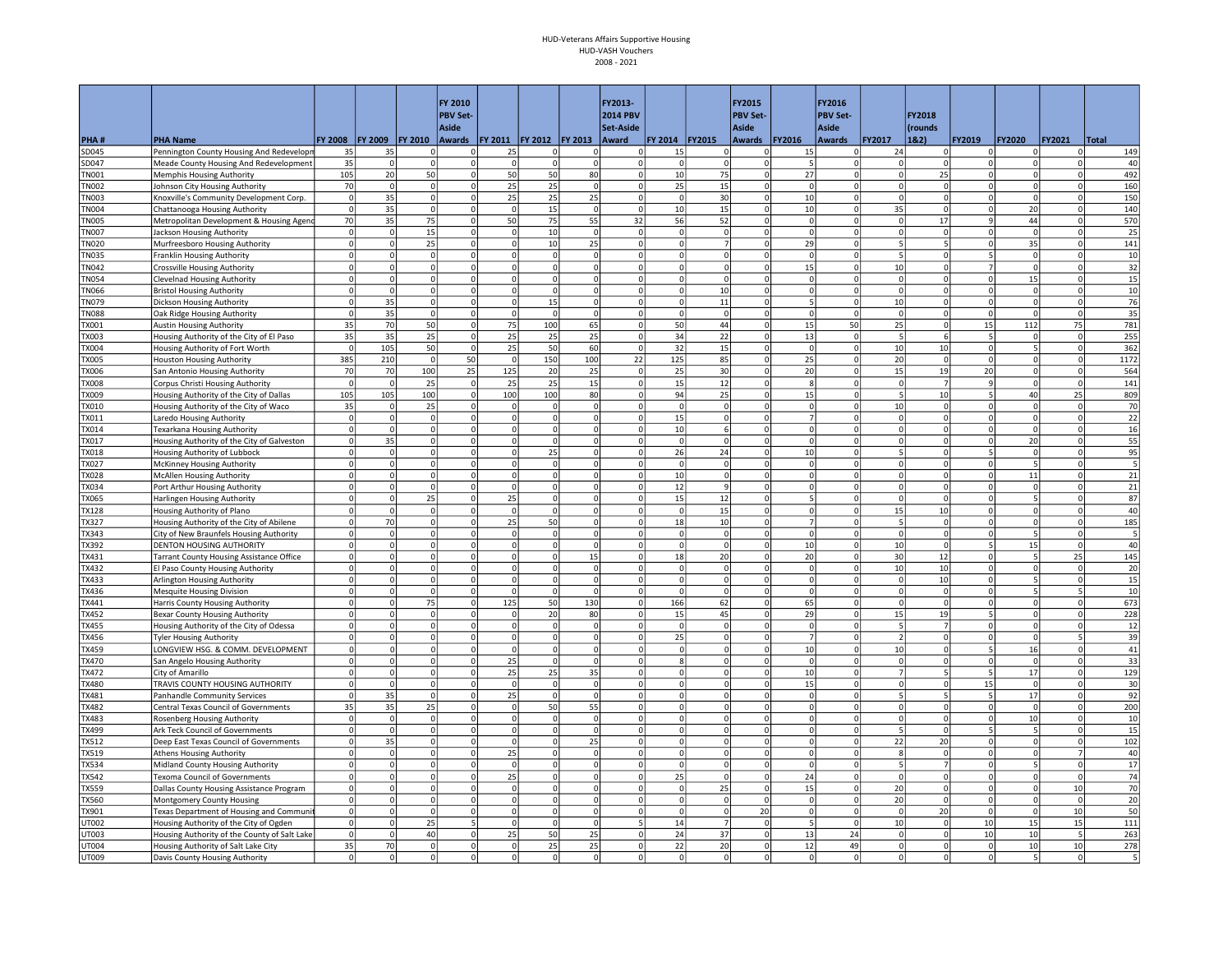|                       |                                                                                        |                   |                     |                          | FY 2010<br><b>PBV Set-</b> |                         |                |                      | FY2013-<br><b>2014 PBV</b> |                         |                          | FY2015<br><b>PBV Set-</b>        |                            | FY2016<br><b>PBV Set-</b>        |                          |                          |                                     |                      |                               |             |
|-----------------------|----------------------------------------------------------------------------------------|-------------------|---------------------|--------------------------|----------------------------|-------------------------|----------------|----------------------|----------------------------|-------------------------|--------------------------|----------------------------------|----------------------------|----------------------------------|--------------------------|--------------------------|-------------------------------------|----------------------|-------------------------------|-------------|
|                       |                                                                                        |                   |                     |                          | <b>Aside</b>               |                         |                |                      | Set-Aside                  |                         |                          | Aside                            |                            | Aside                            |                          | FY2018<br>(rounds        |                                     |                      |                               |             |
| PHA#                  | <b>PHA Name</b>                                                                        |                   | FY 2008 FY 2009     | <b>FY 2010</b>           |                            | Awards   FY 2011        | <b>FY 2012</b> | <b>FY 2013</b>       | Award                      | FY 2014   FY 2015       |                          | <b>Awards</b>                    | <b>FY2016</b>              | <b>Awards</b>                    | <b>FY2017</b>            | 18.2)                    | FY2019                              | <b>FY2020</b>        | <b>FY2021</b>                 | Total       |
| UT014                 | Housing Authority of Southeastern Utah                                                 | $\mathbf 0$       |                     |                          | $\mathbf 0$                | 0                       | $\Omega$       | $\Omega$             | <sup>n</sup>               | n                       |                          | 0<br>$\Omega$                    |                            | 0                                | $\mathbf 0$              | $\Omega$                 | 5                                   |                      | $\Omega$                      |             |
| UT021                 | St. George Housing Authority                                                           | 0                 | 0                   |                          | $\Omega$                   | $\circ$                 | 10             | $\mathbf 0$          | $\Omega$                   | $\Omega$                |                          | $\mathbf{0}$<br>$\Omega$         | $\Omega$                   | $\Omega$                         |                          |                          | $\Omega$                            |                      | $\Omega$                      | 10          |
| UT022                 | <b>Weber Housing Authority</b>                                                         | $\circ$           | $\overline{0}$      | $\overline{0}$           | $\Omega$                   | 0                       | $\Omega$       | 0                    | $\Omega$                   | $\circ$                 |                          | $\overline{0}$<br>$\Omega$       | $\Omega$                   | $\Omega$                         | $\Omega$                 | $\circ$                  | $\Omega$                            |                      | 5 <sup>1</sup>                |             |
| UT030                 | Logan City/Bear River Regional Housing Auth                                            | $\overline{0}$    | $\overline{0}$      | $\overline{0}$           | $\Omega$                   | $\circ$                 | $\Omega$       | $\Omega$             | $\Omega$                   | $\overline{\circ}$      |                          | $\overline{0}$<br>$\mathbf 0$    | $\circ$                    | $\overline{0}$                   | $\mathbf 0$              | $\circ$                  | $\Omega$                            |                      | $\Omega$                      | 5           |
| VA001                 | Portsmouth Redevelopment & Housing Auth                                                | $\overline{0}$    | $\mathbf{0}$        | $\overline{0}$           | $\Omega$                   | $\circ$                 | $\Omega$       | $\overline{0}$       | <sub>0</sub>               | <sub>0</sub>            | 10 <sup>1</sup>          | $\mathbf 0$                      | 5                          | 0                                | $\Omega$                 | 5 <sup>1</sup>           | 5 <sup>1</sup>                      |                      | $\circ$                       | 33          |
| VA003                 | Newport News Redevelopment and Housing                                                 | $\circ$           | 0                   | $\overline{0}$           | $\Omega$                   | $\circ$                 | $\Omega$       | $\Omega$             | $\Omega$                   | $\bf{14}$               | 5                        | $\Omega$                         | 12                         | $\overline{0}$                   | 5                        | 5                        | 5                                   |                      | $\Omega$                      | 54          |
| VA005                 | Hopewell Redevelopment & Housing Authori                                               | $\circ$           | $\mathbf{0}$        | $\overline{0}$           | $\Omega$                   | $\Omega$                | $\Omega$       | $\Omega$             | $\Omega$                   | $\mathbf 0$             |                          | $\circ$<br>$\Omega$              | $\Omega$                   | $\Omega$                         | $\Omega$                 | 0l                       | 5 <sup>1</sup>                      | $\Omega$             | $\Omega$                      | 5           |
| <b>VA006</b>          | Norfolk Redevelopment & Housing Authority                                              | 0                 | 35                  | 25                       |                            | $\Omega$                | 25             | 15                   | $\Omega$                   | $11\,$                  | 12                       | $\Omega$                         | 10                         | $\Omega$                         |                          | $\overline{\phantom{a}}$ | 5                                   | 20                   | $\Omega$                      | 168         |
| VA007                 | Richmond Redevelopment & Housing Author                                                | 35                | $\circ$<br>$\Omega$ | $\mathsf{o}$<br>$\Omega$ | 40<br>$\Omega$             | $\mathbf 0$<br>$\Omega$ | $\mathbf 0$    | 15<br>$\Omega$       | $\Omega$                   | $\mathbf 0$<br>$\Omega$ | $\mathbf{0}$<br>$\Omega$ | $\mathbf 0$<br>$\Omega$          | $\overline{0}$<br>$\Omega$ | $\overline{0}$<br>$\overline{0}$ | $\Omega$                 |                          | 5                                   | $\Omega$             | $\overline{\phantom{a}}$<br>5 | 112         |
| VA010<br>VA011        | Danville Redevelopment & Housing Authority<br>Roanoke Redevelopment & Housing Authorit | $\circ$<br>35     | $\circ$             | 25                       | $\mathbf 0$                | $\circ$                 | $\Omega$<br>10 | $\mathbf 0$          | $\Omega$<br>$\Omega$       | 10                      | 10                       | $\mathbf 0$                      | 8                          | $\Omega$                         | 5                        |                          | 5                                   |                      | 5                             | 10<br>123   |
| VA012                 | <b>Chesapeake Housing Authority</b>                                                    | $\mathbf 0$       | $\Omega$            | $\Omega$                 | $\Omega$                   | $\circ$                 | $\Omega$       | $\Omega$             | $\Omega$                   | $\Omega$                | 10 <sup>1</sup>          | $\Omega$                         | 10                         | $\Omega$                         |                          | $\overline{5}$           | 5.                                  |                      | $\Omega$                      | 43          |
| VA014                 | Harrisonburg HRA                                                                       | $\circ$           | 0                   | $\overline{0}$           | $\Omega$                   | 0                       | $\Omega$       | $\Omega$             | $\Omega$                   | $\circ$                 |                          | 15<br>$\circ$                    | $\Omega$                   | $\overline{0}$                   | $\Omega$                 | $\circ$                  | $\Omega$                            |                      | $\overline{0}$                | 15          |
| VA016                 | Charlottesville Redevelopment and Housing                                              | $\circ$           | $\overline{0}$      | $\overline{0}$           | $\Omega$                   | $\mathbf 0$             | $\Omega$       | $\mathbf 0$          | $\Omega$                   | $\mathbf 0$             |                          | $\circ$<br>$\mathsf 0$           | $\overline{0}$             | $\overline{0}$                   | 5                        | 0                        | $\Omega$                            |                      | $\circ$                       |             |
| VA017                 | Hampton Redevelopment & Housing Authori                                                | 140               | $\overline{0}$      | $\Omega$                 | $\Omega$                   | 50                      | 100            | 35                   | $\Omega$                   | 35                      | 17                       | $\Omega$                         | $\Omega$                   | $\overline{0}$                   | $\Omega$                 | $\Omega$                 | $\Omega$                            | $\Omega$             | $\Omega$                      | 377         |
| VA019                 | Fairfax County Redevelopment & Hsg Author                                              | $\circ$           | 35                  | $\overline{0}$           |                            | $\Omega$                | 10             | 15                   | $\Omega$                   | 17                      | 12                       | $\Omega$                         | 6                          | $\Omega$                         | 10                       | $\Omega$                 | 25                                  |                      | $\Omega$                      | 133         |
| <b>VA020</b>          | Petersburg Redevelopment & Housing Autho                                               | $\circ$           | $\mathbf{0}$        | $\circ$                  | $\Omega$                   | 0                       | $\overline{0}$ | -o l                 | $\Omega$                   | $\circ$                 |                          | $\circ$<br>$\Omega$              | $\Omega$                   | $\overline{0}$                   | $\Omega$                 | 0                        | 5 <sup>1</sup>                      | $\Omega$             | $\circ$                       | 5           |
| <b>VA025</b>          | Suffolk Redevelopment And Housing Authori                                              | $\overline{0}$    | 0                   | 25                       | $\Omega$                   | $\Omega$                | $\circ$        | $\Omega$             | $\Omega$                   | $\Omega$                |                          | $\circ$<br>$\Omega$              | $\Omega$                   | $\overline{0}$                   | $\Omega$                 |                          | $\Omega$                            | $\Omega$             | 0                             | 25          |
| <b>VA028</b>          | Arlington County Dept of Human Services                                                | $\overline{0}$    | $\overline{0}$      | $\circ$                  | $\Omega$                   | $\mathbf 0$             | $\Omega$       | $\mathbf 0$          | $\Omega$                   | $\mathbf 0$             |                          | $\overline{0}$<br>$\mathbf 0$    | $\Omega$                   | $\overline{0}$                   | 15                       | $\Omega$                 | 0                                   |                      | $\overline{0}$                | 15          |
| VA035                 | Loudoun County Department of Family Servi                                              | $\circ$           | $\circ$             | $\mathsf{o}$             | $\Omega$                   | $\mathbf 0$             | $\Omega$       | $\overline{0}$       | $\Omega$                   | $\mathbf 0$             | $\Omega$                 | $\mathbf 0$                      | $\Omega$                   | $\overline{0}$                   | 5                        | $\Omega$                 | $\Omega$                            | $\Omega$             | $\Omega$                      | 5           |
| VA039                 | Va. Beach Dept. of Hsg & Neighborhood Pres                                             | $\circ$           | 35                  | 25                       | $\Omega$                   | $\circ$                 | $\Omega$       | 30                   | $\Omega$                   | 24                      | 17                       | $\Omega$                         | 15                         | 0                                | 5                        | 0l                       | 5 <sup>1</sup>                      |                      | 0                             | 161         |
| VA041                 | James City Council Office of Housing & Comr                                            | $\circ$           | $\overline{0}$      | $\mathbf{0}$             | $\Omega$                   | $\Omega$                | $\Omega$       | $\Omega$             | $\Omega$                   | $\Omega$                |                          | $\circ$<br>$\Omega$              | $\Omega$                   | $\Omega$                         | 5                        | $\overline{5}$           | $\Omega$                            |                      | $\circ$                       | 10          |
| VA046                 | Prince William County Office of Hcd                                                    | $\overline{0}$    | $\circ$             | $\overline{0}$           | $\mathbf 0$                | $\mathbf 0$             | 10             | 20                   | $\Omega$                   | $\mathbf 0$             |                          | $\circ$<br>$\mathbf 0$           | 10                         | $\overline{0}$                   |                          | $\Omega$                 | 20                                  | 10                   | 0                             | 75          |
| VA901                 | Virginia Housing Development Authority                                                 | $\mathbf 0$       | 35                  | 25                       | $\Omega$                   | 25                      | 25             | 35                   | $\Omega$                   | 50                      | 71                       | $\Omega$                         | 13                         | $\overline{0}$                   |                          | 20                       | $\mathbf{0}$                        | 20                   | 20 <sup>1</sup>               | 346         |
| VQ901                 | Virgin Islands Housing Authority                                                       | $\circ$           | $\overline{0}$      | $\mathbf{0}$             | $\Omega$                   | $\circ$                 | $\Omega$       | $\circ$              | $\Omega$                   | 12                      | 5                        | $\mathbf 0$                      | 5                          | 0                                | $\overline{\phantom{a}}$ | $\Omega$                 | $\mathbf{0}$                        | $\Omega$             | $\circ$                       | 24          |
| VT001                 | <b>Burlington Housing Authority</b>                                                    | $\circ$           | $\overline{0}$      | $\circ$                  | $\Omega$                   | $\circ$                 | $\Omega$       | $\Omega$             | $\Omega$                   | $\Omega$                |                          | $\circ$<br>$\Omega$              | $\Omega$                   | 0                                | 5                        | 0                        | $\Omega$                            | $\Omega$             | 0                             |             |
| VT901                 | Vermont State Housing Authority                                                        | 20<br>52          | 35                  | 25                       | $\mathbf 0$                | 15                      | 25             | 20                   | $\mathbf 0$                | 29                      | 23                       | $\mathbf{0}$                     | 12                         | 0 <br>21                         | $\mathbf{q}$             | 0                        | $\circ$                             | $\Omega$<br>$\Omega$ | 0                             | 213         |
| WA001<br><b>WA002</b> | Seattle Housing Authority                                                              | 53                | 53<br>52            | 60<br>60                 | $\mathbf 0$<br>10          | 37<br>38                | 58<br>57       | 35<br>40             | 10<br>33                   | 59<br>59                | 44<br>80                 | 10<br>11                         | 15<br>45                   | 148                              | 40<br>100                | 15<br>97                 | 60<br>67                            | 200                  | 0 <br>$\Omega$                | 569<br>1150 |
| WA003                 | Housing Authority of King County<br>Housing Authority of the City of Bremerton         | 0                 | 35                  | $\mathbf 0$              | $\mathbf 0$                | $\mathbf 0$             | $\mathbf 0$    | $\mathbf 0$          | $\mathbf 0$                | $\mathbf 0$             | $\overline{7}$           | $\mathbf 0$                      | $^{\circ}$                 | 0                                | 28                       | 10                       | $\mathbf 0$                         |                      | 20                            | 100         |
| <b>WA004</b>          | Peninsula Housing Authority                                                            | $\mathbf 0$       | $\circ$             | $\overline{0}$           | $\Omega$                   | 0                       | 25             | 0                    | $\mathbf 0$                | $\circ$                 |                          | $\overline{0}$<br>$\overline{0}$ | $\Omega$                   | 0                                | 10                       | 0                        | $\overline{0}$                      | 10                   | $\circ$                       | 45          |
| <b>WA005</b>          | Housing Authority City of Tacoma                                                       | 0                 | 35                  | 25                       | 20                         | 25                      | 25             | 15                   | 10                         | 13                      |                          | $\overline{9}$<br>$\mathbf 0$    | $\Omega$                   | $\overline{0}$                   | 10                       |                          | 25                                  | 50                   | $\circ$                       | 267         |
| <b>WA007</b>          | Housing Authority City of Longview                                                     | $\circ$           | $\Omega$            | 25                       | $\Omega$                   | 0                       | $\Omega$       | $\Omega$             | $\Omega$                   | 5                       |                          | $\overline{5}$<br>$\Omega$       |                            | 0                                | 11                       | 0                        | $\overline{0}$                      | $\Omega$             | $\circ$                       | 51          |
| <b>WA008</b>          | Housing Authority of the City of Vancouver                                             | $\circ$           | 70                  | $\mathbf 0$              | 30                         | $\Omega$                | $\Omega$       | 30                   | 40                         | $\Omega$                | $\mathbf{g}$             | $\Omega$                         | 8                          | 0                                | 25                       | 0                        | 50                                  | 48                   | $\Omega$                      | 309         |
| WA011                 | Housing Authority of the City of Renton                                                | $\circ$           | 0                   | $\circ$                  | $\Omega$                   | $\circ$                 | $\Omega$       | $\Omega$             | $\Omega$                   | $\Omega$                |                          | $\overline{0}$<br>$\Omega$       | $\Omega$                   | 0                                | 10                       | 0                        | 5 <sup>1</sup>                      | $\Omega$             | 0                             | 15          |
| WA012                 | Kennewick Housing Authority                                                            | $\circ$           | <sub>0</sub>        | $\Omega$                 | $\Omega$                   | $\Omega$                | $\Omega$       | $\Omega$             | $\Omega$                   | $\Omega$                |                          | $\Omega$<br>$\Omega$             | $\Omega$                   | $\Omega$                         | $\Omega$                 | <sub>0</sub>             | $\Omega$                            | 20                   | $\Omega$                      | 20          |
| WA021                 | HA City of Pasco And Franklin County                                                   | $\overline{0}$    | $\overline{0}$      | $\overline{0}$           | $\mathbf 0$                | $\mathbf 0$             |                | $\mathbf 0$          |                            | $\mathbf 0$             |                          | $\circ$<br>$\mathbf 0$           |                            | $\overline{0}$                   | $\mathbf 0$              | $\mathbf 0$              | 13                                  | 20                   | 0                             | 33          |
| <b>WA024</b>          | Housing Authority of Island County                                                     | $\circ$           | $\Omega$            | $\overline{0}$           | $\Omega$                   | $\Omega$                | $\Omega$       | $\Omega$             | $\Omega$                   | $\Omega$                | 14                       | $\Omega$                         |                            | $\overline{0}$                   | 10                       | 10                       | $\Omega$                            |                      | $\Omega$                      | 39          |
| <b>WA025</b>          | Housing Authority City of Bellingham                                                   | $\mathbf 0$       | $\overline{0}$      | 25                       | 10                         | $\mathbf 0$             | $\Omega$       | $\mathbf 0$          | $\Omega$                   | 10                      | $\mathbf 0$              | $\mathbf 0$                      |                            | $\Omega$                         | 10                       | $\Omega$                 | 0                                   |                      | 5                             | 60          |
| <b>WA039</b>          | Housing Authority of Snohomish County                                                  | $\circ$           | 35                  | 25                       | $\Omega$                   | 25                      | 75             | 15                   | $\Omega$                   | 12                      | 12                       | 20                               | 6                          | 20                               | 50                       | 15                       | 20 <sup>1</sup>                     |                      | 50                            | 385         |
| <b>WA042</b>          | Housing Authority City of Yakima                                                       | $\mathbf 0$       | 35                  | 25                       | $\mathbf 0$                | $\mathbf 0$             | 10             | $\circ$              | $\mathbf 0$                | $\Omega$                | $\boldsymbol{8}$         | $\mathsf{o}$                     | $\Omega$                   | $\overline{0}$                   | 5                        | $\Omega$                 | 10                                  |                      | 20                            | 113         |
| WA049                 | Housing Authority of Thurston County                                                   | $\overline{0}$    | 35                  | $\mathbf 0$              | $\mathbf 0$                | $\mathbf 0$             | $\Omega$       | $\overline{0}$       | $\Omega$                   | 17                      |                          | $\circ$<br>$\mathsf 0$           |                            | 0                                | 21                       | 0                        | $\circ$                             | 25                   | 0                             | 105         |
| <b>WA054</b>          | Housing Authority of Pierce County                                                     | 35                | 35                  | 25                       | $\Omega$                   | $\Omega$                | 25             | 15                   | $\Omega$                   | $\Omega$                | 20                       | $\Omega$                         | 14                         | 0                                | 70                       | 30                       | $\overline{0}$                      | $\Omega$             | $\Omega$                      | 269         |
| <b>WA055</b>          | Housing Authority City of Spokane                                                      | 35                | 35                  | 25                       | 25                         | $\Omega$                | 25             | 75                   | $\Omega$                   | 39                      | 14                       | $\Omega$<br>$\Omega$             | 16                         | 0                                | 30<br>$\Omega$           | 53                       | $\circ$<br>$\overline{\phantom{a}}$ | $\Omega$             | 50                            | 422         |
| <b>WA057</b>          | Housing Authority City of Walla Walla                                                  | 70<br>$\mathbf 0$ | $\circ$<br>$\Omega$ | 50<br>$\overline{0}$     | $\Omega$                   | 25<br>$\mathbf 0$       | $\Omega$       | 35<br>$\overline{0}$ | $\Omega$                   | 16<br>$\mathbf 0$       | 12<br>$\overline{7}$     |                                  | 12                         | 20<br>$\overline{0}$             |                          | $\Omega$                 |                                     |                      | 0                             | 245         |
| WA061<br><b>WA064</b> | Housing Authority of Skagit County                                                     | $\circ$           | $\Omega$            | $\Omega$                 | $\mathbf 0$<br>$\Omega$    | 25                      | 25<br>$\Omega$ | $\Omega$             | $\Omega$<br>$\Omega$       |                         | $\Omega$                 | $\mathbf 0$<br>$\Omega$          | 15                         | 0                                | 10                       |                          | 0<br>5                              |                      | $\Omega$<br>$\Omega$          | 60<br>110   |
| WA071                 | Housing Authority of Chelan Co And the City<br>Housing Authority of Okanogan County    | $\circ$           | $\overline{0}$      | $\mathbf{0}$             | $\Omega$                   | $\circ$                 | $\Omega$       | $\Omega$             | $\Omega$                   | 18<br>$\Omega$          |                          | $\overline{0}$<br>$\Omega$       | 12<br>-8                   | 0                                | 17                       | $\Omega$                 | 5                                   | 35<br>35             | $\Omega$                      | 65          |
| WI001                 | Housing Authority of the City of Superior                                              | $\mathbf 0$       | $\Omega$            | $\Omega$                 | $\Omega$                   | $\mathbf 0$             | $\Omega$       | $\Omega$             | $\Omega$                   | $\Omega$                | $\Omega$                 | $\Omega$                         | $\Omega$                   | 0                                | $\Omega$                 | $\Omega$                 | 5 <sup>1</sup>                      |                      | $\Omega$                      | 5           |
| WI002                 | Housing Authority of the City of Milwaukee                                             | 70                | 35                  | 25                       | $\Omega$                   | $\Omega$                | 25             | 30                   | $\Omega$                   | 53                      | 20                       | $\mathbf 0$                      | 15                         | 75                               | 5                        | 19                       | $\overline{0}$                      |                      | $\mathbf{0}$                  | 372         |
| WI003                 | Madison Community Development Authority                                                | $\circ$           | 35                  | $\mathbf{0}$             | $\mathbf 0$                | 25                      | 25             | 25                   | $\mathbf 0$                | 23                      | 21                       | 25                               | 6                          | 0                                | $\overline{7}$           | 12                       | 5                                   |                      | 5                             | 214         |
| WI006                 | La Crosse Housing Authority                                                            | $\circ$           | $\overline{0}$      | $\Omega$                 | $\Omega$                   | $\mathbf 0$             | $\Omega$       | $\Omega$             | $\Omega$                   | $\mathbf 0$             | $\Omega$                 | $\Omega$                         | $\Omega$                   | 15                               | $\Omega$                 | $\Omega$                 | $\Omega$                            |                      | $\Omega$                      | 15          |
| WI060                 | <b>River Falls Housing Authority</b>                                                   | $\Omega$          | $\overline{0}$      | $\Omega$                 | $\Omega$                   | $\Omega$                | $\Omega$       | $\Omega$             | $\Omega$                   | $\Omega$                |                          | $\overline{0}$<br>$\Omega$       | $\Omega$                   | $\Omega$                         | $\Omega$                 | $\Omega$                 | $\Omega$                            |                      | $\Omega$                      |             |
| WI065                 | City of Appleton Housing Authority                                                     | $\circ$           | $\mathsf{O}$        | 50                       | $\mathbf 0$                | $\circ$                 | $\Omega$       | 0                    | $\Omega$                   | 0                       |                          | $\overline{0}$<br>$\circ$        | $\Omega$                   | 0                                | $\mathbf 0$              | 5                        | $\mathbf 0$                         |                      | 0                             | 55          |
| WI096                 | Tomah Public Housing Authority                                                         | 35                | $\overline{0}$      | $\Omega$                 | $\mathbf 0$                | 25                      | $\Omega$       | $\mathbf 0$          | $\Omega$                   | $\mathbf 0$             |                          | $\overline{0}$<br>$\mathbf 0$    | 40                         | $\overline{0}$                   | $\Omega$                 | $\Omega$                 | $\mathbf 0$                         |                      | $\overline{0}$                | 100         |
| WI183                 | Racine County Housing Authority                                                        | $\circ$           | 35                  | $\circ$                  | $\Omega$                   | $\mathbf 0$             | $\Omega$       | $\mathbf 0$          | $\Omega$                   | $\mathbf 0$             |                          | $\overline{7}$<br>$\mathbf 0$    | 10                         | $\mathbf 0$                      | $\overline{\phantom{0}}$ | $\Omega$                 | 5                                   | 10                   | $\overline{0}$                | 69          |
| WI186                 | Brown County Housing Authority                                                         | $\pmb{0}$         | $\Omega$            | $\mathbf{0}$             | $\Omega$                   | $\circ$                 | $\Omega$       | $\mathbf 0$          | 10                         | 21                      |                          | $\overline{0}$<br>$\mathbf 0$    | $\Omega$                   | 0                                | $\overline{\phantom{a}}$ |                          | 5                                   | $\Omega$             | $\Omega$                      | 43          |
| WI193                 | Eau Claire County Housing Authority                                                    | $\mathbf 0$       | $\Omega$            | $\Omega$                 | $\Omega$                   | $\mathbf 0$             | $\Omega$       | $\Omega$             | $\Omega$                   | $\Omega$                | $\Omega$                 | $\Omega$                         | $\Omega$                   | $\Omega$                         | 5                        | $\Omega$                 | 5.                                  |                      | $\Omega$                      | 10          |
| WI195                 | City of Kenosha Housing Authority                                                      | $\mathbf 0$       | $\Omega$            | $\Omega$                 | $\Omega$                   | <sup>o</sup>            | $\Omega$       | $\Omega$             | $\Omega$                   | $\circ$                 | $\Omega$                 | $\Omega$                         | $\Omega$                   | 0                                | 11                       | $\Omega$                 | $\circ$                             |                      | $\circ$                       | 16          |
| WI201                 | CDA of the City of West Allis                                                          | $\mathbf 0$       | $\overline{0}$      | $\mathbf{0}$             | $\Omega$                   | 50                      | 50             | $\Omega$             | $\Omega$                   | $\circ$                 | 25                       | $\Omega$                         | 20                         | $\overline{0}$                   | 4                        |                          | $\Omega$                            |                      | 25                            | 174         |
| WI213                 | Oshkosh/Winnebago Housing Authority                                                    | $\mathbf 0$       | $\Omega$            | $\overline{0}$           | $\Omega$                   | 0                       | $\Omega$       | $\Omega$             | $\Omega$                   | $\Omega$                |                          | $\Omega$<br>$\Omega$             | $\Omega$                   | $\overline{0}$                   | 5                        |                          | $\Omega$                            |                      | $\Omega$                      |             |
| WI214                 | Dane County Housing Authority                                                          | $\Omega$          | $\Omega$            | $\Omega$                 | $\mathsf 0$                | $\Omega$                | $\Omega$       | $\Omega$             | $\Omega$                   | $\Omega$                |                          | $\Omega$<br>$\Omega$             |                            | $\overline{0}$<br>$\Omega$       | $\Omega$                 |                          | 5                                   |                      |                               |             |